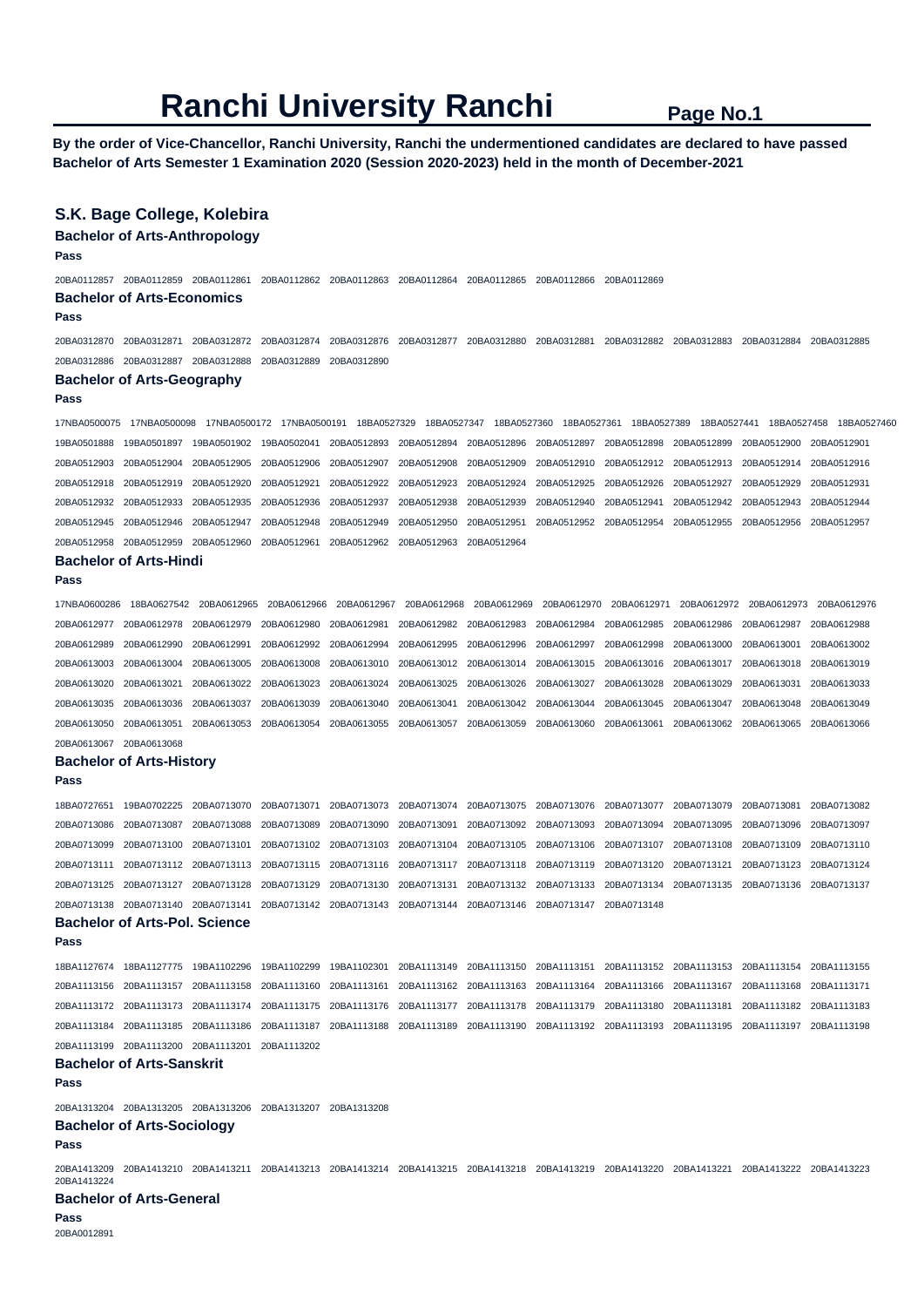**By the order of Vice-Chancellor, Ranchi University, Ranchi the undermentioned candidates are declared to have passed Bachelor of Arts Semester 1 Examination 2020 (Session 2020-2023) held in the month of December-2021** 

# **Basia College, Basia**

### **Bachelor of Arts-Economics**

**Pass** 

17NBA0306702 19BA0304425 20BA0302445 20BA0302446 20BA0302449 20BA0302451 20BA0302453 20BA0302454 20BA0302455 20BA0302456 20BA0302457 20BA0302458 20BA0302459 20BA0302460 20BA0302461 20BA0302462 20BA0302463 20BA0302464 20BA0302465

#### **Bachelor of Arts-Geography**

**Pass** 

17NBA0506722 18BA0528000 18BA0528045 18BA0528056 18BA0528064 20BA0502466 20BA0502467 20BA0502468 20BA0502469 20BA0502471 20BA0502472 20BA0502473 20BA0502474 20BA0502475 20BA0502476 20BA0502477 20BA0502478 20BA0502479 20BA0502481 20BA0502482 20BA0502484 20BA0502485 20BA0502487 20BA0502488 20BA0502489 20BA0502490 20BA0502491 20BA0502492 20BA0502493 20BA0502494 20BA0502496 20BA0502497 20BA0502498 20BA0502499 20BA0502500

# **Bachelor of Arts-Hindi**

**Pass** 

18BA0628124 18BA0628129 18BA0628145 19BA0604542 19BA0626827 20BA0602501 20BA0602502 20BA0602503 20BA0602504 20BA0602505 20BA0602506 20BA0602507 20BA0602508 20BA0602510 20BA0602511 20BA0602513 20BA0602515 20BA0602518 20BA0602519 20BA0602520 20BA0602521 20BA0602522 20BA0602523 20BA0602524 20BA0602526 20BA0602527 20BA0602528 20BA0602529 20BA0602530 20BA0602531 20BA0602533 20BA0602534 20BA0602535 20BA0602536 20BA0602537 20BA0602538 20BA0602540

#### **Bachelor of Arts-History**

**Pass** 

17NBA0706905 18BA0728173 18BA0728179 20BA0702541 20BA0702542 20BA0702543 20BA0702544 20BA0702545 20BA0702546 20BA0702547 20BA0702550 20BA0702552 20BA0702553 20BA0702555 20BA0702556

#### **Bachelor of Arts-Pol. Science**

**Pass** 

17NBA1106962 20BA1102564 20BA1102565 20BA1102566 20BA1102567 20BA1102569 20BA1102570 20BA1102572 20BA1102573 20BA1102574 20BA1102575 20BA1102577 20BA1102578 20BA1102579 20BA1102580 20BA1102581 20BA1102582 20BA1102583 20BA1102584 20BA1102586 20BA1102587 20BA1102589 20BA1102590 20BA1102591 20BA1102592 20BA1102593 20BA1102594 20BA1102595 20BA1102597

#### **Bachelor of Arts-Sanskrit**

**Pass**  20BA1302598 **Bachelor of Arts-Sociology Pass** 

18BA1428235 20BA1402599 **Bachelor of Arts-Nagpuri** 

**Pass** 

20BA1602558 20BA1602559 20BA1602560 20BA1602561 20BA1602563 **Bachelor of Arts-Kharia Pass** 

19BA1804588 20BA1802557 **Bachelor of Arts-General Pass**  18BA0027977

**Birsa College, Khunti Bachelor of Arts-Economics Pass**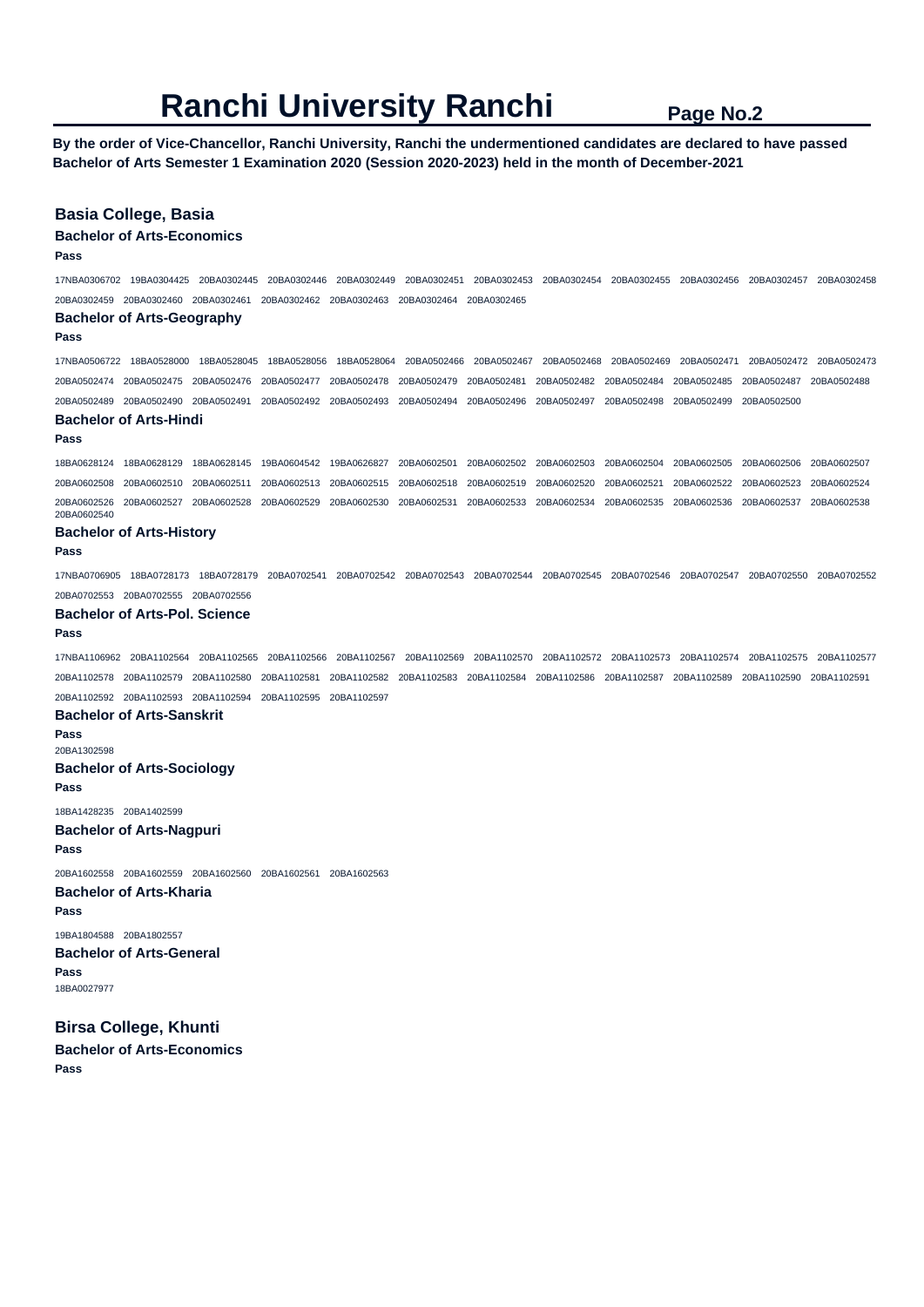# **By the order of Vice-Chancellor, Ranchi University, Ranchi the undermentioned candidates are declared to have passed Bachelor of Arts Semester 1 Examination 2020 (Session 2020-2023) held in the month of December-2021**

| 18BA0309336  | 18BA0309352                       | 18BA0309367  | 18BA0309372             | 18BA0309387 | 18BA0309395 | 19BA0314679             | 19BA0314682 | 19BA0314712 | 19BA0314736 | 20BA0302600             | 20BA0302601 |
|--------------|-----------------------------------|--------------|-------------------------|-------------|-------------|-------------------------|-------------|-------------|-------------|-------------------------|-------------|
| 20BA0302603  | 20BA0302604                       | 20BA0302606  | 20BA0302607             | 20BA0302608 | 20BA0302609 | 20BA0302610             | 20BA0302611 | 20BA0302613 | 20BA0302615 | 20BA0302616             | 20BA0302619 |
| 20BA0302620  | 20BA0302621                       | 20BA0302622  | 20BA0302623             | 20BA0302624 | 20BA0302626 | 20BA0302628             | 20BA0302629 | 20BA0302630 | 20BA0302631 | 20BA0302633             | 20BA0302635 |
| 20BA0302636  | 20BA0302637                       | 20BA0302638  | 20BA0302641             | 20BA0302642 | 20BA0302643 | 20BA0302644             | 20BA0302645 | 20BA0302646 | 20BA0302647 | 20BA0302651             | 20BA0302652 |
| 20BA0302653  | 20BA0302654                       | 20BA0302655  | 20BA0302656             | 20BA0302657 | 20BA0302658 | 20BA0302660             | 20BA0302661 | 20BA0302662 | 20BA0302663 | 20BA0302664             | 20BA0302665 |
| 20BA0302666  | 20BA0302667                       | 20BA0302671  | 20BA0302672             | 20BA0302674 | 20BA0302676 | 20BA0302677             | 20BA0302678 | 20BA0302680 | 20BA0302681 | 20BA0302682             | 20BA0302683 |
| 20BA0302685  | 20BA0302686                       | 20BA0302687  | 20BA0302688             | 20BA0302691 | 20BA0302693 | 20BA0302694             | 20BA0302695 | 20BA0302696 | 20BA0302697 | 20BA0302699             | 20BA0302700 |
| 20BA0302701  | 20BA0302702                       | 20BA0302703  | 20BA0302704             | 20BA0302705 | 20BA0302706 | 20BA0302707             | 20BA0302709 | 20BA0302710 | 20BA0302711 | 20BA0302713             | 20BA0302714 |
| 20BA0302715  | 20BA0302716                       | 20BA0302718  | 20BA0302719             | 20BA0302721 | 20BA0302722 | 20BA0302723             | 20BA0302725 | 20BA0302728 | 20BA0302729 | 20BA0302730             | 20BA0302731 |
|              | <b>Bachelor of Arts-English</b>   |              |                         |             |             |                         |             |             |             |                         |             |
| Pass         |                                   |              |                         |             |             |                         |             |             |             |                         |             |
| 18BA0409488  | 18BA0409490                       | 19BA0414880  | 19BA0414894             | 20BA0402732 | 20BA0402733 | 20BA0402734             | 20BA0402735 | 20BA0402738 | 20BA0402739 | 20BA0402741             | 20BA0402742 |
| 20BA0402743  | 20BA0402744                       | 20BA0402745  | 20BA0402746             | 20BA0402748 | 20BA0402749 | 20BA0402750             | 20BA0402752 | 20BA0402753 | 20BA0402754 | 20BA0402755             | 20BA0402757 |
| 20BA0402758  | 20BA0402759                       | 20BA0402760  | 20BA0402761             | 20BA0402762 | 20BA0402763 | 20BA0402764             | 20BA0402766 | 20BA0402768 | 20BA0402769 | 20BA0402770             | 20BA0402771 |
| 20BA0402774  | 20BA0402775                       | 20BA0402776  | 20BA0402777             | 20BA0402778 | 20BA0402779 | 20BA0402780             | 20BA0402784 | 20BA0402785 | 20BA0402786 | 20BA0402788             | 20BA0402789 |
| 20BA0402791  | 20BA0402792                       | 20BA0402793  | 20BA0402794             | 20BA0402795 | 20BA0402796 | 20BA0402798             | 20BA0402799 | 20BA0402800 | 20BA0402801 | 20BA0402802             | 20BA0402803 |
|              | <b>Bachelor of Arts-Geography</b> |              |                         |             |             |                         |             |             |             |                         |             |
| Pass         |                                   |              |                         |             |             |                         |             |             |             |                         |             |
| 18BA0509564  | 18BA0509579                       | 18BA0509586  | 18BA0509588             | 18BA0509637 | 18BA0509638 | 19BA0514958             | 19BA0514991 | 19BA0515003 | 20BA0502817 | 20BA0502818             | 20BA0502819 |
| 20BA0502822  | 20BA0502824                       | 20BA0502827  | 20BA0502828             | 20BA0502830 | 20BA0502831 | 20BA0502832             | 20BA0502836 | 20BA0502837 | 20BA0502838 | 20BA0502839             | 20BA0502840 |
| 20BA0502842  | 20BA0502846                       | 20BA0502848  | 20BA0502849             | 20BA0502864 | 20BA0502865 | 20BA0502867             | 20BA0502868 | 20BA0502869 | 20BA0502872 | 20BA0502874             | 20BA0502877 |
| 20BA0502878  | 20BA0502880                       | 20BA0502881  | 20BA0502883             | 20BA0502884 | 20BA0502887 | 20BA0502889             | 20BA0502890 | 20BA0502891 | 20BA0502892 | 20BA0502894             | 20BA0502896 |
| 20BA0502897  | 20BA0502901                       | 20BA0502903  | 20BA0502904             | 20BA0502906 | 20BA0502907 | 20BA0502909             | 20BA0502911 | 20BA0502912 | 20BA0502913 | 20BA0502914             | 20BA0502915 |
| 20BA0502916  | 20BA0502918                       | 20BA0502919  | 20BA0502921             | 20BA0502922 | 20BA0502923 | 20BA0502927             | 20BA0502929 | 20BA0502931 | 20BA0502933 | 20BA0502934             | 20BA0502936 |
| 20BA0502937  | 20BA0502938                       | 20BA0502939  | 20BA0502940             | 20BA0502941 | 20BA0502942 | 20BA0502943             | 20BA0502944 | 20BA0502947 | 20BA0502948 | 20BA0502949             | 20BA0502950 |
| 20BA0502951  | 20BA0502953                       | 20BA0502955  | 20BA0502956             | 20BA0502958 | 20BA0502959 | 20BA0502960             | 20BA0502962 | 20BA0502963 |             |                         |             |
|              | <b>Bachelor of Arts-Hindi</b>     |              |                         |             |             |                         |             |             |             |                         |             |
| Pass         |                                   |              |                         |             |             |                         |             |             |             |                         |             |
| 17NBA0619446 | 17NBA0619447                      | 17NBA0619606 | 17NBA0619621            | 18BA0609694 | 18BA0609702 | 18BA0609725             | 18BA0609731 | 18BA0609737 | 18BA0609747 | 18BA0609757             | 18BA0609763 |
| 18BA0609783  | 18BA0609787                       | 20BA0602965  | 20BA0602966             | 20BA0602967 | 20BA0602968 | 20BA0602969             | 20BA0602970 | 20BA0602971 | 20BA0602973 | 20BA0602974             | 20BA0602978 |
| 20BA0602980  | 20BA0602981                       | 20BA0602982  | 20BA0602984             | 20BA0602985 | 20BA0602986 | 20BA0602987             | 20BA0602988 | 20BA0602990 | 20BA0602992 | 20BA0602993             | 20BA0602994 |
| 20BA0602995  | 20BA0602996                       | 20BA0602997  | 20BA0602998             | 20BA0603001 | 20BA0603003 | 20BA0603005             | 20BA0603006 | 20BA0603010 | 20BA0603011 | 20BA0603012             | 20BA0603014 |
| 20BA0603015  | 20BA0603016                       | 20BA0603017  | 20BA0603018             | 20BA0603020 | 20BA0603023 | 20BA0603026             | 20BA0603027 | 20BA0603030 | 20BA0603031 | 20BA0603037             | 20BA0603040 |
| 20BA0603041  | 20BA0603042                       | 20BA0603043  | 20BA0603046             | 20BA0603047 | 20BA0603049 | 20BA0603050             | 20BA0603051 | 20BA0603052 | 20BA0603055 | 20BA0603056             | 20BA0603057 |
| 20BA0603058  | 20BA0603059                       | 20BA0603061  | 20BA0603063             | 20BA0603067 | 20BA0603069 | 20BA0603070             | 20BA0603071 | 20BA0603073 | 20BA0603074 | 20BA0603075             | 20BA0603077 |
| 20BA0603078  | 20BA0603081                       | 20BA0603083  | 20BA0603085             | 20BA0603087 | 20BA0603088 | 20BA0603093             | 20BA0603095 | 20BA0603096 | 20BA0603097 | 20BA0603098             | 20BA0603099 |
| 20BA0603101  | 20BA0603103                       | 20BA0603106  | 20BA0603107             | 20BA0603109 | 20BA0603111 | 20BA0603115             | 20BA0603116 | 20BA0603118 | 20BA0603120 | 20BA0603122             | 20BA0603123 |
| 20BA0603124  | 20BA0603125                       | 20BA0603126  | 20BA0603127             | 20BA0603128 | 20BA0603129 | 20BA0603130             | 20BA0603131 | 20BA0603138 | 20BA0603142 | 20BA0603143             | 20BA0603145 |
|              |                                   |              | 20BA0603150             | 20BA0603151 | 20BA0603153 | 20BA0603158             | 20BA0603161 | 20BA0603162 | 20BA0603164 | 20BA0603165             | 20BA0603166 |
| 20BA0603168  | 20BA0603169 20BA0603171           |              | 20BA0603172             | 20BA0603176 | 20BA0603177 | 20BA0603178 20BA0603180 |             | 20BA0603182 | 20BA0603183 | 20BA0603185 20BA0603186 |             |
|              |                                   |              | 20BA0603192 20BA0603193 |             | 20BA0603194 |                         |             |             |             |                         |             |
|              | <b>Bachelor of Arts-History</b>   |              |                         |             |             |                         |             |             |             |                         |             |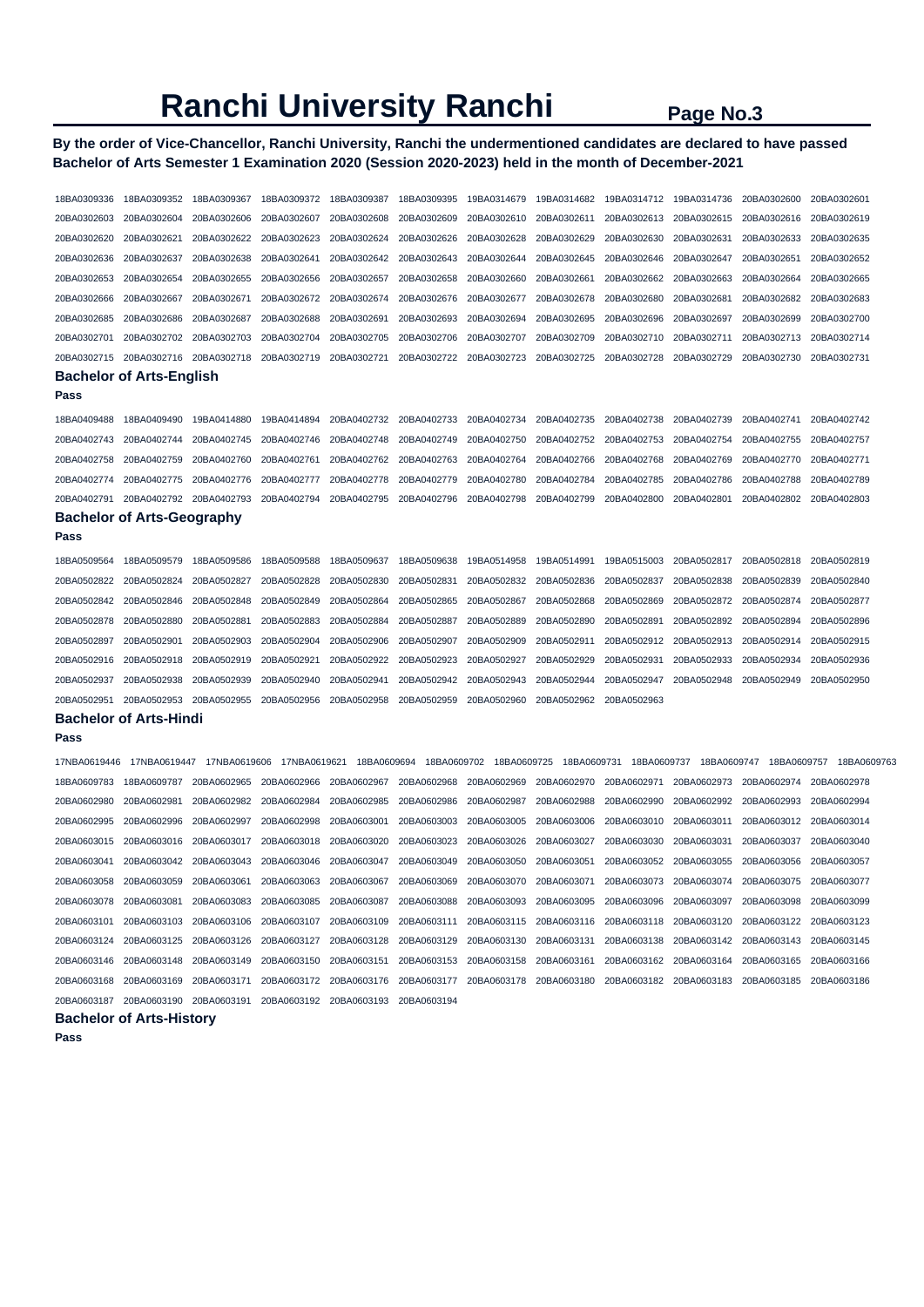# **By the order of Vice-Chancellor, Ranchi University, Ranchi the undermentioned candidates are declared to have passed Bachelor of Arts Semester 1 Examination 2020 (Session 2020-2023) held in the month of December-2021**

| 17NBA0719900                        | 18BA0710053 | 18BA0710059 | 18BA0710084 |             | 18BA0710142  18BA0710172  18BA0710215 |             | 18BA0710248 | 18BA0710252 | 18BA0710288 | 18BA0710290 | 18BA0710303 |
|-------------------------------------|-------------|-------------|-------------|-------------|---------------------------------------|-------------|-------------|-------------|-------------|-------------|-------------|
| 18BA0710347                         | 18BA0710351 | 19BA0715311 | 19BA0715312 | 19BA0715333 | 19BA0715350                           | 19BA0715402 | 19BA0715410 | 19BA0715467 | 19BA0715493 | 19BA0715498 | 19BA0715502 |
| 19BA0715506                         | 19BA0715510 | 19BA0715548 | 19BA0715550 | 19BA0715551 | 19BA0715586                           | 19BA0715589 | 20BA0703197 | 20BA0703200 | 20BA0703201 | 20BA0703202 | 20BA0703203 |
| 20BA0703204                         | 20BA0703205 | 20BA0703207 | 20BA0703208 | 20BA0703211 | 20BA0703212                           | 20BA0703214 | 20BA0703215 | 20BA0703216 | 20BA0703217 | 20BA0703218 | 20BA0703220 |
| 20BA0703221                         | 20BA0703222 | 20BA0703223 | 20BA0703224 | 20BA0703225 | 20BA0703226                           | 20BA0703227 | 20BA0703228 | 20BA0703230 | 20BA0703231 | 20BA0703232 | 20BA0703233 |
| 20BA0703234                         | 20BA0703235 | 20BA0703237 | 20BA0703238 | 20BA0703239 | 20BA0703241                           | 20BA0703242 | 20BA0703243 | 20BA0703245 | 20BA0703246 | 20BA0703247 | 20BA0703248 |
| 20BA0703252                         | 20BA0703253 | 20BA0703254 | 20BA0703255 | 20BA0703256 | 20BA0703259                           | 20BA0703260 | 20BA0703262 | 20BA0703263 | 20BA0703265 | 20BA0703266 | 20BA0703269 |
| 20BA0703271                         | 20BA0703272 | 20BA0703274 | 20BA0703276 | 20BA0703277 | 20BA0703278                           | 20BA0703279 | 20BA0703280 | 20BA0703284 | 20BA0703285 | 20BA0703286 | 20BA0703287 |
| 20BA0703288                         | 20BA0703289 | 20BA0703290 | 20BA0703291 | 20BA0703292 | 20BA0703293                           | 20BA0703294 | 20BA0703295 | 20BA0703297 | 20BA0703298 | 20BA0703299 | 20BA0703300 |
| 20BA0703301                         | 20BA0703302 | 20BA0703304 | 20BA0703305 | 20BA0703308 | 20BA0703309                           | 20BA0703310 | 20BA0703311 | 20BA0703312 | 20BA0703313 | 20BA0703314 | 20BA0703315 |
| 20BA0703323                         | 20BA0703324 | 20BA0703326 | 20BA0703328 | 20BA0703329 | 20BA0703330                           | 20BA0703331 | 20BA0703332 | 20BA0703334 | 20BA0703335 | 20BA0703336 | 20BA0703337 |
| 20BA0703338                         | 20BA0703339 | 20BA0703340 | 20BA0703341 | 20BA0703342 | 20BA0703344                           | 20BA0703346 | 20BA0703350 | 20BA0703353 | 20BA0703357 | 20BA0703358 | 20BA0703359 |
| 20BA0703360                         | 20BA0703361 | 20BA0703362 | 20BA0703363 | 20BA0703364 | 20BA0703365                           | 20BA0703366 | 20BA0703367 | 20BA0703370 | 20BA0703371 | 20BA0703373 | 20BA0703375 |
| 20BA0703377                         | 20BA0703378 | 20BA0703379 | 20BA0703380 | 20BA0703382 | 20BA0703385                           | 20BA0703386 | 20BA0703388 | 20BA0703391 | 20BA0703393 | 20BA0703395 | 20BA0703397 |
| 20BA0703399                         | 20BA0703400 | 20BA0703401 | 20BA0703402 | 20BA0703404 | 20BA0703406                           | 20BA0703407 | 20BA0703408 | 20BA0703409 | 20BA0703410 | 20BA0703411 | 20BA0703412 |
| 20BA0703413                         | 20BA0703415 | 20BA0703418 | 20BA0703419 | 20BA0703420 | 20BA0703421                           | 20BA0703422 | 20BA0703423 | 20BA0703424 | 20BA0703426 | 20BA0703427 | 20BA0703429 |
| 20BA0703430                         | 20BA0703431 | 20BA0703435 | 20BA0703436 | 20BA0703437 | 20BA0703439                           | 20BA0703441 | 20BA0703442 | 20BA0703443 | 20BA0703444 | 20BA0703447 | 20BA0703449 |
| 20BA0703451                         | 20BA0703452 | 20BA0703453 | 20BA0703454 | 20BA0703455 | 20BA0703458                           | 20BA0703459 | 20BA0703460 | 20BA0703461 | 20BA0703463 | 20BA0703464 | 20BA0703466 |
| 20BA0703467                         | 20BA0703468 | 20BA0703471 | 20BA0703473 | 20BA0703474 | 20BA0703475                           | 20BA0703476 | 20BA0703478 | 20BA0703479 | 20BA0703480 | 20BA0703483 | 20BA0703485 |
| 20BA0703486                         | 20BA0703489 | 20BA0703490 | 20BA0703492 | 20BA0703493 | 20BA0703495                           | 20BA0703496 | 20BA0703497 | 20BA0703498 | 20BA0703499 | 20BA0703501 | 20BA0703502 |
| 20BA0703504                         | 20BA0703505 | 20BA0703506 | 20BA0703507 | 20BA0703508 | 20BA0703509                           | 20BA0703510 | 20BA0703511 | 20BA0703513 | 20BA0703514 | 20BA0703517 | 20BA0703519 |
| 20BA0703522 20BA0703523 20BA0703525 |             |             | 20BA0703526 | 20BA0703527 |                                       |             |             |             |             |             |             |

#### **Bachelor of Arts-Philosophy**

**Pass** 

### 20BA1003658

#### **Bachelor of Arts-Pol. Science**

### **Pass**

17NBA1120381 17NBA1120415 17NBA1120616 18BA1110541 18BA1110550 18BA1110554 18BA1110557 18BA1110566 18BA1110579 18BA1110590 18BA1110598 18BA1110648 18BA1110660 18BA1110668 18BA1110681 19BA1115871 19BA1115980 19BA1116066 19BA1116076 19BA1116166 20BA1103660 20BA1103661 20BA1103662 20BA1103665 20BA1103668 20BA1103670 20BA1103671 20BA1103673 20BA1103674 20BA1103676 20BA1103678 20BA1103679 20BA1103680 20BA1103681 20BA1103684 20BA1103685 20BA1103686 20BA1103687 20BA1103689 20BA1103690 20BA1103691 20BA1103693 20BA1103694 20BA1103695 20BA1103697 20BA1103698 20BA1103699 20BA1103701 20BA1103702 20BA1103704 20BA1103705 20BA1103706 20BA1103707 20BA1103708 20BA1103710 20BA1103711 20BA1103713 20BA1103714 20BA1103715 20BA1103716 20BA1103717 20BA1103718 20BA1103720 20BA1103721 20BA1103723 20BA1103724 20BA1103725 20BA1103726 20BA1103727 20BA1103731 20BA1103732 20BA1103733 20BA1103734 20BA1103736 20BA1103737 20BA1103738 20BA1103739 20BA1103740 20BA1103741 20BA1103742 20BA1103743 20BA1103745 20BA1103746 20BA1103747 20BA1103749 20BA1103750 20BA1103751 20BA1103752 20BA1103753 20BA1103755 20BA1103757 20BA1103758 20BA1103759 20BA1103760 20BA1103761 20BA1103762 20BA1103764 20BA1103767 20BA1103768 20BA1103770 20BA1103771 20BA1103772 20BA1103774 20BA1103775 20BA1103777 20BA1103778 20BA1103780 20BA1103781 20BA1103782 20BA1103784 20BA1103788 20BA1103789 20BA1103790 20BA1103791 20BA1103792 20BA1103797 20BA1103798 20BA1103799 20BA1103801 20BA1103803 20BA1103804 20BA1103805 20BA1103806 20BA1103807 20BA1103808 20BA1103809 20BA1103810 20BA1103811 20BA1103812 20BA1103813 20BA1103814 20BA1103818 20BA1103819 20BA1103820 20BA1103822

# **Bachelor of Arts-Psychology**

**Pass** 

18BA1210802 19BA1216212 20BA1203823 20BA1203824 20BA1203825 20BA1203826 20BA1203828 **Bachelor of Arts-Nagpuri** 

#### **Pass**

20BA1603647 20BA1603648 20BA1603649 20BA1603650 20BA1603651 20BA1603652 **Bachelor of Arts-Mundari**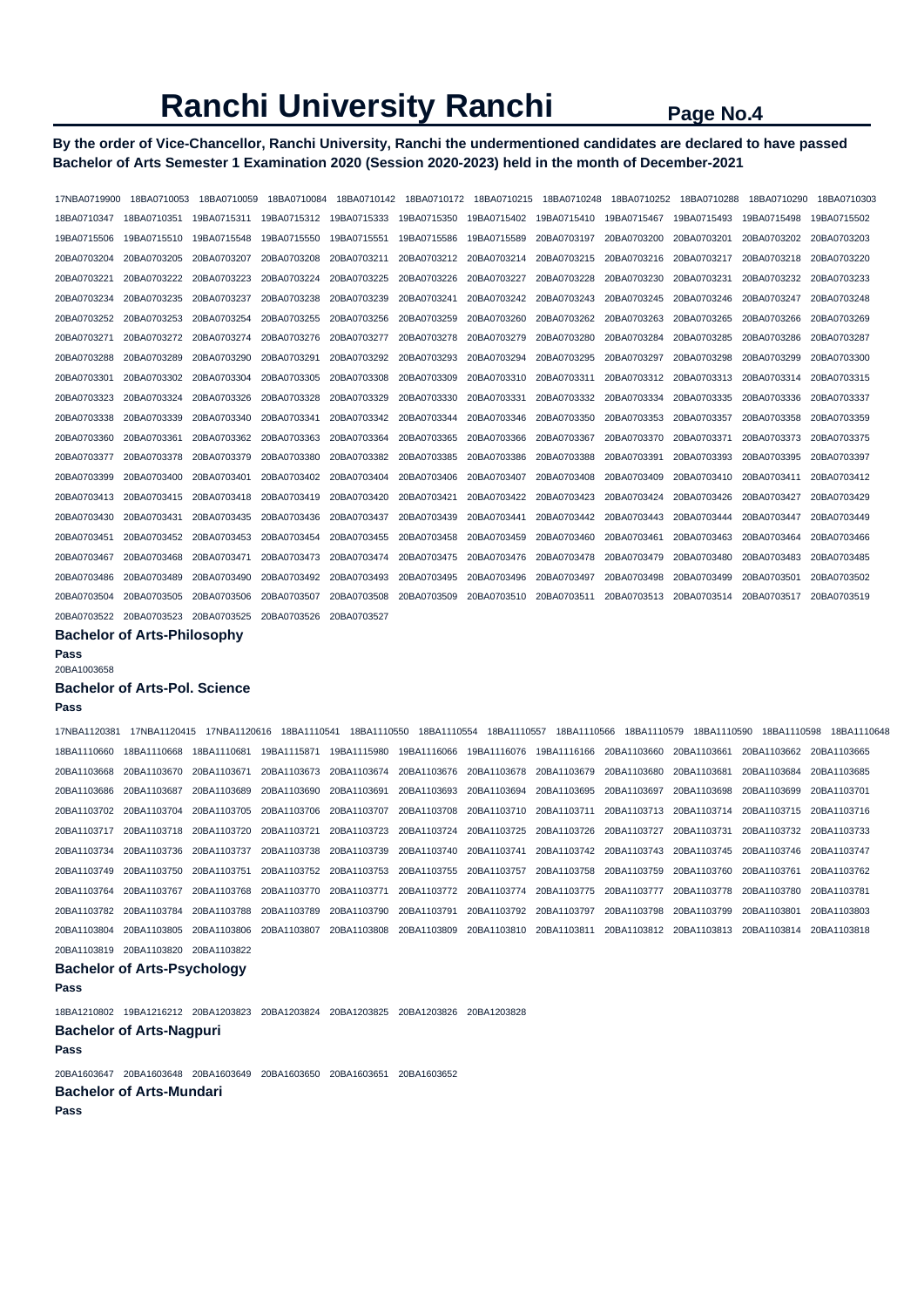## **By the order of Vice-Chancellor, Ranchi University, Ranchi the undermentioned candidates are declared to have passed Bachelor of Arts Semester 1 Examination 2020 (Session 2020-2023) held in the month of December-2021**

17NBA1720102 17NBA1720108 17NBA1720218 18BA1710408 19BA1715681 19BA1715747 19BA1715816 19BA1715824 20BA1703528 20BA1703529 20BA1703530 20BA1703532 20BA1703534 20BA1703537 20BA1703539 20BA1703542 20BA1703546 20BA1703547 20BA1703548 20BA1703550 20BA1703551 20BA1703552 20BA1703555 20BA1703557 20BA1703559 20BA1703562 20BA1703563 20BA1703564 20BA1703565 20BA1703567 20BA1703569 20BA1703575 20BA1703579 20BA1703581 20BA1703582 20BA1703584 20BA1703586 20BA1703587 20BA1703590 20BA1703591 20BA1703593 20BA1703594 20BA1703597 20BA1703598 20BA1703599 20BA1703601 20BA1703603 20BA1703607 20BA1703608 20BA1703609 20BA1703611 20BA1703612 20BA1703613 20BA1703615 20BA1703616 20BA1703617 20BA1703618 20BA1703619 20BA1703620 20BA1703625 20BA1703626 20BA1703627 20BA1703628 20BA1703629 20BA1703631 20BA1703635 20BA1703637 20BA1703638 20BA1703639 20BA1703640 20BA1703641 20BA1703642 20BA1703644 20BA1703646

# **B.N.J. College, Sisai**

#### **Bachelor of Arts-Economics Pass**

19BA0310598 19BA0310599 19BA0310601 19BA0310607 19BA0310610 19BA0310611 19BA0310612 20BA0300002 20BA0300003 20BA0300004 20BA0300006 20BA0300007 20BA0300008 20BA0300009 20BA0300010 20BA0300012 20BA0300013 20BA0300014

### **Bachelor of Arts-English**

**Pass** 

19BA0410623 20BA0400015 20BA0400017 20BA0400018 20BA0400020 20BA0400021 20BA0400022

#### **Bachelor of Arts-Geography**

**Pass** 

| 17NBA0500624            | 17NBA0500720 | 18BA0521489 | 18BA0521490             | 18BA0521493 | 18BA0521494             | 18BA0521501 | 18BA0521514 | 18BA0521524 | 18BA0521544 | 18BA0521552 | 18BA0521558 |
|-------------------------|--------------|-------------|-------------------------|-------------|-------------------------|-------------|-------------|-------------|-------------|-------------|-------------|
| 18BA0521603             | 18BA0521606  | 18BA0521610 | 18BA0521636             | 18BA0521638 | 18BA0521651             | 18BA0521654 | 19BA0510649 | 19BA0510654 | 19BA0510663 | 19BA0510679 | 19BA0510688 |
| 19BA0510690             | 19BA0510709  | 19BA0510714 | 19BA0510718             | 19BA0510733 | 19BA0510737             | 19BA0510753 | 19BA0510758 | 19BA0510770 | 19BA0511246 | 20BA0500034 | 20BA0500035 |
| 20BA0500036             | 20BA0500037  | 20BA0500038 | 20BA0500039             | 20BA0500041 | 20BA0500042             | 20BA0500043 | 20BA0500044 | 20BA0500046 | 20BA0500047 | 20BA0500048 | 20BA0500049 |
| 20BA0500050             | 20BA0500051  | 20BA0500052 | 20BA0500054             | 20BA0500055 | 20BA0500056             | 20BA0500058 | 20BA0500061 | 20BA0500062 | 20BA0500064 | 20BA0500065 | 20BA0500067 |
| 20BA0500068             | 20BA0500069  | 20BA0500070 | 20BA0500072             | 20BA0500074 | 20BA0500075             | 20BA0500076 | 20BA0500077 | 20BA0500078 | 20BA0500079 | 20BA0500080 | 20BA0500082 |
| 20BA0500083             | 20BA0500084  | 20BA0500085 | 20BA0500086             | 20BA0500087 | 20BA0500088 20BA0500089 |             | 20BA0500090 | 20BA0500091 | 20BA0500093 | 20BA0500094 | 20BA0500095 |
| 20BA0500096             | 20BA0500097  | 20BA0500098 | 20BA0500099             | 20BA0500101 | 20BA0500102 20BA0500103 |             | 20BA0500104 | 20BA0500105 | 20BA0500108 | 20BA0500110 | 20BA0500111 |
| 20BA0500112             | 20BA0500113  | 20BA0500114 | 20BA0500116             | 20BA0500117 | 20BA0500118 20BA0500120 |             | 20BA0500121 | 20BA0500124 | 20BA0500126 | 20BA0500127 | 20BA0500128 |
| 20BA0500129             | 20BA0500130  | 20BA0500131 | 20BA0500132             | 20BA0500134 | 20BA0500135 20BA0500137 |             | 20BA0500138 | 20BA0500139 | 20BA0500141 | 20BA0500142 | 20BA0500143 |
| 20BA0500144             | 20BA0500145  | 20BA0500146 | 20BA0500147             | 20BA0500149 | 20BA0500150 20BA0500152 |             | 20BA0500154 | 20BA0500155 | 20BA0500156 | 20BA0500157 | 20BA0500158 |
| 20BA0500159             | 20BA0500160  | 20BA0500161 | 20BA0500162             | 20BA0500163 | 20BA0500164             | 20BA0500165 | 20BA0500166 | 20BA0500167 | 20BA0500168 | 20BA0500169 | 20BA0500171 |
| 20BA0500172 20BA0500173 |              | 20BA0500176 | 20BA0500177             | 20BA0500178 | 20BA0500179 20BA0500180 |             | 20BA0500182 | 20BA0500183 | 20BA0500184 | 20BA0500185 | 20BA0500186 |
| 20BA0500187             | 20BA0500189  | 20BA0500191 | 20BA0500192 20BA0500193 |             | 20BA0500194             | 20BA0500195 | 20BA0500196 | 20BA0500199 | 20BA0500200 | 20BA0500201 | 20BA0500202 |
| 20BA0500203             | 20BA0500204  | 20BA0500205 | 20BA0500206             |             |                         |             |             |             |             |             |             |

#### **Bachelor of Arts-Hindi**

**Pass**  18BA0621675 18BA0621726 18BA0621740 18BA0621764 19BA0610782 19BA0610796 19BA0610817 19BA0610842 19BA0610848 19BA0610857 19BA0610863 19BA0610870 19BA0610872 19BA0610888 19BA0610891 19BA0610894 19BA0610913 19BA0611253 20BA0600208 20BA0600209 20BA0600211 20BA0600212 20BA0600215 20BA0600216 20BA0600217 20BA0600218 20BA0600219 20BA0600220 20BA0600221 20BA0600224 20BA0600225 20BA0600232 20BA0600233 20BA0600235 20BA0600237 20BA0600238 20BA0600239 20BA0600243 20BA0600245 20BA0600247 20BA0600249 20BA0600250 20BA0600251 20BA0600252 20BA0600253 20BA0600254 20BA0600255 20BA0600256 20BA0600259 20BA0600261 20BA0600262 20BA0600263 20BA0600265 20BA0600266 20BA0600267 20BA0600269 20BA0600270 20BA0600271 20BA0600272 20BA0600273 20BA0600274 20BA0600275 20BA0600276 20BA0600278 20BA0600279 20BA0600280 20BA0600281 20BA0600282 20BA0600284 20BA0600285 20BA0600287 20BA0600288 20BA0600289 20BA0600292 20BA0600293 20BA0600294 20BA0600296 20BA0600297 20BA0600302 20BA0600303 20BA0600306 20BA0600308 20BA0600310 20BA0600311 20BA0600312 20BA0600313 20BA0600316 20BA0600317 20BA0600318 20BA0600319 20BA0600322 20BA0600325 20BA0600326 20BA0600327 20BA0600329 20BA0600330 20BA0600332 20BA0600334 20BA0600335 20BA0600337 20BA0600338 20BA0600339 20BA0600341 20BA0600342 20BA0600343 20BA0600344 20BA0600345 20BA0600346 20BA0600347 20BA0600348 20BA0600350 20BA0600351 20BA0600352 20BA0600353 20BA0600354 20BA0600355 20BA0600357 **Bachelor of Arts-History** 

```
Pass
```
18BA0721882 18BA0721891 18BA0721923 18BA0721932 19BA0710931 20BA0700358 20BA0700360 20BA0700361 20BA0700362 20BA0700363 20BA0700366 20BA0700367 20BA0700369 20BA0700370 20BA0700373 20BA0700374 20BA0700375 20BA0700376 20BA0700377 20BA0700378 20BA0700379 20BA0700383 20BA0700386

**Bachelor of Arts-Pol. Science**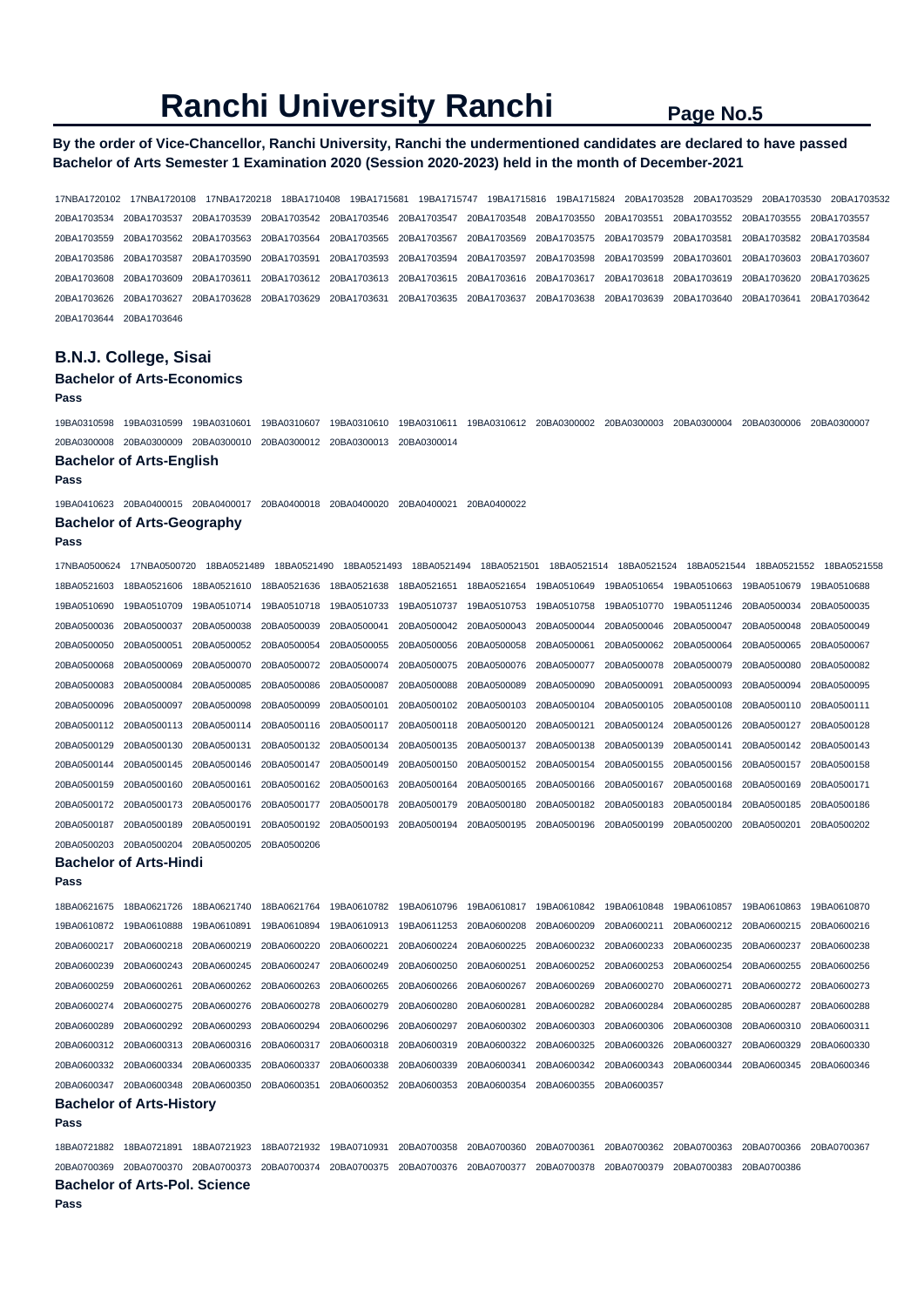### **By the order of Vice-Chancellor, Ranchi University, Ranchi the undermentioned candidates are declared to have passed Bachelor of Arts Semester 1 Examination 2020 (Session 2020-2023) held in the month of December-2021**

17NBA1101149 18BA1122093 18BA1122114 19BA1111048 19BA1111071 19BA1111082 19BA1111088 19BA1111107 19BA1111110 19BA1111117 19BA1111155 20BA1100466 20BA1100467 20BA1100468 20BA1100471 20BA1100472 20BA1100474 20BA1100476 20BA1100478 20BA1100480 20BA1100481 20BA1100482 20BA1100485 20BA1100486 20BA1100487 20BA1100488 20BA1100490 20BA1100491 20BA1100495 20BA1100496 20BA1100498 20BA1100499 20BA1100500 20BA1100501 20BA1100502 20BA1100503 20BA1100504 20BA1100505 20BA1100506 20BA1100507 20BA1100508 20BA1100509 20BA1100512 20BA1100514 20BA1100515 20BA1100518 20BA1100521 20BA1100522 20BA1100524 20BA1100526 20BA1100527 20BA1100529 20BA1100531 20BA1100532 20BA1100533 20BA1100535 20BA1100536 20BA1100538 20BA1100539 20BA1100541 20BA1100542 20BA1100544 20BA1100546 **Bachelor of Arts-Psychology Pass**  20BA1200547 **Bachelor of Arts-Sanskrit Pass**  18BA1322142 18BA1322144 19BA1311172 19BA1311175 19BA1311178 19BA1311179 19BA1311183 20BA1300552 20BA1300553 20BA1300555 20BA1300556 **Bachelor of Arts-Nagpuri Pass**  18BA1622006 19BA1611026 19BA1611034 20BA1600420 20BA1600421 20BA1600422 20BA1600423 20BA1600426 20BA1600428 20BA1600430 20BA1600433 20BA1600434 20BA1600435 20BA1600436 20BA1600437 20BA1600438 20BA1600439 20BA1600441 20BA1600445 20BA1600446 20BA1600447 20BA1600449 20BA1600451 20BA1600452 20BA1600453 20BA1600455 20BA1600456 20BA1600458 20BA1600459 20BA1600462 20BA1600463 20BA1600464 **Bachelor of Arts-Kharia Pass**  19BA1810962 19BA1810964 19BA1810965 19BA1810966 20BA1800388 **Bachelor of Arts-Kurukh Pass**  18BA2021988 19BA2010968 19BA2010975 19BA2010978 19BA2010988 19BA2010989 19BA2010992 19BA2011003 19BA2011004 20BA2000389 20BA2000390 20BA2000391 20BA2000395 20BA2000396 20BA2000397 20BA2000399 20BA2000400 20BA2000401 20BA2000402 20BA2000403 20BA2000405 20BA2000406 20BA2000407 20BA2000408 20BA2000409 20BA2000410 20BA2000411 20BA2000412 20BA2000415 20BA2000416 20BA2000417 20BA2000418 20BA2000419 **Bachelor of Arts-Urdu Pass**  17NBA2301305 18BA2322152 18BA2322161 18BA2322170 18BA2322182 19BA2311188 19BA2311190 19BA2311194 19BA2311200 19BA2311202 19BA2311204 19BA2311205 20BA2300557 20BA2300558 20BA2300559 20BA2300560 20BA2300561 20BA2300562 20BA2300563 20BA2300564 20BA2300565 20BA2300566 20BA2300567 20BA2300568 20BA2300569 20BA2300570 20BA2300571 20BA2300572 20BA2300574 20BA2300575 20BA2300576 20BA2300577 20BA2300578 20BA2300579 20BA2300580 20BA2300581 20BA2300582 20BA2300583 **Bachelor of Arts-General Pass**  19BA0011242 **B.S. College, Lohardaga Bachelor of Arts-Economics Pass**  17NBA0327292 18BA0305779 18BA0305835 18BA0305911 20BA0300584 20BA0300585 20BA0300586 20BA0300587 20BA0300588 20BA0300590 20BA0300592 20BA0300593

20BA0300595 20BA0300597 20BA0300599 20BA0300600 20BA0300601 20BA0300602 20BA0300603 20BA0300604 20BA0300605 20BA0300606 20BA0300608 20BA0300609 20BA0300610 20BA0300612 20BA0300613 20BA0300614 20BA0300615 20BA0300616 20BA0300617 20BA0300618 20BA0300619 20BA0300620 20BA0300621 20BA0300623 20BA0300624 20BA0300626 20BA0300627 20BA0300628 20BA0300629 20BA0300630 20BA0300631 20BA0300632 20BA0300634 20BA0300635 20BA0300636 20BA0300637 20BA0300638 20BA0300639 20BA0300640 20BA0300641 20BA0300642 20BA0300644 20BA0300646 20BA0300647 20BA0300648 20BA0300649 20BA0300650 20BA0300651 20BA0300652 20BA0300653 20BA0300654 20BA0300655 20BA0300656 20BA0300658 20BA0300659 20BA0300660 20BA0300661 20BA0300662 20BA0300664 20BA0300665 20BA0300666 20BA0300667 20BA0300668 20BA0300669 20BA0300670 20BA0300671 20BA0300672 20BA0300673 20BA0300674 20BA0300675 20BA0300676 20BA0300677 20BA0300678 20BA0300679 20BA0300680 20BA0300682 20BA0300684 20BA0300685 20BA0300686 20BA0300687 20BA0300690 20BA0300691 20BA0300692 20BA0300693 20BA0300694 20BA0300695 20BA0300697

**Bachelor of Arts-English**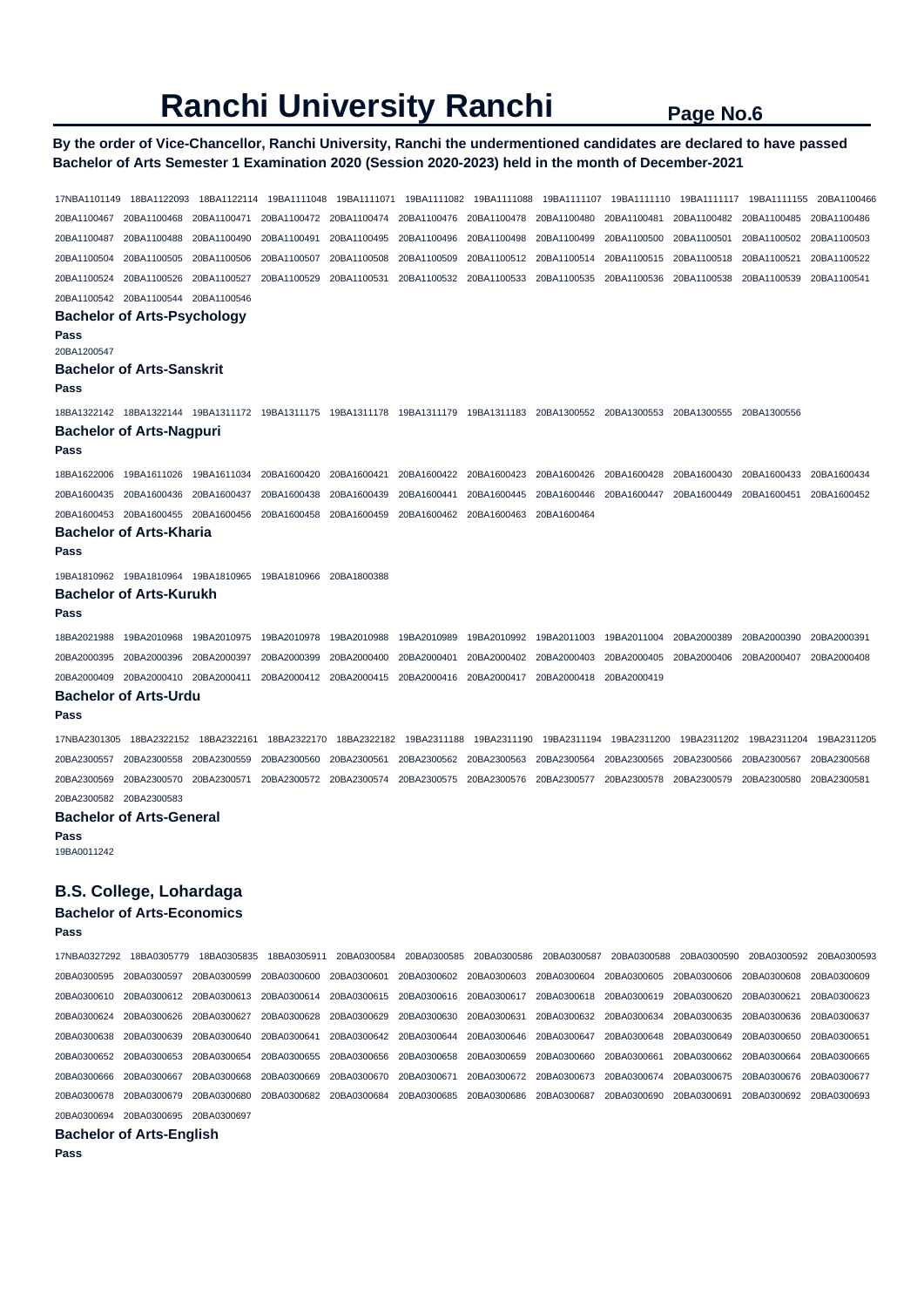# **By the order of Vice-Chancellor, Ranchi University, Ranchi the undermentioned candidates are declared to have passed Bachelor of Arts Semester 1 Examination 2020 (Session 2020-2023) held in the month of December-2021**

| 17NBA0427310                  | 18BA0405965 | 18BA0405967 | 18BA0405968 | 18BA0406027 | 18BA0406058 | 20BA0400698 | 20BA0400700 | 20BA0400701             | 20BA0400702 | 20BA0400703 | 20BA0400704 |
|-------------------------------|-------------|-------------|-------------|-------------|-------------|-------------|-------------|-------------------------|-------------|-------------|-------------|
| 20BA0400705                   | 20BA0400706 | 20BA0400707 | 20BA0400708 | 20BA0400709 | 20BA0400710 | 20BA0400711 | 20BA0400712 | 20BA0400713             | 20BA0400714 | 20BA0400715 | 20BA0400717 |
| 20BA0400718                   | 20BA0400719 | 20BA0400720 | 20BA0400721 | 20BA0400722 | 20BA0400723 | 20BA0400724 | 20BA0400725 | 20BA0400726             | 20BA0400727 | 20BA0400728 | 20BA0400729 |
| 20BA0400730                   | 20BA0400731 | 20BA0400732 | 20BA0400733 | 20BA0400734 | 20BA0400735 | 20BA0400736 | 20BA0400737 | 20BA0400738             | 20BA0400739 | 20BA0400740 | 20BA0400741 |
| 20BA0400742                   | 20BA0400743 | 20BA0400746 | 20BA0400747 | 20BA0400748 | 20BA0400749 | 20BA0400750 | 20BA0400751 | 20BA0400752 20BA0400753 |             | 20BA0400754 | 20BA0400755 |
| 20BA0400756                   | 20BA0400757 | 20BA0400758 | 20BA0400759 | 20BA0400760 | 20BA0400761 | 20BA0400762 | 20BA0400763 | 20BA0400764             | 20BA0400765 | 20BA0400766 | 20BA0400767 |
| 20BA0400768                   | 20BA0400769 | 20BA0400770 | 20BA0400771 | 20BA0400772 | 20BA0400773 | 20BA0400775 | 20BA0400776 | 20BA0400777             | 20BA0400778 | 20BA0400779 | 20BA0400780 |
| 20BA0400781                   | 20BA0400782 | 20BA0400783 | 20BA0400784 | 20BA0400785 | 20BA0400786 | 20BA0400787 | 20BA0400788 | 20BA0400789             | 20BA0400790 | 20BA0400791 | 20BA0400792 |
| 20BA0400793                   | 20BA0400794 | 20BA0400795 | 20BA0400796 | 20BA0400797 | 20BA0400798 | 20BA0400799 | 20BA0400800 | 20BA0400801             | 20BA0400802 | 20BA0400803 | 20BA0400804 |
| 20BA0400805                   | 20BA0400806 | 20BA0400807 | 20BA0400808 | 20BA0400809 | 20BA0400810 | 20BA0400812 | 20BA0400813 | 20BA0400814             | 20BA0400815 |             |             |
| <b>Bachelor of Arts-Hindi</b> |             |             |             |             |             |             |             |                         |             |             |             |

#### **Pass**

| 18BA0606310 | 18BA0606375 | 18BA0606398 | 18BA0606452 | 18BA0606489 | 18BA0606710 | 18BA0606718 | 18BA0606730 | 18BA0606740 | 18BA0606746 | 18BA0606797 | 18BA0606811 |
|-------------|-------------|-------------|-------------|-------------|-------------|-------------|-------------|-------------|-------------|-------------|-------------|
| 19BA0612972 | 20BA0600842 | 20BA0600843 | 20BA0600845 | 20BA0600846 | 20BA0600847 | 20BA0600848 | 20BA0600849 | 20BA0600851 | 20BA0600852 | 20BA0600853 | 20BA0600854 |
| 20BA0600857 | 20BA0600858 | 20BA0600859 | 20BA0600861 | 20BA0600862 | 20BA0600863 | 20BA0600865 | 20BA0600866 | 20BA0600867 | 20BA0600869 | 20BA0600871 | 20BA0600872 |
| 20BA0600873 | 20BA0600876 | 20BA0600877 | 20BA0600878 | 20BA0600879 | 20BA0600881 | 20BA0600882 | 20BA0600883 | 20BA0600884 | 20BA0600886 | 20BA0600887 | 20BA0600890 |
| 20BA0600891 | 20BA0600892 | 20BA0600893 | 20BA0600894 | 20BA0600895 | 20BA0600896 | 20BA0600897 | 20BA0600898 | 20BA0600899 | 20BA0600900 | 20BA0600901 | 20BA0600902 |
| 20BA0600903 | 20BA0600904 | 20BA0600905 | 20BA0600906 | 20BA0600907 | 20BA0600909 | 20BA0600911 | 20BA0600912 | 20BA0600913 | 20BA0600914 | 20BA0600916 | 20BA0600917 |
| 20BA0600918 | 20BA0600919 | 20BA0600920 | 20BA0600923 | 20BA0600926 | 20BA0600928 | 20BA0600930 | 20BA0600931 | 20BA0600933 | 20BA0600934 | 20BA0600936 | 20BA0600938 |
| 20BA0600939 | 20BA0600941 | 20BA0600942 | 20BA0600943 | 20BA0600944 | 20BA0600946 | 20BA0600948 | 20BA0600949 | 20BA0600950 | 20BA0600951 | 20BA0600953 | 20BA0600954 |
| 20BA0600955 | 20BA0600956 | 20BA0600957 | 20BA0600958 | 20BA0600959 | 20BA0600960 | 20BA0600961 | 20BA0600963 | 20BA0600965 | 20BA0600966 | 20BA0600968 | 20BA0600970 |
| 20BA0600971 | 20BA0600972 | 20BA0600973 | 20BA0600975 | 20BA0600977 | 20BA0600979 | 20BA0600981 | 20BA0600983 | 20BA0600984 | 20BA0600985 | 20BA0600986 | 20BA0600987 |
| 20BA0600988 | 20BA0600989 | 20BA0600991 | 20BA0600992 | 20BA0600994 | 20BA0600995 | 20BA0600997 | 20BA0600999 | 20BA0601000 | 20BA0601002 | 20BA0601003 | 20BA0601005 |
| 20BA0601006 | 20BA0601008 | 20BA0601009 | 20BA0601011 | 20BA0601012 | 20BA0601013 | 20BA0601014 | 20BA0601015 | 20BA0601016 | 20BA0601017 | 20BA0601018 | 20BA0601019 |
| 20BA0601020 | 20BA0601021 | 20BA0601022 | 20BA0601023 | 20BA0601024 | 20BA0601027 | 20BA0601029 | 20BA0601030 | 20BA0601031 | 20BA0601032 | 20BA0601033 | 20BA0601034 |
| 20BA0601035 | 20BA0601036 | 20BA0601037 | 20BA0601038 | 20BA0601039 | 20BA0601040 | 20BA0601041 | 20BA0601042 | 20BA0601043 | 20BA0601044 | 20BA0601045 | 20BA0601046 |
| 20BA0601047 | 20BA0601048 | 20BA0601049 | 20BA0601050 | 20BA0601051 | 20BA0601052 | 20BA0601053 | 20BA0601054 | 20BA0601055 | 20BA0601056 | 20BA0601058 | 20BA0601059 |
| 20BA0601060 | 20BA0601063 | 20BA0601065 | 20BA0601066 | 20BA0601067 | 20BA0601068 | 20BA0601069 | 20BA0601070 | 20BA0601071 | 20BA0601072 | 20BA0601073 | 20BA0601074 |
| 20BA0601075 | 20BA0601076 | 20BA0601078 | 20BA0601079 | 20BA0601080 | 20BA0601081 | 20BA0601082 | 20BA0601083 | 20BA0601084 | 20BA0601085 | 20BA0601087 | 20BA0601088 |
| 20BA0601089 | 20BA0601090 | 20BA0601091 | 20BA0601092 | 20BA0601093 | 20BA0601095 | 20BA0601096 | 20BA0601097 | 20BA0601098 | 20BA0601099 | 20BA0601100 | 20BA0601101 |
| 20BA0601105 | 20BA0601106 | 20BA0601107 | 20BA0601108 | 20BA0601109 | 20BA0601110 | 20BA0601111 | 20BA0601112 | 20BA0601113 | 20BA0601115 | 20BA0601117 | 20BA0601118 |
| 20BA0601119 | 20BA0601121 | 20BA0601122 | 20BA0601123 | 20BA0601124 | 20BA0601125 | 20BA0601126 | 20BA0601127 | 20BA0601129 | 20BA0601131 | 20BA0601132 | 20BA0601133 |
| 20BA0601134 | 20BA0601135 | 20BA0601136 | 20BA0601137 | 20BA0601138 | 20BA0601139 | 20BA0601140 | 20BA0601141 | 20BA0601142 | 20BA0601143 | 20BA0601144 | 20BA0601147 |
| 20BA0601148 | 20BA0601149 | 20BA0601150 | 20BA0601152 | 20BA0601153 | 20BA0601154 | 20BA0601155 | 20BA0601157 | 20BA0601159 | 20BA0601160 | 20BA0601161 | 20BA0601163 |
| 20BA0601164 | 20BA0601165 | 20BA0601166 | 20BA0601167 | 20BA0601168 | 20BA0601169 | 20BA0601170 | 20BA0601171 | 20BA0601173 | 20BA0601175 | 20BA0601176 | 20BA0601177 |
| 20BA0601178 | 20BA0601179 | 20BA0601180 | 20BA0601182 | 20BA0601185 | 20BA0601186 | 20BA0601187 | 20BA0601189 | 20BA0601190 | 20BA0601192 | 20BA0601194 | 20BA0601195 |
| 20BA0601196 | 20BA0601198 | 20BA0601200 | 20BA0601201 | 20BA0601204 | 20BA0601207 | 20BA0601208 | 20BA0601209 | 20BA0601210 | 20BA0601211 | 20BA0601212 | 20BA0601213 |
| 20BA0601214 | 20BA0601215 | 20BA0601216 | 20BA0601218 | 20BA0601219 | 20BA0601221 | 20BA0601223 | 20BA0601224 | 20BA0601225 | 20BA0601226 | 20BA0601227 | 20BA0601229 |
| 20BA0601230 | 20BA0601231 | 20BA0601232 | 20BA0601233 | 20BA0601235 | 20BA0601236 | 20BA0601237 | 20BA0601238 | 20BA0601239 | 20BA0601240 | 20BA0601241 | 20BA0601243 |
| 20BA0601245 | 20BA0601246 | 20BA0601247 | 20BA0601248 | 20BA0601249 | 20BA0601251 | 20BA0601252 | 20BA0601253 | 20BA0601255 | 20BA0601256 | 20BA0601257 | 20BA0601258 |
| 20BA0601259 | 20BA0601260 | 20BA0601261 | 20BA0601262 | 20BA0601264 | 20BA0601265 | 20BA0601266 | 20BA0601267 | 20BA0601270 | 20BA0601271 | 20BA0601272 | 20BA0601273 |
| 20BA0601276 | 20BA0601277 |             |             |             |             |             |             |             |             |             |             |

# **Bachelor of Arts-History**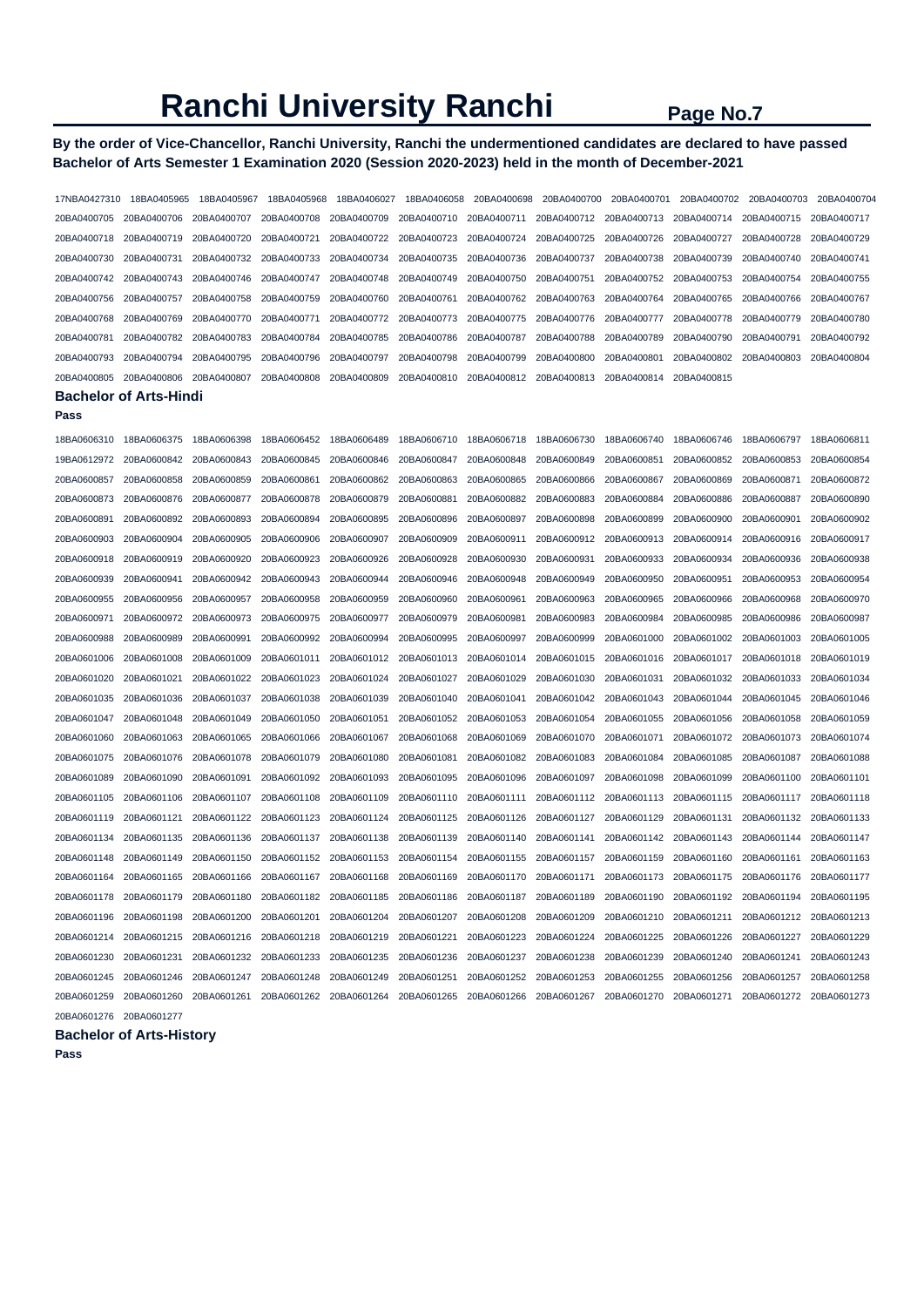# **By the order of Vice-Chancellor, Ranchi University, Ranchi the undermentioned candidates are declared to have passed Bachelor of Arts Semester 1 Examination 2020 (Session 2020-2023) held in the month of December-2021**

| 17NBA0728220            | 17NBA0728360                         | 17NBA0728436 | 18BA0706885 | 18BA0706948                                     | 18BA0706953 | 18BA0706971                         | 18BA0707009             | 18BA0707033             | 18BA0707058             | 18BA0707243             | 18BA0707247 |
|-------------------------|--------------------------------------|--------------|-------------|-------------------------------------------------|-------------|-------------------------------------|-------------------------|-------------------------|-------------------------|-------------------------|-------------|
| 19BA0713437             | 20BA0701279                          |              |             | 20BA0701282 20BA0701283 20BA0701284 20BA0701285 |             | 20BA0701286 20BA0701287 20BA0701288 |                         |                         | 20BA0701290             | 20BA0701291             | 20BA0701292 |
| 20BA0701293             | 20BA0701295                          | 20BA0701296  | 20BA0701297 | 20BA0701298                                     | 20BA0701299 |                                     | 20BA0701300 20BA0701301 | 20BA0701302             | 20BA0701303             | 20BA0701304             | 20BA0701305 |
| 20BA0701306             | 20BA0701307                          | 20BA0701310  | 20BA0701312 | 20BA0701314                                     | 20BA0701315 | 20BA0701316                         | 20BA0701317             | 20BA0701318             | 20BA0701320             | 20BA0701321             | 20BA0701322 |
| 20BA0701323             | 20BA0701324                          | 20BA0701325  | 20BA0701326 | 20BA0701328                                     | 20BA0701329 | 20BA0701330                         | 20BA0701332             | 20BA0701333             | 20BA0701335             | 20BA0701336             | 20BA0701337 |
| 20BA0701338             | 20BA0701339                          | 20BA0701340  | 20BA0701341 | 20BA0701342 20BA0701343                         |             | 20BA0701344                         |                         | 20BA0701346 20BA0701347 | 20BA0701348             | 20BA0701349             | 20BA0701350 |
| 20BA0701351             | 20BA0701352                          | 20BA0701353  | 20BA0701354 | 20BA0701355                                     | 20BA0701356 | 20BA0701357                         |                         | 20BA0701358 20BA0701359 | 20BA0701360             | 20BA0701361             | 20BA0701362 |
| 20BA0701363             | 20BA0701364                          | 20BA0701365  | 20BA0701366 | 20BA0701367                                     | 20BA0701369 | 20BA0701371                         | 20BA0701372             | 20BA0701373             | 20BA0701374             | 20BA0701375             | 20BA0701376 |
| 20BA0701377             | 20BA0701378                          | 20BA0701379  | 20BA0701380 | 20BA0701382                                     | 20BA0701383 | 20BA0701384                         | 20BA0701385             | 20BA0701386             | 20BA0701387             | 20BA0701388             | 20BA0701389 |
| 20BA0701390             | 20BA0701392                          | 20BA0701393  | 20BA0701394 | 20BA0701395                                     | 20BA0701396 | 20BA0701397                         | 20BA0701398             | 20BA0701399             | 20BA0701400             | 20BA0701401             | 20BA0701403 |
| 20BA0701405 20BA0701407 |                                      | 20BA0701409  | 20BA0701411 | 20BA0701412 20BA0701413                         |             | 20BA0701415                         | 20BA0701417             |                         | 20BA0701419 20BA0701420 | 20BA0701421             | 20BA0701422 |
| 20BA0701423             | 20BA0701424                          | 20BA0701425  | 20BA0701426 | 20BA0701427                                     | 20BA0701428 | 20BA0701429                         | 20BA0701430             | 20BA0701431             | 20BA0701432             | 20BA0701433             | 20BA0701434 |
| 20BA0701435             | 20BA0701436                          | 20BA0701439  | 20BA0701440 | 20BA0701441                                     | 20BA0701442 | 20BA0701443                         | 20BA0701444             | 20BA0701445             | 20BA0701446             | 20BA0701447             | 20BA0701448 |
| 20BA0701449             | 20BA0701450                          | 20BA0701451  | 20BA0701452 | 20BA0701453                                     | 20BA0701455 | 20BA0701456                         | 20BA0701457             | 20BA0701458             | 20BA0701459             | 20BA0701460             | 20BA0701461 |
| 20BA0701462             | 20BA0701463                          | 20BA0701464  | 20BA0701465 | 20BA0701466                                     | 20BA0701467 | 20BA0701468                         | 20BA0701470             | 20BA0701471             | 20BA0701472             | 20BA0701473             | 20BA0701474 |
| 20BA0701475 20BA0701476 |                                      | 20BA0701477  | 20BA0701479 | 20BA0701480                                     | 20BA0701481 | 20BA0701483                         | 20BA0701484             | 20BA0701485             | 20BA0701486             | 20BA0701487             | 20BA0701488 |
| 20BA0701489             | 20BA0701490                          | 20BA0701492  | 20BA0701493 | 20BA0701494                                     | 20BA0701495 | 20BA0701496                         | 20BA0701497             | 20BA0701499             | 20BA0701500             | 20BA0701501             | 20BA0701502 |
| 20BA0701503             | 20BA0701504                          | 20BA0701506  | 20BA0701507 | 20BA0701508                                     | 20BA0701509 | 20BA0701510                         | 20BA0701511             | 20BA0701513             | 20BA0701514             | 20BA0701515             | 20BA0701516 |
| 20BA0701517             | 20BA0701519                          | 20BA0701520  | 20BA0701521 | 20BA0701522                                     | 20BA0701523 | 20BA0701524                         | 20BA0701526             | 20BA0701527             | 20BA0701528             | 20BA0701529             | 20BA0701531 |
| 20BA0701532             | 20BA0701533                          | 20BA0701534  | 20BA0701535 | 20BA0701536                                     | 20BA0701537 | 20BA0701538                         | 20BA0701539             | 20BA0701540             | 20BA0701541             | 20BA0701542 20BA0701543 |             |
| 20BA0701544             | 20BA0701545                          | 20BA0701546  | 20BA0701547 | 20BA0701548                                     | 20BA0701550 | 20BA0701551                         | 20BA0701552             | 20BA0701553             | 20BA0701554             | 20BA0701555             | 20BA0701556 |
| 20BA0701557             | 20BA0701558                          | 20BA0701561  | 20BA0701562 | 20BA0701564                                     | 20BA0701565 | 20BA0701567                         | 20BA0701568             | 20BA0701569             | 20BA0701570             | 20BA0701571             | 20BA0701573 |
| 20BA0701574             | 20BA0701576                          | 20BA0701577  | 20BA0701579 | 20BA0701584                                     | 20BA0701585 | 20BA0701586                         | 20BA0701587             | 20BA0701588             | 20BA0701589             | 20BA0701590             | 20BA0701591 |
| 20BA0701592             | 20BA0701593                          | 20BA0701594  | 20BA0701595 | 20BA0701596                                     | 20BA0701597 | 20BA0701598                         | 20BA0701599             | 20BA0701600             | 20BA0701601             | 20BA0701602             | 20BA0701603 |
| 20BA0701604             | 20BA0701605                          | 20BA0701607  | 20BA0701609 | 20BA0701610                                     | 20BA0701611 | 20BA0701612                         | 20BA0701614             | 20BA0701615             | 20BA0701616             | 20BA0701617             | 20BA0701618 |
| 20BA0701619             | 20BA0701620                          | 20BA0701622  | 20BA0701623 | 20BA0701625                                     | 20BA0701626 | 20BA0701627                         | 20BA0701628             | 20BA0701629             | 20BA0701630             | 20BA0701631             | 20BA0701632 |
| 20BA0701633 20BA0701637 |                                      | 20BA0701638  | 20BA0701639 | 20BA0701640                                     | 20BA0701641 | 20BA0701642                         | 20BA0701643             | 20BA0701644             | 20BA0701645             | 20BA0701646             | 20BA0701647 |
|                         | <b>Bachelor of Arts-Pol. Science</b> |              |             |                                                 |             |                                     |                         |                         |                         |                         |             |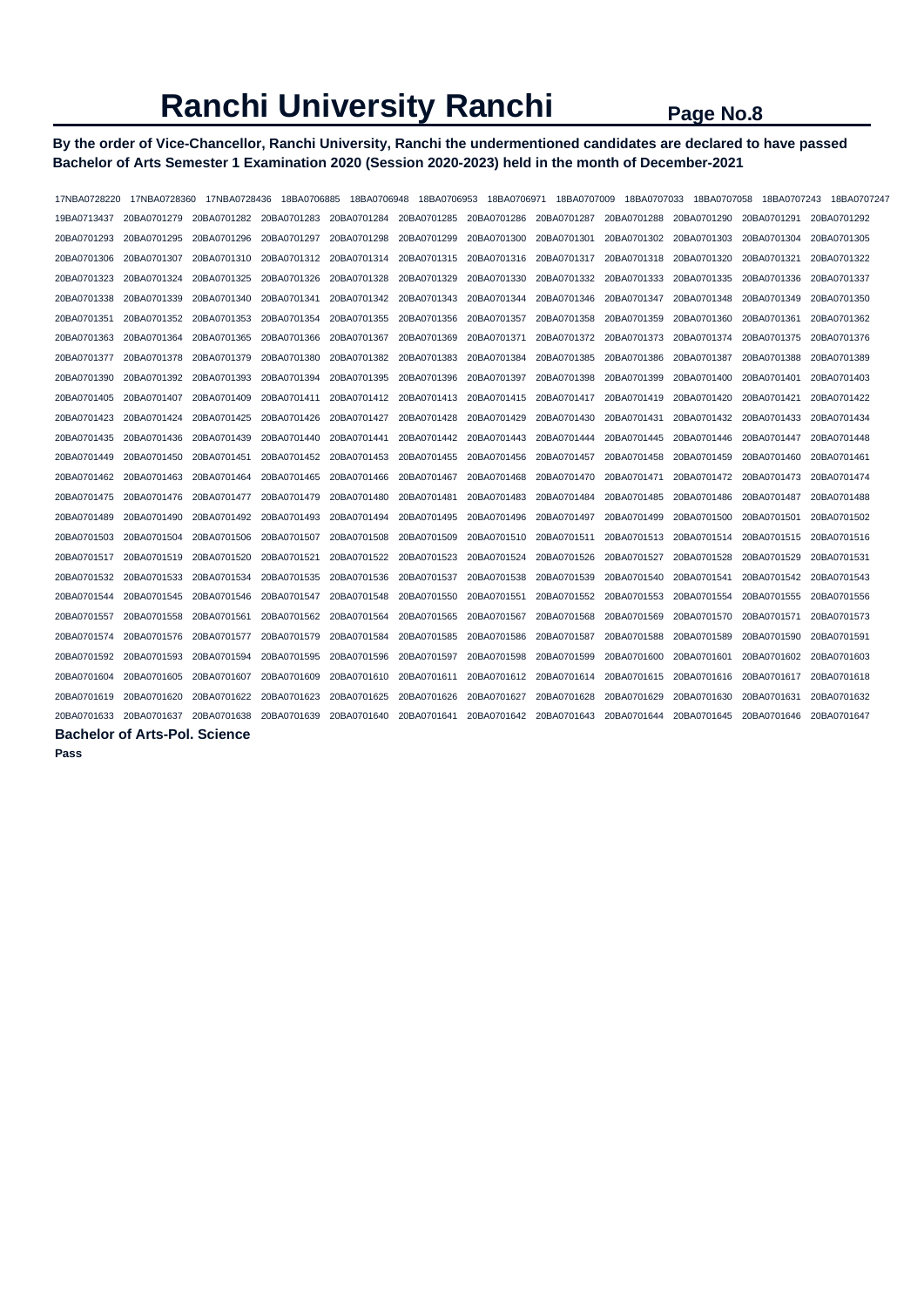# **By the order of Vice-Chancellor, Ranchi University, Ranchi the undermentioned candidates are declared to have passed Bachelor of Arts Semester 1 Examination 2020 (Session 2020-2023) held in the month of December-2021**

| 17NBA1129424 | 18BA1107633                           | 18BA1107754                                                                                                                                     |             |                                                 |             |             | 18BA1107811 19BA1113967 19BA1114153 20BA1101869 20BA1101870 20BA1101871 20BA1101872 20BA1101873             |             |             |             | 20BA1101874 |
|--------------|---------------------------------------|-------------------------------------------------------------------------------------------------------------------------------------------------|-------------|-------------------------------------------------|-------------|-------------|-------------------------------------------------------------------------------------------------------------|-------------|-------------|-------------|-------------|
| 20BA1101875  | 20BA1101876                           | 20BA1101877                                                                                                                                     | 20BA1101878 | 20BA1101879                                     | 20BA1101880 | 20BA1101882 | 20BA1101883                                                                                                 | 20BA1101884 | 20BA1101885 | 20BA1101887 | 20BA1101888 |
| 20BA1101889  | 20BA1101890                           | 20BA1101891                                                                                                                                     | 20BA1101892 | 20BA1101893                                     | 20BA1101894 | 20BA1101895 | 20BA1101896                                                                                                 | 20BA1101897 | 20BA1101898 | 20BA1101900 | 20BA1101901 |
| 20BA1101902  | 20BA1101903                           | 20BA1101904                                                                                                                                     | 20BA1101905 | 20BA1101906                                     | 20BA1101907 | 20BA1101909 | 20BA1101910                                                                                                 | 20BA1101911 | 20BA1101912 | 20BA1101913 | 20BA1101914 |
| 20BA1101915  | 20BA1101917                           | 20BA1101919                                                                                                                                     | 20BA1101920 | 20BA1101921                                     | 20BA1101922 | 20BA1101923 | 20BA1101925                                                                                                 | 20BA1101926 | 20BA1101927 | 20BA1101928 | 20BA1101929 |
| 20BA1101930  | 20BA1101931                           | 20BA1101932                                                                                                                                     | 20BA1101935 | 20BA1101937                                     | 20BA1101938 | 20BA1101939 | 20BA1101940                                                                                                 | 20BA1101941 | 20BA1101942 | 20BA1101943 | 20BA1101944 |
| 20BA1101945  | 20BA1101946                           | 20BA1101947                                                                                                                                     | 20BA1101948 | 20BA1101949                                     | 20BA1101950 | 20BA1101951 | 20BA1101952                                                                                                 | 20BA1101953 | 20BA1101954 | 20BA1101955 | 20BA1101956 |
| 20BA1101957  | 20BA1101958                           | 20BA1101959                                                                                                                                     | 20BA1101961 | 20BA1101962                                     | 20BA1101964 | 20BA1101965 | 20BA1101967                                                                                                 | 20BA1101968 | 20BA1101969 | 20BA1101970 | 20BA1101971 |
| 20BA1101972  | 20BA1101973                           | 20BA1101974                                                                                                                                     | 20BA1101975 | 20BA1101976                                     | 20BA1101978 | 20BA1101979 | 20BA1101981                                                                                                 | 20BA1101982 | 20BA1101983 | 20BA1101984 | 20BA1101986 |
| 20BA1101987  | 20BA1101988                           | 20BA1101989                                                                                                                                     | 20BA1101991 | 20BA1101992                                     | 20BA1101993 | 20BA1101994 | 20BA1101995                                                                                                 | 20BA1101996 | 20BA1101997 | 20BA1101998 | 20BA1101999 |
| 20BA1102001  | 20BA1102002                           | 20BA1102003                                                                                                                                     | 20BA1102004 | 20BA1102005                                     | 20BA1102006 | 20BA1102007 | 20BA1102008                                                                                                 | 20BA1102009 | 20BA1102010 | 20BA1102014 | 20BA1102015 |
| 20BA1102016  | 20BA1102017                           | 20BA1102018                                                                                                                                     | 20BA1102019 | 20BA1102020                                     | 20BA1102021 | 20BA1102022 | 20BA1102023                                                                                                 | 20BA1102024 | 20BA1102025 | 20BA1102026 | 20BA1102028 |
| 20BA1102029  | 20BA1102030                           | 20BA1102031                                                                                                                                     | 20BA1102032 | 20BA1102033                                     | 20BA1102034 | 20BA1102035 | 20BA1102036                                                                                                 | 20BA1102038 | 20BA1102039 | 20BA1102040 | 20BA1102041 |
| 20BA1102042  | 20BA1102043                           | 20BA1102044                                                                                                                                     | 20BA1102045 | 20BA1102046                                     | 20BA1102047 | 20BA1102048 | 20BA1102049                                                                                                 | 20BA1102050 | 20BA1102051 | 20BA1102052 | 20BA1102053 |
| 20BA1102054  | 20BA1102056                           | 20BA1102057                                                                                                                                     | 20BA1102058 | 20BA1102059                                     | 20BA1102060 | 20BA1102061 | 20BA1102062                                                                                                 | 20BA1102063 | 20BA1102064 | 20BA1102065 | 20BA1102066 |
| 20BA1102067  | 20BA1102068                           | 20BA1102069                                                                                                                                     | 20BA1102070 | 20BA1102071                                     | 20BA1102072 | 20BA1102073 | 20BA1102074                                                                                                 | 20BA1102075 | 20BA1102076 | 20BA1102077 | 20BA1102078 |
| 20BA1102079  | 20BA1102080                           | 20BA1102081                                                                                                                                     | 20BA1102082 | 20BA1102083                                     | 20BA1102084 | 20BA1102085 | 20BA1102086                                                                                                 | 20BA1102087 | 20BA1102088 | 20BA1102089 | 20BA1102090 |
| 20BA1102092  | 20BA1102093                           | 20BA1102095                                                                                                                                     | 20BA1102096 | 20BA1102097                                     | 20BA1102098 | 20BA1102099 | 20BA1102100                                                                                                 | 20BA1102101 | 20BA1102102 | 20BA1102103 | 20BA1102105 |
| 20BA1102106  | 20BA1102107                           | 20BA1102108                                                                                                                                     | 20BA1102109 | 20BA1102110                                     | 20BA1102111 | 20BA1102112 | 20BA1102113                                                                                                 | 20BA1102114 | 20BA1102115 | 20BA1102116 | 20BA1102117 |
| 20BA1102120  | 20BA1102121                           | 20BA1102122                                                                                                                                     | 20BA1102123 | 20BA1102124                                     | 20BA1102125 | 20BA1102126 | 20BA1102129                                                                                                 | 20BA1102130 | 20BA1102132 | 20BA1102133 | 20BA1102134 |
| 20BA1102136  | 20BA1102137                           | 20BA1102138                                                                                                                                     | 20BA1102139 | 20BA1102140                                     | 20BA1102141 | 20BA1102142 | 20BA1102143                                                                                                 | 20BA1102144 | 20BA1102146 | 20BA1102147 | 20BA1102148 |
| 20BA1102149  | 20BA1102150                           | 20BA1102151                                                                                                                                     | 20BA1102152 | 20BA1102155                                     | 20BA1102156 | 20BA1102157 | 20BA1102158                                                                                                 | 20BA1102159 | 20BA1102160 | 20BA1102161 | 20BA1102162 |
| 20BA1102163  | 20BA1102164                           | 20BA1102165                                                                                                                                     | 20BA1102166 | 20BA1102167                                     | 20BA1102168 | 20BA1102169 | 20BA1102170                                                                                                 | 20BA1102171 | 20BA1102172 | 20BA1102174 | 20BA1102175 |
| 20BA1102176  | 20BA1102177                           | 20BA1102178                                                                                                                                     | 20BA1102179 | 20BA1102180                                     | 20BA1102181 | 20BA1102182 | 20BA1102183                                                                                                 | 20BA1102184 | 20BA1102185 | 20BA1102186 | 20BA1102187 |
| 20BA1102188  | 20BA1102189                           | 20BA1102191                                                                                                                                     | 20BA1102192 | 20BA1102193                                     | 20BA1102194 | 20BA1102195 | 20BA1102196                                                                                                 | 20BA1102197 | 20BA1102198 | 20BA1102199 | 20BA1102200 |
| 20BA1102201  | 20BA1102202                           | 20BA1102203                                                                                                                                     | 20BA1102204 | 20BA1102205                                     | 20BA1102206 | 20BA1102207 | 20BA1102208                                                                                                 | 20BA1102209 | 20BA1102210 | 20BA1102211 | 20BA1102212 |
| 20BA1102213  | 20BA1102214                           | 20BA1102215                                                                                                                                     | 20BA1102216 | 20BA1102217                                     | 20BA1102218 | 20BA1102220 | 20BA1102223                                                                                                 | 20BA1102225 | 20BA1102226 | 20BA1102227 | 20BA1102230 |
| 20BA1102231  | 20BA1102232                           | 20BA1102233                                                                                                                                     | 20BA1102235 | 20BA1102236                                     | 20BA1102237 | 20BA1102238 | 20BA1102239                                                                                                 | 20BA1102240 | 20BA1102241 | 20BA1102242 | 20BA1102243 |
| 20BA1102244  | 20BA1102245                           | 20BA1102247                                                                                                                                     | 20BA1102248 | 20BA1102249                                     | 20BA1102251 | 20BA1102252 | 20BA1102253                                                                                                 | 20BA1102254 | 20BA1102255 | 20BA1102256 | 20BA1102257 |
| 20BA1102258  | 20BA1102259                           | 20BA1102260                                                                                                                                     | 20BA1102261 | 20BA1102262                                     | 20BA1102263 | 20BA1102264 | 20BA1102265                                                                                                 | 20BA1102266 | 20BA1102267 | 20BA1102268 | 20BA1102269 |
| 20BA1102270  | 20BA1102271                           | 20BA1102272                                                                                                                                     | 20BA1102274 | 20BA1102275                                     | 20BA1102276 | 20BA1102277 | 20BA1102278                                                                                                 | 20BA1102279 | 20BA1102280 | 20BA1102281 | 20BA1102283 |
| 20BA1102284  | 20BA1102285                           | 20BA1102286                                                                                                                                     | 20BA1102287 | 20BA1102288                                     | 20BA1102290 | 20BA1102292 | 20BA1102293                                                                                                 | 20BA1102294 | 20BA1102295 | 20BA1102296 | 20BA1102297 |
| 20BA1102298  | 20BA1102299                           | 20BA1102300                                                                                                                                     | 20BA1102301 | 20BA1102302                                     | 20BA1102303 | 20BA1102304 | 20BA1102305                                                                                                 | 20BA1102306 | 20BA1102307 | 20BA1102308 | 20BA1102309 |
| 20BA1102310  | 20BA1102313                           | 20BA1102314                                                                                                                                     | 20BA1102315 | 20BA1102316                                     | 20BA1102318 | 20BA1102319 | 20BA1102320                                                                                                 | 20BA1102321 | 20BA1102322 | 20BA1102323 | 20BA1102324 |
| 20BA1102325  | 20BA1102326                           |                                                                                                                                                 |             |                                                 |             |             |                                                                                                             |             |             |             |             |
|              | <b>Bachelor of Arts-Psychology</b>    |                                                                                                                                                 |             |                                                 |             |             |                                                                                                             |             |             |             |             |
| Pass         |                                       |                                                                                                                                                 |             |                                                 |             |             |                                                                                                             |             |             |             |             |
|              | 20BA1202327 20BA1202328 20BA1202329   |                                                                                                                                                 |             | 20BA1202330 20BA1202331 20BA1202332 20BA1202333 |             |             | 20BA1202334 20BA1202335 20BA1202337 20BA1202338                                                             |             |             |             | 20BA1202339 |
|              |                                       | 20BA1202340 20BA1202341 20BA1202342 20BA1202343 20BA1202344 20BA1202345 20BA1202347 20BA1202348 20BA1202349 20BA1202351 20BA1202352 20BA1202353 |             |                                                 |             |             |                                                                                                             |             |             |             |             |
|              | <b>Bachelor of Arts-Sanskrit</b>      |                                                                                                                                                 |             |                                                 |             |             |                                                                                                             |             |             |             |             |
| Pass         |                                       |                                                                                                                                                 |             |                                                 |             |             |                                                                                                             |             |             |             |             |
|              | 20BA1302354 20BA1302356 20BA1302358   |                                                                                                                                                 |             |                                                 |             |             | 20BA1302360 20BA1302361 20BA1302362 20BA1302364 20BA1302365 20BA1302366 20BA1302367 20BA1302368             |             |             |             | 20BA1302369 |
|              |                                       | 20BA1302370 20BA1302372 20BA1302374 20BA1302375                                                                                                 |             |                                                 |             |             |                                                                                                             |             |             |             |             |
|              | <b>Bachelor of Arts-Nagpuri</b>       |                                                                                                                                                 |             |                                                 |             |             |                                                                                                             |             |             |             |             |
| Pass         |                                       |                                                                                                                                                 |             |                                                 |             |             |                                                                                                             |             |             |             |             |
|              | 18BA1607477  19BA1613898  19BA1613956 |                                                                                                                                                 |             |                                                 |             |             | 20BA1601839 20BA1601841 20BA1601842 20BA1601843 20BA1601844 20BA1601846 20BA1601848 20BA1601849             |             |             |             | 20BA1601850 |
| 20BA1601851  | 20BA1601852 20BA1601853               |                                                                                                                                                 |             |                                                 |             |             | 20BA1601854 20BA1601855 20BA1601856 20BA1601857 20BA1601858 20BA1601859 20BA1601860 20BA1601861 20BA1601862 |             |             |             |             |
|              |                                       | 20BA1601863 20BA1601864 20BA1601867 20BA1601868                                                                                                 |             |                                                 |             |             |                                                                                                             |             |             |             |             |
| Pass         | <b>Bachelor of Arts-Kurukh</b>        |                                                                                                                                                 |             |                                                 |             |             |                                                                                                             |             |             |             |             |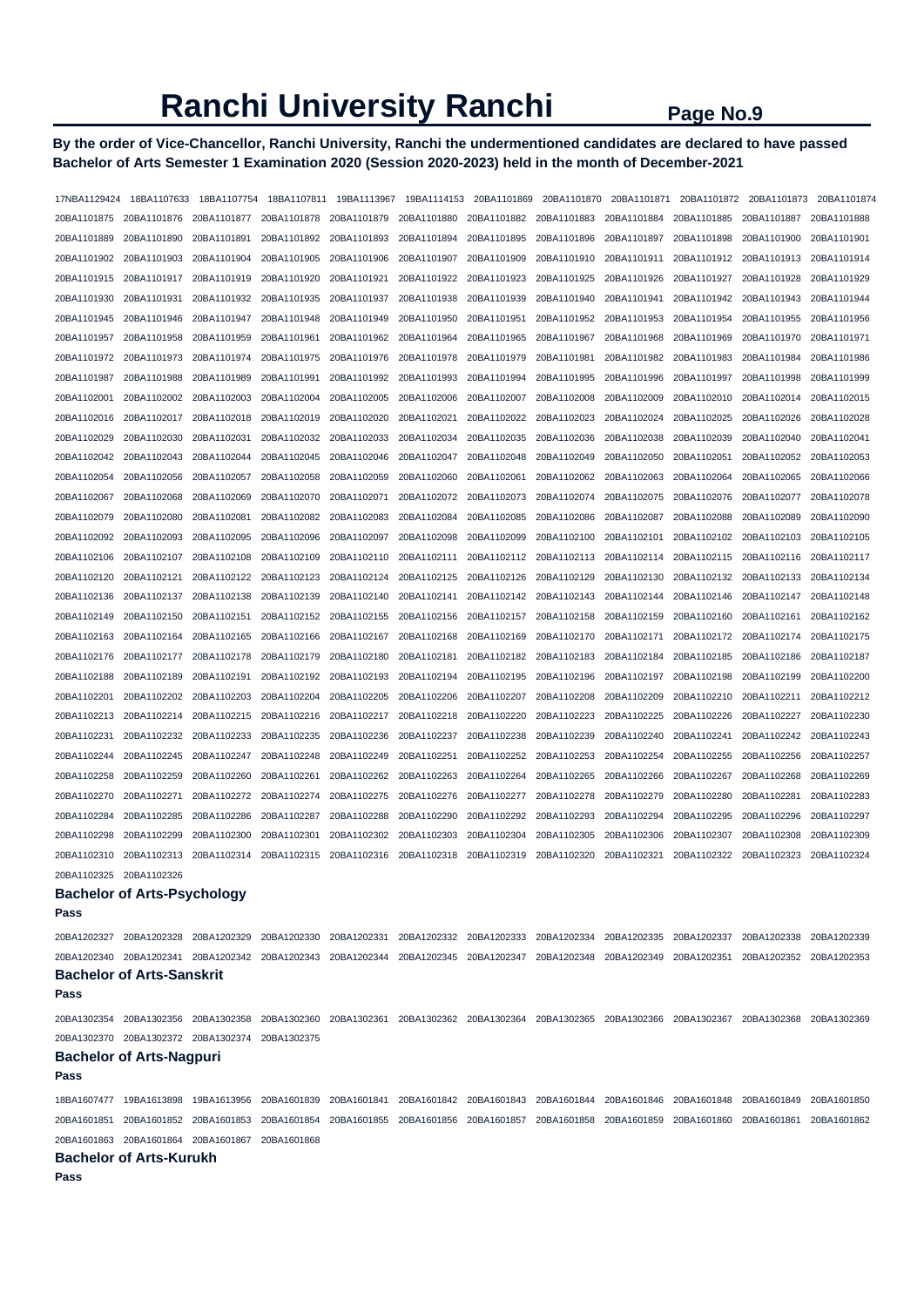# **By the order of Vice-Chancellor, Ranchi University, Ranchi the undermentioned candidates are declared to have passed Bachelor of Arts Semester 1 Examination 2020 (Session 2020-2023) held in the month of December-2021**

| 17NBA2028870 | 18BA2007417                       | 20BA2001648 | 20BA2001649                | 20BA2001650                         | 20BA2001651 | 20BA2001652                | 20BA2001653 | 20BA2001654              | 20BA2001655 | 20BA2001656 | 20BA2001658  |
|--------------|-----------------------------------|-------------|----------------------------|-------------------------------------|-------------|----------------------------|-------------|--------------------------|-------------|-------------|--------------|
| 20BA2001659  | 20BA2001660                       | 20BA2001661 | 20BA2001662                | 20BA2001663                         | 20BA2001664 | 20BA2001666                | 20BA2001667 | 20BA2001668              | 20BA2001669 | 20BA2001670 | 20BA2001671  |
| 20BA2001673  | 20BA2001674                       | 20BA2001675 | 20BA2001678                | 20BA2001679                         | 20BA2001680 | 20BA2001682                | 20BA2001684 | 20BA2001685              | 20BA2001686 | 20BA2001687 | 20BA2001688  |
| 20BA2001689  | 20BA2001690                       | 20BA2001691 | 20BA2001692                | 20BA2001693                         | 20BA2001694 | 20BA2001695                | 20BA2001696 | 20BA2001697              | 20BA2001698 | 20BA2001699 | 20BA2001700  |
| 20BA2001701  | 20BA2001702                       | 20BA2001703 | 20BA2001704                | 20BA2001706                         | 20BA2001708 | 20BA2001709                | 20BA2001712 | 20BA2001713              | 20BA2001714 | 20BA2001715 | 20BA2001716  |
| 20BA2001717  | 20BA2001718                       | 20BA2001721 | 20BA2001723                | 20BA2001724                         | 20BA2001726 | 20BA2001727                | 20BA2001729 | 20BA2001730              | 20BA2001731 | 20BA2001732 | 20BA2001735  |
| 20BA2001736  | 20BA2001739                       | 20BA2001740 | 20BA2001741                | 20BA2001742                         | 20BA2001744 | 20BA2001745                | 20BA2001746 | 20BA2001747              | 20BA2001748 | 20BA2001749 | 20BA2001750  |
| 20BA2001753  | 20BA2001755                       | 20BA2001756 | 20BA2001757                | 20BA2001758                         | 20BA2001760 | 20BA2001761                | 20BA2001762 | 20BA2001763              | 20BA2001764 | 20BA2001765 | 20BA2001766  |
| 20BA2001767  | 20BA2001770                       | 20BA2001771 | 20BA2001773                | 20BA2001775                         | 20BA2001776 | 20BA2001777                | 20BA2001778 | 20BA2001779              | 20BA2001780 | 20BA2001781 | 20BA2001783  |
| 20BA2001784  | 20BA2001785                       | 20BA2001786 | 20BA2001790                | 20BA2001794                         | 20BA2001795 | 20BA2001796                | 20BA2001797 | 20BA2001798              | 20BA2001800 | 20BA2001801 | 20BA2001802  |
| 20BA2001803  | 20BA2001804                       | 20BA2001805 | 20BA2001806                | 20BA2001807                         | 20BA2001809 | 20BA2001810                | 20BA2001811 | 20BA2001812              | 20BA2001813 | 20BA2001814 | 20BA2001817  |
| 20BA2001818  | 20BA2001819                       | 20BA2001820 | 20BA2001821                | 20BA2001822                         | 20BA2001823 | 20BA2001824                | 20BA2001825 | 20BA2001826              | 20BA2001827 | 20BA2001828 | 20BA2001829  |
| 20BA2001830  | 20BA2001831                       | 20BA2001832 | 20BA2001833                | 20BA2001834                         | 20BA2001835 | 20BA2001837                | 20BA2001838 |                          |             |             |              |
|              | <b>Bachelor of Arts-Urdu</b>      |             |                            |                                     |             |                            |             |                          |             |             |              |
| Pass         |                                   |             |                            |                                     |             |                            |             |                          |             |             |              |
| 18BA2308188  | 18BA2308230                       | 18BA2308232 | 18BA2308237                | 18BA2308238                         | 18BA2308240 | 19BA2314514                | 19BA2314558 | 19BA2314570              | 19BA2314574 | 20BA2302377 | 20BA2302378  |
| 20BA2302379  | 20BA2302380                       | 20BA2302381 | 20BA2302382                | 20BA2302383                         | 20BA2302384 | 20BA2302386                | 20BA2302389 | 20BA2302390              | 20BA2302391 | 20BA2302392 | 20BA2302393  |
| 20BA2302394  | 20BA2302395                       | 20BA2302396 | 20BA2302399                | 20BA2302400                         | 20BA2302401 | 20BA2302402                | 20BA2302404 | 20BA2302405              | 20BA2302406 | 20BA2302407 | 20BA2302408  |
| 20BA2302410  | 20BA2302411                       | 20BA2302412 | 20BA2302413                | 20BA2302415                         | 20BA2302416 | 20BA2302417                | 20BA2302418 | 20BA2302419              | 20BA2302420 | 20BA2302421 | 20BA2302423  |
| 20BA2302424  | 20BA2302428                       | 20BA2302429 | 20BA2302431                | 20BA2302432                         | 20BA2302434 | 20BA2302435                | 20BA2302436 | 20BA2302437              | 20BA2302438 | 20BA2302439 | 20BA2302441  |
| 20BA2302442  | 20BA2302443                       | 20BA2302444 |                            |                                     |             |                            |             |                          |             |             |              |
|              | <b>Bachelor of Arts-General</b>   |             |                            |                                     |             |                            |             |                          |             |             |              |
| Pass         |                                   |             |                            |                                     |             |                            |             |                          |             |             |              |
| 18BA0006074  | 18BA0006105 20BA0000817           |             | 20BA0000820                | 20BA0000833                         | 20BA0000835 |                            |             |                          |             |             |              |
|              | Doranda College, Ranchi           |             |                            |                                     |             |                            |             |                          |             |             |              |
|              | <b>Bachelor of Arts-Economics</b> |             |                            |                                     |             |                            |             |                          |             |             |              |
| Pass         |                                   |             |                            |                                     |             |                            |             |                          |             |             |              |
| 17NBA0324627 | 18BA0300029                       | 18BA0300041 | 18BA0300096                | 18BA0300115                         | 18BA0300131 | 18BA0300154                | 18BA0300159 | 18BA0300165              | 19BA0324481 | 19BA0324493 | 19BA0324529  |
| 19BA0324542  | 20BA0303837                       | 20BA0303838 |                            | 20BA0303839 20BA0303840 20BA0303841 |             | 20BA0303842 20BA0303843    |             | 20BA0303844 20BA0303845  |             | 20BA0303846 | 20BA0303847  |
| 0001000010   | 0001000010                        | 00010000000 | $0.0010000001$ 00010000000 |                                     | 00010000000 | $0.0010000001$ 00D10000000 |             | 0.0010000007 00010000000 |             | 0001000000  | 0.0010000000 |

20BA0303848 20BA0303849 20BA0303850 20BA0303851 20BA0303852 20BA0303853 20BA0303854 20BA0303856 20BA0303857 20BA0303858 20BA0303862 20BA0303863 20BA0303864 20BA0303865 20BA0303866 20BA0303868 20BA0303872 20BA0303875 20BA0303876 20BA0303878 20BA0303880 20BA0303882 20BA0303883 20BA0303884 20BA0303886 20BA0303887 20BA0303888 20BA0303889 20BA0303893 20BA0303894 20BA0303895 20BA0303896 20BA0303897 20BA0303899 20BA0303901 20BA0303902 20BA0303903 20BA0303904 20BA0303905 20BA0303906 20BA0303907 20BA0303908 20BA0303909 20BA0303910 20BA0303913 20BA0303914 20BA0303915 20BA0303916 20BA0303917 20BA0303918 20BA0303919 20BA0303920 20BA0303922 20BA0303923 20BA0303926 20BA0303927 20BA0303929 20BA0303931 20BA0303933 20BA0303934 20BA0303937 20BA0303939 20BA0303940 20BA0303943 20BA0303944

# **Bachelor of Arts-English**

**Pass** 

17NBA0424858 17NBA0424872 17NBA0424931 17NBA0425048 18BA0400311 18BA0400387 18BA0400396 18BA0400459 18BA0400529 18BA0429043 19BA0424573 19BA0424610 19BA0424654 19BA0424657 19BA0424676 19BA0424706 19BA0424732 19BA0424749 19BA0424793 19BA0424875 19BA0424892 19BA0426926 20BA0403946 20BA0403948 20BA0403950 20BA0403951 20BA0403953 20BA0403954 20BA0403956 20BA0403957 20BA0403958 20BA0403959 20BA0403961 20BA0403963 20BA0403964 20BA0403965 20BA0403966 20BA0403971 20BA0403972 20BA0403976 20BA0403977 20BA0403978 20BA0403979 20BA0403981 20BA0403982 20BA0403983 20BA0403986 20BA0403988 20BA0403989 20BA0403990 20BA0403991 20BA0403992 20BA0403993 20BA0403995 20BA0403996 20BA0403998 20BA0403999 20BA0404000 20BA0404002 20BA0404003 20BA0404005 20BA0404006 20BA0404008 20BA0404009 20BA0404010 20BA0404011 20BA0404013 20BA0404015 20BA0404016 20BA0404017 20BA0404018 20BA0404020 20BA0404021 20BA0404022 20BA0404023 20BA0404024 20BA0404025 20BA0404026 20BA0404028 20BA0404029 20BA0404030 20BA0404031 20BA0404032 20BA0404034 20BA0404035 20BA0404036 20BA0404037 20BA0404038 20BA0404039 20BA0404040 20BA0404042 20BA0404043 20BA0404044 20BA0404045 20BA0404046 20BA0404047 20BA0404048 20BA0404049 20BA0404050 20BA0404052 20BA0404054 20BA0404055 20BA0404056 20BA0404057 20BA0404058 20BA0404059 20BA0404060 20BA0404061 20BA0404062 20BA0404063 20BA0404064 20BA0404065 20BA0404066 20BA0404067 20BA0404069 20BA0404070 20BA0404071 20BA0404073 20BA0404074 20BA0404075 20BA0404076 20BA0404077 20BA0404078 20BA0404079 20BA0404080 20BA0404081 20BA0404085 20BA0404087 20BA0404088 20BA0404089 20BA0404091 20BA0404093 20BA0404094 20BA0404095 20BA0404096 20BA0404097 20BA0404100 20BA0404101 20BA0404102 20BA0404103 20BA0404104 20BA0404105 20BA0404106 20BA0404108 20BA0404109 20BA0404110 20BA0404112 20BA0404113 20BA0404115 20BA0404116 20BA0404118 20BA0404119 20BA0404120 20BA0404122 20BA0404123 20BA0404124 20BA0404125 20BA0404127 20BA0404128 20BA0404130 20BA0404131 20BA0404132 20BA0404133 20BA0404136 20BA0404138 20BA0404139 20BA0420118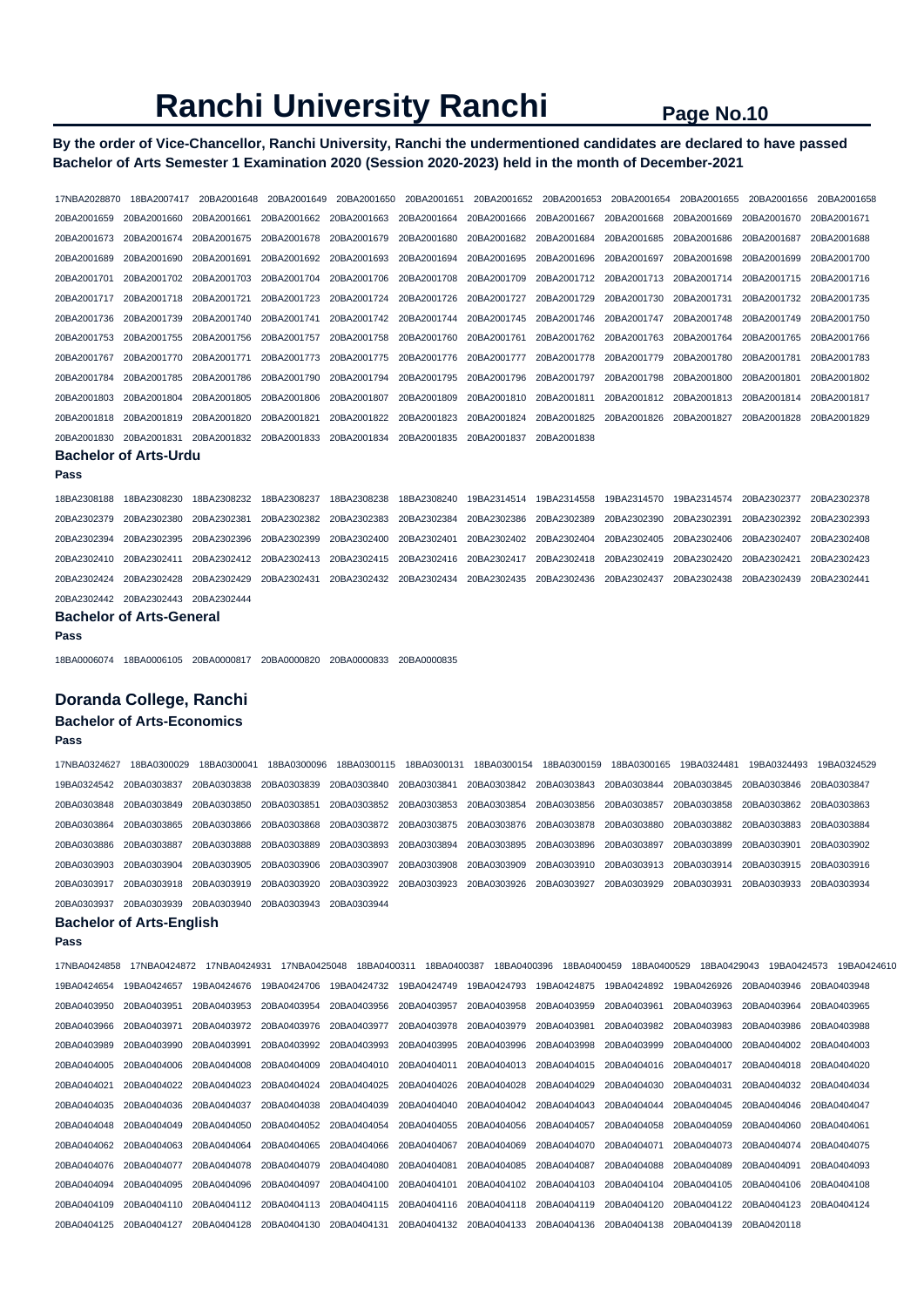**By the order of Vice-Chancellor, Ranchi University, Ranchi the undermentioned candidates are declared to have passed Bachelor of Arts Semester 1 Examination 2020 (Session 2020-2023) held in the month of December-2021** 

### **Bachelor of Arts-Geography**

**Pass** 

| 17NBA0525170            | 17NBA0525171 | 17NBA0525217 | 17NBA0525322 | 17NBA0525448 |             | 18BA0500712<br>18BA0500720 | 18BA0500821 | 18BA0500887 | 18BA0500953 | 18BA0500970 |             |
|-------------------------|--------------|--------------|--------------|--------------|-------------|----------------------------|-------------|-------------|-------------|-------------|-------------|
| 18BA0500976             | 18BA0500979  | 19BA0525036  | 19BA0525042  | 19BA0525051  | 19BA0525058 | 19BA0525081                | 19BA0525082 | 19BA0525087 | 19BA0525092 | 19BA0525101 | 19BA0525113 |
| 19BA0525120             | 19BA0525139  | 19BA0525153  | 19BA0525163  | 19BA0525168  | 19BA0525202 | 19BA0525207                | 19BA0525220 | 19BA0525225 | 19BA0525227 | 19BA0525277 | 19BA0525278 |
| 20BA0504227             | 20BA0504228  | 20BA0504230  | 20BA0504231  | 20BA0504232  | 20BA0504233 | 20BA0504234                | 20BA0504236 | 20BA0504237 | 20BA0504238 | 20BA0504239 | 20BA0504240 |
| 20BA0504242             | 20BA0504245  | 20BA0504246  | 20BA0504247  | 20BA0504250  | 20BA0504252 | 20BA0504253                | 20BA0504254 | 20BA0504255 | 20BA0504256 | 20BA0504257 | 20BA0504258 |
| 20BA0504261             | 20BA0504263  | 20BA0504265  | 20BA0504267  | 20BA0504268  | 20BA0504269 | 20BA0504270                | 20BA0504271 | 20BA0504272 | 20BA0504273 | 20BA0504274 | 20BA0504275 |
| 20BA0504276             | 20BA0504277  | 20BA0504278  | 20BA0504280  | 20BA0504282  | 20BA0504283 | 20BA0504284                | 20BA0504285 | 20BA0504286 | 20BA0504287 | 20BA0504288 | 20BA0504289 |
| 20BA0504290             | 20BA0504291  | 20BA0504292  | 20BA0504294  | 20BA0504295  | 20BA0504296 | 20BA0504297                | 20BA0504298 | 20BA0504299 | 20BA0504300 | 20BA0504301 | 20BA0504302 |
| 20BA0504304             | 20BA0504306  | 20BA0504309  | 20BA0504310  | 20BA0504311  | 20BA0504312 | 20BA0504313                | 20BA0504314 | 20BA0504315 | 20BA0504317 | 20BA0504321 | 20BA0504322 |
| 20BA0504323             | 20BA0504324  | 20BA0504325  | 20BA0504326  | 20BA0504328  | 20BA0504330 | 20BA0504332                | 20BA0504333 | 20BA0504334 | 20BA0504335 | 20BA0504336 | 20BA0504339 |
| 20BA0504340             | 20BA0504341  | 20BA0504342  | 20BA0504343  | 20BA0504345  | 20BA0504347 | 20BA0504348                | 20BA0504349 | 20BA0504350 | 20BA0504351 | 20BA0504352 | 20BA0504353 |
| 20BA0504355             | 20BA0504357  | 20BA0504358  | 20BA0504360  | 20BA0504361  | 20BA0504362 | 20BA0504363                | 20BA0504364 | 20BA0504365 | 20BA0504366 | 20BA0504367 | 20BA0504368 |
| 20BA0504369             | 20BA0504371  | 20BA0504372  | 20BA0504373  | 20BA0504374  | 20BA0504375 | 20BA0504376                | 20BA0504378 | 20BA0504379 | 20BA0504380 | 20BA0504381 | 20BA0504382 |
| 20BA0504383             | 20BA0504384  | 20BA0504385  | 20BA0504388  | 20BA0504391  | 20BA0504393 | 20BA0504395                | 20BA0504396 | 20BA0504398 | 20BA0504399 | 20BA0504400 | 20BA0504401 |
| 20BA0504403             | 20BA0504404  | 20BA0504405  | 20BA0504406  | 20BA0504407  | 20BA0504410 | 20BA0504411                | 20BA0504413 | 20BA0504414 | 20BA0504415 | 20BA0504416 | 20BA0504420 |
| 20BA0504422             | 20BA0504423  | 20BA0504424  | 20BA0504425  | 20BA0504426  | 20BA0504428 | 20BA0504430                | 20BA0504431 | 20BA0504432 | 20BA0504433 | 20BA0504434 | 20BA0504435 |
| 20BA0504436             | 20BA0504438  | 20BA0504439  | 20BA0504440  | 20BA0504441  | 20BA0504446 | 20BA0504448                | 20BA0504449 | 20BA0504450 | 20BA0504451 | 20BA0504453 | 20BA0504455 |
| 20BA0504456 20BA0504457 |              |              |              |              |             |                            |             |             |             |             |             |

#### **Bachelor of Arts-Hindi**

#### **Pass**

17NBA0625666 17NBA0625760 18BA0601043 18BA0601147 18BA0601179 18BA0601242 18BA0629070 19BA0625299 19BA0625454 19BA0625464 19BA0625476 19BA0625510 19BA0626824 20BA0604459 20BA0604461 20BA0604462 20BA0604463 20BA0604464 20BA0604466 20BA0604468 20BA0604469 20BA0604470 20BA0604471 20BA0604472 20BA0604474 20BA0604475 20BA0604476 20BA0604479 20BA0604480 20BA0604481 20BA0604482 20BA0604484 20BA0604486 20BA0604487 20BA0604489 20BA0604492 20BA0604494 20BA0604495 20BA0604496 20BA0604497 20BA0604498 20BA0604499 20BA0604500 20BA0604502 20BA0604503 20BA0604504 20BA0604505 20BA0604506 20BA0604507 20BA0604508 20BA0604509 20BA0604511 20BA0604512 20BA0604513 20BA0604514 20BA0604515 20BA0604516 20BA0604517 20BA0604519 20BA0604521 20BA0604522 20BA0604523 20BA0604524 20BA0604527 20BA0604528 20BA0604529 20BA0604532 20BA0604534 20BA0604536 20BA0604538 20BA0604539 20BA0604540 20BA0604542 20BA0604543 20BA0604546 20BA0604548 20BA0604550 20BA0604551 20BA0604552 20BA0604554 20BA0604558 20BA0604559 20BA0604562 20BA0604563 20BA0604565 20BA0604568 20BA0604569 20BA0604571 20BA0604572 20BA0604573 20BA0604574 20BA0604575 20BA0604577 20BA0604578 20BA0604579 20BA0604582 20BA0604583 20BA0604584 20BA0604587 20BA0604589 20BA0604591 20BA0604594 20BA0604595 20BA0604596 20BA0604597 20BA0604598 20BA0604601 20BA0604603 20BA0604605 20BA0604607 20BA0604608 20BA0604610 20BA0604611 20BA0604612 20BA0604614 20BA0604615 20BA0604616 20BA0604617 20BA0604618 20BA0604619 20BA0604621 20BA0604622 20BA0604623 20BA0604625 20BA0604626 20BA0604627 20BA0604630 20BA0604632 20BA0604634 20BA0604635 20BA0604636 20BA0604637 20BA0604639 20BA0604640 20BA0604641 20BA0604643 20BA0604644 20BA0604646

#### **Bachelor of Arts-History**

|             | <b>Bachelor of Arts-Philosophy</b> |             |                         |             |             |             |                         |             |             |             |             |
|-------------|------------------------------------|-------------|-------------------------|-------------|-------------|-------------|-------------------------|-------------|-------------|-------------|-------------|
| 20BA0704859 | 20BA0704861                        | 20BA0704862 | 20BA0704863             | 20BA0704865 | 20BA0704866 | 20BA0704867 | 20BA0720119             | 20BA0720120 | 20BA0720122 |             |             |
| 20BA0704844 | 20BA0704845                        | 20BA0704846 | 20BA0704848             | 20BA0704849 | 20BA0704850 | 20BA0704851 | 20BA0704853             | 20BA0704854 | 20BA0704856 | 20BA0704857 | 20BA0704858 |
| 20BA0704827 | 20BA0704829                        | 20BA0704830 | 20BA0704835             | 20BA0704836 | 20BA0704837 | 20BA0704838 | 20BA0704839             | 20BA0704840 | 20BA0704841 | 20BA0704842 | 20BA0704843 |
| 20BA0704806 | 20BA0704808                        | 20BA0704810 | 20BA0704811             | 20BA0704812 | 20BA0704817 | 20BA0704818 | 20BA0704820             | 20BA0704821 | 20BA0704822 | 20BA0704823 | 20BA0704826 |
| 20BA0704790 | 20BA0704791                        | 20BA0704793 | 20BA0704796             | 20BA0704797 | 20BA0704798 | 20BA0704799 | 20BA0704801             | 20BA0704802 | 20BA0704803 | 20BA0704804 | 20BA0704805 |
| 20BA0704774 | 20BA0704775                        | 20BA0704777 | 20BA0704778             | 20BA0704779 | 20BA0704780 | 20BA0704781 | 20BA0704782             | 20BA0704784 | 20BA0704786 | 20BA0704787 | 20BA0704788 |
| 20BA0704756 | 20BA0704757                        | 20BA0704761 | 20BA0704762 20BA0704765 |             | 20BA0704766 | 20BA0704767 | 20BA0704769             | 20BA0704770 | 20BA0704771 | 20BA0704772 | 20BA0704773 |
| 20BA0704732 | 20BA0704733                        | 20BA0704738 | 20BA0704740             | 20BA0704745 | 20BA0704746 | 20BA0704749 | 20BA0704750             | 20BA0704751 | 20BA0704752 | 20BA0704753 | 20BA0704755 |
| 20BA0704717 | 20BA0704718                        | 20BA0704721 | 20BA0704722             | 20BA0704723 | 20BA0704725 |             | 20BA0704726 20BA0704727 | 20BA0704728 | 20BA0704729 | 20BA0704730 | 20BA0704731 |
| 20BA0704704 | 20BA0704705                        | 20BA0704706 | 20BA0704707             | 20BA0704709 | 20BA0704710 | 20BA0704711 | 20BA0704712             | 20BA0704713 | 20BA0704714 | 20BA0704715 | 20BA0704716 |
| 20BA0704686 | 20BA0704687                        | 20BA0704689 | 20BA0704690             | 20BA0704693 | 20BA0704694 | 20BA0704695 | 20BA0704696             | 20BA0704698 | 20BA0704699 | 20BA0704700 | 20BA0704701 |
| 20BA0704670 | 20BA0704671                        | 20BA0704673 | 20BA0704674             | 20BA0704676 | 20BA0704677 | 20BA0704678 | 20BA0704679             | 20BA0704680 | 20BA0704682 | 20BA0704683 | 20BA0704685 |
| 20BA0704653 | 20BA0704655                        | 20BA0704657 | 20BA0704658             | 20BA0704659 | 20BA0704660 | 20BA0704661 | 20BA0704662             | 20BA0704664 | 20BA0704665 | 20BA0704666 | 20BA0704667 |
| 18BA0701418 | 18BA0701504                        | 18BA0701696 | 18BA0701730             | 18BA0729076 | 19BA0725565 | 19BA0725832 | 20BA0704647             | 20BA0704648 | 20BA0704649 | 20BA0704650 | 20BA0704651 |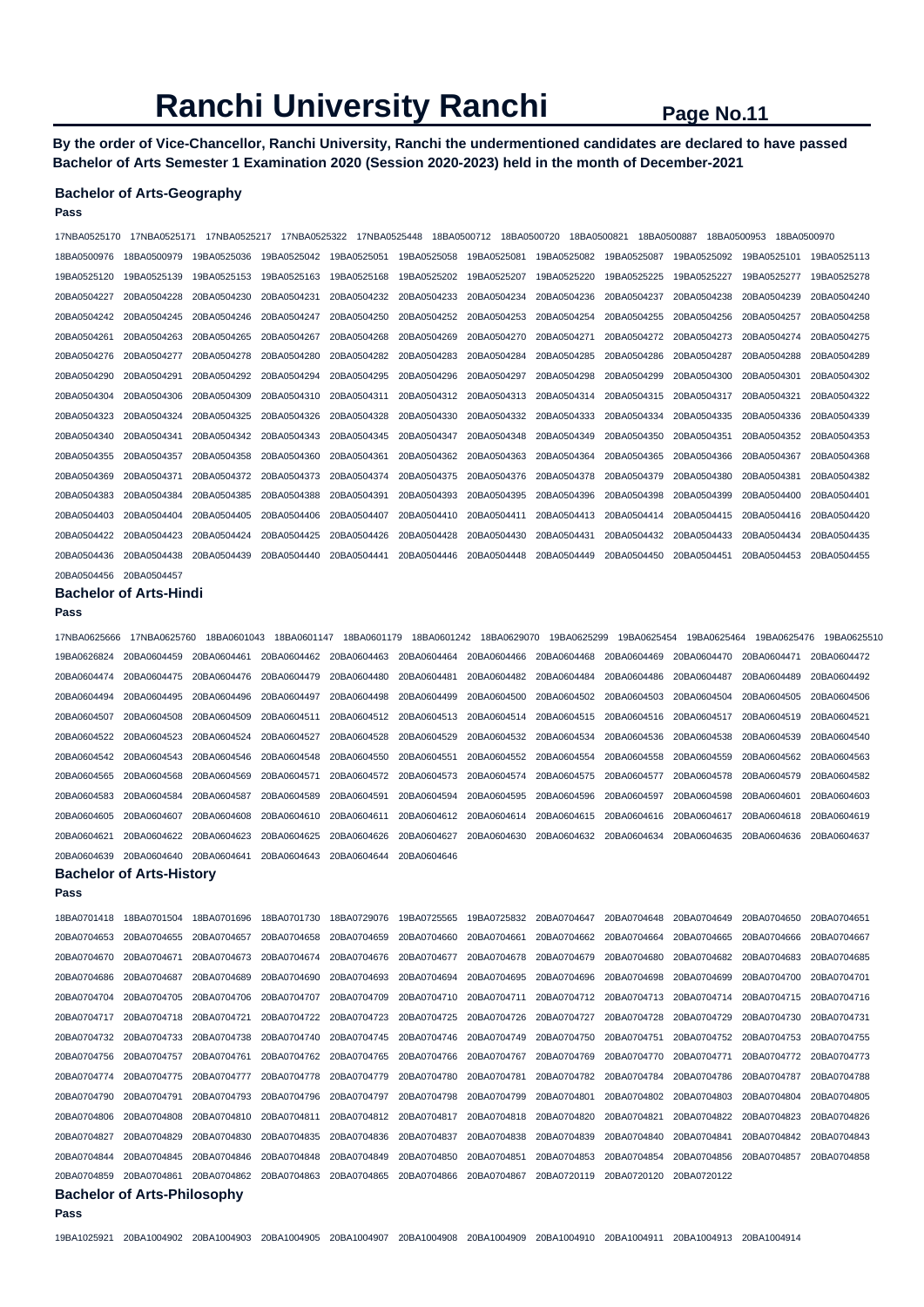**By the order of Vice-Chancellor, Ranchi University, Ranchi the undermentioned candidates are declared to have passed Bachelor of Arts Semester 1 Examination 2020 (Session 2020-2023) held in the month of December-2021** 

# **Bachelor of Arts-Pol. Science**

**Pass** 

| 17NBA1126626 | 18BA1101947                                                                        | 18BA1101969 | 18BA1102004 | 18BA1102008 | 18BA1102112 | 18BA1102184 | 18BA1102234                                                                                                                                                  | 18BA1102254 | 18BA1102269 | 18BA1102314 | 18BA1102397 |
|--------------|------------------------------------------------------------------------------------|-------------|-------------|-------------|-------------|-------------|--------------------------------------------------------------------------------------------------------------------------------------------------------------|-------------|-------------|-------------|-------------|
| 18BA1102416  | 18BA1102457                                                                        | 18BA1129045 | 18BA1129082 | 18BA1129085 | 19BA1125948 | 19BA1126002 | 19BA1126050                                                                                                                                                  | 19BA1126133 | 19BA1126161 | 19BA1126173 | 20BA1104915 |
| 20BA1104916  | 20BA1104917                                                                        | 20BA1104918 | 20BA1104919 | 20BA1104920 | 20BA1104921 | 20BA1104922 | 20BA1104924                                                                                                                                                  | 20BA1104925 | 20BA1104926 | 20BA1104927 | 20BA1104928 |
| 20BA1104929  | 20BA1104930                                                                        | 20BA1104932 | 20BA1104933 | 20BA1104934 | 20BA1104935 | 20BA1104937 | 20BA1104938                                                                                                                                                  | 20BA1104939 | 20BA1104940 | 20BA1104941 | 20BA1104942 |
| 20BA1104943  | 20BA1104944                                                                        | 20BA1104945 | 20BA1104946 | 20BA1104947 | 20BA1104949 | 20BA1104950 | 20BA1104951                                                                                                                                                  | 20BA1104952 | 20BA1104953 | 20BA1104954 | 20BA1104955 |
| 20BA1104956  | 20BA1104957                                                                        | 20BA1104959 | 20BA1104960 | 20BA1104961 | 20BA1104962 | 20BA1104964 | 20BA1104965                                                                                                                                                  | 20BA1104967 | 20BA1104968 | 20BA1104971 | 20BA1104972 |
| 20BA1104973  | 20BA1104975                                                                        | 20BA1104976 | 20BA1104978 | 20BA1104980 | 20BA1104982 | 20BA1104984 | 20BA1104985                                                                                                                                                  | 20BA1104986 | 20BA1104987 | 20BA1104988 | 20BA1104989 |
| 20BA1104991  | 20BA1104993                                                                        | 20BA1104994 | 20BA1104995 | 20BA1104996 | 20BA1104997 | 20BA1104998 | 20BA1104999                                                                                                                                                  | 20BA1105000 | 20BA1105002 | 20BA1105003 | 20BA1105004 |
| 20BA1105005  | 20BA1105006                                                                        | 20BA1105007 | 20BA1105008 | 20BA1105009 | 20BA1105010 | 20BA1105011 | 20BA1105012                                                                                                                                                  | 20BA1105013 | 20BA1105014 | 20BA1105016 | 20BA1105018 |
| 20BA1105021  | 20BA1105022                                                                        | 20BA1105023 | 20BA1105024 | 20BA1105026 | 20BA1105027 | 20BA1105028 | 20BA1105029                                                                                                                                                  | 20BA1105030 | 20BA1105031 | 20BA1105032 | 20BA1105033 |
| 20BA1105034  | 20BA1105035                                                                        | 20BA1105037 | 20BA1105038 | 20BA1105039 | 20BA1105040 | 20BA1105041 | 20BA1105042                                                                                                                                                  | 20BA1105043 | 20BA1105044 | 20BA1105045 | 20BA1105046 |
| 20BA1105047  | 20BA1105048                                                                        | 20BA1105049 | 20BA1105050 | 20BA1105051 | 20BA1105052 | 20BA1105053 | 20BA1105054                                                                                                                                                  | 20BA1105055 | 20BA1105056 | 20BA1105058 | 20BA1105059 |
| 20BA1105060  | 20BA1105063                                                                        | 20BA1105064 | 20BA1105067 | 20BA1105068 | 20BA1105070 | 20BA1105071 | 20BA1105072                                                                                                                                                  | 20BA1105077 | 20BA1105078 | 20BA1105079 | 20BA1105080 |
| 20BA1105081  | 20BA1105082                                                                        | 20BA1105086 | 20BA1105087 | 20BA1105089 | 20BA1105090 | 20BA1105092 | 20BA1105093                                                                                                                                                  | 20BA1105094 | 20BA1105095 | 20BA1105098 | 20BA1105099 |
| 20BA1105100  | 20BA1105101                                                                        | 20BA1105102 | 20BA1105103 | 20BA1105105 | 20BA1105106 | 20BA1105107 | 20BA1105109                                                                                                                                                  | 20BA1105110 | 20BA1105112 | 20BA1105113 | 20BA1105115 |
| 20BA1105116  | 20BA1105118                                                                        | 20BA1105119 | 20BA1105120 | 20BA1105121 | 20BA1105123 | 20BA1105125 | 20BA1105126                                                                                                                                                  | 20BA1105127 | 20BA1105128 | 20BA1105129 | 20BA1105130 |
| 20BA1105132  | 20BA1105134                                                                        | 20BA1105135 | 20BA1105136 | 20BA1105137 | 20BA1105138 | 20BA1105139 | 20BA1105140                                                                                                                                                  | 20BA1105142 | 20BA1105143 | 20BA1105144 | 20BA1105145 |
| 20BA1105147  | 20BA1105148                                                                        | 20BA1105149 | 20BA1105150 | 20BA1105151 | 20BA1105152 | 20BA1105153 | 20BA1105155                                                                                                                                                  | 20BA1105156 | 20BA1105157 | 20BA1105160 | 20BA1105163 |
| 20BA1105164  | 20BA1105165                                                                        | 20BA1105166 | 20BA1105167 | 20BA1105168 | 20BA1105169 | 20BA1105171 | 20BA1105172                                                                                                                                                  | 20BA1105174 | 20BA1105175 | 20BA1105176 | 20BA1105177 |
| 20BA1105180  | 20BA1120125                                                                        | 20BA1120126 | 20BA1120127 | 20BA1120128 |             |             |                                                                                                                                                              |             |             |             |             |
| Pass         | <b>Bachelor of Arts-Psychology</b>                                                 |             |             |             |             |             |                                                                                                                                                              |             |             |             |             |
|              |                                                                                    |             |             |             |             |             |                                                                                                                                                              |             |             |             |             |
| 18BA1202482  | 18BA1202483                                                                        | 19BA1226257 | 19BA1226262 | 19BA1226265 | 19BA1226267 | 19BA1226272 | 19BA1226277                                                                                                                                                  | 19BA1226280 | 20BA1205181 | 20BA1205182 | 20BA1205183 |
| 20BA1205186  | 20BA1205187 20BA1205188                                                            |             | 20BA1205190 | 20BA1205193 | 20BA1205195 | 20BA1205197 | 20BA1205199                                                                                                                                                  | 20BA1205201 |             |             |             |
| Pass         | <b>Bachelor of Arts-Sanskrit</b>                                                   |             |             |             |             |             |                                                                                                                                                              |             |             |             |             |
|              |                                                                                    |             |             |             |             |             |                                                                                                                                                              |             |             |             |             |
|              | 20BA1305202 20BA1305203 20BA1305204                                                |             | 20BA1305205 | 20BA1305206 | 20BA1305207 | 20BA1305208 | 20BA1305209                                                                                                                                                  | 20BA1305210 | 20BA1305211 | 20BA1305212 | 20BA1305213 |
| Pass         | <b>Bachelor of Arts-Sociology</b>                                                  |             |             |             |             |             |                                                                                                                                                              |             |             |             |             |
|              |                                                                                    |             |             |             |             |             |                                                                                                                                                              |             |             |             |             |
| 18BA1402539  | 18BA1402552                                                                        | 19BA1426386 | 20BA1405215 | 20BA1405216 | 20BA1405217 | 20BA1405218 | 20BA1405219                                                                                                                                                  | 20BA1405220 | 20BA1405221 | 20BA1405222 | 20BA1405223 |
| 20BA1405225  | 20BA1405227                                                                        | 20BA1405228 | 20BA1405229 | 20BA1405230 | 20BA1405231 | 20BA1405234 | 20BA1405236                                                                                                                                                  | 20BA1405240 | 20BA1405241 | 20BA1405242 | 20BA1405243 |
| 20BA1405244  | 20BA1405246<br><b>Bachelor of Arts-Nagpuri</b>                                     | 20BA1405247 | 20BA1405248 | 20BA1405249 | 20BA1405250 | 20BA1405251 | 20BA1405252                                                                                                                                                  | 20BA1405253 | 20BA1405254 |             |             |
| Pass         |                                                                                    |             |             |             |             |             |                                                                                                                                                              |             |             |             |             |
|              |                                                                                    |             |             |             |             |             |                                                                                                                                                              |             |             |             |             |
|              | 20BA1604893 20BA1604894 20BA1604896 20BA1604899<br><b>Bachelor of Arts-Mundari</b> |             |             |             |             |             |                                                                                                                                                              |             |             |             |             |
| Pass         |                                                                                    |             |             |             |             |             |                                                                                                                                                              |             |             |             |             |
|              | 20BA1704888 20BA1704889 20BA1704890                                                |             |             |             |             |             |                                                                                                                                                              |             |             |             |             |
|              | <b>Bachelor of Arts-Kurukh</b>                                                     |             |             |             |             |             |                                                                                                                                                              |             |             |             |             |
| Pass         |                                                                                    |             |             |             |             |             |                                                                                                                                                              |             |             |             |             |
|              |                                                                                    |             |             |             |             |             |                                                                                                                                                              |             |             |             |             |
|              | 20BA2004884 20BA2004885 20BA2004886 20BA2004887                                    |             |             |             |             |             | 19BA2025901 19BA2025904 20BA2004871 20BA2004873 20BA2004874 20BA2004875 20BA2004876 20BA2004878 20BA2004879 20BA2004880 20BA2004882 20BA2004883              |             |             |             |             |
|              | <b>Bachelor of Arts-Urdu</b>                                                       |             |             |             |             |             |                                                                                                                                                              |             |             |             |             |
| Pass         |                                                                                    |             |             |             |             |             |                                                                                                                                                              |             |             |             |             |
|              |                                                                                    |             |             |             |             |             | 17NBA2326928 18BA2302562 18BA2302581 20BA2305258 20BA2305259 20BA2305260 20BA2305261 20BA2305262 20BA2305263 20BA2305264 20BA2305265 20BA2305265 20BA2305265 |             |             |             |             |
|              | 20BA2305267 20BA2305268 20BA2305269 20BA2305270                                    |             |             |             |             |             |                                                                                                                                                              |             |             |             |             |
|              | <b>Bachelor of Arts-PanchPargania</b>                                              |             |             |             |             |             |                                                                                                                                                              |             |             |             |             |
| Pass         |                                                                                    |             |             |             |             |             |                                                                                                                                                              |             |             |             |             |
|              |                                                                                    |             |             |             |             |             |                                                                                                                                                              |             |             |             |             |

20BA2704900 20BA2704901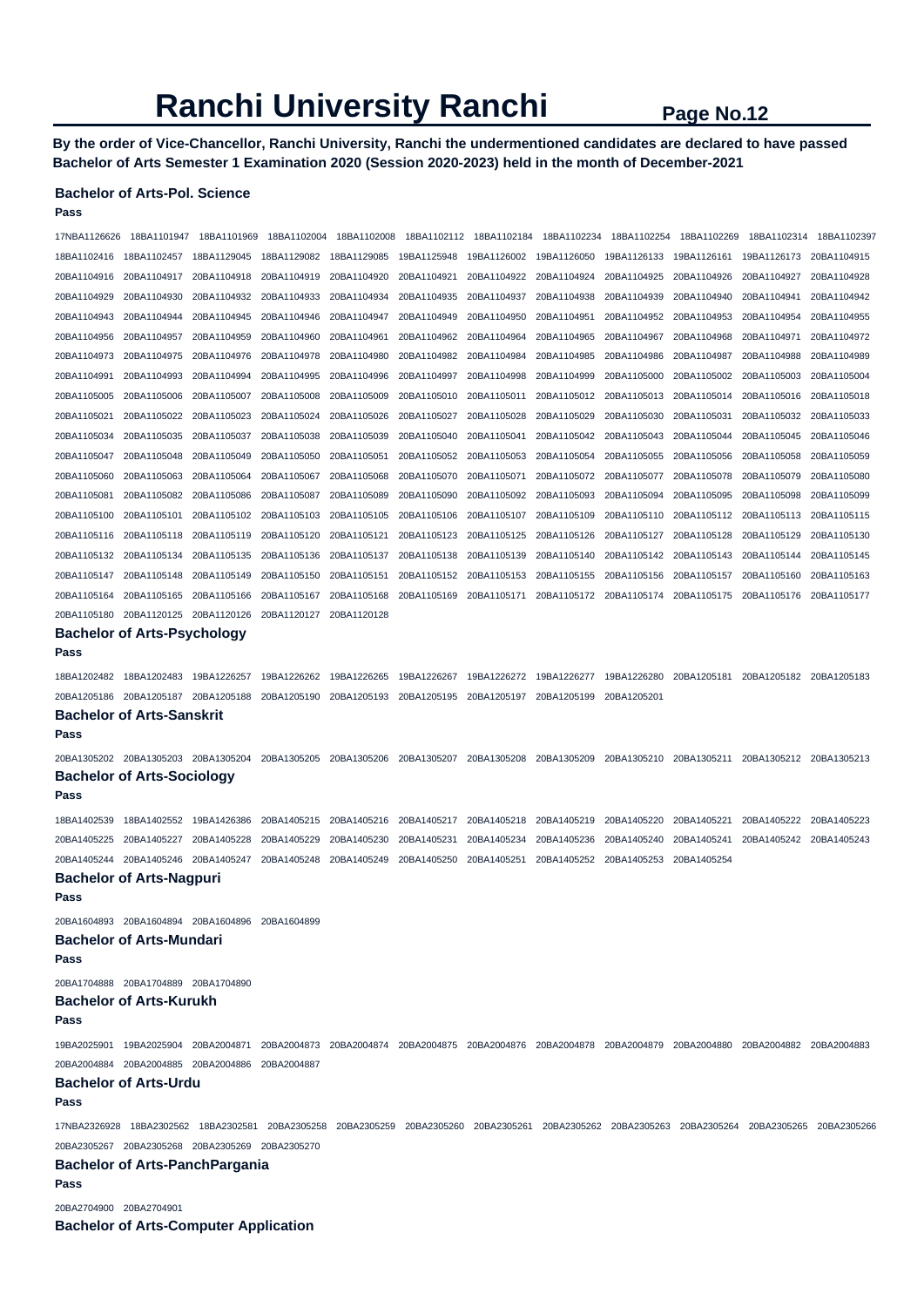**By the order of Vice-Chancellor, Ranchi University, Ranchi the undermentioned candidates are declared to have passed Bachelor of Arts Semester 1 Examination 2020 (Session 2020-2023) held in the month of December-2021** 

**Pass** 

20BA5803832 20BA5803833 20BA5803834 20BA5803835

### **Bachelor of Arts-General**

**Pass** 

17NBA0024463 17NBA0024543 18BA0000625 18BA0000678 18BA0000696 18BA0029064 19BA0024931 19BA0024932 19BA0024936 19BA0024939 19BA0024949 19BA0024956 19BA0024957 19BA0024977 19BA0024985 19BA0024994 20BA0004145 20BA0004147 20BA0004149 20BA0004154 20BA0004156 20BA0004157 20BA0004160 20BA0004163 20BA0004164 20BA0004166 20BA0004167 20BA0004171 20BA0004172 20BA0004176 20BA0004178 20BA0004181 20BA0004184 20BA0004187 20BA0004188 20BA0004193 20BA0004194 20BA0004196 20BA0004199 20BA0004202 20BA0004206 20BA0004207 20BA0004209 20BA0004217 20BA0004225

### **Degree Standard Womens College, Khunti**

**Bachelor of Arts-Economics Pass**  19BA0323843 19BA0323844 19BA0323846 **Bachelor of Arts-History Pass**  19BA0723872 19BA0723885 19BA0723910 **Bachelor of Arts-Pol. Science Pass** 

18BA1111056 19BA1123931 19BA1123933 19BA1123945 19BA1123949 19BA1123966

# **Dumri College, Dumri**

**Bachelor of Arts-English Pass**  20BA0405271 **Bachelor of Arts-Hindi Pass**  19BA0610561 20BA0605272 20BA0605274 20BA0620129 20BA0620130 20BA0620131 **Bachelor of Arts-Pol. Science Pass**  20BA1105277 20BA1105278 20BA1105279 20BA1105280 20BA1105281 20BA1105282 20BA1105283 20BA1105284 20BA1105285

#### **Bachelor of Arts-Kurukh**

**Pass** 

20BA2005276

# **Gossner College, Ranchi**

**Bachelor of Arts-Anthropology** 

# **Pass**

20BA0105286 20BA0105287 20BA0105288 20BA0105289 20BA0105290 20BA0105291 20BA0105292 20BA0105294 20BA0105295 20BA0105296 20BA0105297 20BA0105298 20BA0105299 20BA0105301 20BA0105302 20BA0105303 20BA0105304 20BA0105305 20BA0105306 20BA0105307 20BA0105308 **Bachelor of Arts-Economics Pass**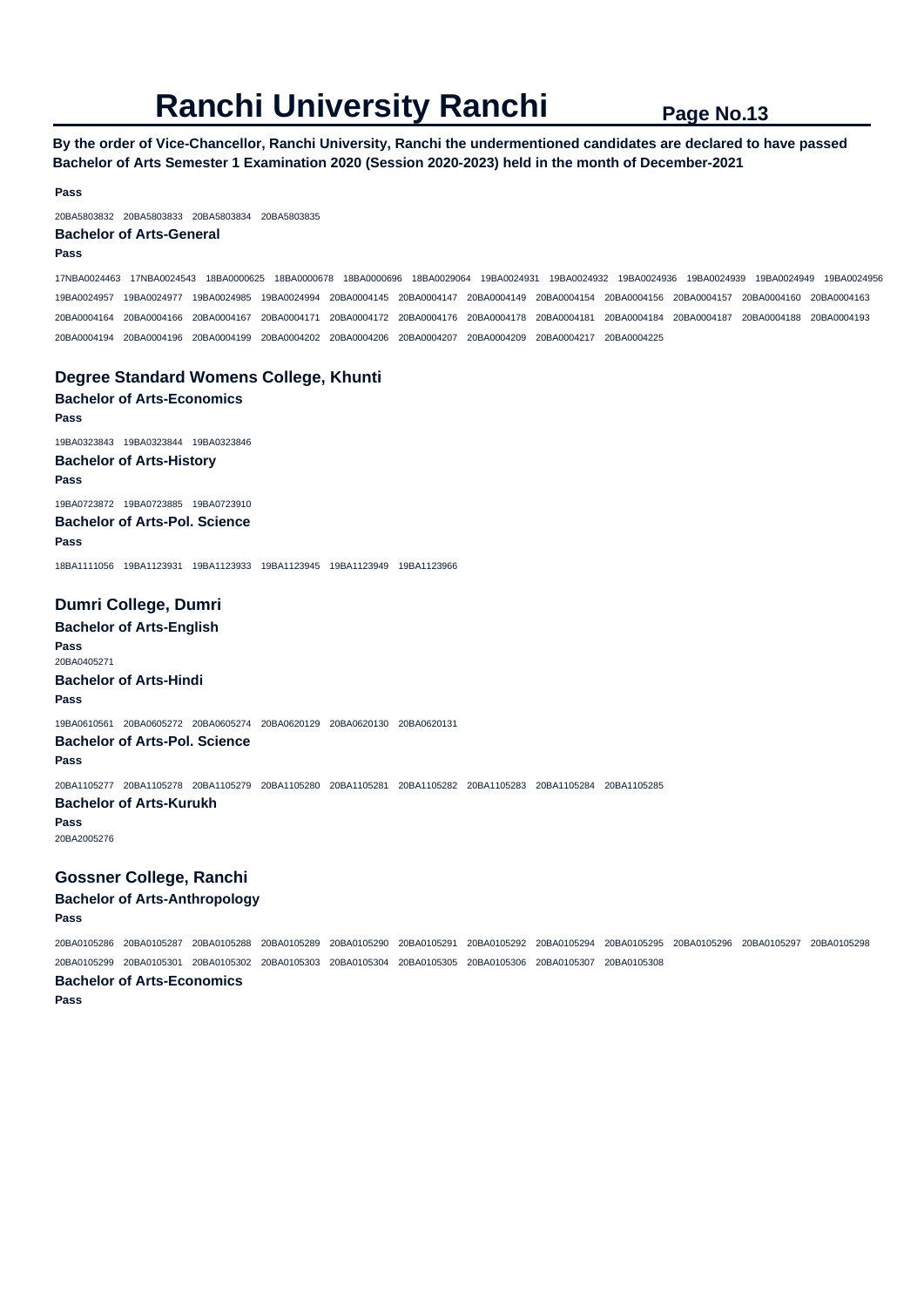# **By the order of Vice-Chancellor, Ranchi University, Ranchi the undermentioned candidates are declared to have passed Bachelor of Arts Semester 1 Examination 2020 (Session 2020-2023) held in the month of December-2021**

| 18BA0302943 | 18BA0303037                       | 19BA0300051 | 19BA0300106 | 19BA0300109             | 19BA0300118 | 19BA0300138 | 19BA0300188             | 20BA0305309 | 20BA0305310 | 20BA0305311 | 20BA0305312 |
|-------------|-----------------------------------|-------------|-------------|-------------------------|-------------|-------------|-------------------------|-------------|-------------|-------------|-------------|
| 20BA0305313 | 20BA0305314                       | 20BA0305315 | 20BA0305316 | 20BA0305317             | 20BA0305318 | 20BA0305319 | 20BA0305320             | 20BA0305321 | 20BA0305322 | 20BA0305323 | 20BA0305324 |
| 20BA0305326 | 20BA0305327                       | 20BA0305328 | 20BA0305329 | 20BA0305330             | 20BA0305331 | 20BA0305332 | 20BA0305334             | 20BA0305336 | 20BA0305337 | 20BA0305338 | 20BA0305339 |
| 20BA0305340 | 20BA0305341                       | 20BA0305342 | 20BA0305343 | 20BA0305344             | 20BA0305345 | 20BA0305346 | 20BA0305347             | 20BA0305348 | 20BA0305349 | 20BA0305351 | 20BA0305352 |
| 20BA0305353 | 20BA0305354                       | 20BA0305355 | 20BA0305357 | 20BA0305358             | 20BA0305359 | 20BA0305361 | 20BA0305362             | 20BA0305363 | 20BA0305364 | 20BA0305365 | 20BA0305366 |
| 20BA0305367 | 20BA0305368                       | 20BA0305369 | 20BA0305370 | 20BA0305372             | 20BA0305373 | 20BA0305374 | 20BA0305375             | 20BA0305376 | 20BA0305377 | 20BA0305378 | 20BA0305379 |
| 20BA0305380 | 20BA0305381                       | 20BA0305382 | 20BA0305383 | 20BA0305384             | 20BA0305385 | 20BA0305386 | 20BA0305388             | 20BA0305389 | 20BA0305390 | 20BA0305391 | 20BA0305392 |
| 20BA0305393 | 20BA0305394                       | 20BA0305395 | 20BA0305396 | 20BA0305397             | 20BA0305398 | 20BA0305399 | 20BA0305400             | 20BA0305401 | 20BA0305402 | 20BA0305404 | 20BA0305405 |
| 20BA0305406 | 20BA0305407                       | 20BA0305408 | 20BA0305409 | 20BA0305410             | 20BA0305411 | 20BA0305412 | 20BA0305413             | 20BA0305414 | 20BA0305415 | 20BA0305416 | 20BA0305418 |
| 20BA0305419 | 20BA0305420                       | 20BA0305421 | 20BA0305422 | 20BA0305423             | 20BA0305424 | 20BA0305425 | 20BA0305426             | 20BA0305427 | 20BA0305428 | 20BA0305429 | 20BA0305431 |
| 20BA0305432 | 20BA0305433                       | 20BA0305434 | 20BA0305435 | 20BA0305436             | 20BA0305437 | 20BA0305438 | 20BA0305439             | 20BA0305440 | 20BA0305441 | 20BA0305442 | 20BA0305443 |
| 20BA0305444 | 20BA0305445                       | 20BA0305446 | 20BA0305447 | 20BA0305448             | 20BA0305449 | 20BA0305452 | 20BA0305453             | 20BA0305454 | 20BA0305455 | 20BA0305456 | 20BA0305457 |
| 20BA0305458 | 20BA0305459                       | 20BA0305460 | 20BA0305461 | 20BA0305462             | 20BA0305463 | 20BA0305464 | 20BA0305465             | 20BA0305466 | 20BA0305468 | 20BA0305470 | 20BA0305471 |
| 20BA0305473 | 20BA0305474                       | 20BA0305475 | 20BA0305476 | 20BA0305477             | 20BA0305478 | 20BA0305479 | 20BA0305480             | 20BA0305481 | 20BA0305482 |             |             |
|             | <b>Bachelor of Arts-English</b>   |             |             |                         |             |             |                         |             |             |             |             |
| Pass        |                                   |             |             |                         |             |             |                         |             |             |             |             |
| 19BA0400245 | 19BA0400258                       | 19BA0400553 | 20BA0405483 | 20BA0405484             | 20BA0405485 | 20BA0405486 | 20BA0405487             | 20BA0405488 | 20BA0405489 | 20BA0405490 | 20BA0405491 |
| 20BA0405492 | 20BA0405493                       | 20BA0405494 | 20BA0405495 | 20BA0405496             | 20BA0405497 | 20BA0405498 | 20BA0405499             | 20BA0405500 | 20BA0405501 | 20BA0405502 | 20BA0405503 |
| 20BA0405504 | 20BA0405505                       | 20BA0405506 | 20BA0405507 | 20BA0405508             | 20BA0405509 | 20BA0405510 | 20BA0405511             | 20BA0405512 | 20BA0405513 | 20BA0405514 | 20BA0405515 |
| 20BA0405516 | 20BA0405517                       | 20BA0405518 | 20BA0405519 | 20BA0405520             | 20BA0405521 | 20BA0405523 | 20BA0405524             | 20BA0405525 | 20BA0405526 | 20BA0405527 | 20BA0405528 |
| 20BA0405529 | 20BA0405530                       | 20BA0405531 | 20BA0405533 | 20BA0405534             | 20BA0405535 | 20BA0405536 | 20BA0405537             | 20BA0405538 | 20BA0405539 | 20BA0405540 | 20BA0405541 |
| 20BA0405542 | 20BA0405543                       | 20BA0405544 | 20BA0405545 | 20BA0405546             | 20BA0405547 | 20BA0405548 | 20BA0405549             | 20BA0405550 | 20BA0405551 | 20BA0405552 | 20BA0405553 |
| 20BA0405554 | 20BA0405555                       | 20BA0405556 | 20BA0405557 | 20BA0405559             | 20BA0405560 | 20BA0405561 | 20BA0405562             | 20BA0405564 | 20BA0405565 | 20BA0405566 | 20BA0405567 |
| 20BA0405568 | 20BA0405569                       | 20BA0405570 | 20BA0405571 | 20BA0405572             | 20BA0405573 | 20BA0405574 | 20BA0405575             | 20BA0405576 | 20BA0405577 | 20BA0405578 | 20BA0405579 |
| 20BA0405580 | 20BA0405581                       | 20BA0405582 | 20BA0405583 | 20BA0405584             | 20BA0405585 | 20BA0405586 | 20BA0405587             | 20BA0405588 | 20BA0405589 | 20BA0405590 | 20BA0405591 |
| 20BA0405592 | 20BA0405593                       | 20BA0405594 | 20BA0405595 | 20BA0405597             | 20BA0405600 | 20BA0405601 | 20BA0405602             | 20BA0405603 | 20BA0405604 | 20BA0405605 | 20BA0405607 |
| 20BA0405608 | 20BA0405609                       | 20BA0405610 | 20BA0405611 | 20BA0405613             | 20BA0405614 | 20BA0405615 | 20BA0405616             | 20BA0405617 | 20BA0405618 | 20BA0405620 | 20BA0405621 |
| 20BA0405622 | 20BA0405623                       | 20BA0405624 | 20BA0405625 | 20BA0405626             | 20BA0405627 | 20BA0405628 | 20BA0405629             | 20BA0405630 | 20BA0405631 | 20BA0405632 | 20BA0405634 |
| 20BA0405635 | 20BA0405636                       | 20BA0405637 | 20BA0405638 | 20BA0405639             | 20BA0405640 | 20BA0405641 | 20BA0405642             | 20BA0405643 | 20BA0405644 | 20BA0405645 | 20BA0405646 |
| 20BA0405647 | 20BA0405648                       | 20BA0405649 | 20BA0405650 | 20BA0405651             | 20BA0405652 | 20BA0405653 | 20BA0405654             | 20BA0405655 | 20BA0405656 | 20BA0405657 | 20BA0405658 |
| 20BA0405659 | 20BA0405660                       | 20BA0405661 | 20BA0405662 | 20BA0405663             | 20BA0405664 | 20BA0405665 | 20BA0405666             | 20BA0405667 | 20BA0405668 | 20BA0405669 | 20BA0405670 |
| 20BA0405671 | 20BA0405672                       | 20BA0405673 | 20BA0405674 | 20BA0405675             | 20BA0405676 | 20BA0405677 | 20BA0405678             | 20BA0405679 | 20BA0405680 | 20BA0405681 | 20BA0405682 |
| 20BA0405683 | 20BA0405684                       | 20BA0405685 | 20BA0405686 | 20BA0405687             | 20BA0405688 | 20BA0405689 | 20BA0405690             | 20BA0405691 | 20BA0405692 | 20BA0405693 | 20BA0405694 |
| 20BA0405695 | 20BA0405696                       | 20BA0405697 | 20BA0405698 | 20BA0405699             | 20BA0405700 | 20BA0405701 | 20BA0405702             | 20BA0405703 | 20BA0405704 | 20BA0405705 | 20BA0405706 |
| 20BA0405707 | 20BA0405708                       | 20BA0405709 | 20BA0405710 | 20BA0405711             | 20BA0405712 | 20BA0405713 | 20BA0405714             | 20BA0405715 | 20BA0405716 | 20BA0405717 | 20BA0405718 |
| 20BA0405719 | 20BA0405720                       | 20BA0405721 | 20BA0405722 | 20BA0405723             | 20BA0405724 |             | 20BA0405725 20BA0405726 | 20BA0405727 | 20BA0405728 | 20BA0405729 | 20BA0405730 |
| 20BA0405731 | 20BA0405732                       | 20BA0405733 | 20BA0405734 | 20BA0405735             | 20BA0405736 | 20BA0405737 | 20BA0405738             | 20BA0405739 | 20BA0405740 | 20BA0405741 | 20BA0405742 |
| 20BA0405745 | 20BA0405746                       | 20BA0405747 | 20BA0405748 | 20BA0405749             | 20BA0405750 | 20BA0405751 | 20BA0405752             | 20BA0405753 | 20BA0405754 | 20BA0405755 | 20BA0405756 |
| 20BA0405757 | 20BA0405758                       | 20BA0405759 | 20BA0405760 | 20BA0405761             | 20BA0405762 | 20BA0405764 | 20BA0405765             | 20BA0405766 | 20BA0405767 | 20BA0405768 | 20BA0405769 |
| 20BA0405770 | 20BA0405771                       | 20BA0405772 | 20BA0405773 | 20BA0405774             | 20BA0405775 | 20BA0405776 | 20BA0405777             | 20BA0405778 | 20BA0405779 | 20BA0405780 | 20BA0405781 |
| 20BA0405782 | 20BA0405783                       | 20BA0405784 | 20BA0405785 | 20BA0405786             | 20BA0405787 | 20BA0405788 | 20BA0405789             | 20BA0405790 | 20BA0405791 | 20BA0405792 | 20BA0405793 |
| 20BA0405794 | 20BA0405795                       | 20BA0405796 |             | 20BA0405797 20BA0405798 | 20BA0405799 | 20BA0405800 | 20BA0405801             | 20BA0405802 | 20BA0405804 | 20BA0405805 |             |
|             | <b>Bachelor of Arts-Geography</b> |             |             |                         |             |             |                         |             |             |             |             |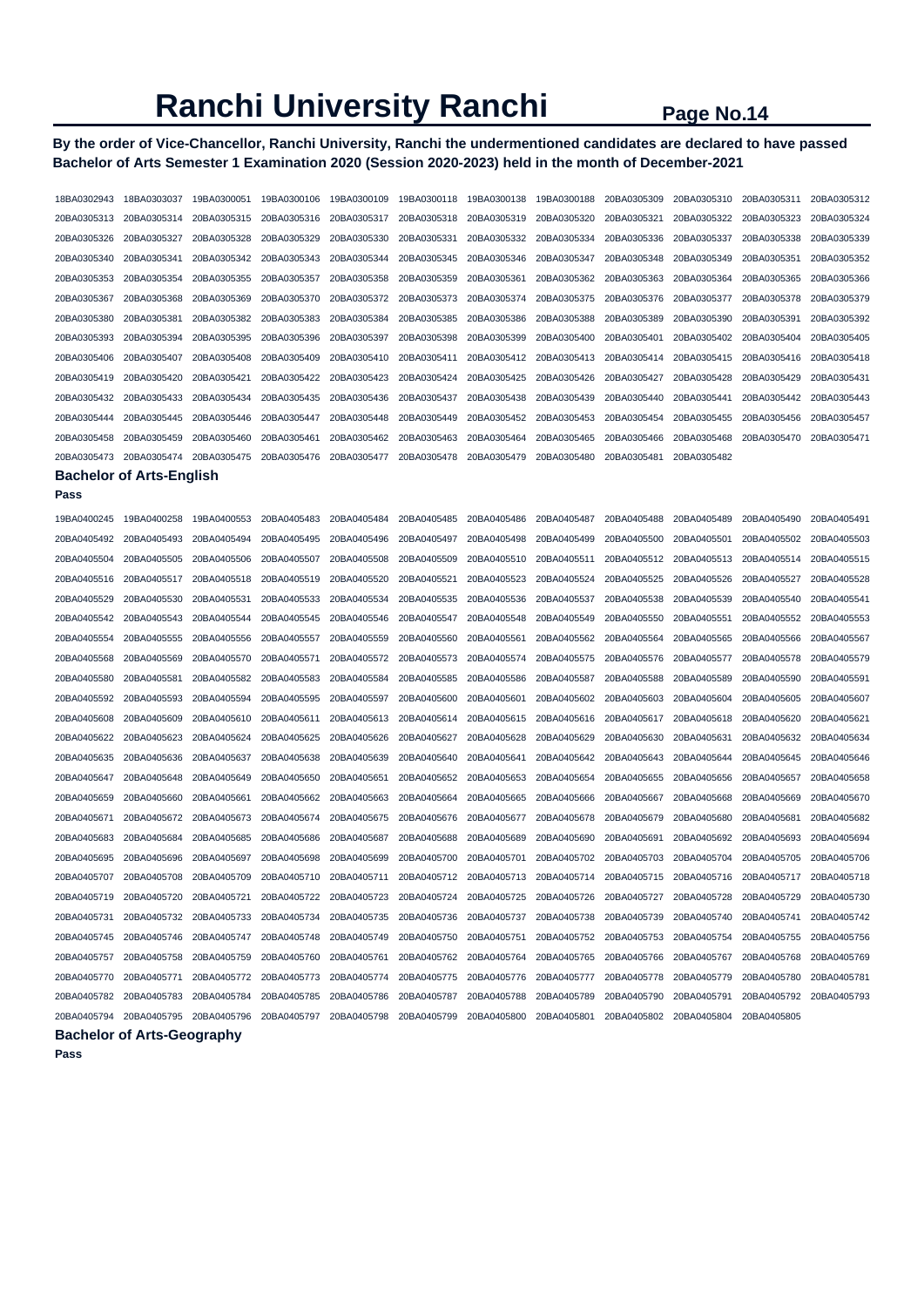# **By the order of Vice-Chancellor, Ranchi University, Ranchi the undermentioned candidates are declared to have passed Bachelor of Arts Semester 1 Examination 2020 (Session 2020-2023) held in the month of December-2021**

| 17NBA0501834 | 17NBA0501855                       | 19BA0500566 | 19BA0500573 | 19BA0500579 | 19BA0500580 | 19BA0500591 | 19BA0500605 | 19BA0500618 | 19BA0500620 | 19BA0500634 | 19BA0500683 |
|--------------|------------------------------------|-------------|-------------|-------------|-------------|-------------|-------------|-------------|-------------|-------------|-------------|
| 19BA0500690  | 19BA0500695                        | 19BA0500699 | 20BA0505806 | 20BA0505807 | 20BA0505808 | 20BA0505809 | 20BA0505810 | 20BA0505811 | 20BA0505812 | 20BA0505813 | 20BA0505814 |
| 20BA0505815  | 20BA0505816                        | 20BA0505817 | 20BA0505818 | 20BA0505819 | 20BA0505820 | 20BA0505821 | 20BA0505822 | 20BA0505823 | 20BA0505824 | 20BA0505825 | 20BA0505826 |
| 20BA0505827  | 20BA0505828                        | 20BA0505829 | 20BA0505830 | 20BA0505831 | 20BA0505832 | 20BA0505833 | 20BA0505834 | 20BA0505835 | 20BA0505836 | 20BA0505837 | 20BA0505838 |
| 20BA0505839  | 20BA0505840                        | 20BA0505841 | 20BA0505842 | 20BA0505843 | 20BA0505844 | 20BA0505845 | 20BA0505846 | 20BA0505847 | 20BA0505848 | 20BA0505849 | 20BA0505850 |
| 20BA0505851  | 20BA0505852                        | 20BA0505853 | 20BA0505855 | 20BA0505856 | 20BA0505857 | 20BA0505858 | 20BA0505859 | 20BA0505860 | 20BA0505861 | 20BA0505862 | 20BA0505863 |
| 20BA0505864  | 20BA0505865                        | 20BA0505866 | 20BA0505867 | 20BA0505868 | 20BA0505869 | 20BA0505870 | 20BA0505871 | 20BA0505872 | 20BA0505873 | 20BA0505874 | 20BA0505875 |
| 20BA0505876  | 20BA0505877                        | 20BA0505878 | 20BA0505879 | 20BA0505880 | 20BA0505881 | 20BA0505882 | 20BA0505883 | 20BA0505884 | 20BA0505885 | 20BA0505886 | 20BA0505887 |
| 20BA0505888  | 20BA0505889                        | 20BA0505890 | 20BA0505891 | 20BA0505892 | 20BA0505893 | 20BA0505895 | 20BA0505896 | 20BA0505897 | 20BA0505898 | 20BA0505899 | 20BA0505900 |
| 20BA0505902  | 20BA0505903                        | 20BA0505904 | 20BA0505905 | 20BA0505906 | 20BA0505907 | 20BA0505908 | 20BA0505909 | 20BA0505910 | 20BA0505911 | 20BA0505912 | 20BA0505913 |
| 20BA0505914  | 20BA0505915                        | 20BA0505916 | 20BA0505917 | 20BA0505919 | 20BA0505920 | 20BA0505921 | 20BA0505922 | 20BA0505923 | 20BA0505924 | 20BA0505925 | 20BA0505926 |
| 20BA0505927  | 20BA0505928                        | 20BA0505929 | 20BA0505930 | 20BA0505931 | 20BA0505932 | 20BA0505934 | 20BA0505935 | 20BA0505936 | 20BA0505937 | 20BA0505938 | 20BA0505939 |
| 20BA0505940  | 20BA0505941                        | 20BA0505942 | 20BA0505943 | 20BA0505944 | 20BA0505945 | 20BA0505946 | 20BA0505947 | 20BA0505948 |             |             |             |
|              | <b>Bachelor of Arts-Hindi</b>      |             |             |             |             |             |             |             |             |             |             |
| Pass         |                                    |             |             |             |             |             |             |             |             |             |             |
| 18BA0603521  | 18BA0603529                        | 18BA0603562 | 19BA0600705 | 19BA0600720 | 19BA0600757 | 19BA0600759 | 19BA0600761 | 19BA0600787 | 19BA0600793 | 20BA0605949 | 20BA0605950 |
| 20BA0605951  | 20BA0605954                        | 20BA0605955 | 20BA0605957 | 20BA0605958 | 20BA0605959 | 20BA0605961 | 20BA0605963 | 20BA0605964 | 20BA0605965 | 20BA0605966 | 20BA0605967 |
| 20BA0605968  | 20BA0605969                        | 20BA0605970 | 20BA0605971 | 20BA0605972 | 20BA0605973 | 20BA0605976 | 20BA0605977 | 20BA0605978 | 20BA0605980 | 20BA0605981 | 20BA0605982 |
| 20BA0605983  | 20BA0605985                        | 20BA0605986 | 20BA0605987 | 20BA0605988 | 20BA0605989 | 20BA0605990 | 20BA0605991 | 20BA0605992 | 20BA0605993 | 20BA0605994 | 20BA0605995 |
| 20BA0605996  | 20BA0605997                        | 20BA0605998 | 20BA0605999 | 20BA0606000 | 20BA0606001 | 20BA0606002 | 20BA0606003 | 20BA0606004 | 20BA0606006 | 20BA0606007 | 20BA0606008 |
| 20BA0606009  | 20BA0606010                        | 20BA0606011 | 20BA0606012 | 20BA0606013 | 20BA0606014 | 20BA0606015 | 20BA0606016 | 20BA0606018 | 20BA0606019 | 20BA0606020 | 20BA0606021 |
| 20BA0606023  | 20BA0606024                        |             |             |             |             |             |             |             |             |             |             |
|              | <b>Bachelor of Arts-History</b>    |             |             |             |             |             |             |             |             |             |             |
| Pass         |                                    |             |             |             |             |             |             |             |             |             |             |
| 17NBA0701997 | 17NBA0702033                       | 18BA0703658 | 18BA0703661 | 18BA0703688 | 18BA0703755 | 18BA0703766 | 19BA0700827 | 19BA0700842 | 19BA0700852 | 19BA0700876 | 19BA0700886 |
| 19BA0700892  | 19BA0700897                        | 20BA0706025 | 20BA0706026 | 20BA0706029 | 20BA0706030 | 20BA0706031 | 20BA0706032 | 20BA0706033 | 20BA0706034 | 20BA0706035 | 20BA0706036 |
| 20BA0706037  | 20BA0706038                        | 20BA0706039 | 20BA0706040 | 20BA0706041 | 20BA0706042 | 20BA0706043 | 20BA0706044 | 20BA0706045 | 20BA0706046 | 20BA0706047 | 20BA0706048 |
| 20BA0706049  | 20BA0706050                        | 20BA0706052 | 20BA0706053 | 20BA0706054 | 20BA0706055 | 20BA0706056 | 20BA0706057 | 20BA0706058 | 20BA0706059 | 20BA0706060 | 20BA0706061 |
| 20BA0706062  | 20BA0706063                        | 20BA0706064 | 20BA0706065 | 20BA0706066 | 20BA0706067 | 20BA0706068 | 20BA0706070 | 20BA0706071 | 20BA0706072 | 20BA0706073 | 20BA0706074 |
| 20BA0706075  | 20BA0706076                        | 20BA0706077 | 20BA0706078 | 20BA0706079 | 20BA0706080 | 20BA0706081 | 20BA0706082 | 20BA0706083 | 20BA0706084 | 20BA0706085 | 20BA0706086 |
| 20BA0706087  | 20BA0706088                        | 20BA0706089 | 20BA0706090 | 20BA0706091 | 20BA0706092 | 20BA0706093 | 20BA0706094 | 20BA0706095 | 20BA0706096 | 20BA0706097 | 20BA0706098 |
| 20BA0706099  | 20BA0706101                        | 20BA0706102 | 20BA0706103 | 20BA0706104 | 20BA0706105 | 20BA0706106 | 20BA0706108 | 20BA0706109 | 20BA0706110 | 20BA0706111 | 20BA0706112 |
| 20BA0706113  | 20BA0706114                        | 20BA0706115 | 20BA0706116 | 20BA0706117 | 20BA0706118 | 20BA0706119 | 20BA0706120 | 20BA0706121 | 20BA0706122 | 20BA0706123 | 20BA0706124 |
| 20BA0706125  | 20BA0706126                        | 20BA0706127 | 20BA0706128 | 20BA0706129 | 20BA0706130 | 20BA0706131 | 20BA0706132 | 20BA0706133 | 20BA0706134 | 20BA0706135 | 20BA0706136 |
| 20BA0706137  | 20BA0706138                        | 20BA0706140 | 20BA0706141 | 20BA0706142 | 20BA0706143 | 20BA0706145 | 20BA0706146 | 20BA0706147 | 20BA0706148 | 20BA0706149 | 20BA0706150 |
| 20BA0706151  | 20BA0706152                        | 20BA0706153 | 20BA0706154 | 20BA0706155 | 20BA0706157 | 20BA0706158 | 20BA0706159 | 20BA0706160 | 20BA0706161 | 20BA0706162 | 20BA0706163 |
| 20BA0706164  | 20BA0706165                        | 20BA0706166 | 20BA0706168 | 20BA0706169 |             |             |             |             |             |             |             |
|              | <b>Bachelor of Arts-Philosophy</b> |             |             |             |             |             |             |             |             |             |             |
| Pass         |                                    |             |             |             |             |             |             |             |             |             |             |

20BA1006211 20BA1006212

**Bachelor of Arts-Pol. Science Pass**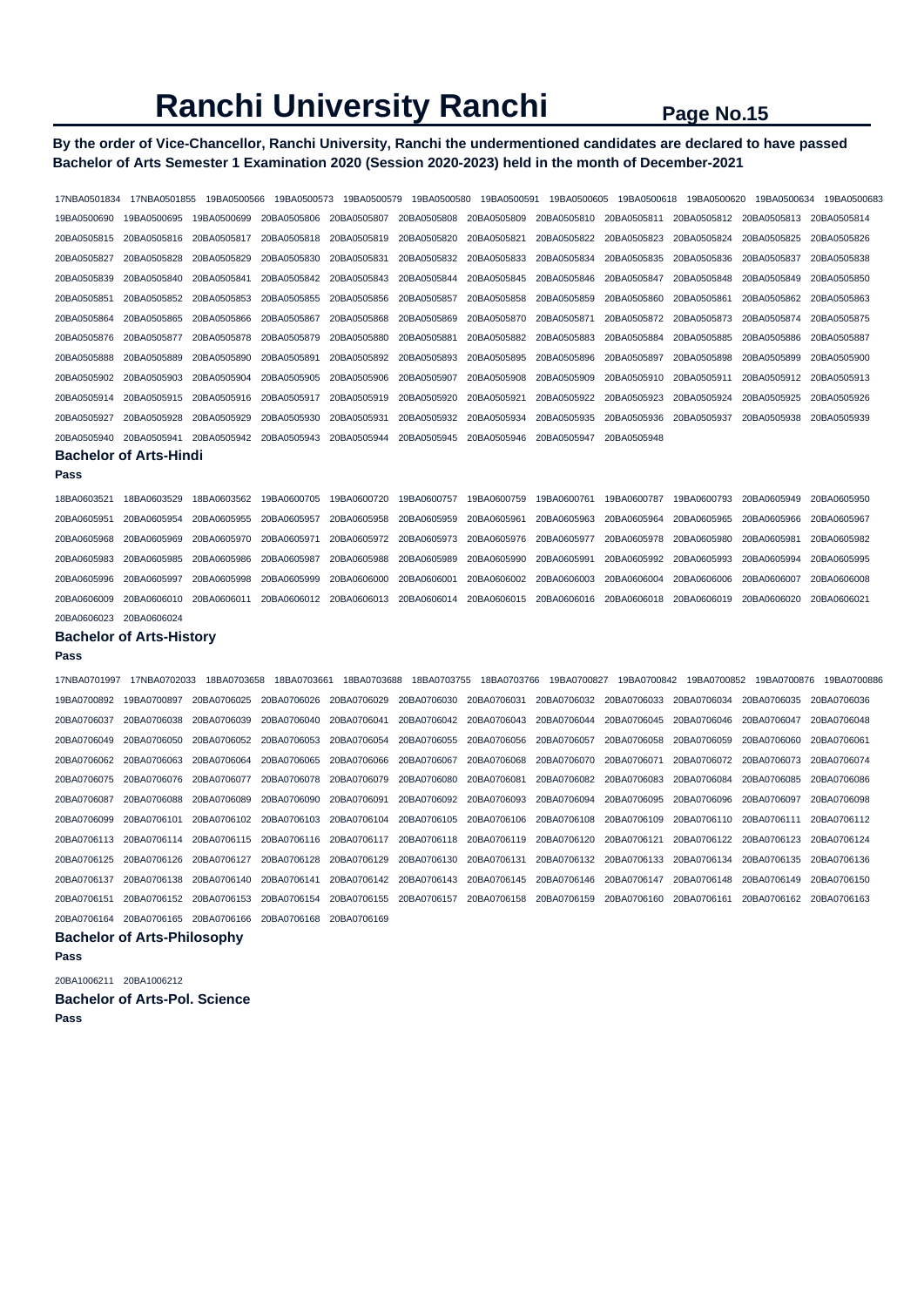# **By the order of Vice-Chancellor, Ranchi University, Ranchi the undermentioned candidates are declared to have passed Bachelor of Arts Semester 1 Examination 2020 (Session 2020-2023) held in the month of December-2021**

18BA1103812 18BA1103863 18BA1103899 18BA1103937 18BA1103946 18BA1103976 18BA1103990 19BA1101014 19BA1101051 19BA1101064 19BA1101073 19BA1101079 20BA1106213 20BA1106214 20BA1106215 20BA1106216 20BA1106217 20BA1106218 20BA1106219 20BA1106220 20BA1106222 20BA1106223 20BA1106224 20BA1106226 20BA1106227 20BA1106228 20BA1106229 20BA1106230 20BA1106231 20BA1106232 20BA1106233 20BA1106234 20BA1106235 20BA1106236 20BA1106237 20BA1106238 20BA1106239 20BA1106240 20BA1106242 20BA1106243 20BA1106244 20BA1106245 20BA1106246 20BA1106247 20BA1106248 20BA1106249 20BA1106250 20BA1106251 20BA1106252 20BA1106253 20BA1106255 20BA1106256 20BA1106257 20BA1106258 20BA1106259 20BA1106260 20BA1106261 20BA1106262 20BA1106263 20BA1106264 20BA1106265 20BA1106266 20BA1106267 20BA1106268 20BA1106269 20BA1106270 20BA1106271 20BA1106272 20BA1106273 20BA1106274 20BA1106275 20BA1106276 20BA1106277 20BA1106278 20BA1106280 20BA1106281 20BA1106282 20BA1106283 20BA1106284 20BA1106285 20BA1106286 20BA1106287 20BA1106289 20BA1106290 20BA1106291 20BA1106292 20BA1106293 20BA1106294 20BA1106295 20BA1106296 20BA1106297 20BA1106298 20BA1106299 20BA1106300 20BA1106301 20BA1106302 20BA1106303 20BA1106304 20BA1106305 20BA1106306 20BA1106307 20BA1106308 20BA1106309 20BA1106310 20BA1106311 20BA1106312 20BA1106314 20BA1106315 20BA1106316 20BA1106317 20BA1106318 20BA1106319 20BA1106320 20BA1106321 20BA1106322 20BA1106323 20BA1106324 20BA1106325 20BA1106326 20BA1106327 20BA1106328 20BA1106329 20BA1106330 20BA1106331 20BA1106332 20BA1106333 20BA1106335 20BA1106336 20BA1106337 20BA1106339 20BA1106340 20BA1106341 20BA1106343 20BA1106344 20BA1106345 20BA1106346 20BA1106347 20BA1106348 20BA1106349 20BA1106350 20BA1106351 20BA1106352 20BA1106353 20BA1106354 20BA1106355 20BA1106357 20BA1106358 20BA1106359 20BA1106360 20BA1106361 20BA1106362 20BA1106363 20BA1106364 20BA1106366 20BA1106367 20BA1106368 20BA1106369 20BA1106370 20BA1106371 20BA1106372 20BA1106373 20BA1106374 20BA1106375 20BA1106376 20BA1106377 **Bachelor of Arts-Psychology Pass**  20BA1206378 20BA1206379 20BA1206380 20BA1206381 20BA1206382 20BA1206383 20BA1206384 20BA1206385 20BA1206386 20BA1206387 20BA1206388 20BA1206389 20BA1206390 20BA1206391 **Bachelor of Arts-Sanskrit Pass**  20BA1306392 20BA1306393 20BA1306394 **Bachelor of Arts-Mass Communication & Video Production Pass**  20BA6406170 20BA6406171 20BA6406172 20BA6406173 20BA6406174 20BA6406175 20BA6406176 20BA6406177 20BA6406178 20BA6406179 20BA6406180 20BA6406181 20BA6406182 20BA6406183 20BA6406185 20BA6406186 20BA6406187 20BA6406188 20BA6406189 20BA6406190 20BA6406192 20BA6406193 20BA6406194 20BA6406195 20BA6406196 20BA6406197 20BA6406198 20BA6406199 20BA6406200 20BA6406201 20BA6406202 20BA6406203 20BA6406204 20BA6406205 20BA6406207 20BA6406208 20BA6406209 20BA6406210 **J.N.College Dhurwa, Ranchi Bachelor of Arts-Anthropology Pass**  20BA0106396 20BA0106397 20BA0106398 20BA0106401 20BA0106402 **Bachelor of Arts-Economics Pass**  19BA0321147 19BA0321180 20BA0306405 20BA0306406 20BA0306407 20BA0306408 20BA0306410 20BA0306413 20BA0306414 20BA0306416 20BA0306417 20BA0306419 **Bachelor of Arts-English Pass**  19BA0421189 19BA0421217 20BA0406420 20BA0406421 20BA0406422 20BA0406423 20BA0406424 20BA0406426 20BA0406427 20BA0406428 20BA0406429 20BA0406431 20BA0406432 20BA0406434 20BA0406435 20BA0406436 20BA0406437 20BA0406438 20BA0406439 20BA0406440 20BA0406441 20BA0406442 20BA0406443 20BA0406444 20BA0406445 20BA0406447 20BA0406448 20BA0406449 20BA0406451 20BA0406452 20BA0406453 20BA0406454 20BA0406455 20BA0406456 20BA0406457 20BA0406460 20BA0406461 20BA0406462 20BA0406463 20BA0406464 20BA0406466 20BA0406467 20BA0406468 20BA0406469 20BA0406471 20BA0406472 **Bachelor of Arts-Geography Pass**  17NBA0502524 20BA0506489 20BA0506490 20BA0506491 20BA0506493 20BA0506494 20BA0506495 20BA0506496 20BA0506497 20BA0506498 20BA0506500 20BA0506502 20BA0506503 20BA0506504 20BA0506506 20BA0506508 20BA0506511 20BA0506513 20BA0506514 20BA0506515 20BA0506516 20BA0506518 20BA0506520 20BA0506521 20BA0506523 20BA0506525 **Bachelor of Arts-Hindi Pass**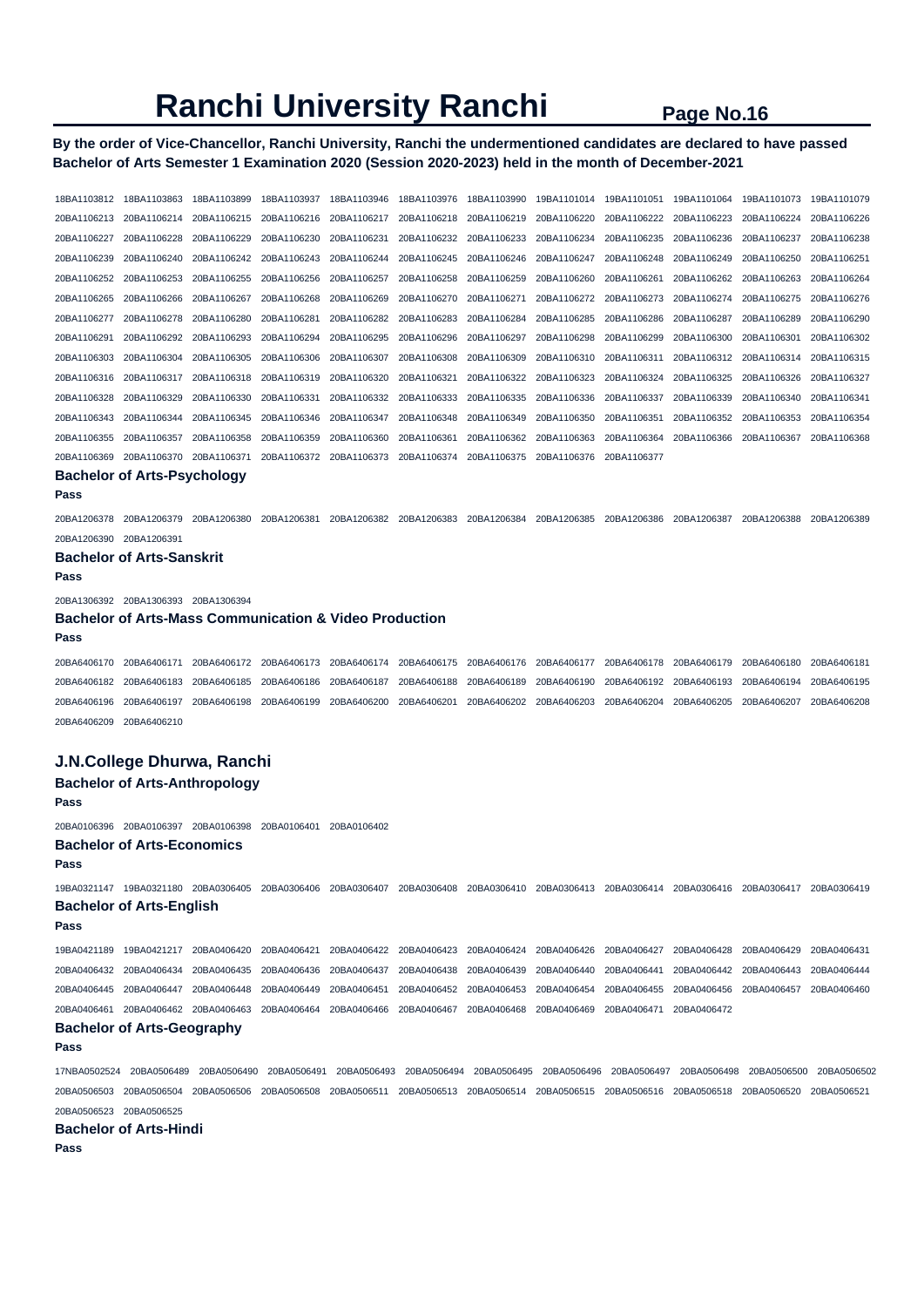# **By the order of Vice-Chancellor, Ranchi University, Ranchi the undermentioned candidates are declared to have passed Bachelor of Arts Semester 1 Examination 2020 (Session 2020-2023) held in the month of December-2021**

| 19BA0621312         | 19BA0621317                                                                                                                                     | 19BA0621329 | 19BA0621368 | 20BA0606529 | 20BA0606531 | 20BA0606532 | 20BA0606536 | 20BA0606537 | 20BA0606538 | 20BA0606539 | 20BA0606542 |
|---------------------|-------------------------------------------------------------------------------------------------------------------------------------------------|-------------|-------------|-------------|-------------|-------------|-------------|-------------|-------------|-------------|-------------|
| 20BA0606545         | 20BA0606546                                                                                                                                     | 20BA0606548 | 20BA0606549 | 20BA0606550 | 20BA0606553 | 20BA0606555 | 20BA0606556 | 20BA0606557 | 20BA0606558 | 20BA0606559 | 20BA0606561 |
| 20BA0606562         | 20BA0606563                                                                                                                                     | 20BA0606564 | 20BA0606567 | 20BA0606568 | 20BA0606569 | 20BA0606570 | 20BA0606573 | 20BA0606575 | 20BA0606578 | 20BA0606583 | 20BA0606584 |
| 20BA0606586         | 20BA0606588                                                                                                                                     | 20BA0606589 | 20BA0606590 | 20BA0606591 | 20BA0606593 | 20BA0606594 | 20BA0606595 | 20BA0606596 | 20BA0606597 | 20BA0606601 | 20BA0606603 |
| 20BA0606604         | 20BA0606605                                                                                                                                     | 20BA0606606 | 20BA0606608 | 20BA0606609 |             |             |             |             |             |             |             |
|                     | <b>Bachelor of Arts-History</b>                                                                                                                 |             |             |             |             |             |             |             |             |             |             |
| Pass                |                                                                                                                                                 |             |             |             |             |             |             |             |             |             |             |
| 18BA0716208         | 19BA0721421                                                                                                                                     | 20BA0706610 | 20BA0706612 | 20BA0706614 | 20BA0706617 | 20BA0706618 | 20BA0706619 | 20BA0706621 | 20BA0706622 | 20BA0706623 | 20BA0706625 |
| 20BA0706626         | 20BA0706631                                                                                                                                     | 20BA0706633 | 20BA0706634 | 20BA0706635 | 20BA0706636 | 20BA0706637 | 20BA0706639 | 20BA0706641 | 20BA0706642 | 20BA0706643 | 20BA0706644 |
| 20BA0706645         | 20BA0706647                                                                                                                                     | 20BA0706648 | 20BA0706649 | 20BA0706651 | 20BA0706654 | 20BA0706656 | 20BA0706657 | 20BA0706658 | 20BA0706659 | 20BA0706660 | 20BA0706661 |
| 20BA0706663         | 20BA0706664                                                                                                                                     | 20BA0706666 | 20BA0706667 | 20BA0706668 | 20BA0706672 | 20BA0706673 | 20BA0706674 | 20BA0706675 | 20BA0706676 | 20BA0706678 | 20BA0706679 |
| 20BA0706680         | 20BA0706681                                                                                                                                     | 20BA0706682 | 20BA0706683 | 20BA0706684 | 20BA0706685 | 20BA0706686 | 20BA0706688 | 20BA0706689 | 20BA0706690 | 20BA0706693 | 20BA0706694 |
| 20BA0706695         | 20BA0706696                                                                                                                                     | 20BA0706699 | 20BA0706701 | 20BA0706702 | 20BA0706703 | 20BA0706705 | 20BA0706708 | 20BA0706709 | 20BA0706710 | 20BA0706711 | 20BA0706713 |
| 20BA0706714         |                                                                                                                                                 |             |             |             |             |             |             |             |             |             |             |
|                     | <b>Bachelor of Arts-Philosophy</b>                                                                                                              |             |             |             |             |             |             |             |             |             |             |
| Pass<br>20BA1006727 |                                                                                                                                                 |             |             |             |             |             |             |             |             |             |             |
|                     | <b>Bachelor of Arts-Pol. Science</b>                                                                                                            |             |             |             |             |             |             |             |             |             |             |
| Pass                |                                                                                                                                                 |             |             |             |             |             |             |             |             |             |             |
| 18BA1116281         | 18BA1116386                                                                                                                                     | 18BA1116389 | 19BA1121201 | 19BA1121556 | 19BA1121578 | 19BA1121595 | 19BA1121669 | 20BA1106728 | 20BA1106730 | 20BA1106731 | 20BA1106732 |
| 20BA1106733         | 20BA1106734                                                                                                                                     | 20BA1106735 | 20BA1106736 | 20BA1106737 | 20BA1106740 | 20BA1106741 | 20BA1106742 | 20BA1106744 | 20BA1106746 | 20BA1106747 | 20BA1106748 |
| 20BA1106749         | 20BA1106750                                                                                                                                     | 20BA1106753 | 20BA1106755 | 20BA1106756 | 20BA1106757 | 20BA1106758 | 20BA1106759 | 20BA1106761 | 20BA1106764 | 20BA1106765 | 20BA1106768 |
| 20BA1106769         | 20BA1106770                                                                                                                                     | 20BA1106771 | 20BA1106772 | 20BA1106773 | 20BA1106774 | 20BA1106776 | 20BA1106781 | 20BA1106783 | 20BA1106785 | 20BA1106786 | 20BA1106788 |
| 20BA1106789         | 20BA1106790                                                                                                                                     | 20BA1106793 | 20BA1106794 | 20BA1106795 | 20BA1106796 | 20BA1106797 | 20BA1106798 | 20BA1106799 | 20BA1106801 | 20BA1106802 | 20BA1106803 |
| 20BA1106804         | 20BA1106806                                                                                                                                     | 20BA1106807 | 20BA1106808 | 20BA1106810 | 20BA1106811 | 20BA1106813 | 20BA1106814 | 20BA1106815 | 20BA1106817 | 20BA1106818 | 20BA1106819 |
| 20BA1106820         | 20BA1106822                                                                                                                                     | 20BA1106824 | 20BA1106825 | 20BA1106828 | 20BA1106830 | 20BA1106831 | 20BA1106833 | 20BA1106834 | 20BA1106835 | 20BA1106837 | 20BA1106838 |
| 20BA1106841         | 20BA1106842                                                                                                                                     | 20BA1106844 | 20BA1106845 | 20BA1106846 | 20BA1106847 | 20BA1106848 | 20BA1106849 | 20BA1106850 | 20BA1106853 | 20BA1106854 | 20BA1106855 |
| 20BA1106856         | 20BA1106858                                                                                                                                     | 20BA1106860 | 20BA1106861 | 20BA1106862 | 20BA1106863 | 20BA1106864 | 20BA1106865 | 20BA1106866 | 20BA1106867 | 20BA1106868 | 20BA1106869 |
| 20BA1106871         | 20BA1106872                                                                                                                                     | 20BA1106873 | 20BA1106874 | 20BA1106875 |             |             |             |             |             |             |             |
| Pass                | <b>Bachelor of Arts-Psychology</b>                                                                                                              |             |             |             |             |             |             |             |             |             |             |
|                     | 19BA1221678 19BA1221681                                                                                                                         | 20BA1206876 |             |             |             |             |             |             |             |             |             |
|                     | <b>Bachelor of Arts-Sanskrit</b>                                                                                                                |             |             |             |             |             |             |             |             |             |             |
| Pass<br>20BA1306878 |                                                                                                                                                 |             |             |             |             |             |             |             |             |             |             |
|                     | <b>Bachelor of Arts-Sociology</b>                                                                                                               |             |             |             |             |             |             |             |             |             |             |
| Pass                |                                                                                                                                                 |             |             |             |             |             |             |             |             |             |             |
|                     | 19BA1421686 20BA1406881 20BA1406882 20BA1406883 20BA1406884 20BA1406885 20BA1406886                                                             |             |             |             |             |             |             |             |             |             |             |
| Pass                | <b>Bachelor of Arts-Nagpuri</b>                                                                                                                 |             |             |             |             |             |             |             |             |             |             |
|                     | 20BA1606717 20BA1606718 20BA1606719 20BA1606721 20BA1606722 20BA1606723 20BA1606725                                                             |             |             |             |             |             |             |             |             |             |             |
|                     | <b>Bachelor of Arts-Kurukh</b>                                                                                                                  |             |             |             |             |             |             |             |             |             |             |
| Pass<br>20BA2006715 |                                                                                                                                                 |             |             |             |             |             |             |             |             |             |             |
|                     | <b>Bachelor of Arts-Urdu</b>                                                                                                                    |             |             |             |             |             |             |             |             |             |             |
| Pass                |                                                                                                                                                 |             |             |             |             |             |             |             |             |             |             |
| 20BA2306887         |                                                                                                                                                 |             |             |             |             |             |             |             |             |             |             |
| Pass                | <b>Bachelor of Arts-General</b>                                                                                                                 |             |             |             |             |             |             |             |             |             |             |
| 20BA0006485         | 18BA0015872 18BA0015887 19BA0021246 20BA0006473 20BA0006474 20BA0006475 20BA0006476 20BA0006477 20BA0006479 20BA0006480 20BA0006483 20BA0006484 |             |             |             |             |             |             |             |             |             |             |

**K.C.B. College, Bero Bachelor of Arts-Anthropology**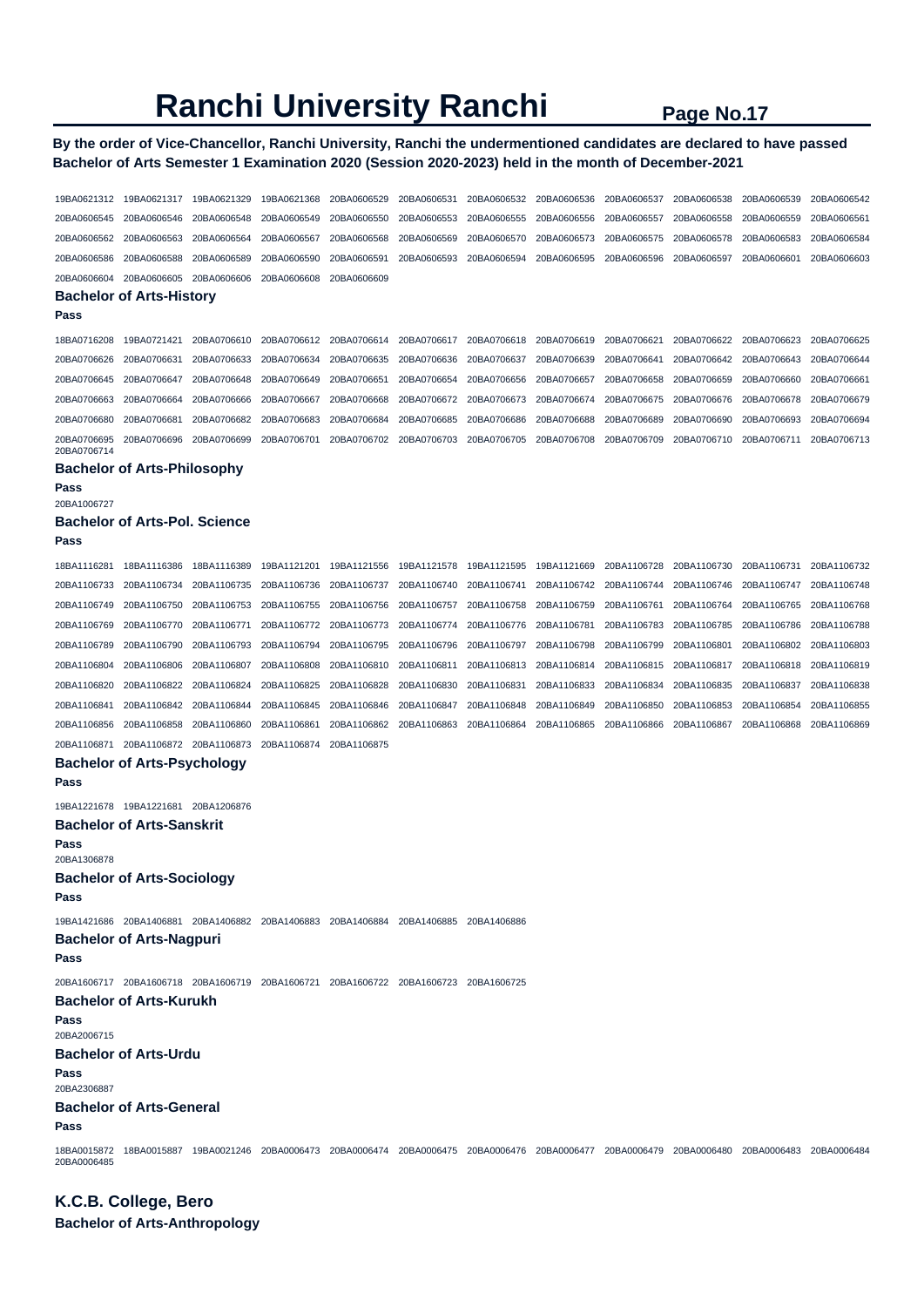**By the order of Vice-Chancellor, Ranchi University, Ranchi the undermentioned candidates are declared to have passed Bachelor of Arts Semester 1 Examination 2020 (Session 2020-2023) held in the month of December-2021** 

#### **Pass**

20BA0106888 20BA0106891 20BA0106892 20BA0106894 20BA0106895

### **Bachelor of Arts-Economics**

**Pass** 

18BA0308279 19BA0320059 19BA0320080 20BA0306896 20BA0306897 20BA0306900 20BA0306901 20BA0306902 20BA0306903 20BA0306904 20BA0306905 20BA0306906 20BA0306907 20BA0306909 20BA0306910 20BA0306912 20BA0306913 20BA0306914 20BA0306915 20BA0306916 20BA0306917 20BA0306918 20BA0306919 20BA0306920 20BA0306922 20BA0306923 20BA0306925 20BA0306926 20BA0306927 20BA0306928 20BA0306929 20BA0306930 20BA0306931 20BA0306932 **Bachelor of Arts-English** 

#### **Pass**

18BA0408310 18BA0408324 19BA0420095 19BA0420101 19BA0420107 19BA0420112 20BA0406933 20BA0406934 20BA0406935 20BA0406936 20BA0406937 20BA0406938 20BA0406939 20BA0406940 20BA0406941 20BA0406942 20BA0406943 20BA0406944 20BA0406946 20BA0406947 20BA0406948 20BA0406949 20BA0406950 20BA0406951 20BA0406952 20BA0406953 20BA0406954 20BA0406955 20BA0406956 20BA0406957 20BA0406958 20BA0406959 20BA0406960 20BA0406961 20BA0406962 20BA0406963 20BA0406964 20BA0406965

#### **Bachelor of Arts-Geography**

**Pass** 

| 17NBA0503297 | 17NBA0503374                  | 18BA0508353 | 18BA0508367 | 18BA0508450 | 18BA0508467             | 18BA0508503 | 18BA0508505                         | 19BA0520189 | 20BA0506971 |             | 20BA0506972 20BA0506973 |
|--------------|-------------------------------|-------------|-------------|-------------|-------------------------|-------------|-------------------------------------|-------------|-------------|-------------|-------------------------|
| 20BA0506974  | 20BA0506975                   | 20BA0506976 | 20BA0506977 | 20BA0506979 | 20BA0506980             | 20BA0506981 | 20BA0506982                         | 20BA0506983 | 20BA0506984 | 20BA0506986 | 20BA0506987             |
| 20BA0506988  | 20BA0506989                   | 20BA0506990 | 20BA0506991 | 20BA0506992 | 20BA0506993             | 20BA0506994 | 20BA0506995                         | 20BA0506996 | 20BA0506998 | 20BA0506999 | 20BA0507000             |
| 20BA0507001  | 20BA0507004                   | 20BA0507005 | 20BA0507007 | 20BA0507009 | 20BA0507010             | 20BA0507011 | 20BA0507012                         | 20BA0507013 | 20BA0507016 | 20BA0507017 | 20BA0507018             |
| 20BA0507019  | 20BA0507020                   | 20BA0507021 | 20BA0507022 | 20BA0507025 | 20BA0507026 20BA0507028 |             | 20BA0507029                         | 20BA0507030 | 20BA0507031 | 20BA0507032 | 20BA0507033             |
| 20BA0507034  | 20BA0507035                   | 20BA0507036 | 20BA0507037 | 20BA0507038 | 20BA0507039             | 20BA0507040 | 20BA0507041                         | 20BA0507042 | 20BA0507043 | 20BA0507044 | 20BA0507045             |
| 20BA0507046  | 20BA0507048                   | 20BA0507049 | 20BA0507050 | 20BA0507051 |                         |             | 20BA0507052 20BA0507053 20BA0507054 | 20BA0507055 | 20BA0507056 | 20BA0507057 | 20BA0507059             |
| 20BA0507061  | 20BA0507062                   | 20BA0507063 | 20BA0507064 | 20BA0507065 | 20BA0507067             | 20BA0507068 | 20BA0507069                         | 20BA0507070 | 20BA0507072 | 20BA0507073 | 20BA0507075             |
| 20BA0507076  | 20BA0507077                   | 20BA0507078 | 20BA0507080 | 20BA0507081 | 20BA0507083             | 20BA0507084 | 20BA0507085                         | 20BA0507086 | 20BA0507087 |             |                         |
|              | <b>Bachelor of Arts-Hindi</b> |             |             |             |                         |             |                                     |             |             |             |                         |

#### **Pass**

| 18BA0608528 | 18BA0608749 | 18BA0608826 | 18BA0608849 | 19BA0626909 | 20BA0607088 | 20BA0607089             | 20BA0607091 | 20BA0607093 | 20BA0607094 | 20BA0607095 | 20BA0607096 |
|-------------|-------------|-------------|-------------|-------------|-------------|-------------------------|-------------|-------------|-------------|-------------|-------------|
| 20BA0607097 | 20BA0607098 | 20BA0607099 | 20BA0607100 | 20BA0607101 | 20BA0607103 | 20BA0607104             | 20BA0607105 | 20BA0607108 | 20BA0607109 | 20BA0607112 | 20BA0607114 |
| 20BA0607115 | 20BA0607117 | 20BA0607119 | 20BA0607120 | 20BA0607122 | 20BA0607124 | 20BA0607126             | 20BA0607127 | 20BA0607128 | 20BA0607129 | 20BA0607130 | 20BA0607131 |
| 20BA0607132 | 20BA0607133 | 20BA0607134 | 20BA0607135 | 20BA0607136 | 20BA0607137 | 20BA0607139             | 20BA0607140 | 20BA0607141 | 20BA0607143 | 20BA0607144 | 20BA0607145 |
| 20BA0607146 | 20BA0607148 | 20BA0607149 | 20BA0607150 | 20BA0607154 | 20BA0607155 | 20BA0607158             | 20BA0607159 | 20BA0607161 | 20BA0607162 | 20BA0607163 | 20BA0607165 |
| 20BA0607166 | 20BA0607167 | 20BA0607168 | 20BA0607169 | 20BA0607170 | 20BA0607171 | 20BA0607172 20BA0607175 |             | 20BA0607176 | 20BA0607177 | 20BA0607178 | 20BA0607180 |
| 20BA0607181 | 20BA0607182 | 20BA0607183 | 20BA0607184 | 20BA0607185 | 20BA0607186 | 20BA0607187             | 20BA0607188 | 20BA0607189 | 20BA0607190 | 20BA0607192 | 20BA0607193 |
| 20BA0607196 | 20BA0607197 | 20BA0607199 | 20BA0607200 | 20BA0607201 | 20BA0607202 | 20BA0607203             | 20BA0607205 | 20BA0607206 | 20BA0607208 | 20BA0607209 | 20BA0607210 |
| 20BA0607213 | 20BA0607216 | 20BA0607217 | 20BA0607219 | 20BA0607220 | 20BA0607221 | 20BA0607222             | 20BA0607223 | 20BA0607224 | 20BA0607225 | 20BA0607226 | 20BA0607227 |
| 20BA0607228 | 20BA0607229 | 20BA0607230 | 20BA0607231 | 20BA0607232 | 20BA0607233 | 20BA0607234             | 20BA0607236 | 20BA0607237 | 20BA0607238 | 20BA0607239 | 20BA0607240 |
| 20BA0607241 | 20BA0607242 | 20BA0607243 | 20BA0607244 | 20BA0607245 | 20BA0607246 | 20BA0607247             | 20BA0607249 | 20BA0607252 | 20BA0607253 | 20BA0607254 | 20BA0607255 |
| 20BA0607256 | 20BA0607260 | 20BA0607261 | 20BA0607263 | 20BA0607264 | 20BA0607265 | 20BA0607266             | 20BA0607267 | 20BA0607268 | 20BA0607271 | 20BA0607273 | 20BA0607274 |
| 20BA0607275 | 20BA0607276 | 20BA0607277 | 20BA0607278 | 20BA0607279 | 20BA0607280 | 20BA0607281             | 20BA0607282 | 20BA0607283 | 20BA0607285 | 20BA0607286 | 20BA0607287 |
| 20BA0607288 | 20BA0607290 | 20BA0607291 | 20BA0607293 | 20BA0607294 | 20BA0607295 | 20BA0607297             | 20BA0607298 | 20BA0607299 | 20BA0607300 | 20BA0607301 | 20BA0607302 |
| 20BA0607303 | 20BA0607304 | 20BA0607305 | 20BA0607306 | 20BA0607307 | 20BA0607308 | 20BA0607310             | 20BA0607311 | 20BA0607312 | 20BA0607313 | 20BA0607314 | 20BA0607317 |
| 20BA0607318 | 20BA0607319 | 20BA0607320 | 20BA0607323 |             |             |                         |             |             |             |             |             |

#### **Bachelor of Arts-History**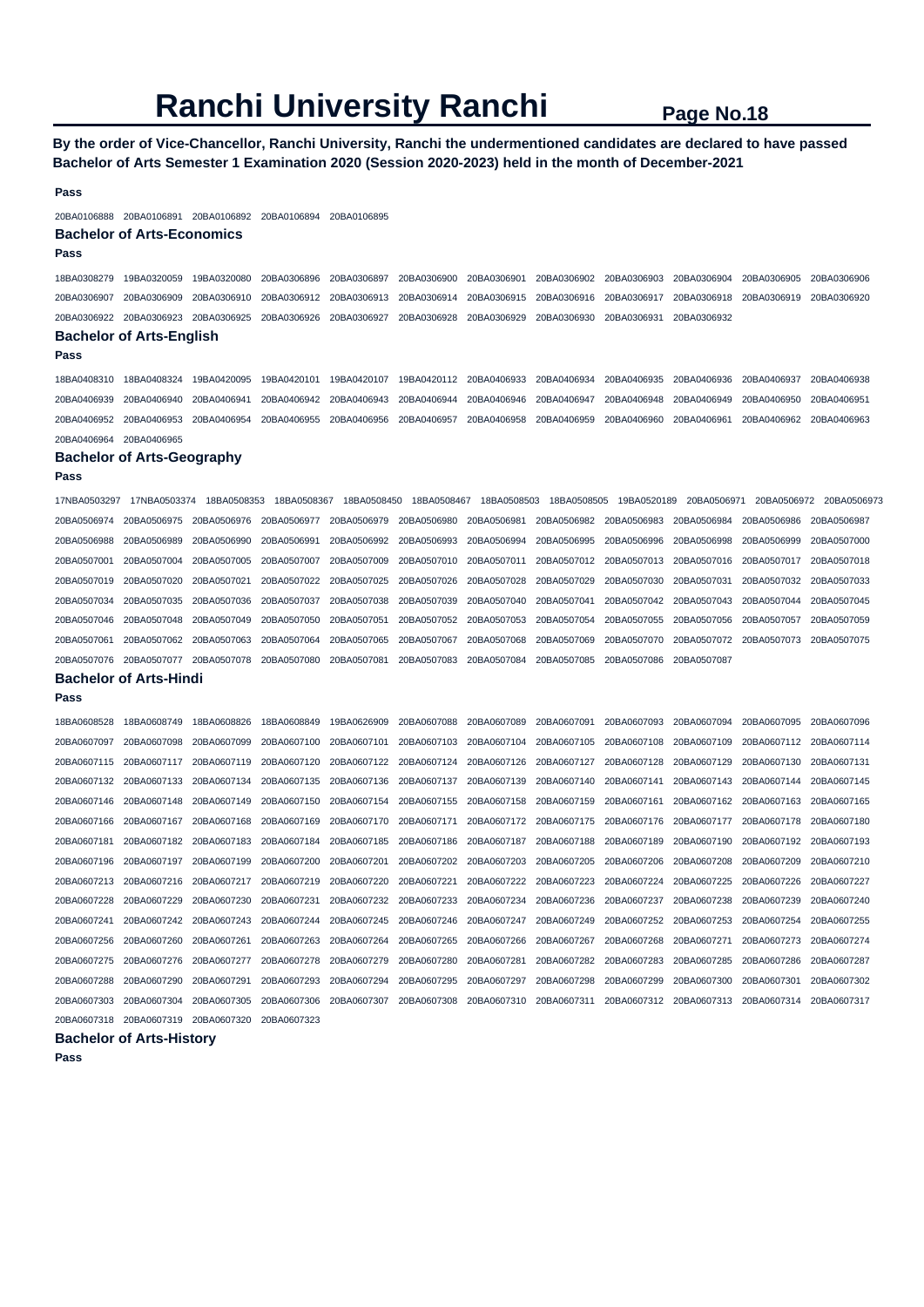# **By the order of Vice-Chancellor, Ranchi University, Ranchi the undermentioned candidates are declared to have passed Bachelor of Arts Semester 1 Examination 2020 (Session 2020-2023) held in the month of December-2021**

17NBA0703699 17NBA0703721 17NBA0703797 19BA0720573 19BA0720575 19BA0720578 19BA0720598 19BA0720663 19BA0720717 19BA0720722 19BA0720731 19BA0720736 19BA0720749 19BA0726911 20BA0707326 20BA0707328 20BA0707329 20BA0707330 20BA0707332 20BA0707333 20BA0707335 20BA0707337 20BA0707338 20BA0707339 20BA0707340 20BA0707341 20BA0707342 20BA0707343 20BA0707344 20BA0707345 20BA0707346 20BA0707347 20BA0707348 20BA0707349 20BA0707350 20BA0707351 20BA0707353 20BA0707354 20BA0707355 20BA0707356 20BA0707357 20BA0707358 20BA0707359 20BA0707360 20BA0707361 20BA0707363 20BA0707364 20BA0707365 20BA0707366 20BA0707369 20BA0707370 20BA0707372 20BA0707373 20BA0707374 20BA0707375 20BA0707376 20BA0707377 20BA0707378 20BA0707379 20BA0707380 20BA0707382 20BA0707384 20BA0707386 20BA0707387 20BA0707388 20BA0707389 20BA0707390 20BA0707391 20BA0707392 20BA0707393 20BA0707394 20BA0707395 20BA0707396 20BA0707397 20BA0707399 20BA0707400 20BA0707401 20BA0707402 20BA0707403 20BA0707404 20BA0707405 20BA0707407 20BA0707408 20BA0707409 20BA0707410 20BA0707411 20BA0707412 20BA0707413 20BA0707415 20BA0707417 20BA0707418 20BA0707419 20BA0707420 20BA0707421 20BA0707422 20BA0707423 20BA0707424 20BA0707425 20BA0707426 20BA0707428 20BA0707429 20BA0707430 20BA0707431 20BA0707432 20BA0707433 20BA0707434 20BA0707435 20BA0707436 20BA0707437 20BA0707438 20BA0707440 20BA0707441 20BA0707443 **Bachelor of Arts-Home Science Pass**  19BA0820768 20BA0807444 20BA0807445 20BA0807446 20BA0807447 **Bachelor of Arts-Philosophy Pass**  18BA1009056 18BA1009057 **Bachelor of Arts-Pol. Science Pass**  17NBA1103964 17NBA1104113 17NBA1104148 18BA1109080 18BA1109089 18BA1109097 18BA1109120 18BA1109147 19BA1118470 19BA1120888 19BA1120903 19BA1120931 19BA1120964 20BA1107530 20BA1107531 20BA1107532 20BA1107533 20BA1107534 20BA1107536 20BA1107537 20BA1107538 20BA1107539 20BA1107540 20BA1107541 20BA1107542 20BA1107543 20BA1107546 20BA1107547 20BA1107548 20BA1107550 20BA1107553 20BA1107554 20BA1107556 20BA1107557 20BA1107558 20BA1107559 20BA1107560 20BA1107563 20BA1107564 20BA1107565 20BA1107567 20BA1107568 20BA1107569 20BA1107570 20BA1107571 20BA1107573 20BA1107574 20BA1107575 20BA1107576 20BA1107577 20BA1107578 20BA1107580 20BA1107581 20BA1107582 20BA1107583 20BA1107584 20BA1107585 20BA1107586 20BA1107587 20BA1107588 20BA1107589 20BA1107590 20BA1107593 20BA1107594 20BA1107596 20BA1107597 20BA1107599 20BA1107601 20BA1107602 20BA1107603 20BA1107604 20BA1107605 20BA1107606 20BA1107607 20BA1107609 20BA1107611 20BA1107613 20BA1107614 20BA1107615 20BA1107616 20BA1107617 20BA1107618 20BA1107619 20BA1107620 20BA1107621 20BA1107622 20BA1107623 20BA1107624 20BA1107625 20BA1107626 20BA1107627 20BA1107630 20BA1107631 20BA1107632 20BA1107633 20BA1107634 20BA1107635 20BA1107637 20BA1107638 20BA1107639 20BA1107642 20BA1107643 20BA1107644 20BA1107647 20BA1107649 20BA1107650 20BA1107651 20BA1107652 20BA1107653 20BA1107656 20BA1107657 20BA1107658 20BA1107659 20BA1107660 20BA1107663 20BA1107665 20BA1107666 20BA1107669 20BA1107670 20BA1107672 20BA1107674 20BA1107675 20BA1107676 20BA1107677 20BA1107678 20BA1107681 20BA1107683 20BA1107685 20BA1107686 20BA1107687 20BA1107689 20BA1107693 20BA1107695 20BA1107697 20BA1107698 20BA1107699 20BA1107701 20BA1107702 20BA1107703 20BA1107704 20BA1107705 20BA1107708 20BA1107709 20BA1107710 20BA1107711 20BA1107712 20BA1107713 20BA1107714 20BA1107715 20BA1107716 20BA1107717 20BA1107718 20BA1107719 20BA1107720 20BA1107722 20BA1107726 20BA1107727 20BA1120149 20BA1120150 20BA1120151 **Bachelor of Arts-Psychology Pass**  20BA1207728 **Bachelor of Arts-Nagpuri Pass**  20BA1607493 20BA1607494 20BA1607495 20BA1607496 20BA1607497 20BA1607498 20BA1607500 20BA1607502 20BA1607503 20BA1607504 20BA1607505 20BA1607506 20BA1607507 20BA1607508 20BA1607509 20BA1607510 20BA1607512 20BA1607514 20BA1607516 20BA1607517 20BA1607518 20BA1607519 20BA1607521 20BA1607523 20BA1607524 20BA1607525 20BA1607526 20BA1607527 20BA1607528 **Bachelor of Arts-Kurukh Pass**  20BA2007449 20BA2007450 20BA2007451 20BA2007452 20BA2007454 20BA2007455 20BA2007456 20BA2007457 20BA2007458 20BA2007459 20BA2007460 20BA2007461 20BA2007462 20BA2007463 20BA2007464 20BA2007465 20BA2007466 20BA2007467 20BA2007468 20BA2007469 20BA2007470 20BA2007471 20BA2007472 20BA2007473 20BA2007475 20BA2007476 20BA2007478 20BA2007479 20BA2007480 20BA2007481 20BA2007482 20BA2007483 20BA2007484 20BA2007485 20BA2007486 20BA2007487 20BA2007488 20BA2007489 20BA2007490 20BA2007491 20BA2007492 **Bachelor of Arts-Urdu Pass**  19BA2321101 19BA2321123 19BA2321127 20BA2307729 20BA2307730 20BA2307731 20BA2307732 20BA2307733 20BA2307734 20BA2307735 20BA2307736 20BA2307737 20BA2307738 20BA2307739 20BA2307740 20BA2307741 20BA2307742 20BA2307743 20BA2307744 20BA2307745 20BA2307746 20BA2307747 20BA2307748 20BA2307749 20BA2307750 20BA2307751 20BA2307752 20BA2307753 20BA2307755 20BA2307756 **Bachelor of Arts-General Pass**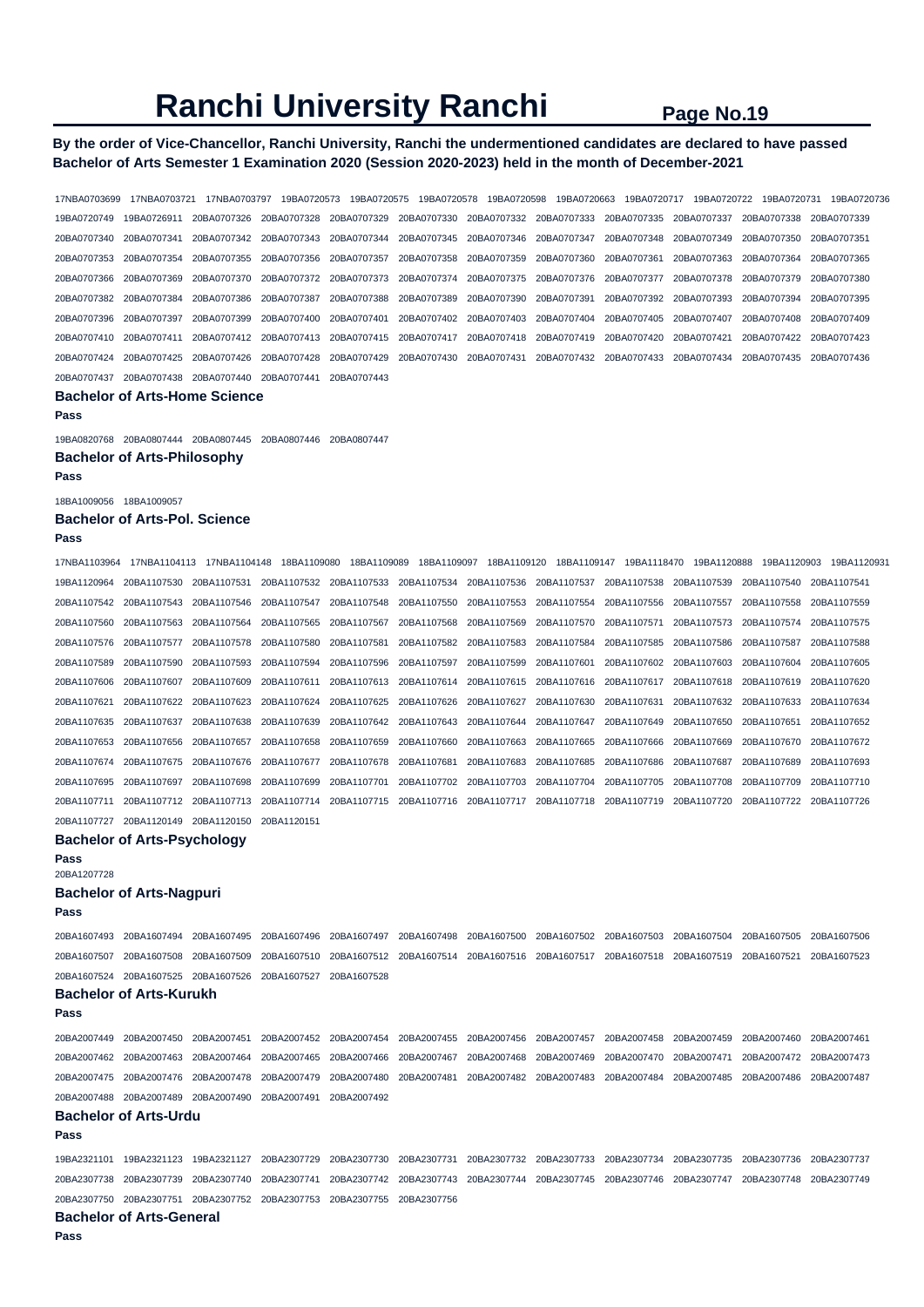**By the order of Vice-Chancellor, Ranchi University, Ranchi the undermentioned candidates are declared to have passed Bachelor of Arts Semester 1 Examination 2020 (Session 2020-2023) held in the month of December-2021** 

19BA0026907 20BA0006966

#### **Kartik Oraon College, Gumla**

#### **Bachelor of Arts-Anthropology**

**Pass** 

| 20BA0118484<br>20BA0118501 | 20BA0118485                       | 20BA0118486 | 20BA0118487 | 20BA0118488 | 20BA0118489 | 20BA0118492 | 20BA0118494 | 20BA0118495 | 20BA0118496 | 20BA0118499 | 20BA0118500 |
|----------------------------|-----------------------------------|-------------|-------------|-------------|-------------|-------------|-------------|-------------|-------------|-------------|-------------|
|                            | <b>Bachelor of Arts-Economics</b> |             |             |             |             |             |             |             |             |             |             |
| Pass                       |                                   |             |             |             |             |             |             |             |             |             |             |
| 18BA0316563                | 19BA0316442                       | 20BA0318502 | 20BA0318504 | 20BA0318505 | 20BA0318506 | 20BA0318507 | 20BA0318508 | 20BA0318509 | 20BA0318511 | 20BA0318514 | 20BA0318516 |
| 20BA0318517                | 20BA0318518                       | 20BA0318519 | 20BA0318520 | 20BA0318521 | 20BA0318522 | 20BA0318523 | 20BA0318525 | 20BA0318526 | 20BA0318527 | 20BA0318528 | 20BA0318529 |
| 20BA0318530                | 20BA0318532                       | 20BA0318533 | 20BA0318534 | 20BA0318535 | 20BA0318536 | 20BA0318537 | 20BA0318539 | 20BA0318541 | 20BA0318542 | 20BA0318543 | 20BA0318544 |
| 20BA0318546                | 20BA0318547                       | 20BA0318548 | 20BA0318549 | 20BA0318550 | 20BA0318551 | 20BA0318552 | 20BA0318553 | 20BA0318554 | 20BA0318555 | 20BA0318556 | 20BA0318557 |
| 20BA0318559                | 20BA0318560                       | 20BA0318561 | 20BA0318562 | 20BA0318563 | 20BA0318564 | 20BA0318565 | 20BA0318567 | 20BA0318568 | 20BA0318570 | 20BA0318571 | 20BA0318572 |
| 20BA0318573                | 20BA0318574                       | 20BA0318575 | 20BA0318576 | 20BA0318577 | 20BA0318578 | 20BA0318579 | 20BA0318581 | 20BA0318582 | 20BA0318583 | 20BA0318584 | 20BA0318585 |
| 20BA0318586                | 20BA0318587                       | 20BA0318588 | 20BA0318589 | 20BA0318590 | 20BA0318592 | 20BA0318593 | 20BA0318594 | 20BA0318595 | 20BA0318596 | 20BA0318597 | 20BA0318598 |
| 20BA0318599                | 20BA0318600                       | 20BA0318601 | 20BA0318602 | 20BA0318603 | 20BA0318604 | 20BA0318605 | 20BA0318606 | 20BA0318608 | 20BA0318610 | 20BA0318611 | 20BA0318612 |
| 20BA0318613                | 20BA0318614                       | 20BA0318615 | 20BA0318616 | 20BA0318619 | 20BA0318620 | 20BA0318621 | 20BA0318623 | 20BA0318624 | 20BA0318625 | 20BA0318626 | 20BA0318627 |
| 20BA0318628                | 20BA0318629                       | 20BA0318630 | 20BA0318631 |             |             |             |             |             |             |             |             |

**Bachelor of Arts-English** 

### **Pass**

17NBA0404696 17NBA0404704 18BA0416645 18BA0416692 18BA0416722 20BA0418632 20BA0418633 20BA0418634 20BA0418635 20BA0418636 20BA0418637 20BA0418638 20BA0418639 20BA0418640 20BA0418641 20BA0418642 20BA0418643 20BA0418644 20BA0418645 20BA0418646 20BA0418647 20BA0418648 20BA0418649 20BA0418650 20BA0418651 20BA0418652 20BA0418653 20BA0418654 20BA0418655 20BA0418656 20BA0418657 20BA0418659 20BA0418660 20BA0418661 20BA0418662 20BA0418663 20BA0418664 20BA0418666 20BA0418667 20BA0418669 20BA0418670 20BA0418671 20BA0418672 20BA0418673 20BA0418675 20BA0418676 20BA0418677 20BA0418679 20BA0418680 20BA0418681 20BA0418682 20BA0418683 20BA0418684 20BA0418685 20BA0418686 20BA0418687 20BA0418688 20BA0418689 20BA0418690 20BA0418691 20BA0418693 20BA0418694 20BA0418695 20BA0418696 20BA0418698 20BA0418699 20BA0418700 20BA0418702 20BA0418703 20BA0418705 20BA0418706 20BA0418708 20BA0418709 20BA0418710 20BA0418711 20BA0418712 20BA0418713 20BA0418714 20BA0418715 20BA0418716 20BA0418717 20BA0418718 20BA0418719 20BA0418720 20BA0418721 20BA0418722 20BA0418723 20BA0418724 20BA0418725 20BA0418726 20BA0418728 20BA0418729 20BA0418730 20BA0418732 20BA0418733 20BA0418734 20BA0418735 20BA0418736 20BA0418737 20BA0418738 20BA0418739 20BA0418740 20BA0418741 20BA0418742 20BA0418743 20BA0418744 20BA0418745 20BA0418746 20BA0418747 20BA0418748 20BA0418749 20BA0418750 20BA0418751 20BA0418752 20BA0418753 20BA0418754 20BA0418755 20BA0418756 20BA0418757 20BA0418758

#### **Bachelor of Arts-Geography**

20BA0418759 20BA0418760

#### **Pass**

17NBA0504732 17NBA0504755 17NBA0504864 17NBA0504925 17NBA0504941 18BA0516810 18BA0516857 18BA0516947 18BA0516961 18BA0516970 18BA0517041 18BA0517079 18BA0517101 18BA0517103 18BA0517136 20BA0518779 20BA0518780 20BA0518781 20BA0518782 20BA0518783 20BA0518784 20BA0518785 20BA0518786 20BA0518787 20BA0518788 20BA0518789 20BA0518790 20BA0518791 20BA0518792 20BA0518793 20BA0518795 20BA0518796 20BA0518797 20BA0518798 20BA0518799 20BA0518800 20BA0518802 20BA0518803 20BA0518805 20BA0518806 20BA0518807 20BA0518808 20BA0518809 20BA0518810 20BA0518811 20BA0518812 20BA0518814 20BA0518815 20BA0518818 20BA0518819 20BA0518820 20BA0518821 20BA0518822 20BA0518824 20BA0518825 20BA0518826 20BA0518828 20BA0518829 20BA0518830 20BA0518831 20BA0518832 20BA0518833 20BA0518835 20BA0518836 20BA0518837 20BA0518838 20BA0518839 20BA0518840 20BA0518841 20BA0518842 20BA0518845 20BA0518846 20BA0518847 20BA0518848 20BA0518849 20BA0518850 20BA0518851 20BA0518852 20BA0518853 20BA0518855 20BA0518856 20BA0518857 20BA0518858 20BA0518859 20BA0518860 20BA0518863 20BA0518864 20BA0518865 20BA0518866 20BA0518867 20BA0518869 20BA0518870 20BA0518871 20BA0518872 20BA0518873 20BA0518874 20BA0518876 20BA0518878 20BA0518879 20BA0518880 20BA0518881 20BA0518882 20BA0518883 20BA0518884 20BA0518885 20BA0518886 20BA0518887 20BA0518888 20BA0518889 20BA0518890 20BA0518891 20BA0518892 20BA0518893 20BA0518894 20BA0518895 20BA0518896 20BA0518897 20BA0518898 20BA0518899 20BA0518900 20BA0518901 20BA0518902 20BA0518903 20BA0518904 20BA0518905 20BA0518907 20BA0518908 20BA0518910 20BA0518911 20BA0518912 20BA0518915 20BA0518916 20BA0518917 20BA0518918 20BA0518919 20BA0518920 20BA0518921 20BA0518922 20BA0518923 20BA0518924 20BA0518925 20BA0518927 20BA0518929 20BA0518930 20BA0518931 20BA0518932 20BA0518933 20BA0518934 20BA0518935 20BA0518936 20BA0518937 20BA0518938 20BA0518940 20BA0518941 20BA0518944 20BA0518945 20BA0518946 20BA0518948 20BA0518949 20BA0518950 20BA0518951 20BA0518952 20BA0518953 20BA0518954 20BA0518955 20BA0518956 20BA0518958 20BA0518959 20BA0518960 20BA0518961 20BA0518962 20BA0518963 20BA0518964 20BA0518965 20BA0518966 20BA0518967 20BA0518968 20BA0518969 20BA0518971 20BA0518972 20BA0518973 20BA0518974 20BA0518975 20BA0518976 20BA0518977 20BA0518978 20BA0518979 20BA0518980 20BA0518982 20BA0518984 20BA0518985 20BA0518987 20BA0518988 20BA0518989 20BA0518990 20BA0518991 20BA0518992 20BA0518994 20BA0518995 20BA0518996 20BA0518997

**Bachelor of Arts-Hindi**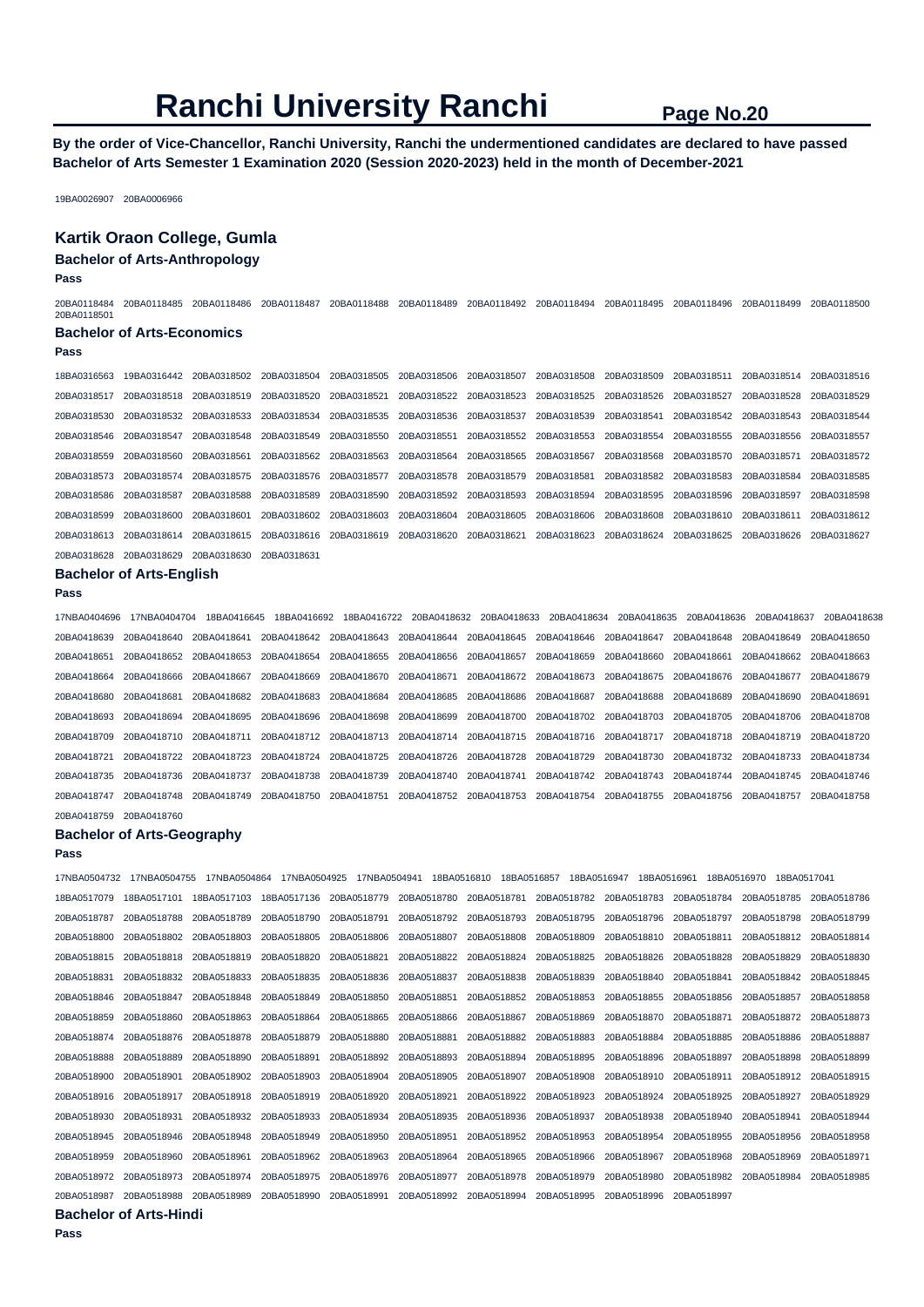# **By the order of Vice-Chancellor, Ranchi University, Ranchi the undermentioned candidates are declared to have passed Bachelor of Arts Semester 1 Examination 2020 (Session 2020-2023) held in the month of December-2021**

| 17NBA0605214            | 17NBA0605240                    | 18BA0617191 | 18BA0617201             | 18BA0617250             | 18BA0617253 | 18BA0617297 | 18BA0617374 | 18BA0617382             | 18BA0617402             | 18BA0617471             | 18BA0617509 |
|-------------------------|---------------------------------|-------------|-------------------------|-------------------------|-------------|-------------|-------------|-------------------------|-------------------------|-------------------------|-------------|
| 18BA0617519             | 19BA0616978                     | 19BA0617048 | 19BA0617062             | 19BA0617208             | 20BA0618998 | 20BA0619000 | 20BA0619001 | 20BA0619002             | 20BA0619003             | 20BA0619005             | 20BA0619006 |
| 20BA0619007             | 20BA0619008                     | 20BA0619011 | 20BA0619012 20BA0619013 |                         | 20BA0619014 | 20BA0619015 | 20BA0619017 | 20BA0619018             | 20BA0619019             | 20BA0619020             | 20BA0619021 |
| 20BA0619025             | 20BA0619026                     | 20BA0619027 | 20BA0619028             | 20BA0619029             | 20BA0619031 | 20BA0619032 | 20BA0619033 | 20BA0619034             | 20BA0619035             | 20BA0619036             | 20BA0619038 |
| 20BA0619039             | 20BA0619040                     | 20BA0619041 | 20BA0619042             | 20BA0619044             | 20BA0619045 | 20BA0619046 | 20BA0619047 | 20BA0619048             | 20BA0619049             | 20BA0619050             | 20BA0619051 |
| 20BA0619052             | 20BA0619053                     | 20BA0619054 | 20BA0619055             | 20BA0619056             | 20BA0619057 | 20BA0619058 | 20BA0619059 | 20BA0619060             | 20BA0619062             | 20BA0619063             | 20BA0619065 |
| 20BA0619066             | 20BA0619067                     | 20BA0619068 | 20BA0619069             | 20BA0619070             | 20BA0619074 | 20BA0619075 | 20BA0619077 | 20BA0619078             | 20BA0619079             | 20BA0619080             | 20BA0619082 |
| 20BA0619083             | 20BA0619085                     | 20BA0619086 | 20BA0619088             | 20BA0619089             | 20BA0619090 | 20BA0619091 | 20BA0619092 | 20BA0619093             | 20BA0619095             | 20BA0619096             | 20BA0619098 |
| 20BA0619100             | 20BA0619101                     | 20BA0619102 | 20BA0619103             | 20BA0619104             | 20BA0619105 | 20BA0619106 | 20BA0619107 | 20BA0619109             | 20BA0619111             | 20BA0619112             | 20BA0619113 |
| 20BA0619114             | 20BA0619115                     | 20BA0619116 | 20BA0619117             | 20BA0619118 20BA0619119 |             | 20BA0619120 | 20BA0619121 | 20BA0619122 20BA0619123 |                         | 20BA0619124             | 20BA0619126 |
| 20BA0619127             | 20BA0619128                     | 20BA0619129 | 20BA0619130             | 20BA0619131             | 20BA0619132 | 20BA0619133 | 20BA0619134 | 20BA0619135             | 20BA0619136             | 20BA0619138             | 20BA0619140 |
| 20BA0619142 20BA0619144 |                                 | 20BA0619145 | 20BA0619146             | 20BA0619148             | 20BA0619149 | 20BA0619150 | 20BA0619151 |                         | 20BA0619152 20BA0619153 | 20BA0619155 20BA0619156 |             |
| 20BA0619157             | 20BA0619160                     | 20BA0619161 | 20BA0619164             | 20BA0619165             | 20BA0619167 | 20BA0619168 | 20BA0619169 | 20BA0619170             | 20BA0619172             | 20BA0619173             | 20BA0619174 |
| 20BA0619175             | 20BA0619176                     | 20BA0619177 | 20BA0619179             | 20BA0619180             | 20BA0619181 | 20BA0619182 | 20BA0619183 | 20BA0619184             | 20BA0619185             | 20BA0619186             | 20BA0619188 |
| 20BA0619189             | 20BA0619190                     | 20BA0619191 | 20BA0619193             | 20BA0619194             | 20BA0619196 | 20BA0619197 | 20BA0619199 | 20BA0619200             | 20BA0619201             | 20BA0619202             | 20BA0619203 |
| 20BA0619204             | 20BA0619205                     | 20BA0619207 | 20BA0619208             | 20BA0619209             | 20BA0619210 | 20BA0619211 | 20BA0619212 | 20BA0619213             | 20BA0619214             | 20BA0619215             | 20BA0619216 |
| 20BA0619217             | 20BA0619218                     | 20BA0619219 | 20BA0619220             | 20BA0619221             | 20BA0619222 | 20BA0619224 | 20BA0619225 | 20BA0619226             | 20BA0619228             | 20BA0619229             | 20BA0619230 |
| 20BA0619231             | 20BA0619232                     | 20BA0619233 | 20BA0619234             | 20BA0619236             | 20BA0619237 | 20BA0619238 | 20BA0619239 | 20BA0619240             | 20BA0619241             | 20BA0619242             | 20BA0619243 |
| 20BA0619245             | 20BA0619246                     | 20BA0619248 | 20BA0619249             | 20BA0619250             | 20BA0619251 | 20BA0619253 | 20BA0619254 | 20BA0619255             | 20BA0619256             | 20BA0619257             | 20BA0619259 |
| 20BA0619260             | 20BA0619261                     | 20BA0619262 | 20BA0619263             | 20BA0619265             | 20BA0619266 | 20BA0619267 | 20BA0619268 | 20BA0619269             | 20BA0619270             | 20BA0619271             | 20BA0619272 |
| 20BA0619276             | 20BA0619277                     | 20BA0619278 | 20BA0619279             | 20BA0619280             | 20BA0619281 | 20BA0619282 | 20BA0619283 | 20BA0619284             | 20BA0619285             | 20BA0619286             | 20BA0619287 |
| 20BA0619288             | 20BA0619291                     | 20BA0619293 | 20BA0619296             | 20BA0619298             | 20BA0619299 | 20BA0619300 | 20BA0619302 | 20BA0619303             | 20BA0619304             | 20BA0619305             | 20BA0619306 |
|                         | <b>Bachelor of Arts-History</b> |             |                         |                         |             |             |             |                         |                         |                         |             |

#### **Pass**

17NBA0705382 17NBA0705426 17NBA0705474 17NBA0705487 17NBA0705501 17NBA0705539 17NBA0705734 18BA0717608 18BA0717624 18BA0717681 18BA0717683 18BA0717789 18BA0717936 19BA0717286 19BA0717395 19BA0717514 20BA0719307 20BA0719308 20BA0719309 20BA0719310 20BA0719312 20BA0719313 20BA0719314 20BA0719315 20BA0719316 20BA0719317 20BA0719318 20BA0719320 20BA0719321 20BA0719324 20BA0719325 20BA0719326 20BA0719327 20BA0719328 20BA0719329 20BA0719330 20BA0719331 20BA0719332 20BA0719333 20BA0719334 20BA0719335 20BA0719336 20BA0719337 20BA0719338 20BA0719339 20BA0719341 20BA0719342 20BA0719343 20BA0719344 20BA0719347 20BA0719348 20BA0719349 20BA0719350 20BA0719352 20BA0719353 20BA0719354 20BA0719356 20BA0719357 20BA0719358 20BA0719360 20BA0719361 20BA0719362 20BA0719363 20BA0719364 20BA0719365 20BA0719366 20BA0719367 20BA0719368 20BA0719369 20BA0719370 20BA0719371 20BA0719373 20BA0719374 20BA0719376 20BA0719377 20BA0719378 20BA0719380 20BA0719381 20BA0719382 20BA0719383 20BA0719384 20BA0719386 20BA0719387 20BA0719388 20BA0719389 20BA0719391 20BA0719393 20BA0719395 20BA0719396 20BA0719397 20BA0719398 20BA0719399 20BA0719400 20BA0719402 20BA0719403 20BA0719404 20BA0719405 20BA0719406 20BA0719407 20BA0719409 20BA0719410 20BA0719411 20BA0719412 20BA0719413 20BA0719417 20BA0719418 20BA0719419 20BA0719420 20BA0719422 20BA0719423 20BA0719424 20BA0719425 20BA0719427 20BA0719429 20BA0719431 20BA0719433 20BA0719434 20BA0719435 20BA0719436 20BA0719438 20BA0719439 20BA0719440 20BA0719441 20BA0719442 20BA0719443 20BA0719444 20BA0719446 20BA0719447 20BA0719448 20BA0719449 20BA0719450 20BA0719452 20BA0719453 20BA0719456 20BA0719457 20BA0719458 20BA0719459 20BA0719463 20BA0719464 20BA0719465 20BA0719466 20BA0719468 20BA0719469 20BA0719470 20BA0719471 20BA0719472 20BA0719473 20BA0719475 20BA0719476 20BA0719477 20BA0719478 20BA0719479 20BA0719480 20BA0719481 20BA0719482 20BA0719483 20BA0719484 20BA0719485 20BA0719486 20BA0719487 20BA0719488 20BA0719489 20BA0719490 20BA0719492 20BA0719493 20BA0719494 20BA0719495 20BA0719496 20BA0719497 20BA0719498 20BA0719499 20BA0719500 20BA0719501 20BA0719502 20BA0719504 20BA0719505 20BA0719506 20BA0719508 20BA0719509 20BA0719511 20BA0719512 20BA0719514 20BA0719515 20BA0719517 20BA0719518 20BA0719519 20BA0719520 20BA0719522 20BA0719523 20BA0719524 20BA0719525 20BA0719527 20BA0719528 20BA0719530

#### **Bachelor of Arts-Philosophy**

### **Pass**

20BA1019687 20BA1019688

**Bachelor of Arts-Pol. Science**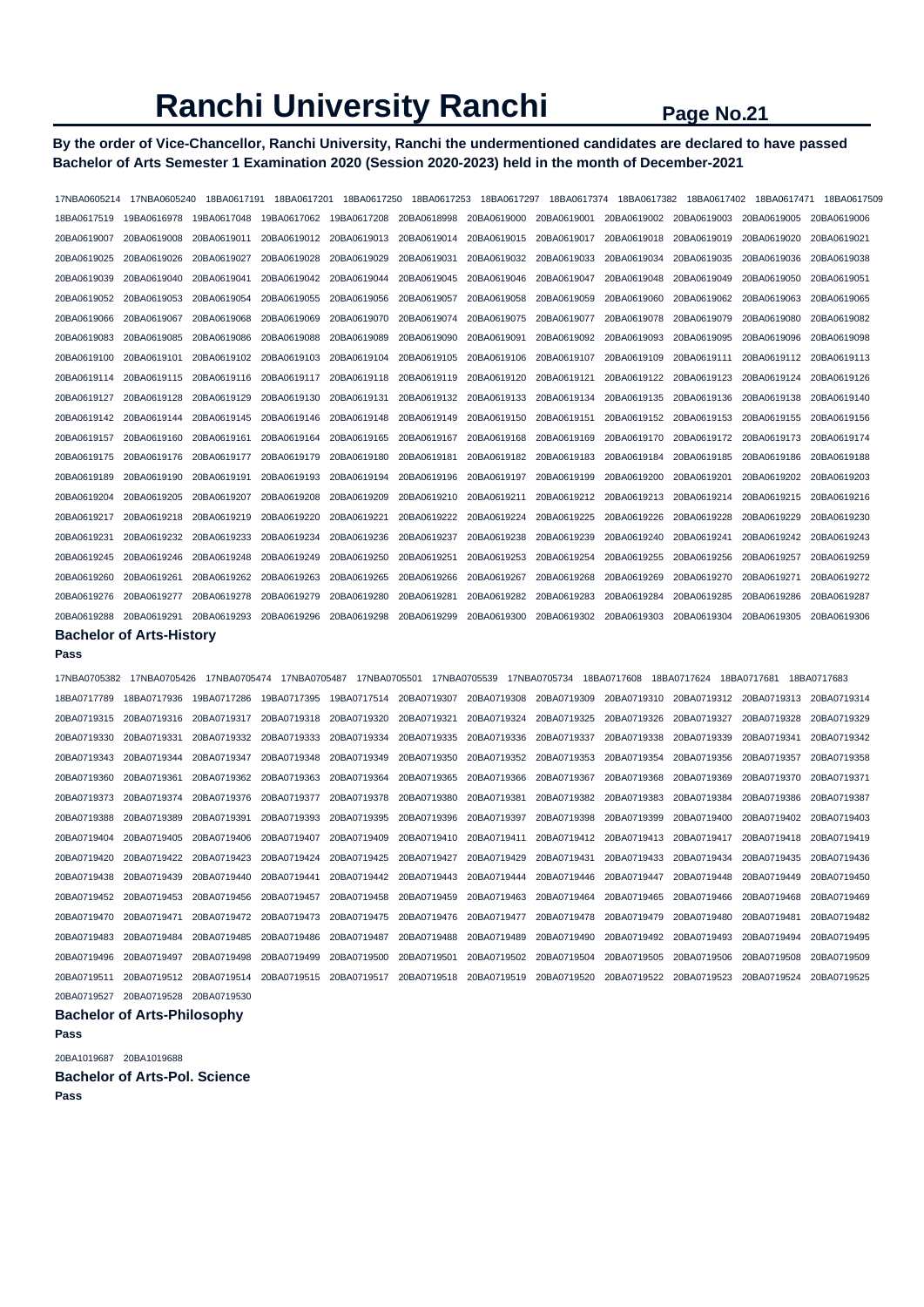# **By the order of Vice-Chancellor, Ranchi University, Ranchi the undermentioned candidates are declared to have passed Bachelor of Arts Semester 1 Examination 2020 (Session 2020-2023) held in the month of December-2021**

17NBA1106136 18BA1118168 18BA1118170 18BA1118202 18BA1118480 19BA1117802 19BA1117858 19BA1117924 19BA1117926 20BA1119691 20BA1119692 20BA1119693 20BA1119696 20BA1119698 20BA1119699 20BA1119700 20BA1119701 20BA1119702 20BA1119703 20BA1119704 20BA1119705 20BA1119706 20BA1119709 20BA1119710 20BA1119711 20BA1119712 20BA1119713 20BA1119714 20BA1119716 20BA1119718 20BA1119720 20BA1119721 20BA1119722 20BA1119723 20BA1119725 20BA1119726 20BA1119728 20BA1119729 20BA1119730 20BA1119732 20BA1119733 20BA1119734 20BA1119735 20BA1119736 20BA1119737 20BA1119738 20BA1119739 20BA1119740 20BA1119741 20BA1119742 20BA1119745 20BA1119746 20BA1119747 20BA1119748 20BA1119749 20BA1119750 20BA1119751 20BA1119752 20BA1119753 20BA1119754 20BA1119755 20BA1119756 20BA1119757 20BA1119758 20BA1119760 20BA1119761 20BA1119762 20BA1119763 20BA1119765 20BA1119766 20BA1119767 20BA1119768 20BA1119769 20BA1119770 20BA1119771 20BA1119772 20BA1119773 20BA1119774 20BA1119776 20BA1119777 20BA1119778 20BA1119779 20BA1119780 20BA1119781 20BA1119782 20BA1119783 20BA1119784 20BA1119785 20BA1119786 20BA1119787 20BA1119788 20BA1119789 20BA1119791 20BA1119792 20BA1119793 20BA1119795 20BA1119796 20BA1119797 20BA1119799 20BA1119800 20BA1119801 20BA1119802 20BA1119803 20BA1119805 20BA1119806 20BA1119808 20BA1119809 20BA1119812 20BA1119813 20BA1119814 20BA1119815 20BA1119816 20BA1119818 20BA1119819 20BA1119820 20BA1119821 20BA1119822 20BA1119823 20BA1119825 20BA1119827 20BA1119828 20BA1119829 20BA1119830 20BA1119831 20BA1119833 20BA1119834 20BA1119835 20BA1119836 20BA1119837 20BA1119838 20BA1119840 20BA1119841 20BA1119842 20BA1119844 20BA1119845 20BA1119846 20BA1119847 20BA1119848 20BA1119849 20BA1119850 20BA1119852 20BA1119854 20BA1119855 20BA1119856 20BA1119857 20BA1119859 20BA1119860 20BA1119862 20BA1119863 20BA1119864 20BA1119866 20BA1119867 20BA1119869 20BA1119870 20BA1119871 20BA1119872 20BA1119874 20BA1119875 20BA1119876 20BA1119877 20BA1119878 20BA1119879 20BA1119880 20BA1119881 20BA1119882 20BA1119883 20BA1119884 20BA1119886 20BA1119887 20BA1119888 20BA1119889 20BA1119890 20BA1119891 20BA1119892 20BA1119893 20BA1119894 20BA1119895 20BA1119896 20BA1119898 20BA1119899 20BA1119900 20BA1119901 20BA1119902 20BA1119903 20BA1119905 20BA1119906 20BA1119907 20BA1119908 20BA1119909 20BA1119910 20BA1119911 20BA1119912 20BA1119913 20BA1119916 20BA1119917 20BA1119919 20BA1119920 20BA1119921 20BA1119923 20BA1119924 20BA1119925 20BA1119927 20BA1119929 20BA1119930 20BA1119931 20BA1119932 20BA1119933 20BA1119934 20BA1119936 20BA1119937 20BA1119939 20BA1119940 20BA1119942 20BA1119943 20BA1119944 20BA1119945 20BA1119946 20BA1119948 20BA1119950 20BA1119951 20BA1119953 20BA1119955 20BA1119956 20BA1119957 20BA1119958 20BA1119959 20BA1119961 20BA1119962 20BA1119963 20BA1119964 20BA1119965 20BA1119966 20BA1119967 20BA1119968 20BA1119969 20BA1119972 20BA1119973 20BA1119975 20BA1119976 20BA1119977 20BA1119978 20BA1119979 20BA1119980 20BA1119981 20BA1119983 20BA1119985 20BA1119986 20BA1119987 20BA1119991 20BA1119992 20BA1119993 20BA1119994 20BA1119995 20BA1119996 20BA1119997 20BA1119998 20BA1119999 20BA1120000 20BA1120001 20BA1120002 20BA1120006 20BA1120008

#### **Bachelor of Arts-Psychology Pass**

17NBA1206499 17NBA1206517 17NBA1206542 18BA1218523 18BA1218547 19BA1218171 20BA1220012 20BA1220013 20BA1220014 20BA1220015 20BA1220017 20BA1220018 20BA1220019 20BA1220020 20BA1220022 20BA1220023 20BA1220024 20BA1220026 20BA1220027 20BA1220028 20BA1220029 20BA1220031 20BA1220032 20BA1220033 20BA1220034 20BA1220035 20BA1220036 20BA1220037 20BA1220038

#### **Bachelor of Arts-Sanskrit**

#### **Pass**

17NBA1306620 19BA1318258 20BA1320039 20BA1320040 20BA1320041 20BA1320043 20BA1320044 20BA1320045 20BA1320047 20BA1320048 20BA1320049 20BA1320051 20BA1320053 20BA1320054 20BA1320055 20BA1320057 20BA1320058 20BA1320059 20BA1320060 20BA1320062 20BA1320063 20BA1320064 20BA1320065 20BA1320066 20BA1320069 20BA1320070 20BA1320071 20BA1320072 20BA1320073 20BA1320074 20BA1320075 20BA1320076 20BA1320077 20BA1320078 20BA1320080 20BA1320081 20BA1320082 20BA1320083 20BA1320084 20BA1320085 20BA1320086 20BA1320087 20BA1320088 20BA1320089 20BA1320090 20BA1320091 20BA1320093 20BA1320094 20BA1320095

### **Bachelor of Arts-Nagpuri**

#### **Pass**

17NBA1605893 19BA1617708 20BA1619631 20BA1619633 20BA1619634 20BA1619635 20BA1619637 20BA1619638 20BA1619639 20BA1619640 20BA1619641 20BA1619642 20BA1619643 20BA1619644 20BA1619646 20BA1619647 20BA1619648 20BA1619649 20BA1619650 20BA1619651 20BA1619652 20BA1619653 20BA1619655 20BA1619656 20BA1619658 20BA1619660 20BA1619662 20BA1619664 20BA1619665 20BA1619666 20BA1619667 20BA1619668 20BA1619669 20BA1619670 20BA1619671 20BA1619673 20BA1619676 20BA1619677 20BA1619679 20BA1619680 20BA1619681 20BA1619682 20BA1619684 20BA1619685 20BA1619686

# **Bachelor of Arts-Kharia**

#### **Pass**

20BA1819531 20BA1819532 20BA1819533 20BA1819534 20BA1819535 20BA1819536 20BA1819537 20BA1819540 20BA1819541 20BA1819543 **Bachelor of Arts-Kurukh** 

# **Pass**

20BA2019544 20BA2019545 20BA2019546 20BA2019547 20BA2019548 20BA2019550 20BA2019552 20BA2019553 20BA2019554 20BA2019555 20BA2019556 20BA2019557 20BA2019558 20BA2019559 20BA2019560 20BA2019561 20BA2019562 20BA2019563 20BA2019564 20BA2019565 20BA2019567 20BA2019568 20BA2019569 20BA2019570 20BA2019571 20BA2019573 20BA2019575 20BA2019578 20BA2019579 20BA2019581 20BA2019582 20BA2019583 20BA2019584 20BA2019585 20BA2019587 20BA2019589 20BA2019590 20BA2019591 20BA2019592 20BA2019593 20BA2019596 20BA2019598 20BA2019601 20BA2019602 20BA2019603 20BA2019604 20BA2019605 20BA2019606 20BA2019609 20BA2019611 20BA2019612 20BA2019614 20BA2019615 20BA2019616 20BA2019621 20BA2019623 20BA2019624 20BA2019626 20BA2019627 20BA2019628 20BA2019630

### **Bachelor of Arts-Urdu**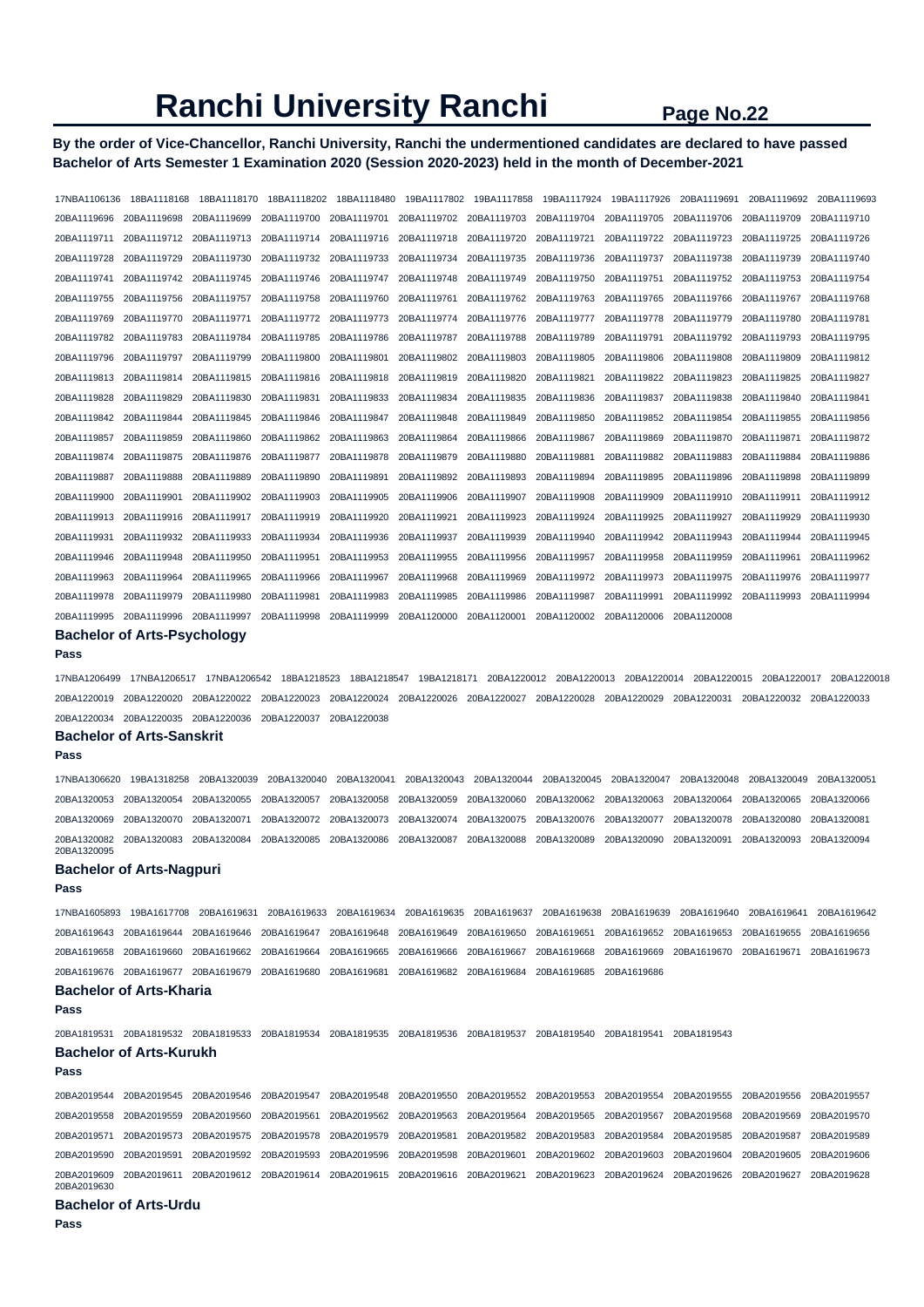# **By the order of Vice-Chancellor, Ranchi University, Ranchi the undermentioned candidates are declared to have passed Bachelor of Arts Semester 1 Examination 2020 (Session 2020-2023) held in the month of December-2021**

19BA2318323 20BA2320098 20BA2320099 20BA2320100 20BA2320102 20BA2320103 20BA2320104 20BA2320105 20BA2320106 20BA2320109 **Bachelor of Arts-Computer Application** 

20BA5820110 20BA5820111 **Bachelor of Arts-General** 

**Pass** 

**Pass** 

19BA0016635 20BA0018763 20BA0018765 20BA0018766 20BA0018774 20BA0018775

### **Kartik Oraon College,Ratu,Ranchi**

### **Mandar College, Mandar**

### **Bachelor of Arts-Anthropology**

**Pass** 

20BA0107757 20BA0107758 20BA0107759

#### **Bachelor of Arts-Economics**

**Pass** 

19BA0311306 20BA0307760 20BA0307761 20BA0307765 20BA0307766 20BA0307768 20BA0307769 20BA0307770 20BA0307771 20BA0307772 20BA0307773 20BA0307774 20BA0307775 20BA0307776 20BA0307777 20BA0307779 20BA0307780 20BA0307782 20BA0307783 20BA0307784 20BA0307785 20BA0307786 20BA0307787 20BA0307788 20BA0307791 20BA0307792 20BA0307793 20BA0307794 20BA0307795 20BA0307796 20BA0307797 20BA0307798 20BA0307799 20BA0307801 20BA0307802 20BA0307803 20BA0307804 20BA0307805

#### **Bachelor of Arts-English**

**Pass** 

20BA0407807 20BA0407809 20BA0407811 20BA0407812 20BA0407813 20BA0407814 20BA0407815 20BA0407816 20BA0407818 20BA0407820 20BA0407821 20BA0407822 20BA0407823 20BA0407824 20BA0407826 20BA0407828 20BA0407829 20BA0407830 20BA0407831 20BA0407832 20BA0407833 20BA0407835 20BA0407836 20BA0407838 20BA0407840 20BA0407841 20BA0407842 20BA0407843

## **Bachelor of Arts-Geography**

#### **Pass**

17NBA0507539 17NBA0507550 17NBA0507554 17NBA0507555 17NBA0507586 17NBA0507596 18BA0504687 19BA0511415 19BA0511450 20BA0507848 20BA0507849 20BA0507851 20BA0507853 20BA0507854 20BA0507855 20BA0507856 20BA0507858 20BA0507859 20BA0507860 20BA0507861 20BA0507862 20BA0507863 20BA0507864 20BA0507865 20BA0507866 20BA0507867 20BA0507869 20BA0507870 20BA0507874 20BA0507875 20BA0507876 20BA0507877 20BA0507878 20BA0507879 20BA0507880 20BA0507881 20BA0507883 20BA0507885 20BA0507886 20BA0507887 20BA0507891 20BA0507892 20BA0507893 20BA0507894 20BA0507895 20BA0507896 20BA0507897 20BA0507898 20BA0507900 20BA0507903 20BA0507905 20BA0507906 20BA0507907 20BA0507908 20BA0507910 20BA0507911 20BA0507912 20BA0507913 20BA0507914 20BA0507916 20BA0507918 20BA0507919 20BA0507920 20BA0507921 20BA0507922 20BA0507923 20BA0507924 20BA0507926 20BA0507927 20BA0507928 20BA0507929 20BA0507930 20BA0507931 20BA0507932 20BA0507933 20BA0507935 20BA0507936 20BA0507937 20BA0507939 20BA0507940 20BA0507941 20BA0507942 20BA0507943 20BA0507944 20BA0507945 20BA0507946 20BA0507947 20BA0507948 20BA0507949 20BA0507951 20BA0507952 20BA0507953 20BA0507954 20BA0507955 20BA0507957 20BA0507958 20BA0507960 20BA0507961 20BA0507962 20BA0507964 20BA0507965 20BA0507967 20BA0507968 20BA0507969 20BA0507970 20BA0507971 20BA0507972 20BA0507973 20BA0507974 20BA0507975 20BA0507976 20BA0507978 20BA0507979 20BA0507980 20BA0507981 20BA0507982 20BA0507983 20BA0507984 20BA0507985 20BA0507989 20BA0507990 20BA0507991

#### **Bachelor of Arts-Hindi**

| 17NBA0607777 | 18BA0604773 | 19BA0611550 | 19BA0611575 | 19BA0611685 |             |             | 19BA0611768 20BA0607992 20BA0607993 | 20BA0607994 | 20BA0607995 | 20BA0607996 | 20BA0607997 |
|--------------|-------------|-------------|-------------|-------------|-------------|-------------|-------------------------------------|-------------|-------------|-------------|-------------|
| 20BA0607998  | 20BA0607999 | 20BA0608001 | 20BA0608002 | 20BA0608003 | 20BA0608005 | 20BA0608007 | 20BA0608008                         | 20BA0608009 | 20BA0608010 | 20BA0608011 | 20BA0608012 |
| 20BA0608013  | 20BA0608014 | 20BA0608018 | 20BA0608020 | 20BA0608024 | 20BA0608026 | 20BA0608027 | 20BA0608028                         | 20BA0608029 | 20BA0608031 | 20BA0608032 | 20BA0608033 |
| 20BA0608034  | 20BA0608035 | 20BA0608038 | 20BA0608039 | 20BA0608040 | 20BA0608041 | 20BA0608042 | 20BA0608043                         | 20BA0608044 | 20BA0608045 | 20BA0608046 | 20BA0608047 |
| 20BA0608048  | 20BA0608049 | 20BA0608050 | 20BA0608052 | 20BA0608053 | 20BA0608057 | 20BA0608058 | 20BA0608059                         | 20BA0608060 | 20BA0608061 | 20BA0608062 | 20BA0608063 |
| 20BA0608065  | 20BA0608066 | 20BA0608068 | 20BA0608069 | 20BA0608070 | 20BA0608071 | 20BA0608072 | 20BA0608073                         | 20BA0608074 | 20BA0608075 | 20BA0608076 | 20BA0608079 |
| 20BA0608080  | 20BA0608081 | 20BA0608082 | 20BA0608086 | 20BA0608087 | 20BA0608088 | 20BA0608089 | 20BA0608091                         | 20BA0608092 | 20BA0608093 | 20BA0608094 | 20BA0608095 |
| 20BA0608096  | 20BA0608097 | 20BA0608098 | 20BA0608099 | 20BA0608100 | 20BA0608104 | 20BA0608105 | 20BA0608106                         | 20BA0608107 | 20BA0608108 | 20BA0608109 | 20BA0608110 |
| 20BA0608111  | 20BA0608112 | 20BA0608114 | 20BA0608115 | 20BA0608116 | 20BA0608117 | 20BA0608118 | 20BA0608119                         | 20BA0608120 | 20BA0608121 | 20BA0608122 | 20BA0608123 |
| 20BA0608124  | 20BA0608125 | 20BA0608127 | 20BA0608129 | 20BA0608131 | 20BA0608132 | 20BA0608134 | 20BA0608136                         | 20BA0608137 | 20BA0608138 | 20BA0608139 | 20BA0608140 |
| 20BA0608141  | 20BA0608144 | 20BA0608145 | 20BA0608148 | 20BA0608149 | 20BA0608151 | 20BA0608152 | 20BA0608153                         | 20BA0608154 | 20BA0608155 | 20BA0608156 | 20BA0608157 |
| 20BA0608158  | 20BA0608159 | 20BA0608161 | 20BA0608162 | 20BA0608166 | 20BA0608167 | 20BA0608168 |                                     |             |             |             |             |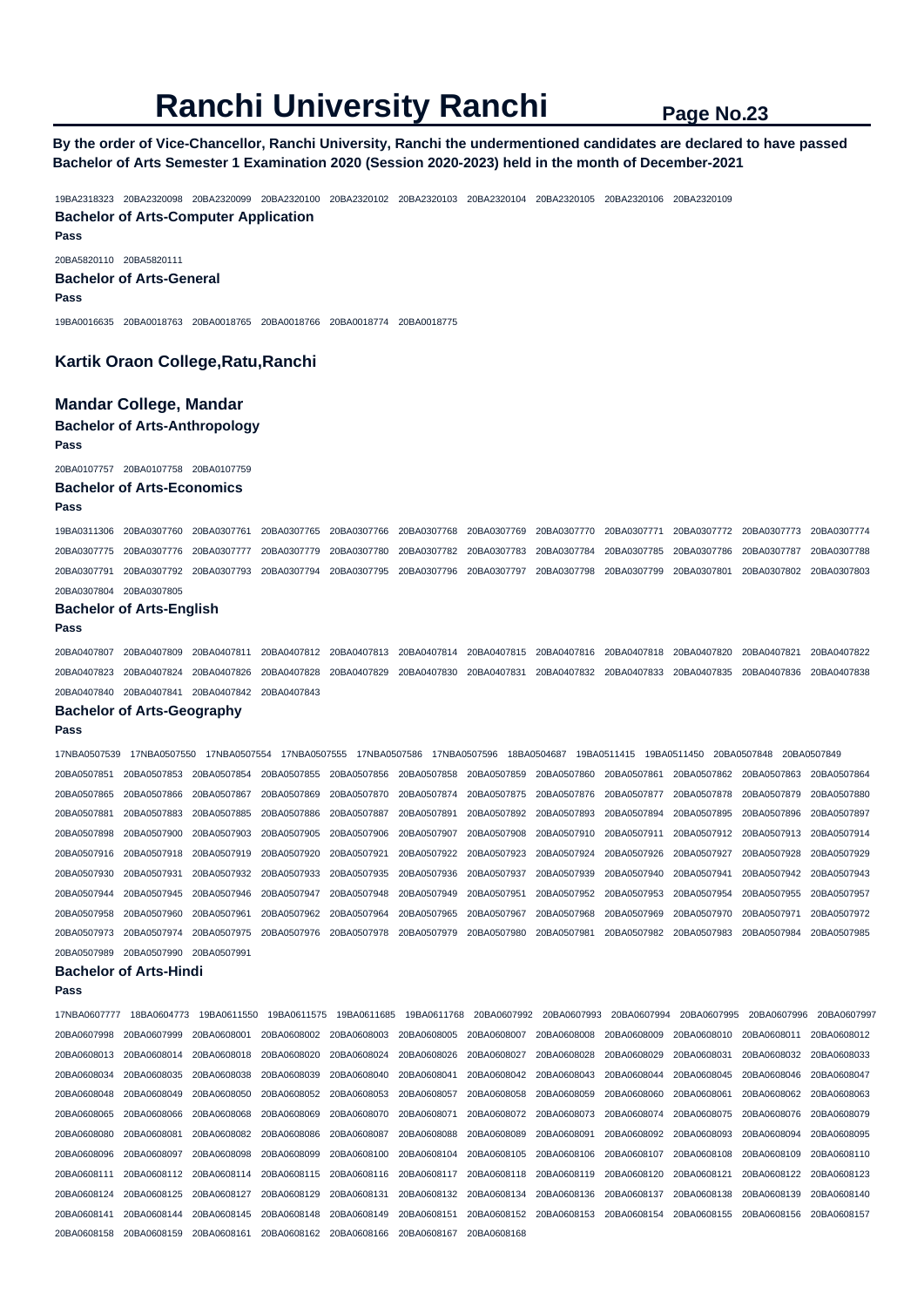**By the order of Vice-Chancellor, Ranchi University, Ranchi the undermentioned candidates are declared to have passed Bachelor of Arts Semester 1 Examination 2020 (Session 2020-2023) held in the month of December-2021** 

### **Bachelor of Arts-History**

| Pass         |                                                                                                         |                                                                                                                                     |             |                         |             |             |                                     |                                                 |             |             |             |
|--------------|---------------------------------------------------------------------------------------------------------|-------------------------------------------------------------------------------------------------------------------------------------|-------------|-------------------------|-------------|-------------|-------------------------------------|-------------------------------------------------|-------------|-------------|-------------|
| 18BA0705021  | 18BA0705050                                                                                             | 18BA0705065                                                                                                                         | 18BA0705067 | 18BA0705099             | 18BA0705100 | 19BA0711807 | 20BA0708169                         | 20BA0708170                                     | 20BA0708171 | 20BA0708172 | 20BA0708173 |
| 20BA0708174  | 20BA0708175                                                                                             | 20BA0708176                                                                                                                         | 20BA0708177 | 20BA0708179             | 20BA0708180 | 20BA0708184 | 20BA0708185                         | 20BA0708186                                     | 20BA0708187 | 20BA0708190 | 20BA0708192 |
| 20BA0708193  | 20BA0708195                                                                                             | 20BA0708197                                                                                                                         | 20BA0708198 | 20BA0708200             | 20BA0708201 | 20BA0708202 | 20BA0708203                         | 20BA0708204                                     | 20BA0708205 | 20BA0708206 | 20BA0708207 |
| 20BA0708208  | 20BA0708209                                                                                             | 20BA0708210                                                                                                                         | 20BA0708211 | 20BA0708212             | 20BA0708213 | 20BA0708216 | 20BA0708217                         | 20BA0708218                                     | 20BA0708219 | 20BA0708220 | 20BA0708221 |
| 20BA0708222  | 20BA0708224                                                                                             | 20BA0708225                                                                                                                         | 20BA0708226 | 20BA0708229             | 20BA0708230 | 20BA0708231 | 20BA0708233                         | 20BA0708234                                     | 20BA0708236 | 20BA0708237 | 20BA0708239 |
| 20BA0708240  | 20BA0708241                                                                                             | 20BA0708242                                                                                                                         | 20BA0708243 | 20BA0708244             | 20BA0708245 | 20BA0708246 | 20BA0708247                         | 20BA0708248                                     | 20BA0708249 | 20BA0708250 | 20BA0708251 |
| 20BA0708252  | 20BA0708253                                                                                             | 20BA0708255                                                                                                                         | 20BA0708256 | 20BA0708258             | 20BA0708259 | 20BA0708260 | 20BA0708261                         | 20BA0708262                                     | 20BA0708263 | 20BA0708264 | 20BA0708265 |
| 20BA0708266  | 20BA0708268                                                                                             | 20BA0708269                                                                                                                         | 20BA0708270 | 20BA0708271             | 20BA0708272 | 20BA0708275 | 20BA0708276                         | 20BA0708277                                     | 20BA0708279 | 20BA0708280 | 20BA0708281 |
| 20BA0708282  | 20BA0708283                                                                                             | 20BA0708285                                                                                                                         | 20BA0708286 | 20BA0708287             | 20BA0708289 | 20BA0708290 | 20BA0708291                         | 20BA0708293                                     | 20BA0708295 | 20BA0708296 | 20BA0708297 |
| 20BA0708298  | 20BA0708299                                                                                             | 20BA0708300                                                                                                                         | 20BA0708301 | 20BA0708302             | 20BA0708303 |             |                                     |                                                 |             |             |             |
|              | <b>Bachelor of Arts-Pol. Science</b>                                                                    |                                                                                                                                     |             |                         |             |             |                                     |                                                 |             |             |             |
| Pass         |                                                                                                         |                                                                                                                                     |             |                         |             |             |                                     |                                                 |             |             |             |
| 20BA1108384  | 20BA1108385                                                                                             | 20BA1108386                                                                                                                         | 20BA1108387 | 20BA1108388             | 20BA1108389 | 20BA1108391 | 20BA1108392                         | 20BA1108393                                     | 20BA1108394 | 20BA1108395 | 20BA1108399 |
| 20BA1108400  | 20BA1108401                                                                                             | 20BA1108402                                                                                                                         | 20BA1108403 | 20BA1108404             | 20BA1108405 | 20BA1108406 | 20BA1108407                         | 20BA1108408                                     | 20BA1108410 | 20BA1108411 | 20BA1108412 |
| 20BA1108414  | 20BA1108415                                                                                             | 20BA1108416                                                                                                                         | 20BA1108417 | 20BA1108418             | 20BA1108419 | 20BA1108420 | 20BA1108421                         | 20BA1108422                                     | 20BA1108423 | 20BA1108425 | 20BA1108426 |
| 20BA1108427  | 20BA1108428                                                                                             | 20BA1108429                                                                                                                         | 20BA1108431 | 20BA1108433             | 20BA1108434 | 20BA1108436 | 20BA1108437                         | 20BA1108438                                     | 20BA1108439 | 20BA1108440 | 20BA1108441 |
| 20BA1108442  | 20BA1108443                                                                                             | 20BA1108444                                                                                                                         | 20BA1108446 | 20BA1108447             | 20BA1108448 | 20BA1108449 | 20BA1108450                         | 20BA1108451                                     | 20BA1108453 | 20BA1108454 | 20BA1108455 |
| 20BA1108456  | 20BA1108457                                                                                             | 20BA1108458                                                                                                                         | 20BA1108461 | 20BA1108462             | 20BA1108463 | 20BA1108464 | 20BA1108465                         | 20BA1108466                                     | 20BA1108467 | 20BA1108469 | 20BA1108471 |
| 20BA1108472  | 20BA1108473                                                                                             | 20BA1108474                                                                                                                         | 20BA1108475 | 20BA1108476             | 20BA1108477 | 20BA1108478 | 20BA1108479                         | 20BA1108480                                     | 20BA1108481 | 20BA1108482 | 20BA1108483 |
| 20BA1108484  | 20BA1108486                                                                                             | 20BA1108487                                                                                                                         | 20BA1108488 | 20BA1108489             | 20BA1108491 | 20BA1108492 | 20BA1108493                         | 20BA1108494                                     | 20BA1108495 | 20BA1108496 | 20BA1108497 |
| 20BA1108498  | 20BA1108500                                                                                             | 20BA1108501                                                                                                                         | 20BA1108502 | 20BA1108503             | 20BA1108504 | 20BA1108505 | 20BA1108506                         | 20BA1108507                                     | 20BA1108509 | 20BA1108510 | 20BA1108511 |
|              | 20BA1108512 20BA1108514<br><b>Bachelor of Arts-Psychology</b>                                           | 20BA1108516                                                                                                                         | 20BA1108517 | 20BA1108518             | 20BA1108519 | 20BA1108520 |                                     |                                                 |             |             |             |
| Pass         |                                                                                                         |                                                                                                                                     |             |                         |             |             |                                     |                                                 |             |             |             |
| 20BA1208521  | 20BA1208522 20BA1208523                                                                                 |                                                                                                                                     | 20BA1208524 | 20BA1208525             | 20BA1208526 | 20BA1208527 | 20BA1208529                         |                                                 |             |             |             |
|              | <b>Bachelor of Arts-Sanskrit</b>                                                                        |                                                                                                                                     |             |                         |             |             |                                     |                                                 |             |             |             |
| Pass         |                                                                                                         |                                                                                                                                     |             |                         |             |             |                                     |                                                 |             |             |             |
|              | 20BA1308530 20BA1308531 20BA1308533                                                                     |                                                                                                                                     |             |                         |             |             |                                     |                                                 |             |             |             |
|              | <b>Bachelor of Arts-Sociology</b>                                                                       |                                                                                                                                     |             |                         |             |             |                                     |                                                 |             |             |             |
| Pass         |                                                                                                         |                                                                                                                                     |             |                         |             |             |                                     |                                                 |             |             |             |
| 17NBA1408343 | 18BA1405563                                                                                             | 18BA1405564                                                                                                                         | 18BA1405589 | 20BA1408534             | 20BA1408536 | 20BA1408537 | 20BA1408539                         | 20BA1408540                                     | 20BA1408541 | 20BA1408542 | 20BA1408543 |
| 20BA1408545  | 20BA1408546                                                                                             | 20BA1408547                                                                                                                         | 20BA1408548 | 20BA1408549             | 20BA1408550 | 20BA1408551 | 20BA1408552                         | 20BA1408553                                     | 20BA1408554 | 20BA1408555 | 20BA1408556 |
| 20BA1408558  | 20BA1408559                                                                                             | 20BA1408560                                                                                                                         | 20BA1408561 | 20BA1408562             | 20BA1408563 | 20BA1408565 | 20BA1408566                         | 20BA1408567                                     | 20BA1408568 | 20BA1408571 | 20BA1408572 |
| 20BA1408573  | 20BA1408574                                                                                             | 20BA1408575                                                                                                                         | 20BA1408576 | 20BA1408577             | 20BA1408578 | 20BA1408579 | 20BA1408580                         | 20BA1408581                                     | 20BA1408582 | 20BA1408583 | 20BA1408584 |
|              | 20BA1408585 20BA1408586 20BA1408587 20BA1408588                                                         |                                                                                                                                     |             | 20BA1408589 20BA1408590 |             | 20BA1408591 | 20BA1408592                         | 20BA1408593 20BA1408594 20BA1408596 20BA1408597 |             |             |             |
|              | 20BA1408599 20BA1408600 20BA1408602 20BA1408603 20BA1408605 20BA1408606                                 |                                                                                                                                     |             |                         |             | 20BA1408607 | 20BA1408608                         | 20BA1408610                                     |             |             |             |
|              | <b>Bachelor of Arts-Nagpuri</b>                                                                         |                                                                                                                                     |             |                         |             |             |                                     |                                                 |             |             |             |
| Pass         |                                                                                                         |                                                                                                                                     |             |                         |             |             |                                     |                                                 |             |             |             |
|              | 17NBA1608014 18BA1605177 19BA1626530 20BA1608380 20BA1608382 20BA1608383                                |                                                                                                                                     |             |                         |             |             |                                     |                                                 |             |             |             |
|              | <b>Bachelor of Arts-Kurukh</b>                                                                          |                                                                                                                                     |             |                         |             |             |                                     |                                                 |             |             |             |
| Pass         |                                                                                                         |                                                                                                                                     |             |                         |             |             |                                     |                                                 |             |             |             |
| 17NBA2007981 |                                                                                                         | 18BA2005140 18BA2005153 20BA2008304 20BA2008305 20BA2008306 20BA2008307 20BA2008308 20BA2008311 20BA2008312 20BA2008316 20BA2008318 |             |                         |             |             |                                     |                                                 |             |             |             |
|              | 20BA2008319 20BA2008321                                                                                 | 20BA2008323                                                                                                                         | 20BA2008324 | 20BA2008325             | 20BA2008327 | 20BA2008328 | 20BA2008329                         | 20BA2008330                                     | 20BA2008331 | 20BA2008333 | 20BA2008335 |
|              | 20BA2008337 20BA2008340                                                                                 | 20BA2008342                                                                                                                         | 20BA2008343 | 20BA2008344             | 20BA2008345 | 20BA2008346 | 20BA2008347                         | 20BA2008350                                     | 20BA2008352 | 20BA2008354 | 20BA2008355 |
|              | 20BA2008356 20BA2008357                                                                                 | 20BA2008358                                                                                                                         | 20BA2008359 | 20BA2008360             | 20BA2008362 | 20BA2008363 | 20BA2008364                         | 20BA2008365 20BA2008366                         |             | 20BA2008367 | 20BA2008369 |
|              | 20BA2008370 20BA2008371 20BA2008372 20BA2008373 20BA2008374 20BA2008375<br><b>Bachelor of Arts-Urdu</b> |                                                                                                                                     |             |                         |             |             | 20BA2008376 20BA2008377 20BA2008378 |                                                 |             |             |             |
| Pass         |                                                                                                         |                                                                                                                                     |             |                         |             |             |                                     |                                                 |             |             |             |
|              |                                                                                                         |                                                                                                                                     |             |                         |             |             |                                     |                                                 |             |             |             |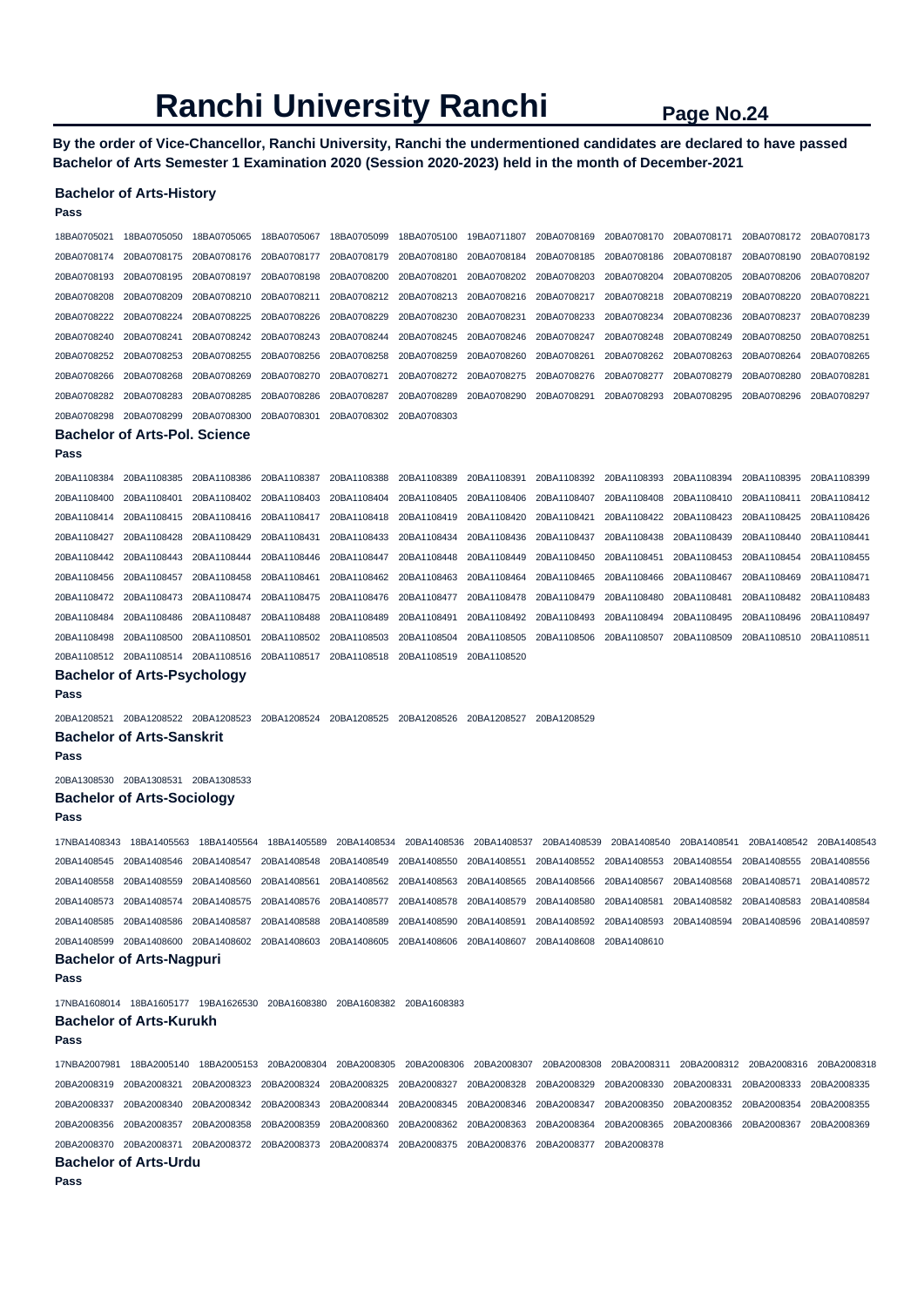# **By the order of Vice-Chancellor, Ranchi University, Ranchi the undermentioned candidates are declared to have passed Bachelor of Arts Semester 1 Examination 2020 (Session 2020-2023) held in the month of December-2021**

18BA2305702 20BA2308611 20BA2308612 20BA2308613 20BA2308617 20BA2308619 20BA2308620 20BA2308622 20BA2308623 20BA2308624 20BA2308625 20BA2308626 20BA2308627 20BA2308628 20BA2308629 20BA2308630 20BA2308631 20BA2308632 20BA2308633 20BA2308635 20BA2308636 20BA2308637 20BA2308640 20BA2308641 20BA2308644 20BA2308645 20BA2308646 20BA2308648 20BA2308649 20BA2308650 20BA2308651 20BA2308652 20BA2308653 20BA2308654 20BA2308656 20BA2308657 20BA2308658 20BA2308659 20BA2308661

# **Maulana Azad College, Ranchi**

# **Bachelor of Arts-Economics**

**Pass** 

20BA0308663 20BA0308664 20BA0308667 20BA0308668 20BA0308670 20BA0308671 20BA0308672 20BA0308673 20BA0308674 20BA0308675 **Bachelor of Arts-Hindi** 

#### **Pass**

18BA0612031 19BA0624081 20BA0608700 20BA0608701 20BA0608703 20BA0608704 20BA0608705 20BA0608706 20BA0608707 20BA0608708 20BA0608709 20BA0608711 20BA0608713 20BA0608714 20BA0608715 20BA0608716 20BA0608717 20BA0608718 20BA0608720 20BA0608721 20BA0608724

# **Bachelor of Arts-History**

**Pass** 

18BA0712101 18BA0712103 19BA0724168 20BA0708726 20BA0708727 20BA0708728 20BA0708730 20BA0708731 20BA0708732 20BA0708733 20BA0708734 20BA0708736 20BA0708737 20BA0708738 20BA0708739 20BA0708740 20BA0708741 20BA0708743 20BA0708744 20BA0708745 20BA0708747 20BA0708748 20BA0708749 20BA0708750 20BA0708751 20BA0708752 20BA0708753 20BA0708755 20BA0708756 20BA0708757 20BA0708759 20BA0708762 20BA0708764 20BA0708765 20BA0708766 20BA0708767 20BA0708768 20BA0708770 20BA0708771 20BA0708772 20BA0708773 20BA0708774 20BA0708775 20BA0708776 20BA0708778 20BA0708780 20BA0708781 20BA0708783 20BA0708785 20BA0708786 20BA0708787 20BA0708788 20BA0708789 20BA0708790

### **Bachelor of Arts-Philosophy**

**Pass** 

19BA1024244 20BA1008791 20BA1008792 20BA1008793 20BA1008794 20BA1008796

### **Bachelor of Arts-Pol. Science**

**Pass** 

18BA1112218 18BA1112261 19BA1124321 20BA1108797 20BA1108799 20BA1108801 20BA1108802 20BA1108805 20BA1108807 20BA1108808 20BA1108810 20BA1108811 20BA1108812 20BA1108813 20BA1108814 20BA1108815 20BA1108816 20BA1108817 20BA1108818 20BA1108819 20BA1108820 20BA1108821 20BA1108822 20BA1108825 20BA1108826 20BA1108827 20BA1108828 20BA1108829 20BA1108831 20BA1108833 20BA1108834 20BA1108836 20BA1108837 20BA1108838 20BA1108842 20BA1108843 20BA1108846 20BA1108847 20BA1108848 20BA1108850 20BA1108851 20BA1108853 20BA1108854 20BA1108855 20BA1108856 20BA1108859 20BA1108860 20BA1108861 20BA1108863 20BA1108864 20BA1108865 20BA1108866 20BA1108867 20BA1108868 20BA1108869

# **Bachelor of Arts-Urdu**

19BA2324357 20BA2308870 20BA2308871 20BA2308872 20BA2308873 20BA2308874 20BA2308875 20BA2308876 20BA2308877 20BA2308878 20BA2308879 20BA2308880 20BA2308881 20BA2308883 20BA2308885 20BA2308886 20BA2308887 20BA2308888 20BA2308889 20BA2308890 20BA2308891 20BA2308892 20BA2308893 20BA2308896 20BA2308897 20BA2308898 20BA2308900 20BA2308901 20BA2308902 20BA2308903 20BA2308904 20BA2308905 20BA2308906 20BA2308907

# **Bachelor of Arts-General**

**Pass** 

**Pass** 

20BA0008677 20BA0008682 20BA0008683 20BA0008685 20BA0008687 20BA0008690 20BA0008692 20BA0008693 20BA0008694 20BA0008698

# **Nirmala College, Ranchi**

#### **Bachelor of Arts-Economics Pass**

18BA0312392 19BA0309955 19BA0309992 20BA0308917 20BA0308918 20BA0308919 20BA0308921 20BA0308922 20BA0308923 20BA0308924 20BA0308925 20BA0308926 20BA0308927 20BA0308928 20BA0308929 20BA0308930 20BA0308931 20BA0308932 20BA0308933 20BA0308934 20BA0308935 20BA0308936 20BA0308937 20BA0308938 20BA0308939 20BA0308940 20BA0308941 20BA0308942 20BA0308943 20BA0308944 20BA0308945 20BA0308946 20BA0308947 20BA0308949 20BA0308950 20BA0308951 20BA0308952 20BA0308953 20BA0308954 20BA0308955 20BA0308956 20BA0308957 20BA0308958 20BA0308959 20BA0308960 20BA0308961 20BA0308962 20BA0308963 20BA0308964 20BA0308965 20BA0308966 20BA0308967 20BA0308969 20BA0308970 20BA0308971 20BA0308972 20BA0308973 20BA0308974 20BA0308975 20BA0308976 20BA0308977 20BA0308978 20BA0308979 20BA0308980 20BA0308981 20BA0308982 20BA0308983 20BA0308984 20BA0308985 **Bachelor of Arts-English**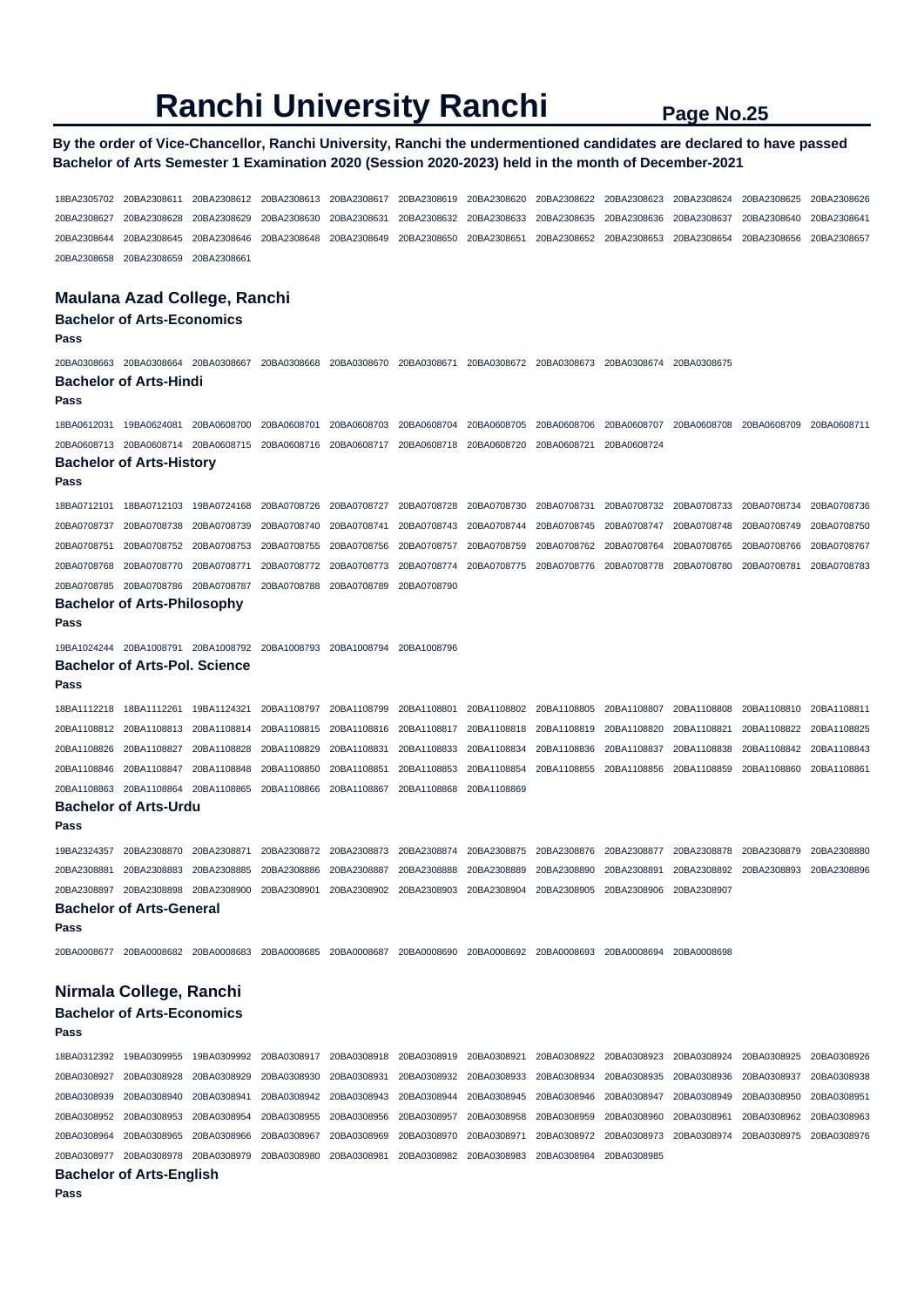**By the order of Vice-Chancellor, Ranchi University, Ranchi the undermentioned candidates are declared to have passed Bachelor of Arts Semester 1 Examination 2020 (Session 2020-2023) held in the month of December-2021** 

| 19BA0410100 | 19BA0410103                          | 19BA0410109 | 20BA0408986 | 20BA0408987 | 20BA0408989 | 20BA0408990 | 20BA0408991 | 20BA0408992 | 20BA0408993 | 20BA0408994 | 20BA0408995 |
|-------------|--------------------------------------|-------------|-------------|-------------|-------------|-------------|-------------|-------------|-------------|-------------|-------------|
| 20BA0408996 | 20BA0408997                          | 20BA0408998 | 20BA0408999 | 20BA0409000 | 20BA0409001 | 20BA0409002 | 20BA0409003 | 20BA0409004 | 20BA0409005 | 20BA0409006 | 20BA0409007 |
| 20BA0409008 | 20BA0409009                          | 20BA0409010 | 20BA0409011 | 20BA0409012 | 20BA0409013 | 20BA0409014 | 20BA0409015 | 20BA0409016 | 20BA0409017 | 20BA0409018 | 20BA0409019 |
| 20BA0409020 | 20BA0409021                          | 20BA0409022 | 20BA0409023 | 20BA0409024 | 20BA0409025 | 20BA0409026 | 20BA0409027 | 20BA0409028 | 20BA0409029 | 20BA0409030 | 20BA0409031 |
| 20BA0409032 | 20BA0409033                          | 20BA0409034 | 20BA0409036 | 20BA0409037 | 20BA0409038 | 20BA0409039 | 20BA0409040 | 20BA0409041 | 20BA0409042 | 20BA0409043 | 20BA0409044 |
| 20BA0409045 | 20BA0409046                          | 20BA0409047 | 20BA0409048 | 20BA0409049 | 20BA0409050 | 20BA0409051 | 20BA0409052 | 20BA0409053 | 20BA0409054 | 20BA0409055 | 20BA0409056 |
| 20BA0409057 | 20BA0409058                          | 20BA0409059 | 20BA0409060 | 20BA0409061 | 20BA0409063 | 20BA0409064 | 20BA0409065 | 20BA0409066 | 20BA0409067 | 20BA0409068 | 20BA0409069 |
| 20BA0409071 | 20BA0409072                          | 20BA0409073 | 20BA0409074 | 20BA0409075 | 20BA0409076 | 20BA0409077 | 20BA0409078 | 20BA0409079 | 20BA0409080 | 20BA0409081 | 20BA0409082 |
| 20BA0409083 | 20BA0409084                          | 20BA0409085 | 20BA0409086 | 20BA0409087 | 20BA0409088 | 20BA0409089 | 20BA0409090 | 20BA0409091 | 20BA0409092 | 20BA0409093 | 20BA0409094 |
| 20BA0409096 | 20BA0409097                          | 20BA0409098 |             |             |             |             |             |             |             |             |             |
|             | <b>Bachelor of Arts-Geography</b>    |             |             |             |             |             |             |             |             |             |             |
| Pass        |                                      |             |             |             |             |             |             |             |             |             |             |
| 18BA0512622 | 19BA0510131                          | 19BA0510137 | 20BA0509103 | 20BA0509104 | 20BA0509105 | 20BA0509106 | 20BA0509107 | 20BA0509108 | 20BA0509109 | 20BA0509110 | 20BA0509111 |
| 20BA0509112 | 20BA0509113                          | 20BA0509114 | 20BA0509115 | 20BA0509116 | 20BA0509117 | 20BA0509118 | 20BA0509119 | 20BA0509120 | 20BA0509121 | 20BA0509122 | 20BA0509123 |
| 20BA0509124 | 20BA0509125                          | 20BA0509126 | 20BA0509127 | 20BA0509128 | 20BA0509129 | 20BA0509130 | 20BA0509131 | 20BA0509132 | 20BA0509133 | 20BA0509134 | 20BA0509135 |
| 20BA0509136 | 20BA0509137                          | 20BA0509138 | 20BA0509139 | 20BA0509140 | 20BA0509141 | 20BA0509142 | 20BA0509143 | 20BA0509144 | 20BA0509145 | 20BA0509146 | 20BA0509147 |
| 20BA0509148 | 20BA0509149                          | 20BA0509150 | 20BA0509151 | 20BA0509152 | 20BA0509153 | 20BA0509154 | 20BA0509155 | 20BA0509156 | 20BA0509157 | 20BA0509158 | 20BA0509159 |
| 20BA0509160 | 20BA0509161                          | 20BA0509162 | 20BA0509163 | 20BA0509164 | 20BA0509165 | 20BA0509166 | 20BA0509167 | 20BA0509168 | 20BA0509169 | 20BA0509170 | 20BA0509171 |
| 20BA0509172 | 20BA0509173                          | 20BA0509174 | 20BA0509175 | 20BA0509176 | 20BA0509177 | 20BA0509178 | 20BA0509179 | 20BA0509180 | 20BA0509181 | 20BA0509182 | 20BA0509183 |
| 20BA0509184 | 20BA0509185                          | 20BA0509186 | 20BA0509187 | 20BA0509188 | 20BA0509189 | 20BA0509190 | 20BA0509191 | 20BA0509192 | 20BA0509193 | 20BA0509194 | 20BA0509195 |
| 20BA0509196 | 20BA0509197                          | 20BA0509198 | 20BA0509199 | 20BA0509200 | 20BA0509201 | 20BA0509202 | 20BA0509203 | 20BA0509204 |             |             |             |
|             | <b>Bachelor of Arts-Hindi</b>        |             |             |             |             |             |             |             |             |             |             |
| Pass        |                                      |             |             |             |             |             |             |             |             |             |             |
| 19BA0610260 | 19BA0610284                          | 20BA0609205 | 20BA0609206 | 20BA0609207 | 20BA0609208 | 20BA0609209 | 20BA0609210 | 20BA0609211 | 20BA0609212 | 20BA0609213 | 20BA0609214 |
| 20BA0609215 | 20BA0609216                          | 20BA0609217 | 20BA0609218 | 20BA0609219 | 20BA0609220 | 20BA0609221 | 20BA0609223 | 20BA0609225 | 20BA0609226 | 20BA0609227 | 20BA0609228 |
| 20BA0609229 | 20BA0609230                          | 20BA0609231 | 20BA0609232 | 20BA0609233 | 20BA0609234 | 20BA0609235 | 20BA0609236 | 20BA0609237 | 20BA0609238 | 20BA0609239 | 20BA0609240 |
| 20BA0609241 | 20BA0609242                          | 20BA0609243 | 20BA0609244 | 20BA0609245 | 20BA0609246 | 20BA0609247 | 20BA0609248 | 20BA0609249 | 20BA0609250 | 20BA0609251 | 20BA0609252 |
| 20BA0609253 | 20BA0609254                          | 20BA0609255 | 20BA0609256 | 20BA0609257 | 20BA0609258 | 20BA0609259 | 20BA0609260 | 20BA0609261 | 20BA0609262 | 20BA0609263 | 20BA0609264 |
| 20BA0609265 | 20BA0609266                          | 20BA0609267 | 20BA0609268 | 20BA0609269 | 20BA0609270 | 20BA0609271 | 20BA0609272 |             |             |             |             |
|             | <b>Bachelor of Arts-History</b>      |             |             |             |             |             |             |             |             |             |             |
| Pass        |                                      |             |             |             |             |             |             |             |             |             |             |
| 19BA0710329 | 19BA0710340                          | 19BA0710360 | 19BA0710380 | 19BA0710398 | 19BA0710404 | 19BA0710406 | 19BA0710414 | 20BA0709273 | 20BA0709274 | 20BA0709276 | 20BA0709277 |
| 20BA0709278 | 20BA0709280                          | 20BA0709281 | 20BA0709282 | 20BA0709283 | 20BA0709284 | 20BA0709285 | 20BA0709286 | 20BA0709287 | 20BA0709288 | 20BA0709290 | 20BA0709291 |
| 20BA0709292 | 20BA0709293                          | 20BA0709294 | 20BA0709295 | 20BA0709296 | 20BA0709297 | 20BA0709298 | 20BA0709299 | 20BA0709300 | 20BA0709301 | 20BA0709302 | 20BA0709303 |
| 20BA0709304 | 20BA0709305                          | 20BA0709306 | 20BA0709307 | 20BA0709308 | 20BA0709309 | 20BA0709310 | 20BA0709311 | 20BA0709312 | 20BA0709313 | 20BA0709314 | 20BA0709315 |
|             | 20BA0709316 20BA0709317              | 20BA0709318 | 20BA0709319 | 20BA0709320 | 20BA0709321 | 20BA0709322 | 20BA0709323 | 20BA0709324 | 20BA0709325 | 20BA0709326 | 20BA0709327 |
| 20BA0709328 | 20BA0709329                          | 20BA0709330 | 20BA0709331 | 20BA0709332 | 20BA0709333 | 20BA0709334 | 20BA0709335 | 20BA0709336 | 20BA0709337 | 20BA0709338 | 20BA0709339 |
| 20BA0709340 | 20BA0709341                          | 20BA0709342 | 20BA0709343 | 20BA0709344 | 20BA0709345 | 20BA0709346 | 20BA0709347 | 20BA0709348 | 20BA0709349 | 20BA0709350 | 20BA0709352 |
| 20BA0709353 | 20BA0709354                          |             |             |             |             |             |             |             |             |             |             |
|             | <b>Bachelor of Arts-Philosophy</b>   |             |             |             |             |             |             |             |             |             |             |
| Pass        |                                      |             |             |             |             |             |             |             |             |             |             |
|             | 20BA1009355 20BA1009356 20BA1009357  |             | 20BA1009358 | 20BA1009359 |             |             |             |             |             |             |             |
|             | <b>Bachelor of Arts-Pol. Science</b> |             |             |             |             |             |             |             |             |             |             |
| Pass        |                                      |             |             |             |             |             |             |             |             |             |             |
| 20BA1109360 | 20BA1109361                          | 20BA1109362 | 20BA1109363 | 20BA1109365 | 20BA1109366 | 20BA1109367 | 20BA1109368 | 20BA1109369 | 20BA1109370 | 20BA1109371 | 20BA1109372 |
| 20BA1109373 | 20BA1109374                          | 20BA1109375 | 20BA1109376 | 20BA1109377 | 20BA1109378 | 20BA1109379 | 20BA1109380 | 20BA1109381 | 20BA1109382 | 20BA1109383 | 20BA1109384 |
| 20BA1109385 | 20BA1109386                          | 20BA1109387 | 20BA1109388 | 20BA1109389 | 20BA1109390 | 20BA1109391 | 20BA1109392 | 20BA1109393 | 20BA1109394 | 20BA1109395 | 20BA1109396 |
| 20BA1109397 | 20BA1109398                          | 20BA1109399 | 20BA1109400 | 20BA1109401 | 20BA1109402 | 20BA1109403 | 20BA1109404 | 20BA1109405 | 20BA1109406 | 20BA1109407 | 20BA1109408 |
| 20BA1109409 | 20BA1109410                          | 20BA1109411 | 20BA1109412 | 20BA1109413 | 20BA1109414 | 20BA1109415 | 20BA1109416 | 20BA1109417 | 20BA1109418 | 20BA1109419 | 20BA1109420 |
| 20BA1109421 | 20BA1109423                          | 20BA1109424 | 20BA1109425 | 20BA1109426 | 20BA1109427 | 20BA1109428 | 20BA1109429 | 20BA1109430 | 20BA1109431 | 20BA1109432 | 20BA1109433 |
| 20BA1109434 | 20BA1109435                          | 20BA1109436 | 20BA1109437 | 20BA1109438 | 20BA1109439 | 20BA1109440 | 20BA1109441 | 20BA1109442 | 20BA1109444 | 20BA1109445 |             |
|             | <b>Bachelor of Arts-Psychology</b>   |             |             |             |             |             |             |             |             |             |             |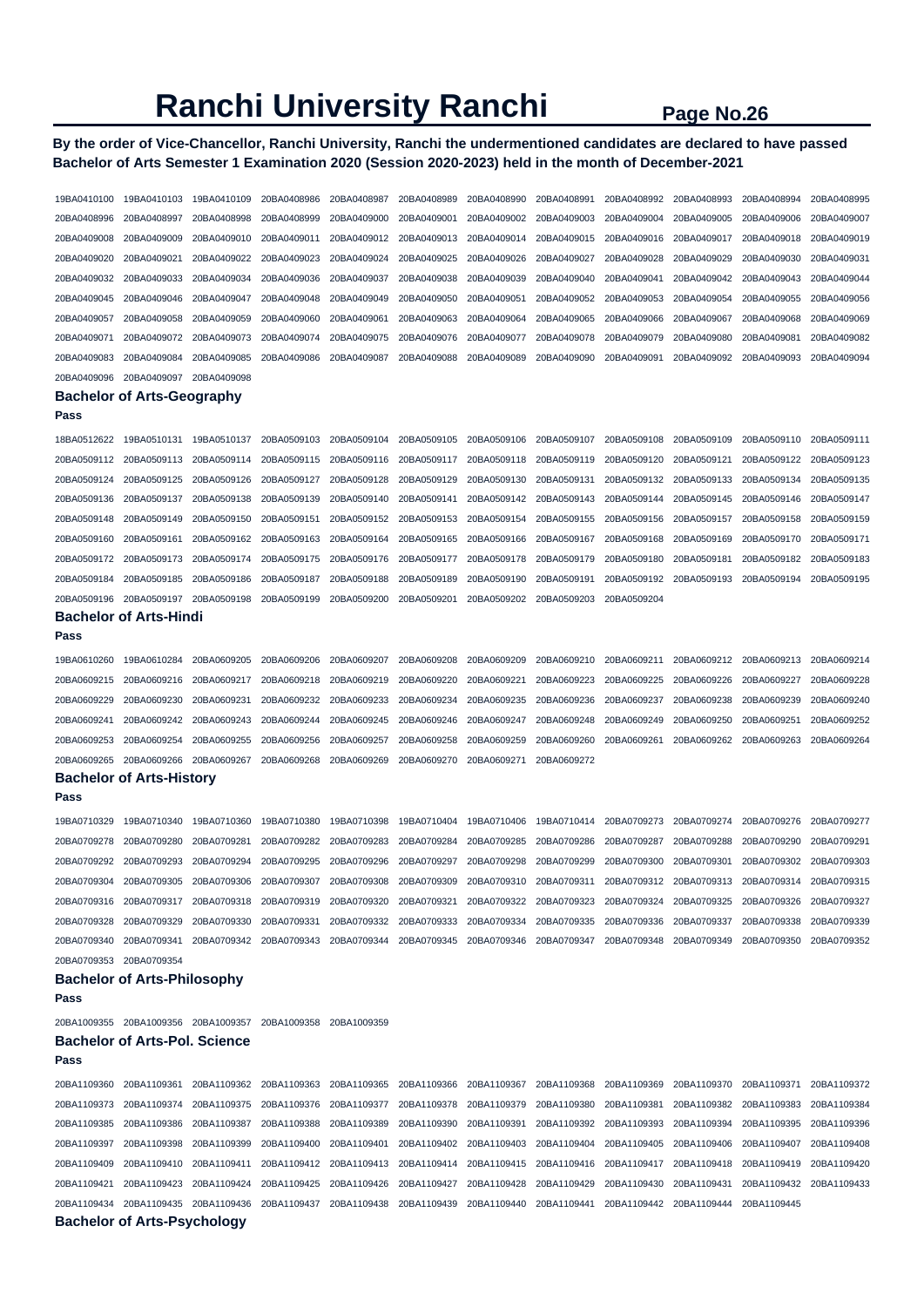# **By the order of Vice-Chancellor, Ranchi University, Ranchi the undermentioned candidates are declared to have passed Bachelor of Arts Semester 1 Examination 2020 (Session 2020-2023) held in the month of December-2021**

**Pass** 

20BA1209446 20BA1209447 20BA1209448 20BA1209449 20BA1209450 20BA1209451 20BA1209452 20BA1209453 20BA1209454 20BA1209455 20BA1209456 20BA1209457 20BA1209458

### **Bachelor of Arts-Computer Application Pass**

20BA5808908 20BA5808909 20BA5808910 20BA5808911 20BA5808912 20BA5808913 20BA5808914 20BA5808915 20BA5808916

# **Bachelor of Arts-Fashion Designing**

#### **Pass**

20BA3309099 20BA3309100 20BA3309101 20BA3309102

### **St. Paul College, Ranchi**

### **Bachelor of Arts-Anthropology**

**Pass** 

19BA0102639 20BA0116305 20BA0116306 20BA0116308 20BA0116309 20BA0116310 20BA0116311 20BA0116312 20BA0116313 20BA0116314 20BA0116315 20BA0116316 **Bachelor of Arts-Economics** 

#### **Pass**

17NBA0317882 18BA0323306 18BA0323338 18BA0323350 18BA0323425 20BA0316317 20BA0316318 20BA0316319 20BA0316321 20BA0316322 20BA0316323 20BA0316324 20BA0316325 20BA0316326 20BA0316327 20BA0316328 20BA0316329 20BA0316330 20BA0316331 20BA0316332 20BA0316334 20BA0316335 20BA0316336 20BA0316337 20BA0316338 20BA0316340 20BA0316341 20BA0316342 20BA0316343 20BA0316344 20BA0316345 20BA0316346 20BA0316348 20BA0316349 20BA0316350 20BA0316351 20BA0316352 20BA0316353 20BA0316354 20BA0316356 20BA0316357 20BA0316358 20BA0316359 20BA0316360 20BA0316361 20BA0316363 20BA0316364 20BA0316365 20BA0316366 20BA0316368 20BA0316370 20BA0316372 20BA0316373 20BA0316374 20BA0316375 20BA0316377 20BA0316379 20BA0316381 20BA0316382 20BA0316384 20BA0316385

#### **Bachelor of Arts-English**

**Pass** 

| 19BA0402764 | 20BA0416386 | 20BA0416387 | 20BA0416388 | 20BA0416389 | 20BA0416390 | 20BA0416391 | 20BA0416392 | 20BA0416393 | 20BA0416395 | 20BA0416396 | 20BA0416397 |
|-------------|-------------|-------------|-------------|-------------|-------------|-------------|-------------|-------------|-------------|-------------|-------------|
| 20BA0416398 | 20BA0416399 | 20BA0416400 | 20BA0416401 | 20BA0416402 | 20BA0416403 | 20BA0416404 | 20BA0416405 | 20BA0416406 | 20BA0416407 | 20BA0416408 | 20BA0416409 |
| 20BA0416410 | 20BA0416411 | 20BA0416412 | 20BA0416413 | 20BA0416414 | 20BA0416415 | 20BA0416416 | 20BA0416417 | 20BA0416418 | 20BA0416419 | 20BA0416420 | 20BA0416421 |
| 20BA0416422 | 20BA0416423 | 20BA0416424 | 20BA0416425 | 20BA0416426 | 20BA0416427 | 20BA0416428 | 20BA0416430 | 20BA0416431 | 20BA0416432 | 20BA0416433 | 20BA0416434 |
| 20BA0416435 | 20BA0416436 | 20BA0416437 | 20BA0416438 | 20BA0416439 | 20BA0416440 | 20BA0416441 | 20BA0416442 | 20BA0416443 | 20BA0416444 | 20BA0416445 | 20BA0416446 |
| 20BA0416447 | 20BA0416448 | 20BA0416449 | 20BA0416450 | 20BA0416451 | 20BA0416452 | 20BA0416453 | 20BA0416454 | 20BA0416455 | 20BA0416456 | 20BA0416457 | 20BA0416458 |
| 20BA0416459 | 20BA0416460 | 20BA0416461 | 20BA0416462 | 20BA0416463 | 20BA0416464 | 20BA0416465 | 20BA0416466 | 20BA0416467 | 20BA0416468 | 20BA0416470 | 20BA0416471 |
| 20BA0416473 | 20BA0416474 | 20BA0416475 | 20BA0416476 | 20BA0416477 | 20BA0416478 | 20BA0416479 | 20BA0416480 | 20BA0416481 | 20BA0416482 | 20BA0416483 | 20BA0416484 |
| 20BA0416485 | 20BA0416486 | 20BA0416487 | 20BA0416488 | 20BA0416489 | 20BA0416490 | 20BA0416491 | 20BA0416492 | 20BA0416493 | 20BA0416494 | 20BA0416495 | 20BA0416497 |
| 20BA0416498 | 20BA0416499 | 20BA0416500 | 20BA0416501 | 20BA0416502 | 20BA0416503 | 20BA0416504 | 20BA0416505 | 20BA0416506 | 20BA0416507 | 20BA0416509 | 20BA0416510 |
| 20BA0416511 | 20BA0416512 | 20BA0416513 | 20BA0416514 | 20BA0416515 | 20BA0416516 | 20BA0416517 | 20BA0416518 | 20BA0416519 | 20BA0416520 | 20BA0416521 | 20BA0416522 |
| 20BA0416525 | 20BA0416526 | 20BA0416527 | 20BA0416528 | 20BA0416529 | 20BA0416530 | 20BA0416531 | 20BA0416532 | 20BA0416533 | 20BA0416534 | 20BA0416535 | 20BA0416536 |
| 20BA0416537 | 20BA0416538 | 20BA0416539 | 20BA0416540 | 20BA0416541 | 20BA0416542 | 20BA0416543 | 20BA0416544 | 20BA0416545 | 20BA0416546 | 20BA0416547 | 20BA0416548 |
| 20BA0416549 | 20BA0416550 | 20BA0416551 | 20BA0416552 | 20BA0416553 | 20BA0416554 | 20BA0416555 | 20BA0416556 | 20BA0416557 | 20BA0416558 | 20BA0416559 | 20BA0416560 |
| 20BA0416561 | 20BA0416562 | 20BA0416563 |             |             |             |             |             |             |             |             |             |

#### **Bachelor of Arts-Geography**

| 17NBA0518253            | 18BA0523646 | 18BA0523684 | 18BA0523698                         | 18BA0523750             | 20BA0516571             |             | 20BA0516572 20BA0516573 | 20BA0516574             | 20BA0516575                         | 20BA0516576 | 20BA0516577 |
|-------------------------|-------------|-------------|-------------------------------------|-------------------------|-------------------------|-------------|-------------------------|-------------------------|-------------------------------------|-------------|-------------|
| 20BA0516578             | 20BA0516579 | 20BA0516580 | 20BA0516581                         | 20BA0516582 20BA0516583 |                         | 20BA0516584 | 20BA0516585             | 20BA0516586 20BA0516587 |                                     | 20BA0516588 | 20BA0516589 |
| 20BA0516590             | 20BA0516591 | 20BA0516592 | 20BA0516593                         | 20BA0516594             | 20BA0516595             | 20BA0516597 | 20BA0516598             | 20BA0516599 20BA0516600 |                                     | 20BA0516601 | 20BA0516602 |
| 20BA0516603             | 20BA0516604 | 20BA0516605 | 20BA0516606 20BA0516608 20BA0516609 |                         |                         | 20BA0516610 | 20BA0516611             |                         | 20BA0516612 20BA0516613 20BA0516614 |             | 20BA0516615 |
| 20BA0516616 20BA0516617 |             | 20BA0516618 | 20BA0516619                         | 20BA0516620             | 20BA0516621             | 20BA0516622 | 20BA0516623             | 20BA0516624 20BA0516625 |                                     | 20BA0516626 | 20BA0516627 |
| 20BA0516628             | 20BA0516629 | 20BA0516630 | 20BA0516631                         | 20BA0516632 20BA0516633 |                         | 20BA0516634 | 20BA0516635             | 20BA0516636 20BA0516637 |                                     | 20BA0516639 | 20BA0516640 |
| 20BA0516641             | 20BA0516642 | 20BA0516643 | 20BA0516644                         | 20BA0516645             | 20BA0516646 20BA0516648 |             | 20BA0516649             | 20BA0516650             | 20BA0516651                         | 20BA0516652 | 20BA0516653 |
| 20BA0516655             | 20BA0516656 | 20BA0516657 | 20BA0516658                         | 20BA0516659             | 20BA0516660             | 20BA0516662 | 20BA0516663             | 20BA0516664             | 20BA0516665                         | 20BA0516666 | 20BA0516667 |
| 20BA0516668             | 20BA0516669 | 20BA0516670 | 20BA0516671                         | 20BA0516672 20BA0516673 |                         | 20BA0516674 | 20BA0516675             | 20BA0516676 20BA0516677 |                                     | 20BA0516678 | 20BA0516679 |
| 20BA0516680             | 20BA0516681 | 20BA0516683 | 20BA0516684                         | 20BA0516685             | 20BA0516686             | 20BA0516687 | 20BA0516688             | 20BA0516690 20BA0516691 |                                     | 20BA0516692 | 20BA0516693 |
| 20BA0516694             | 20BA0516695 | 20BA0516696 | 20BA0516697                         | 20BA0516698             | 20BA0516699             | 20BA0516700 | 20BA0516701             | 20BA0516702 20BA0516703 |                                     | 20BA0516704 | 20BA0516705 |
| 20BA0516706             | 20BA0516707 | 20BA0516708 | 20BA0516709                         | 20BA0516711             | 20BA0516712             | 20BA0516713 | 20BA0516714             |                         |                                     |             |             |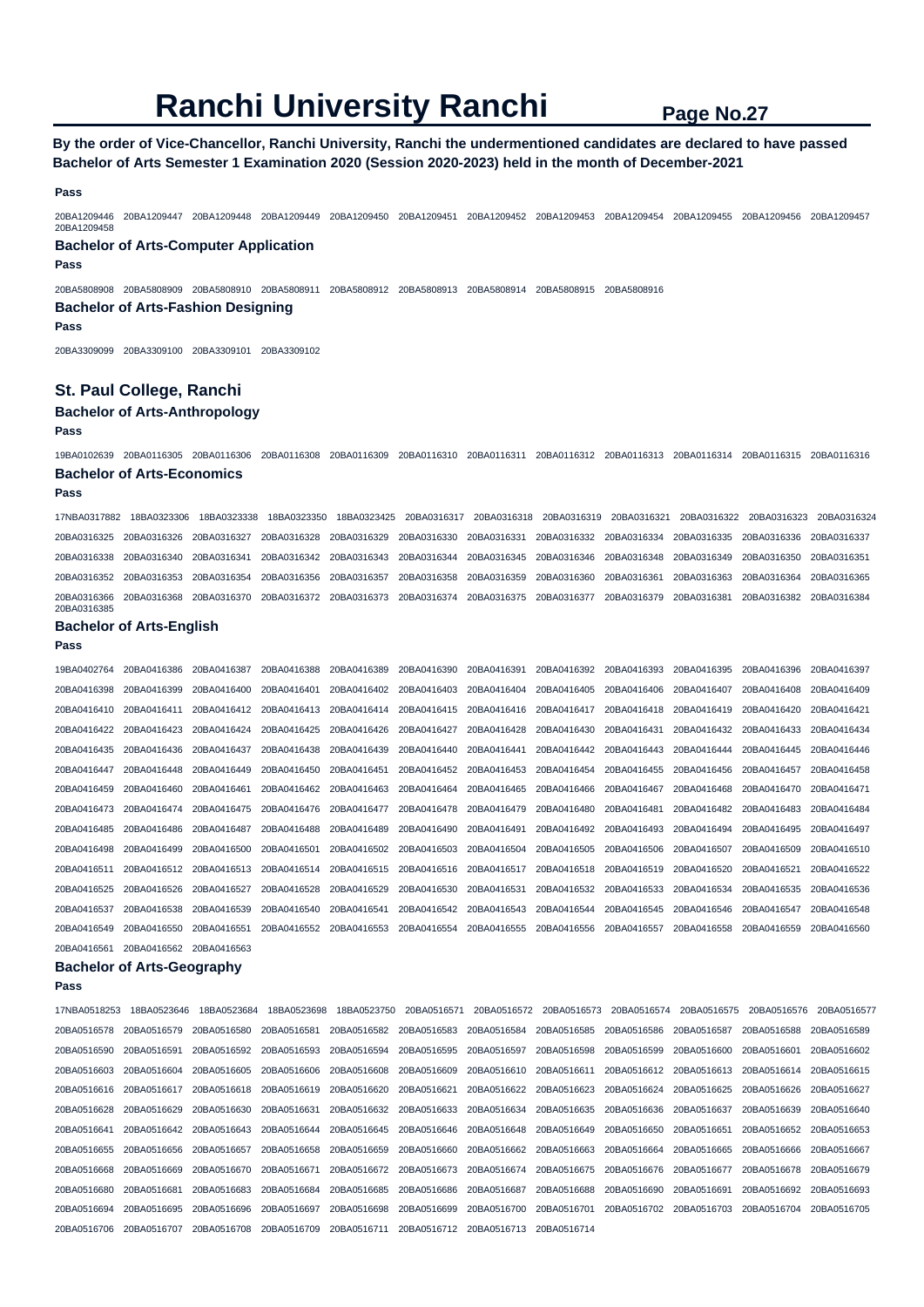**By the order of Vice-Chancellor, Ranchi University, Ranchi the undermentioned candidates are declared to have passed Bachelor of Arts Semester 1 Examination 2020 (Session 2020-2023) held in the month of December-2021** 

#### **Bachelor of Arts-Hindi**

**Pass** 

17NBA0618324 17NBA0618494 18BA0623852 18BA0623960 18BA0624060 19BA0603300 20BA0616715 20BA0616716 20BA0616717 20BA0616718 20BA0616719 20BA0616720 20BA0616721 20BA0616722 20BA0616723 20BA0616724 20BA0616725 20BA0616726 20BA0616727 20BA0616728 20BA0616729 20BA0616730 20BA0616731 20BA0616732 20BA0616733 20BA0616734 20BA0616735 20BA0616736 20BA0616737 20BA0616738 20BA0616739 20BA0616740 20BA0616741 20BA0616742 20BA0616743 20BA0616744 20BA0616745 20BA0616746 20BA0616747 20BA0616748 20BA0616749 20BA0616750 20BA0616751 20BA0616752 20BA0616754 20BA0616755 20BA0616756 20BA0616757 20BA0616758 20BA0616759 20BA0616760 20BA0616761 20BA0616762 20BA0616763 20BA0616764 20BA0616765 20BA0616766 20BA0616767 20BA0616768 20BA0616770 20BA0616771 20BA0616772 20BA0616773 20BA0616774 20BA0616775 20BA0616776 20BA0616777 20BA0616778 20BA0616779 20BA0616780 20BA0616781 20BA0616782 20BA0616783 20BA0616784 20BA0616785 20BA0616786 20BA0616787 20BA0616788 20BA0616789 20BA0616790 20BA0616791 20BA0616792 20BA0616794 20BA0616795 20BA0616796 20BA0616797 20BA0616798 20BA0616799 20BA0616801 20BA0616803 20BA0616804 20BA0616805 20BA0616806 20BA0616807 20BA0616808 20BA0616809 20BA0616810 20BA0616811 20BA0616812 20BA0616813 20BA0616814 20BA0616815 20BA0616816 20BA0616817 20BA0616818 20BA0616819 20BA0616820 20BA0616821 20BA0616822 20BA0616823 20BA0616824 20BA0616826 20BA0616827 20BA0616828 20BA0616829 20BA0616830 20BA0616831 20BA0616832 20BA0616833 20BA0616835 20BA0616836 20BA0616837 20BA0616838 20BA0616840 20BA0616842 20BA0616843 20BA0616844 20BA0616846 20BA0616847 20BA0616848 20BA0616849 20BA0616850 20BA0616851 20BA0616852 20BA0616853 20BA0616854

#### **Bachelor of Arts-History Pass**

17NBA0718695 18BA0724180 19BA0703351 19BA0703568 19BA0726925 20BA0716855 20BA0716856 20BA0716857 20BA0716858 20BA0716859 20BA0716860 20BA0716861 20BA0716862 20BA0716863 20BA0716864 20BA0716865 20BA0716866 20BA0716867 20BA0716869 20BA0716870 20BA0716872 20BA0716873 20BA0716874 20BA0716875 20BA0716876 20BA0716877 20BA0716878 20BA0716879 20BA0716880 20BA0716881 20BA0716882 20BA0716883 20BA0716884 20BA0716885 20BA0716886 20BA0716887 20BA0716888 20BA0716889 20BA0716892 20BA0716893 20BA0716894 20BA0716895 20BA0716896 20BA0716897 20BA0716898 20BA0716899 20BA0716900 20BA0716901 20BA0716902 20BA0716903 20BA0716904 20BA0716905 20BA0716906 20BA0716907 20BA0716908 20BA0716909 20BA0716910 20BA0716911 20BA0716912 20BA0716913 20BA0716914 20BA0716915 20BA0716916 20BA0716917 20BA0716918 20BA0716919 20BA0716920 20BA0716921 20BA0716922 20BA0716923 20BA0716924 20BA0716925 20BA0716926 20BA0716927 20BA0716928 20BA0716929 20BA0716930 20BA0716931 20BA0716932 20BA0716933 20BA0716934 20BA0716935 20BA0716936 20BA0716937 20BA0716938 20BA0716939 20BA0716940 20BA0716941 20BA0716942 20BA0716943 20BA0716944 20BA0716945 20BA0716946 20BA0716947 20BA0716948 20BA0716949 20BA0716950 20BA0716951 20BA0716952 20BA0716953 20BA0716954 20BA0716955 20BA0716956 20BA0716957 20BA0716958 20BA0716959 20BA0716960 20BA0716961 20BA0716962 20BA0716963 20BA0716964 20BA0716965 20BA0716966 20BA0716967 20BA0716968 20BA0716969 20BA0716970 20BA0716971 **Bachelor of Arts-Pol. Science** 

#### **Pass**

| 17NBA1118776 | 17NBA1118777 | 17NBA1118835 | 17NBA1118858                                                            |                         |                                     |             | 20BA1116972                                                                         | 20BA1116973                         | 20BA1116974 | 20BA1116976 20BA1116977 |             |
|--------------|--------------|--------------|-------------------------------------------------------------------------|-------------------------|-------------------------------------|-------------|-------------------------------------------------------------------------------------|-------------------------------------|-------------|-------------------------|-------------|
| 20BA1116978  | 20BA1116979  | 20BA1116980  | 20BA1116981                                                             |                         | 20BA1116982 20BA1116983             |             | 20BA1116984 20BA1116985                                                             | 20BA1116986                         | 20BA1116987 | 20BA1116990             | 20BA1116991 |
| 20BA1116992  | 20BA1116993  | 20BA1116994  | 20BA1116995                                                             | 20BA1116996             | 20BA1116997                         | 20BA1116998 | 20BA1116999                                                                         | 20BA1117000                         | 20BA1117001 | 20BA1117002             | 20BA1117003 |
| 20BA1117004  | 20BA1117005  | 20BA1117006  | 20BA1117007                                                             | 20BA1117008             | 20BA1117009                         |             | 20BA1117010 20BA1117011 20BA1117012 20BA1117013                                     |                                     |             | 20BA1117014             | 20BA1117015 |
| 20BA1117016  | 20BA1117018  | 20BA1117019  | 20BA1117020 20BA1117021                                                 |                         | 20BA1117022                         | 20BA1117023 | 20BA1117024                                                                         | 20BA1117025                         | 20BA1117026 | 20BA1117027             | 20BA1117028 |
| 20BA1117029  | 20BA1117030  | 20BA1117031  | 20BA1117032                                                             | 20BA1117033             | 20BA1117034                         | 20BA1117035 | 20BA1117036                                                                         | 20BA1117037                         | 20BA1117038 | 20BA1117040             | 20BA1117041 |
| 20BA1117042  | 20BA1117043  | 20BA1117044  | 20BA1117045                                                             | 20BA1117046             | 20BA1117047                         | 20BA1117050 | 20BA1117051                                                                         | 20BA1117052                         | 20BA1117053 | 20BA1117054             | 20BA1117055 |
| 20BA1117057  | 20BA1117058  | 20BA1117059  | 20BA1117060                                                             | 20BA1117061             | 20BA1117063                         |             | 20BA1117064 20BA1117065                                                             | 20BA1117066                         | 20BA1117067 | 20BA1117068             | 20BA1117069 |
| 20BA1117070  | 20BA1117072  | 20BA1117073  | 20BA1117074                                                             | 20BA1117075             | 20BA1117077                         |             | 20BA1117078 20BA1117079                                                             | 20BA1117081                         | 20BA1117082 | 20BA1117083             | 20BA1117084 |
| 20BA1117085  | 20BA1117086  | 20BA1117088  | 20BA1117089                                                             | 20BA1117090             | 20BA1117091                         |             | 20BA1117092 20BA1117093                                                             | 20BA1117094                         | 20BA1117095 | 20BA1117096             | 20BA1117097 |
| 20BA1117098  | 20BA1117099  | 20BA1117100  | 20BA1117101                                                             | 20BA1117103             | 20BA1117104 20BA1117105             |             | 20BA1117106                                                                         | 20BA1117107                         | 20BA1117108 | 20BA1117109             | 20BA1117110 |
| 20BA1117111  | 20BA1117112  | 20BA1117114  |                                                                         |                         | 20BA1117115 20BA1117116 20BA1117117 |             | 20BA1117118 20BA1117119                                                             | 20BA1117120                         | 20BA1117121 | 20BA1117122             | 20BA1117123 |
| 20BA1117124  | 20BA1117126  | 20BA1117127  |                                                                         |                         |                                     |             | 20BA1117128 20BA1117130 20BA1117131 20BA1117132 20BA1117133 20BA1117134 20BA1117136 |                                     |             | 20BA1117137             | 20BA1117138 |
| 20BA1117139  | 20BA1117140  | 20BA1117142  |                                                                         | 20BA1117143 20BA1117144 |                                     |             | 20BA1117145 20BA1117146 20BA1117147                                                 | 20BA1117148                         | 20BA1117149 | 20BA1117150             | 20BA1117151 |
| 20BA1117154  | 20BA1117155  | 20BA1117156  | 20BA1117157                                                             | 20BA1117158             | 20BA1117159                         | 20BA1117160 | 20BA1117161                                                                         | 20BA1117162                         | 20BA1117163 | 20BA1117164             | 20BA1117165 |
| 20BA1117167  | 20BA1117168  | 20BA1117169  |                                                                         | 20BA1117170 20BA1117171 |                                     |             | 20BA1117172 20BA1117173 20BA1117174 20BA1117176                                     |                                     | 20BA1117177 | 20BA1117178             | 20BA1117179 |
| 20BA1117180  | 20BA1117182  | 20BA1117183  |                                                                         | 20BA1117184 20BA1117185 | 20BA1117186 20BA1117187             |             |                                                                                     | 20BA1117188 20BA1117189 20BA1117191 |             | 20BA1117192 20BA1117193 |             |
|              |              |              | 20BA1117194 20BA1117195 20BA1117197 20BA1117198 20BA1117199 20BA1117200 |                         |                                     | 20BA1117201 |                                                                                     | 20BA1117203 20BA1117204 20BA1117205 |             |                         |             |

#### **Bachelor of Arts-General**

**Pass** 

20BA0016566 20BA0016568 20BA0016569

**P.P.K.College, Bundu Bachelor of Arts-Bengali Pass**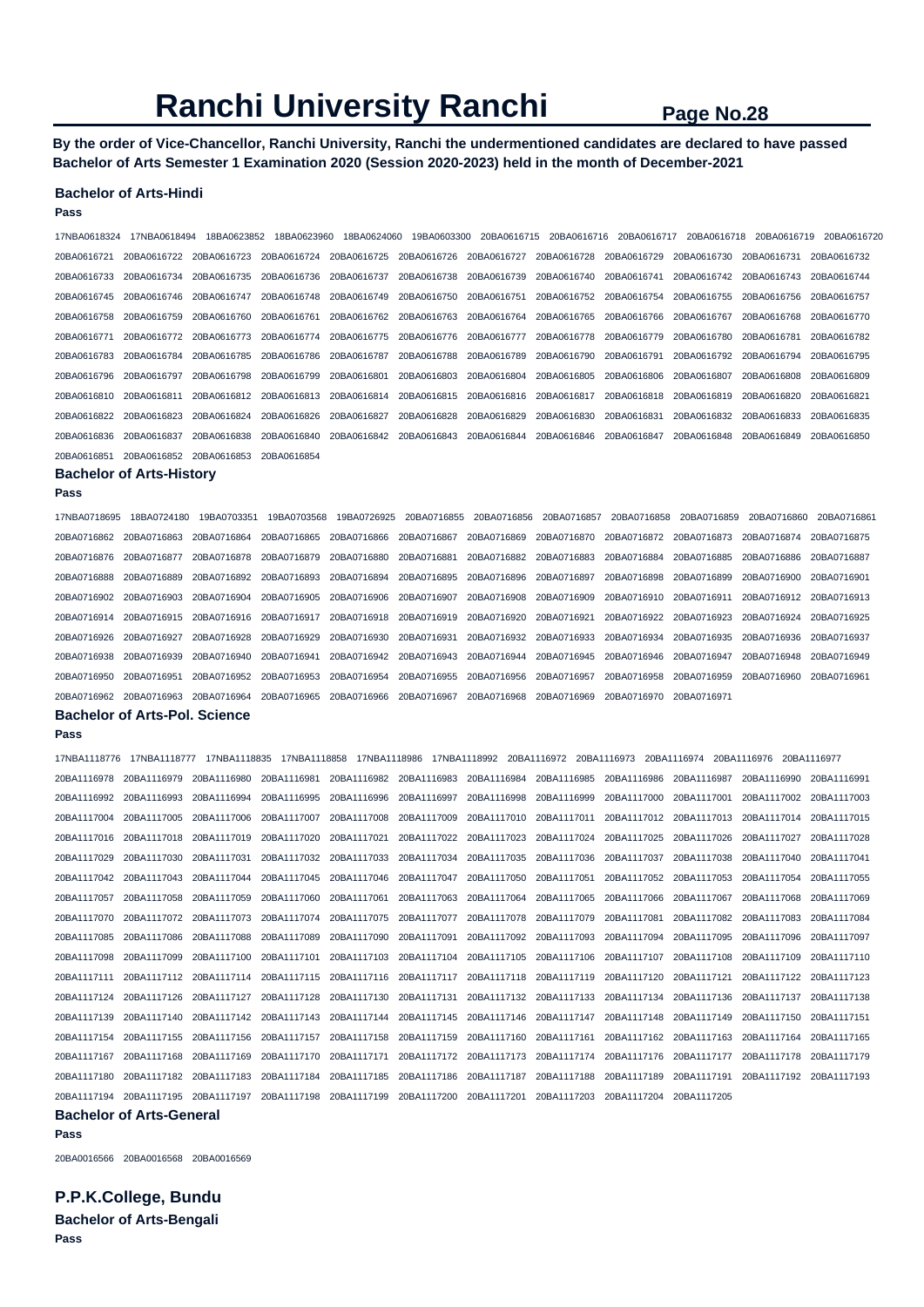**By the order of Vice-Chancellor, Ranchi University, Ranchi the undermentioned candidates are declared to have passed Bachelor of Arts Semester 1 Examination 2020 (Session 2020-2023) held in the month of December-2021** 

#### 20BA0209622 20BA0209623 20BA0220157 **Bachelor of Arts-Economics**

# **Pass**

| ٧ | ×<br>٠ | .,<br>۰,<br>---- |  |
|---|--------|------------------|--|
|   |        |                  |  |

18BA0313007 18BA0313034 19BA0321715 19BA0321724 19BA0321731 19BA0321732 19BA0321741 19BA0321745 19BA0321748 19BA0321758 20BA0309625 20BA0309626 20BA0309628 20BA0309629 20BA0309630 20BA0309631 20BA0309633 20BA0309634 20BA0309635 20BA0309636 20BA0309637 20BA0309638 20BA0309639 20BA0309640 20BA0309641 20BA0309644 20BA0309645 20BA0309646 20BA0309647 20BA0309648 20BA0309650 20BA0309651 20BA0309652 20BA0309653 20BA0309654 20BA0309655 20BA0309656 20BA0309657 20BA0309658 20BA0309659 20BA0309660 20BA0309662

#### **Bachelor of Arts-English Pass**

17NBA0409652 18BA0413075 18BA0413098 18BA0413111 18BA0413140 18BA0413173 19BA0421786 19BA0421790 19BA0421796 19BA0421807 19BA0421883 20BA0409663 20BA0409664 20BA0409665 20BA0409666 20BA0409667 20BA0409668 20BA0409669 20BA0409671 20BA0409672 20BA0409674 20BA0409675 20BA0409676 20BA0409677 20BA0409678 20BA0409679 20BA0409680 20BA0409681 20BA0409682 20BA0409683 20BA0409685 20BA0409686 20BA0409687 20BA0409688 20BA0409690 20BA0409691 20BA0409692 20BA0409693 20BA0409695 20BA0409696 20BA0409697 20BA0409698 20BA0409699 20BA0409700 20BA0409702 20BA0409703 20BA0409704 20BA0409706 20BA0409707 20BA0409708 20BA0409709 20BA0409710 20BA0409711 20BA0409712 20BA0409713 20BA0409714 20BA0409715 20BA0409716 20BA0409718 20BA0409719 20BA0409720 20BA0409721 20BA0409722 20BA0409723 20BA0409724 20BA0409725 20BA0409726 20BA0409727 20BA0409728 20BA0409729 20BA0409731 20BA0409732 20BA0409733 20BA0409734 20BA0409735 20BA0409736 20BA0409737 20BA0409738 20BA0409740 20BA0409741 20BA0409742 20BA0409744 20BA0409746 20BA0409747 20BA0409748 20BA0409749 20BA0409750 20BA0409751 20BA0409752 20BA0409753 20BA0409754 20BA0409755 20BA0409757 20BA0420132 20BA0420152

### **Bachelor of Arts-Geography**

**Pass** 

| 17NBA0509868 | 17NBA0509923 | 18BA0513222 | 18BA0513358 | 18BA0513374 | 18BA0513428 | 18BA0513452 | 18BA0513486 | 19BA0521923 | 19BA0521950 | 19BA0521955 | 19BA0521961 |
|--------------|--------------|-------------|-------------|-------------|-------------|-------------|-------------|-------------|-------------|-------------|-------------|
| 19BA0521998  | 19BA0522023  | 19BA0522027 | 19BA0522064 | 19BA0522073 | 19BA0522079 | 19BA0522110 | 19BA0522127 | 20BA0509760 | 20BA0509761 | 20BA0509762 | 20BA0509763 |
| 20BA0509764  | 20BA0509766  | 20BA0509767 | 20BA0509768 | 20BA0509769 | 20BA0509770 | 20BA0509771 | 20BA0509772 | 20BA0509773 | 20BA0509774 | 20BA0509775 | 20BA0509777 |
| 20BA0509778  | 20BA0509779  | 20BA0509780 | 20BA0509781 | 20BA0509782 | 20BA0509783 | 20BA0509784 | 20BA0509785 | 20BA0509786 | 20BA0509787 | 20BA0509788 | 20BA0509789 |
| 20BA0509790  | 20BA0509791  | 20BA0509792 | 20BA0509793 | 20BA0509794 | 20BA0509795 | 20BA0509796 | 20BA0509797 | 20BA0509798 | 20BA0509799 | 20BA0509800 | 20BA0509801 |
| 20BA0509802  | 20BA0509804  | 20BA0509805 | 20BA0509806 | 20BA0509807 | 20BA0509808 | 20BA0509810 | 20BA0509811 | 20BA0509812 | 20BA0509813 | 20BA0509814 | 20BA0509815 |
| 20BA0509816  | 20BA0509817  | 20BA0509818 | 20BA0509819 | 20BA0509820 | 20BA0509821 | 20BA0509822 | 20BA0509823 | 20BA0509824 | 20BA0509825 | 20BA0509826 | 20BA0509827 |
| 20BA0509828  | 20BA0509830  | 20BA0509831 | 20BA0509832 | 20BA0509833 | 20BA0509834 | 20BA0509835 | 20BA0509836 | 20BA0509837 | 20BA0509838 | 20BA0509839 | 20BA0509840 |
| 20BA0509841  | 20BA0509842  | 20BA0509843 | 20BA0509845 | 20BA0509848 | 20BA0509850 | 20BA0509851 | 20BA0509852 | 20BA0509853 | 20BA0509854 | 20BA0509856 | 20BA0509857 |
| 20BA0509858  | 20BA0509859  | 20BA0509861 | 20BA0509862 | 20BA0509863 | 20BA0509864 | 20BA0509865 | 20BA0509866 | 20BA0509867 | 20BA0509868 | 20BA0509869 | 20BA0509870 |
| 20BA0509871  | 20BA0509872  | 20BA0509873 | 20BA0509874 | 20BA0509875 | 20BA0509876 | 20BA0509877 | 20BA0509878 | 20BA0509879 | 20BA0509881 | 20BA0509884 | 20BA0509885 |
| 20BA0509886  | 20BA0509887  | 20BA0509888 | 20BA0509889 | 20BA0509890 | 20BA0509891 | 20BA0509892 | 20BA0509893 | 20BA0509894 | 20BA0509895 | 20BA0509896 | 20BA0509897 |
| 20BA0509898  | 20BA0509899  | 20BA0509900 | 20BA0509901 | 20BA0509903 | 20BA0509904 | 20BA0509905 | 20BA0509906 | 20BA0509907 | 20BA0509908 | 20BA0509909 | 20BA0509910 |
| 20BA0509911  | 20BA0509912  | 20BA0509913 | 20BA0509914 | 20BA0509915 | 20BA0509916 | 20BA0509917 | 20BA0509918 | 20BA0509919 | 20BA0509921 | 20BA0509923 |             |

### **Bachelor of Arts-Hindi**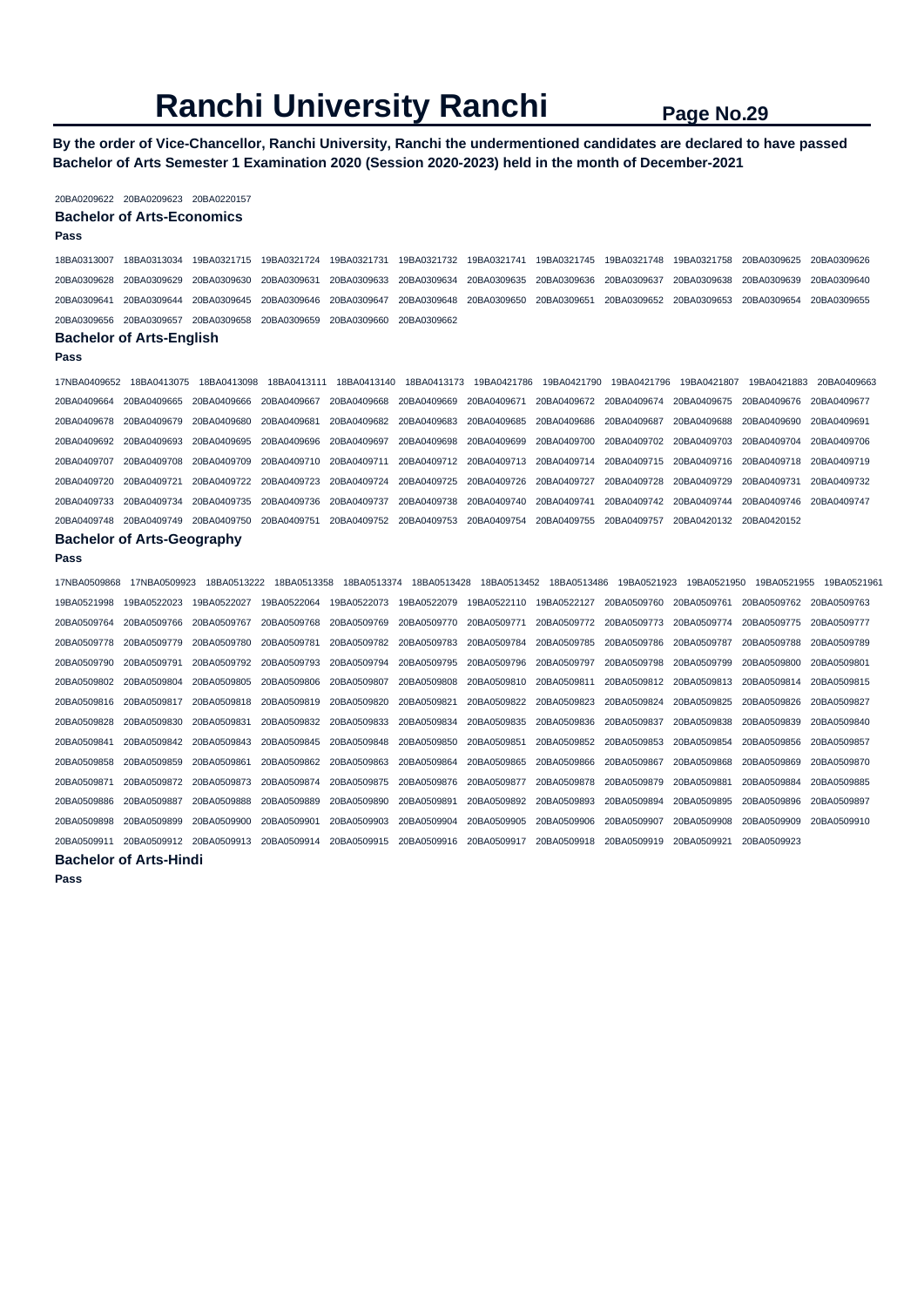# **By the order of Vice-Chancellor, Ranchi University, Ranchi the undermentioned candidates are declared to have passed Bachelor of Arts Semester 1 Examination 2020 (Session 2020-2023) held in the month of December-2021**

| 17NBA0609988 | 17NBA0610015 | 17NBA0610211 | 17NBA0610636 | 18BA0613658 | 18BA0613674 | 18BA0613731 | 18BA0613856 | 18BA0613900 | 18BA0613902 | 18BA0614081 | 18BA0614115 |
|--------------|--------------|--------------|--------------|-------------|-------------|-------------|-------------|-------------|-------------|-------------|-------------|
| 18BA0614133  | 18BA0614143  | 18BA0614148  | 18BA0614305  | 18BA0614334 | 18BA0614346 | 18BA0614348 | 19BA0622129 | 19BA0622157 | 19BA0622160 | 19BA0622173 | 19BA0622176 |
| 19BA0622213  | 19BA0622243  | 19BA0622251  | 19BA0622310  | 19BA0622378 | 19BA0622382 | 19BA0622386 | 19BA0622390 | 19BA0622394 | 19BA0622400 | 19BA0622401 | 19BA0622425 |
| 19BA0622436  | 19BA0622447  | 19BA0622452  | 19BA0622457  | 19BA0622462 | 19BA0622493 | 19BA0622501 | 19BA0622511 | 19BA0622572 | 19BA0622585 | 19BA0622612 | 19BA0622637 |
| 19BA0622639  | 19BA0622645  | 19BA0622648  | 19BA0622651  | 19BA0622660 | 19BA0622661 | 20BA0609924 | 20BA0609925 | 20BA0609927 | 20BA0609928 | 20BA0609930 | 20BA0609931 |
| 20BA0609932  | 20BA0609933  | 20BA0609934  | 20BA0609935  | 20BA0609936 | 20BA0609937 | 20BA0609938 | 20BA0609939 | 20BA0609940 | 20BA0609941 | 20BA0609942 | 20BA0609943 |
| 20BA0609944  | 20BA0609945  | 20BA0609946  | 20BA0609947  | 20BA0609948 | 20BA0609950 | 20BA0609951 | 20BA0609952 | 20BA0609953 | 20BA0609955 | 20BA0609956 | 20BA0609957 |
| 20BA0609958  | 20BA0609959  | 20BA0609960  | 20BA0609961  | 20BA0609963 | 20BA0609964 | 20BA0609965 | 20BA0609966 | 20BA0609967 | 20BA0609968 | 20BA0609969 | 20BA0609970 |
| 20BA0609971  | 20BA0609972  | 20BA0609973  | 20BA0609974  | 20BA0609975 | 20BA0609976 | 20BA0609977 | 20BA0609978 | 20BA0609979 | 20BA0609980 | 20BA0609981 | 20BA0609982 |
| 20BA0609984  | 20BA0609986  | 20BA0609987  | 20BA0609988  | 20BA0609989 | 20BA0609990 | 20BA0609991 | 20BA0609992 | 20BA0609993 | 20BA0609994 | 20BA0609995 | 20BA0609996 |
| 20BA0609997  | 20BA0609998  | 20BA0609999  | 20BA0610000  | 20BA0610001 | 20BA0610002 | 20BA0610003 | 20BA0610005 | 20BA0610006 | 20BA0610007 | 20BA0610008 | 20BA0610009 |
| 20BA0610010  | 20BA0610011  | 20BA0610012  | 20BA0610014  | 20BA0610015 | 20BA0610016 | 20BA0610017 | 20BA0610020 | 20BA0610022 | 20BA0610023 | 20BA0610024 | 20BA0610025 |
| 20BA0610027  | 20BA0610028  | 20BA0610029  | 20BA0610030  | 20BA0610031 | 20BA0610032 | 20BA0610033 | 20BA0610034 | 20BA0610035 | 20BA0610036 | 20BA0610038 | 20BA0610040 |
| 20BA0610041  | 20BA0610042  | 20BA0610043  | 20BA0610047  | 20BA0610049 | 20BA0610050 | 20BA0610051 | 20BA0610052 | 20BA0610054 | 20BA0610055 | 20BA0610056 | 20BA0610057 |
| 20BA0610058  | 20BA0610059  | 20BA0610060  | 20BA0610061  | 20BA0610063 | 20BA0610064 | 20BA0610065 | 20BA0610066 | 20BA0610067 | 20BA0610068 | 20BA0610069 | 20BA0610070 |
| 20BA0610071  | 20BA0610072  | 20BA0610073  | 20BA0610074  | 20BA0610075 | 20BA0610077 | 20BA0610078 | 20BA0610082 | 20BA0610083 | 20BA0610086 | 20BA0610087 | 20BA0610088 |
| 20BA0610089  | 20BA0610090  | 20BA0610091  | 20BA0610092  | 20BA0610094 | 20BA0610095 | 20BA0610096 | 20BA0610097 | 20BA0610098 | 20BA0610099 | 20BA0610102 | 20BA0610103 |
| 20BA0610104  | 20BA0610105  | 20BA0610106  | 20BA0610107  | 20BA0610108 | 20BA0610109 | 20BA0610110 | 20BA0610111 | 20BA0610112 | 20BA0610113 | 20BA0610114 | 20BA0610115 |
| 20BA0610116  | 20BA0610118  | 20BA0610119  | 20BA0610120  | 20BA0610121 | 20BA0610122 | 20BA0610123 | 20BA0610124 | 20BA0610125 | 20BA0610126 | 20BA0610127 | 20BA0610128 |
| 20BA0610129  | 20BA0610130  | 20BA0610131  | 20BA0610132  | 20BA0610133 | 20BA0610134 | 20BA0610135 | 20BA0610136 | 20BA0610138 | 20BA0610139 | 20BA0610140 | 20BA0610141 |
| 20BA0610142  | 20BA0610143  | 20BA0610144  | 20BA0610146  | 20BA0610147 | 20BA0610148 | 20BA0610149 | 20BA0610150 | 20BA0610151 | 20BA0610152 | 20BA0610153 | 20BA0610154 |
| 20BA0610155  | 20BA0610156  | 20BA0610158  | 20BA0610159  | 20BA0610161 | 20BA0610162 | 20BA0610163 | 20BA0610165 | 20BA0610166 | 20BA0610167 | 20BA0610168 | 20BA0610169 |
| 20BA0610170  | 20BA0610173  | 20BA0610174  | 20BA0610175  | 20BA0610176 | 20BA0610177 | 20BA0610178 | 20BA0610179 | 20BA0610180 | 20BA0610182 | 20BA0610183 | 20BA0610184 |
| 20BA0610185  | 20BA0610186  | 20BA0610187  | 20BA0610188  | 20BA0610189 | 20BA0610190 | 20BA0610191 | 20BA0610192 | 20BA0610193 | 20BA0610194 | 20BA0610195 | 20BA0610196 |
| 20BA0610197  | 20BA0610198  | 20BA0610199  | 20BA0610200  | 20BA0610201 | 20BA0610202 | 20BA0610203 | 20BA0610204 | 20BA0610205 | 20BA0610207 | 20BA0610208 | 20BA0610209 |
| 20BA0610210  | 20BA0610211  | 20BA0610212  | 20BA0610213  | 20BA0610214 | 20BA0610215 | 20BA0610216 | 20BA0610217 | 20BA0610218 | 20BA0610219 | 20BA0610220 | 20BA0610221 |
| 20BA0610223  | 20BA0610224  | 20BA0610225  | 20BA0610226  | 20BA0610227 | 20BA0610228 | 20BA0610229 | 20BA0610230 | 20BA0610231 | 20BA0610232 | 20BA0610233 | 20BA0610234 |
| 20BA0610235  | 20BA0610236  | 20BA0610238  | 20BA0610239  | 20BA0610240 | 20BA0610241 | 20BA0610243 | 20BA0610244 | 20BA0610245 | 20BA0610246 | 20BA0610248 | 20BA0610249 |
| 20BA0610250  | 20BA0610251  | 20BA0610252  | 20BA0610253  | 20BA0610254 | 20BA0610255 | 20BA0610256 | 20BA0610257 | 20BA0610258 | 20BA0610259 | 20BA0610260 | 20BA0610262 |
| 20BA0610263  | 20BA0610264  | 20BA0610266  | 20BA0610267  | 20BA0610268 | 20BA0610269 | 20BA0610270 | 20BA0610271 | 20BA0610272 | 20BA0610273 | 20BA0610277 | 20BA0610278 |
| 20BA0610279  | 20BA0610280  | 20BA0610281  | 20BA0610282  | 20BA0610283 | 20BA0610284 | 20BA0610285 | 20BA0610286 | 20BA0610287 | 20BA0610288 | 20BA0610289 | 20BA0610290 |
| 20BA0610291  | 20BA0610292  | 20BA0610293  | 20BA0610294  | 20BA0610296 | 20BA0610297 | 20BA0610298 | 20BA0610299 | 20BA0610300 | 20BA0610301 | 20BA0610303 | 20BA0610304 |
| 20BA0610305  | 20BA0610307  | 20BA0610309  | 20BA0610310  | 20BA0610311 | 20BA0610312 | 20BA0610315 | 20BA0610316 | 20BA0610317 | 20BA0610320 | 20BA0610321 | 20BA0610322 |
| 20BA0610323  | 20BA0610324  | 20BA0610325  | 20BA0610326  | 20BA0610327 | 20BA0610329 | 20BA0610330 | 20BA0610331 | 20BA0610332 | 20BA0610333 | 20BA0610334 | 20BA0610335 |
| 20BA0610336  | 20BA0610337  | 20BA0610338  | 20BA0610339  | 20BA0610340 | 20BA0610341 | 20BA0610342 | 20BA0610343 | 20BA0610344 | 20BA0610346 | 20BA0610347 | 20BA0610348 |
| 20BA0610349  | 20BA0610350  | 20BA0610351  | 20BA0610352  | 20BA0610353 | 20BA0610354 | 20BA0610355 | 20BA0610356 | 20BA0610357 | 20BA0610359 | 20BA0610361 | 20BA0610362 |
| 20BA0610364  | 20BA0620158  | 20BA0620162  |              |             |             |             |             |             |             |             |             |

### **Bachelor of Arts-History**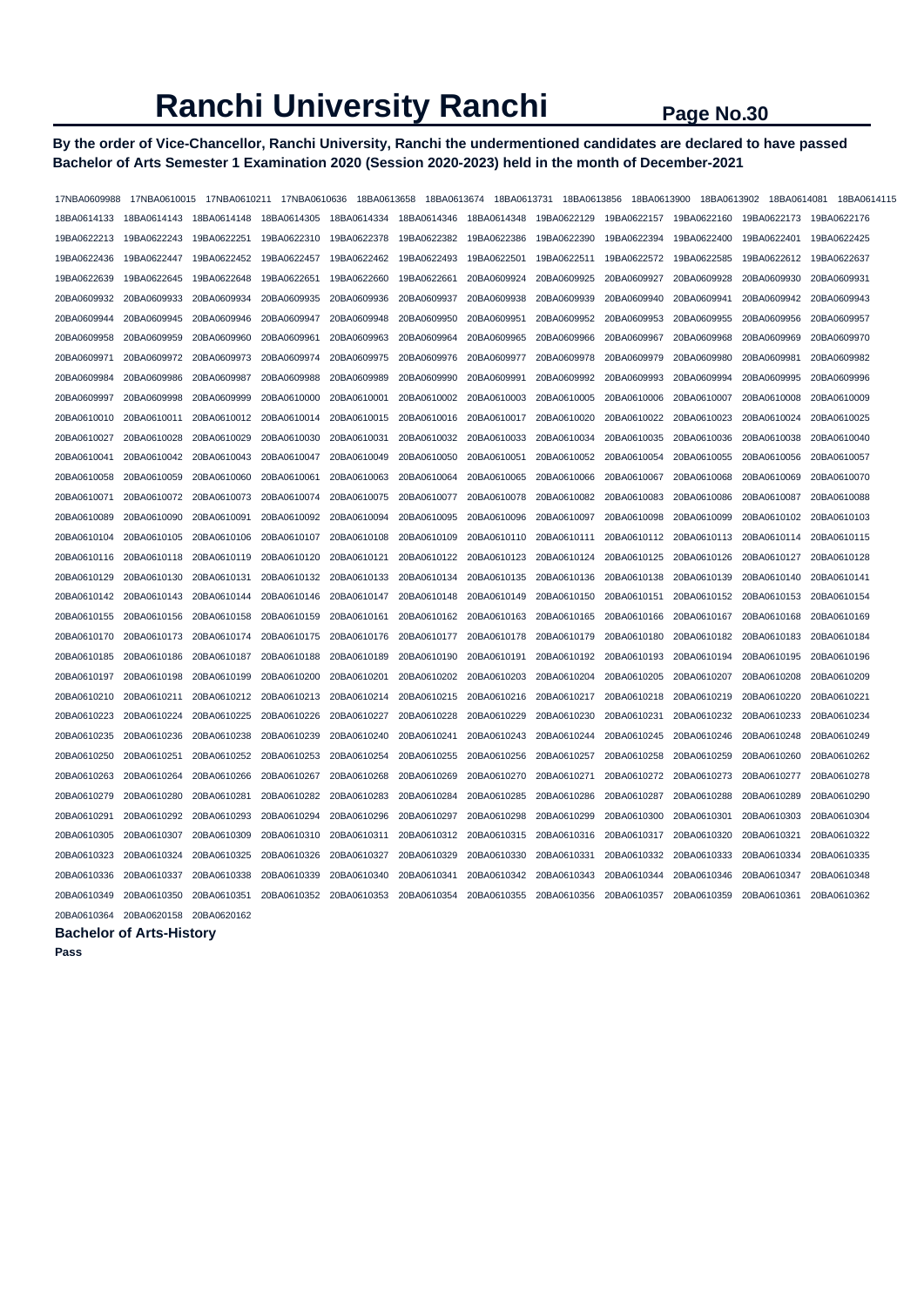# **By the order of Vice-Chancellor, Ranchi University, Ranchi the undermentioned candidates are declared to have passed Bachelor of Arts Semester 1 Examination 2020 (Session 2020-2023) held in the month of December-2021**

17NBA0710868 17NBA0711006 18BA0714481 18BA0714533 18BA0714689 18BA0714709 18BA0714741 18BA0714830 19BA0722695 19BA0722705 19BA0722707 19BA0722709 19BA0722723 19BA0722731 19BA0722735 19BA0722739 19BA0722740 19BA0722748 19BA0722751 19BA0722753 19BA0722757 19BA0722767 19BA0722769 19BA0722776 19BA0722782 19BA0722796 19BA0722807 19BA0722825 19BA0722850 19BA0722867 19BA0722886 19BA0722926 20BA0710365 20BA0710366 20BA0710367 20BA0710368 20BA0710370 20BA0710371 20BA0710374 20BA0710375 20BA0710376 20BA0710377 20BA0710378 20BA0710379 20BA0710380 20BA0710381 20BA0710382 20BA0710383 20BA0710385 20BA0710386 20BA0710387 20BA0710388 20BA0710390 20BA0710391 20BA0710392 20BA0710393 20BA0710394 20BA0710395 20BA0710397 20BA0710398 20BA0710399 20BA0710400 20BA0710401 20BA0710402 20BA0710403 20BA0710404 20BA0710405 20BA0710406 20BA0710407 20BA0710408 20BA0710409 20BA0710410 20BA0710411 20BA0710412 20BA0710413 20BA0710414 20BA0710416 20BA0710417 20BA0710419 20BA0710420 20BA0710421 20BA0710422 20BA0710423 20BA0710424 20BA0710425 20BA0710426 20BA0710427 20BA0710429 20BA0710430 20BA0710431 20BA0710433 20BA0710434 20BA0710435 20BA0710438 20BA0710439 20BA0710440 20BA0710441 20BA0710442 20BA0710443 20BA0710444 20BA0710445 20BA0710446 20BA0710447 20BA0710448 20BA0710449 20BA0710450 20BA0710451 20BA0710452 20BA0710453 20BA0710454 20BA0710455 20BA0710456 20BA0710457 20BA0710458 20BA0710459 20BA0710460 20BA0710461 20BA0710462 20BA0710463 20BA0710465 20BA0710467 20BA0710468 20BA0710469 20BA0710470 20BA0710471 20BA0710472 20BA0710473 20BA0710474 20BA0710475 20BA0710476 20BA0710477 20BA0710478 20BA0710479 20BA0710481 20BA0710484 20BA0710485 20BA0710486 20BA0710487 20BA0710488 20BA0710489 20BA0710493 20BA0710494 20BA0710495 20BA0710496 20BA0710497 20BA0710498 20BA0710499 20BA0710500 20BA0710501 20BA0710502 20BA0710503 20BA0710504 20BA0710505 20BA0710507 20BA0710508 20BA0710509 20BA0710510 20BA0710511 20BA0710512 20BA0710513 20BA0710514 20BA0710515 20BA0710516 20BA0710517 20BA0710519 20BA0710520 20BA0710522 20BA0710523 20BA0710524 20BA0710525 20BA0710526 20BA0710527 20BA0710528 20BA0710529 20BA0710530 20BA0710532 20BA0710533 20BA0710534 20BA0710535 20BA0710537 20BA0710538 20BA0710539 20BA0710540 20BA0710541 20BA0710542 20BA0710543 20BA0710544 20BA0710545 20BA0710546 20BA0710547 20BA0710548 20BA0710549 20BA0710550 20BA0710552 20BA0710553 20BA0710555 20BA0710556 20BA0710557 20BA0710558 20BA0710559 20BA0710560 20BA0710561 20BA0710562 20BA0710563 20BA0710564 20BA0710566 20BA0710567 20BA0710568 20BA0710569 20BA0710570 20BA0710571 20BA0710572 20BA0710573 20BA0710574 20BA0710575 20BA0710576 20BA0710578 20BA0710579 20BA0710580 20BA0710581 20BA0710583 20BA0710584 20BA0710585 20BA0710586 20BA0710587 20BA0710588 20BA0710589 20BA0710590 20BA0710591 20BA0710593 20BA0710594 20BA0710595 20BA0710596 20BA0710597 20BA0710598 20BA0710599 20BA0710600 20BA0710601 20BA0710602 20BA0710603

#### **Bachelor of Arts-Philosophy**

**Pass** 

18BA1015341 20BA1010883 20BA1010884 20BA1010885 20BA1010886 20BA1010887 20BA1010888 20BA1010889 **Bachelor of Arts-Pol. Science** 

#### **Pass**

17NBA1111322 17NBA1111362 17NBA1111593 18BA1115347 18BA1115404 18BA1115437 18BA1115446 18BA1115452 18BA1115475 18BA1115498 18BA1115525 18BA1115569 18BA1115579 18BA1115616 18BA1115622 19BA1123388 19BA1123390 19BA1123395 19BA1123396 19BA1123427 19BA1123466 19BA1123469 19BA1123474 19BA1123476 19BA1123488 19BA1123492 19BA1123509 19BA1123561 19BA1123579 19BA1123588 19BA1123603 19BA1123610 19BA1123623 19BA1123653 19BA1123659 19BA1123664 19BA1123689 20BA1110890 20BA1110892 20BA1110893 20BA1110895 20BA1110896 20BA1110897 20BA1110898 20BA1110899 20BA1110900 20BA1110901 20BA1110902 20BA1110904 20BA1110905 20BA1110906 20BA1110909 20BA1110910 20BA1110911 20BA1110912 20BA1110913 20BA1110914 20BA1110916 20BA1110918 20BA1110919 20BA1110921 20BA1110922 20BA1110924 20BA1110927 20BA1110928 20BA1110929 20BA1110931 20BA1110932 20BA1110933 20BA1110934 20BA1110935 20BA1110936 20BA1110937 20BA1110938 20BA1110939 20BA1110940 20BA1110941 20BA1110942 20BA1110943 20BA1110944 20BA1110945 20BA1110946 20BA1110947 20BA1110948 20BA1110951 20BA1110952 20BA1110953 20BA1110954 20BA1110955 20BA1110956 20BA1110958 20BA1110959 20BA1110961 20BA1110962 20BA1110963 20BA1110964 20BA1110965 20BA1110966 20BA1110967 20BA1110968 20BA1110969 20BA1110970 20BA1110971 20BA1110973 20BA1110974 20BA1110975 20BA1110976 20BA1110977 20BA1110978 20BA1110979 20BA1110980 20BA1110981 20BA1110982 20BA1110983 20BA1110984 20BA1110986 20BA1110987 20BA1110988 20BA1110989 20BA1110990 20BA1110991 20BA1110992 20BA1110993 20BA1110994 20BA1110997 20BA1110998 20BA1110999 20BA1111000 20BA1111001 20BA1111003 20BA1111004 20BA1111006 20BA1111008 20BA1111009 20BA1111010 20BA1111011 20BA1111012 20BA1111014 20BA1111015 20BA1111017 20BA1111019 20BA1111020 20BA1111021 20BA1111022 20BA1111023 20BA1111025 20BA1111026 20BA1111028 20BA1111029 20BA1111030 20BA1111031 20BA1111032 20BA1111033 20BA1111035 20BA1111036 20BA1111037 20BA1111038 20BA1111039 20BA1111040 20BA1111042 20BA1111043 20BA1111044 20BA1111045 20BA1111046 20BA1111047 **Bachelor of Arts-Psychology** 

#### **Pass**

18BA1215652 18BA1215657 18BA1215658 18BA1215660 18BA1215665 20BA1211048 20BA1211049 20BA1211050 20BA1211051 20BA1211053 20BA1211054 **Bachelor of Arts-Sanskrit** 

**Pass** 

19BA1323730 19BA1323756 19BA1323775 19BA1323783 19BA1323789 20BA1311055 20BA1311056 20BA1311057 20BA1311058 20BA1311060 20BA1311061 20BA1311062 20BA1311063 20BA1311064 20BA1311065 20BA1311066 20BA1311067 20BA1311068 20BA1311069 20BA1311070 20BA1311071 20BA1311073 20BA1311074 20BA1311077 20BA1311078 20BA1311079 20BA1311080 20BA1311081 20BA1311082 20BA1311083 20BA1311084 20BA1311086 20BA1311087 20BA1311089 20BA1311090 20BA1311091 20BA1311092 20BA1311093 20BA1311094 20BA1311095 20BA1311096 20BA1311097 20BA1311098 20BA1311099 20BA1311100 20BA1311101 20BA1311102 20BA1311103 20BA1311104 20BA1311105 20BA1311106 20BA1311107 20BA1311108

# **Bachelor of Arts-Sociology**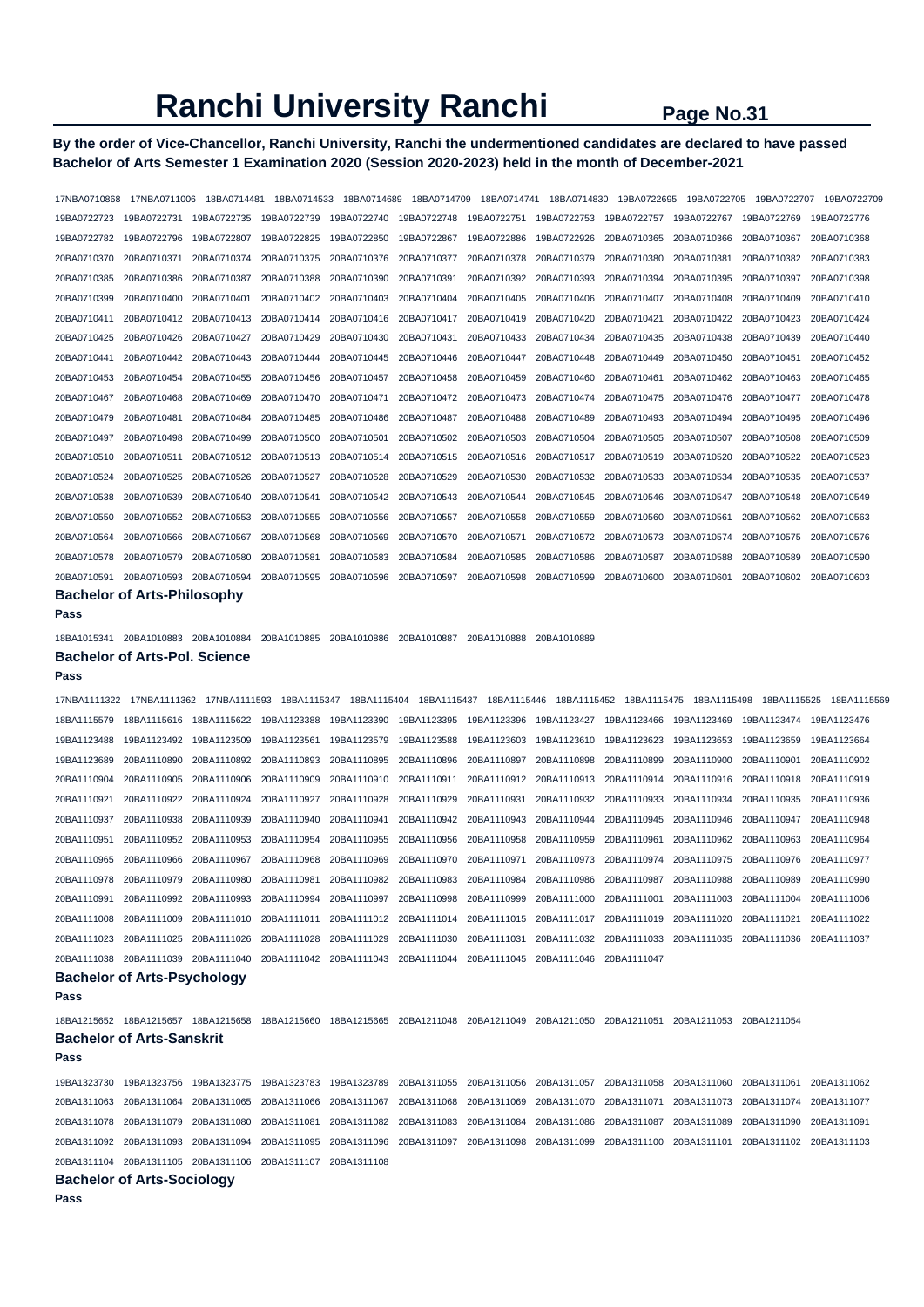### **By the order of Vice-Chancellor, Ranchi University, Ranchi the undermentioned candidates are declared to have passed Bachelor of Arts Semester 1 Examination 2020 (Session 2020-2023) held in the month of December-2021**

19BA1423795 19BA1423800 19BA1423842 20BA1411109 20BA1411110 20BA1411111 20BA1411112 20BA1411113 20BA1411114 20BA1411115 20BA1411116 20BA1411117 20BA1411118 20BA1411119 20BA1411120

#### **Bachelor of Arts-Mundari**

#### **Pass**

20BA1710668 20BA1710669 20BA1710670 20BA1710672 20BA1710674 20BA1710675 20BA1710676 20BA1710677 20BA1710678 20BA1710679 20BA1710680 20BA1710681 20BA1710682 20BA1710683 20BA1710685 20BA1710686 20BA1710688 20BA1710689 20BA1710691 20BA1710693 20BA1710694 20BA1710695 20BA1710696 20BA1710697 20BA1710698 20BA1710699 20BA1710700 20BA1710701 20BA1710702 20BA1710703 20BA1710704 20BA1710706 20BA1710707 20BA1710708 20BA1710709 20BA1710710 20BA1710711

### **Bachelor of Arts-Kurmali**

**Pass** 

17NBA1911095 17NBA1911109 19BA1922937 19BA1922940 19BA1922959 19BA1922960 19BA1922984 19BA1922993 19BA1922998 20BA1910604 20BA1910605 20BA1910606 20BA1910608 20BA1910609 20BA1910610 20BA1910612 20BA1910613 20BA1910615 20BA1910616 20BA1910617 20BA1910618 20BA1910619 20BA1910620 20BA1910621 20BA1910622 20BA1910623 20BA1910624 20BA1910625 20BA1910626 20BA1910627 20BA1910628 20BA1910629 20BA1910630 20BA1910631 20BA1910632 20BA1910633 20BA1910634 20BA1910635 20BA1910636 20BA1910637 20BA1910638 20BA1910639 20BA1910640 20BA1910642 20BA1910643 20BA1910644 20BA1910645 20BA1910646 20BA1910647 20BA1910649 20BA1910650 20BA1910651 20BA1910652 20BA1910654 20BA1910655 20BA1910656 20BA1910657 20BA1910658 20BA1910660 20BA1910661 20BA1910662 20BA1910663 20BA1910664 20BA1910665 20BA1910666 20BA1910667

#### **Bachelor of Arts-PanchPargania**

| ---- |
|------|
|------|

|                         | 18BA2715158 18BA2715197                                                                                                                                                                                                        |             |  |  | 18BA2715213 19BA2723054 19BA2723063 19BA2723115 19BA2723130 19BA2723157 19BA2723170 19BA2723176 19BA2723177 19BA2723191 |  |                         |             |
|-------------------------|--------------------------------------------------------------------------------------------------------------------------------------------------------------------------------------------------------------------------------|-------------|--|--|-------------------------------------------------------------------------------------------------------------------------|--|-------------------------|-------------|
| 19BA2723198 19BA2723254 |                                                                                                                                                                                                                                |             |  |  | 19BA2723289 20BA2710712 20BA2710714 20BA2710716 20BA2710718 20BA2710719 20BA2710720 20BA2710722 20BA2710723 20BA2710724 |  |                         |             |
|                         | 20BA2710725 20BA2710726                                                                                                                                                                                                        | 20BA2710727 |  |  | 20BA2710728 20BA2710729 20BA2710730 20BA2710731 20BA2710732 20BA2710733 20BA2710734 20BA2710735 20BA2710736             |  |                         |             |
| 20BA2710737             | 20BA2710739                                                                                                                                                                                                                    |             |  |  | 20BA2710740 20BA2710741 20BA2710742 20BA2710743 20BA2710744 20BA2710745 20BA2710746 20BA2710747 20BA2710748 20BA2710749 |  |                         |             |
|                         | 20BA2710750 20BA2710753                                                                                                                                                                                                        |             |  |  | 20BA2710754 20BA2710755 20BA2710756 20BA2710757 20BA2710758 20BA2710759 20BA2710760 20BA2710761                         |  | 20BA2710762 20BA2710763 |             |
|                         | 20BA2710764 20BA2710765 20BA2710768 20BA2710769 20BA2710770 20BA2710772 20BA2710774 20BA2710775 20BA2710777 20BA2710778 20BA2710779 20BA2710779 20BA2710779 20BA2710779 20BA2710778 20BA2710779 20BA2710778 20BA2710778 20BA27 |             |  |  |                                                                                                                         |  |                         |             |
|                         | 20BA2710781 20BA2710784                                                                                                                                                                                                        |             |  |  | 20BA2710785 20BA2710786 20BA2710787 20BA2710788 20BA2710789 20BA2710790 20BA2710791 20BA2710792 20BA2710794 20BA2710796 |  |                         |             |
|                         | 20BA2710797 20BA2710798                                                                                                                                                                                                        |             |  |  | 20BA2710799 20BA2710800 20BA2710801 20BA2710802 20BA2710803 20BA2710805 20BA2710806 20BA2710808 20BA2710809 20BA2710810 |  |                         |             |
|                         | 20BA2710811 20BA2710812 20BA2710813 20BA2710814 20BA2710815 20BA2710816 20BA2710817 20BA2710818 20BA2710819 20BA2710820 20BA2710821                                                                                            |             |  |  |                                                                                                                         |  |                         | 20BA2710822 |
|                         | 20BA2710823 20BA2710824                                                                                                                                                                                                        | 20BA2710825 |  |  | 20BA2710826 20BA2710828 20BA2710829 20BA2710830 20BA2710832 20BA2710833 20BA2710834 20BA2710836 20BA2710837             |  |                         |             |
|                         | 20BA2710838 20BA2710840                                                                                                                                                                                                        | 20BA2710841 |  |  | 20BA2710842 20BA2710843 20BA2710845 20BA2710846 20BA2710849 20BA2710850 20BA2710851                                     |  | 20BA2710852 20BA2710853 |             |
| 20BA2710856 20BA2710857 |                                                                                                                                                                                                                                | 20BA2710861 |  |  | 20BA2710862 20BA2710863 20BA2710864 20BA2710865 20BA2710867 20BA2710868 20BA2710869 20BA2710870 20BA2710871             |  |                         |             |
|                         | 20BA2710872 20BA2710873 20BA2710874 20BA2710877 20BA2710878 20BA2710879 20BA2710880 20BA2710882                                                                                                                                |             |  |  |                                                                                                                         |  |                         |             |

#### **Bachelor of Arts-Computer Application**

**Pass**  18BA5812985 18BA5812986 19BA5821710 **Bachelor of Arts-General** 

**Pass**  18BA0013210

# **P.A.E.M. College, Chainpur**

**Bachelor of Arts-Economics** 

**Pass** 

20BA0309460 20BA0309461 20BA0309462 20BA0309463 20BA0309464 20BA0309465 20BA0309467

#### **Bachelor of Arts-Geography Pass**

18BA0522207 19BA0506380 19BA0506384 19BA0506389 19BA0506392 19BA0506398 19BA0506408 19BA0506420 19BA0506425 20BA0509468 20BA0509470 20BA0509471 20BA0509473 20BA0509474 20BA0509476 20BA0509478 20BA0509479 20BA0509480 20BA0509482 20BA0509483 20BA0509485 20BA0509486 20BA0509487 20BA0509488 20BA0509490 20BA0509491 20BA0509492 20BA0509493 20BA0509494 20BA0509495 20BA0509496 20BA0509497 20BA0509498 20BA0509499 20BA0509500 20BA0509501 20BA0509503 20BA0509504 20BA0509506 20BA0509507 20BA0509509 20BA0509510 20BA0509511 20BA0509512 20BA0509513 20BA0509514 20BA0509515 20BA0509516 20BA0509517

#### **Bachelor of Arts-Hindi**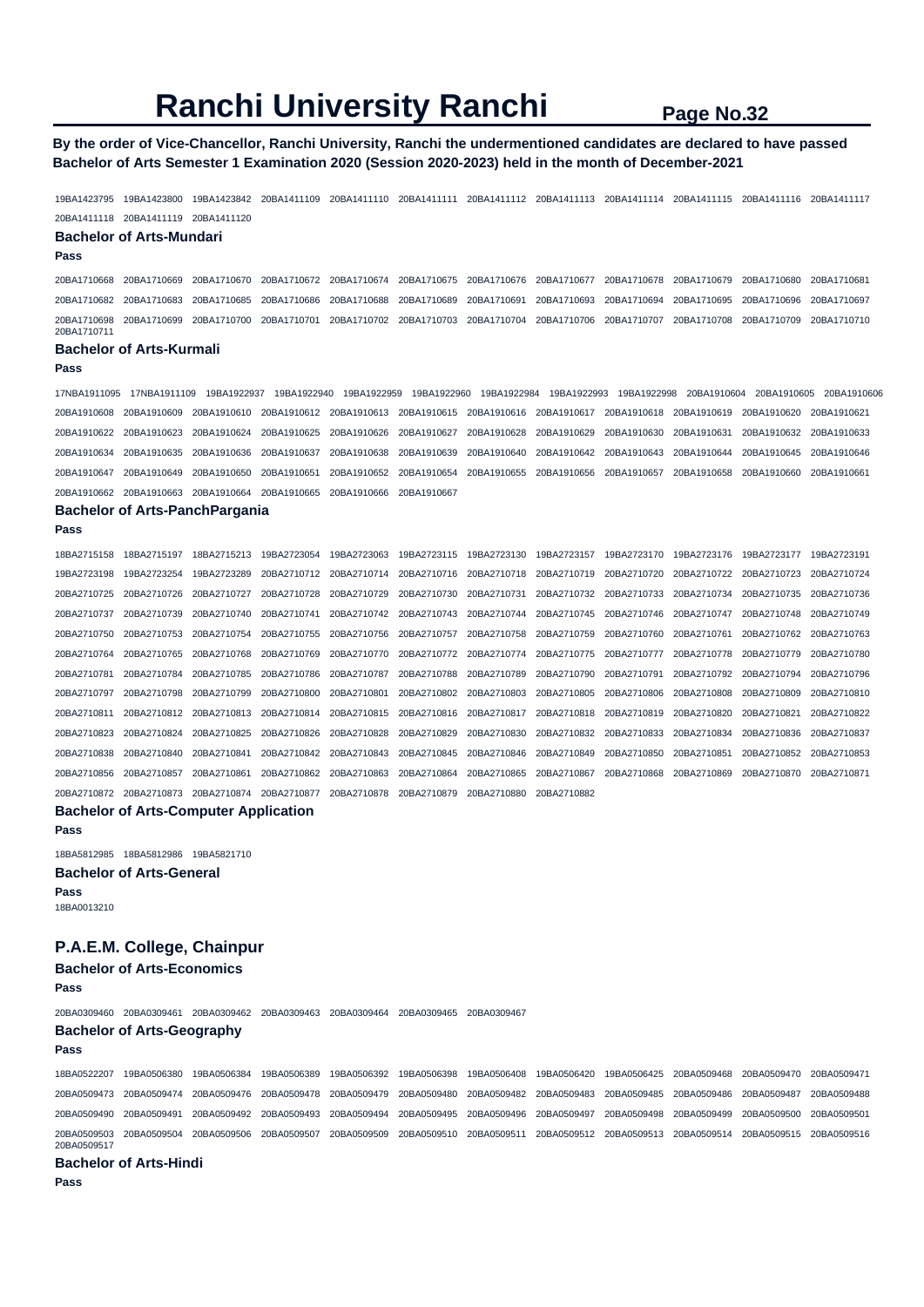## **By the order of Vice-Chancellor, Ranchi University, Ranchi the undermentioned candidates are declared to have passed Bachelor of Arts Semester 1 Examination 2020 (Session 2020-2023) held in the month of December-2021**

18BA0622239 20BA0609519 20BA0609520 20BA0609521 20BA0609522 20BA0609523 20BA0609524 20BA0609525 20BA0609526 20BA0609528 20BA0609531 20BA0609532 20BA0609533 20BA0609534 20BA0609535 20BA0609536 20BA0609538 20BA0609540 20BA0609541 20BA0609542 20BA0609544 20BA0609545 20BA0609547 20BA0609548 20BA0609549 20BA0609550 20BA0609551 20BA0609552 20BA0609553 20BA0609554 20BA0609555 20BA0609556 20BA0609557 20BA0609559 20BA0609560 20BA0609561 20BA0609562 20BA0609563 20BA0609564 **Bachelor of Arts-History Pass**  18BA0722288 20BA0709565 20BA0709566 20BA0709567 20BA0709568 20BA0709569 20BA0709570 20BA0709571 20BA0709572 20BA0709573 20BA0709574 20BA0709575 20BA0709576 20BA0709577 20BA0709578 20BA0709579 20BA0709580 20BA0709581 20BA0709582 20BA0709583 20BA0709584 20BA0709585 **Bachelor of Arts-Pol. Science Pass**  20BA1109586 20BA1109587 20BA1109588 20BA1109589 20BA1109590 20BA1109591 20BA1109592 20BA1109594 20BA1109595 20BA1109596 20BA1109597 20BA1109598 20BA1109599 20BA1109600 20BA1109601 20BA1109602 20BA1109603 20BA1109604 20BA1109605 20BA1109606 20BA1109607 20BA1109608 20BA1109609 20BA1109610 20BA1109611 20BA1109612 20BA1109613 20BA1109614 20BA1109615 20BA1109616 20BA1109617 20BA1109618 20BA1109619 20BA1109620 **R.L.S.Y. College, Ranchi Bachelor of Arts-Anthropology Pass**  19BA0107403 19BA0107411 19BA0107419 19BA0107420 19BA0107421 19BA0107427 20BA0111121 20BA0111122 20BA0111123 20BA0111124 20BA0111125 20BA0111126 20BA0111127 20BA0111128 20BA0111129 20BA0111131 **Bachelor of Arts-Economics Pass**  18BA0318657 18BA0318658 18BA0318663 18BA0318670 18BA0318685 18BA0318689 18BA0318699 18BA0318701 18BA0318720 18BA0318723 18BA0318745 19BA0307451 19BA0307454 19BA0307463 19BA0307472 19BA0307474 19BA0307475 19BA0307483 19BA0307486 19BA0307489 19BA0307505 19BA0318354 19BA0318355 20BA0311135 20BA0311136 20BA0311137 20BA0311138 20BA0311139 20BA0311140 20BA0311141 20BA0311142 20BA0311143 20BA0311144 20BA0311145 20BA0311147 20BA0311148 20BA0311150 20BA0311151 20BA0311153 20BA0311154 20BA0311155 20BA0311156 20BA0311158 20BA0311159 20BA0311160 20BA0311161 20BA0311162 20BA0311163 20BA0311164 20BA0311165 20BA0311166 20BA0311167 20BA0311168 20BA0311169 20BA0311170 **Bachelor of Arts-English Pass**  18BA0418765 18BA0418813 19BA0407511 19BA0407513 19BA0407517 19BA0407518 19BA0407526 19BA0407533 19BA0407535 19BA0407540 19BA0407541 19BA0407554 19BA0407555 19BA0407558 19BA0407568 19BA0407577 19BA0407592 19BA0407601 19BA0418366 19BA0418372 20BA0411171 20BA0411172 20BA0411173 20BA0411174 20BA0411175 20BA0411176 20BA0411178 20BA0411180 20BA0411181 20BA0411182 20BA0411183 20BA0411184 20BA0411185 20BA0411187 20BA0411188 20BA0411190 20BA0411191 20BA0411192 20BA0411193 20BA0411194 20BA0411195 20BA0411196 20BA0411197 20BA0411198 20BA0411199 20BA0411200 20BA0411201 20BA0411202 20BA0411204 20BA0411205 20BA0411206 20BA0411207 20BA0411208 20BA0411210 20BA0411211 20BA0411212 20BA0411213 20BA0411214 20BA0411215 20BA0411216 20BA0411217 20BA0411218 20BA0411219 20BA0411220 20BA0411221 20BA0411222 20BA0411223 20BA0411224 20BA0411225 20BA0411226 20BA0411227 20BA0411228 20BA0411229 20BA0411230 20BA0411231 20BA0411232 20BA0411233 20BA0411235 20BA0411236 20BA0411237 20BA0411238 20BA0411240 20BA0411241 20BA0411243 20BA0411244 20BA0411245 20BA0411246 20BA0411247 20BA0411248 20BA0411249 20BA0411251 20BA0411252 20BA0411253 20BA0411255 20BA0411256 20BA0411257 20BA0411258 20BA0411259 20BA0411260 20BA0411261 20BA0411262 20BA0411263 20BA0411264 20BA0411265 20BA0411266 20BA0411267 20BA0411268 20BA0411269 20BA0411270 20BA0411271 20BA0411272 20BA0411273 20BA0411276 20BA0411277 20BA0411278 20BA0411279 20BA0411280 20BA0411281 20BA0411282 20BA0411283 20BA0411284 20BA0411285 **Bachelor of Arts-Geography**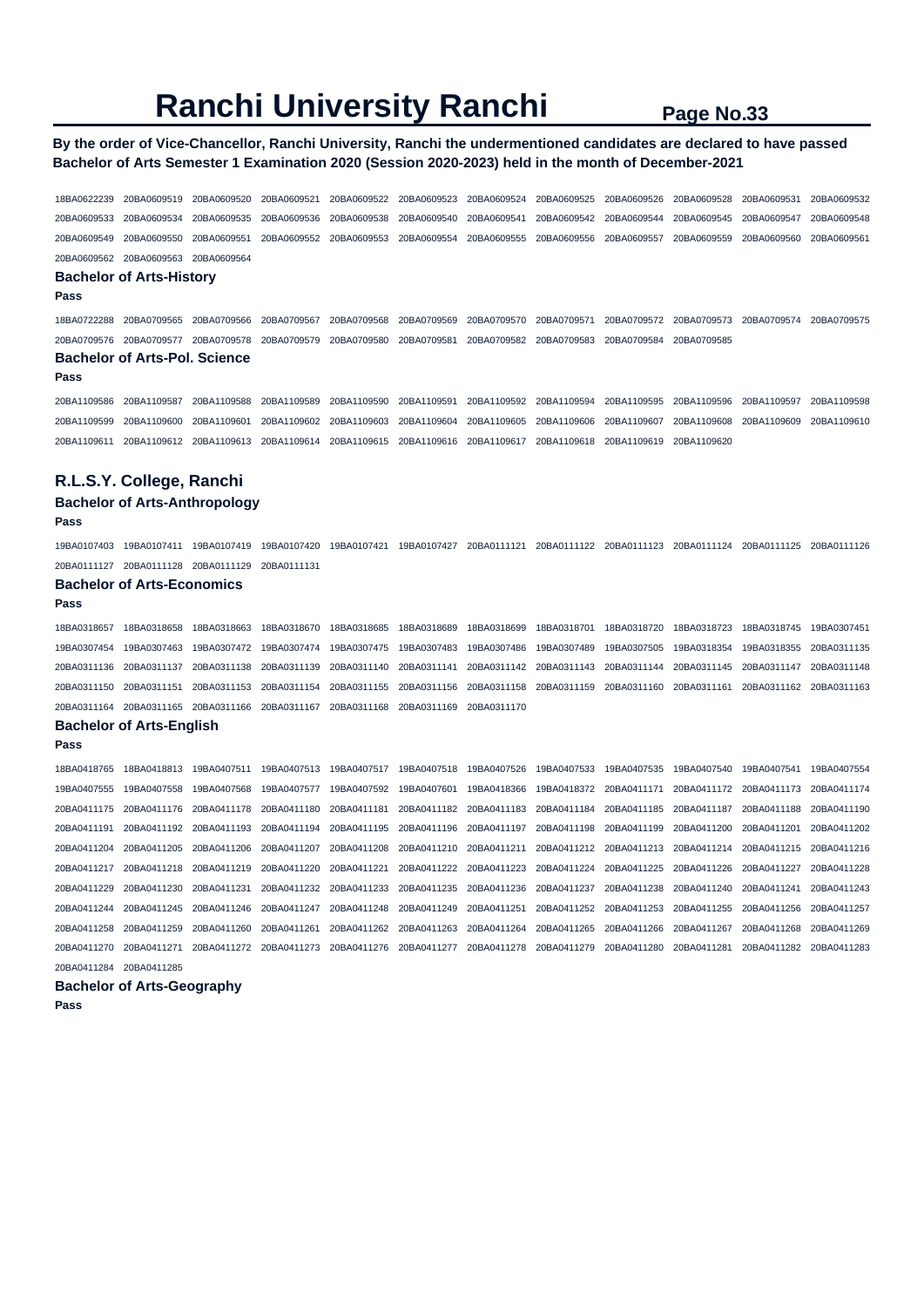# **By the order of Vice-Chancellor, Ranchi University, Ranchi the undermentioned candidates are declared to have passed Bachelor of Arts Semester 1 Examination 2020 (Session 2020-2023) held in the month of December-2021**

| 17NBA0521492               | 18BA0518927                        | 18BA0518949 | 18BA0518978 | 18BA0519006 | 18BA0519017 | 18BA0519020 | 19BA0507626 | 19BA0507628 | 19BA0507637 | 19BA0507639 | 19BA0507641 |
|----------------------------|------------------------------------|-------------|-------------|-------------|-------------|-------------|-------------|-------------|-------------|-------------|-------------|
| 19BA0507648                | 19BA0507649                        | 19BA0507650 | 19BA0507661 | 19BA0507668 | 19BA0507673 | 19BA0507679 | 19BA0507686 | 19BA0507688 | 19BA0507694 | 19BA0507698 | 19BA0507703 |
| 19BA0507707                | 19BA0507709                        | 19BA0507711 | 19BA0507712 | 19BA0507730 | 19BA0507732 | 19BA0507736 | 19BA0507741 | 19BA0507744 | 19BA0507745 | 19BA0507749 | 19BA0507750 |
| 19BA0507761                | 19BA0507768                        | 20BA0511297 | 20BA0511298 | 20BA0511299 | 20BA0511300 | 20BA0511301 | 20BA0511302 | 20BA0511303 | 20BA0511305 | 20BA0511308 | 20BA0511309 |
| 20BA0511310                | 20BA0511311                        | 20BA0511313 | 20BA0511315 | 20BA0511316 | 20BA0511317 | 20BA0511318 | 20BA0511320 | 20BA0511321 | 20BA0511322 | 20BA0511323 | 20BA0511324 |
| 20BA0511326                | 20BA0511327                        | 20BA0511329 | 20BA0511330 | 20BA0511331 | 20BA0511332 | 20BA0511333 | 20BA0511340 | 20BA0511343 | 20BA0511344 | 20BA0511345 | 20BA0511346 |
| 20BA0511347                | 20BA0511348                        | 20BA0511349 | 20BA0511350 | 20BA0511353 | 20BA0511354 | 20BA0511355 | 20BA0511357 | 20BA0511358 | 20BA0511361 | 20BA0511363 | 20BA0511364 |
| 20BA0511365                | 20BA0511366                        | 20BA0511367 | 20BA0511368 | 20BA0511369 | 20BA0511370 | 20BA0511372 | 20BA0511374 | 20BA0511375 | 20BA0511376 | 20BA0511377 | 20BA0511378 |
| 20BA0511379                | 20BA0511380                        | 20BA0511381 | 20BA0511382 | 20BA0511383 | 20BA0511384 | 20BA0511385 | 20BA0511387 | 20BA0511388 | 20BA0511389 | 20BA0511390 | 20BA0511391 |
| 20BA0511392                | 20BA0511393                        | 20BA0511394 | 20BA0511395 | 20BA0511397 | 20BA0511399 | 20BA0511400 | 20BA0511401 | 20BA0511402 | 20BA0511404 | 20BA0511405 | 20BA0511406 |
| 20BA0511407                | 20BA0511408                        | 20BA0511409 | 20BA0511410 | 20BA0511411 | 20BA0511413 | 20BA0511414 | 20BA0511415 | 20BA0511416 | 20BA0511418 | 20BA0511419 | 20BA0511420 |
| 20BA0511422                | 20BA0511423                        | 20BA0511424 | 20BA0511425 | 20BA0511426 | 20BA0511427 | 20BA0511428 | 20BA0511429 | 20BA0511430 | 20BA0511431 | 20BA0511432 |             |
|                            | <b>Bachelor of Arts-Hindi</b>      |             |             |             |             |             |             |             |             |             |             |
| Pass                       |                                    |             |             |             |             |             |             |             |             |             |             |
| 18BA0619100                | 18BA0619229                        | 18BA0619238 | 18BA0619330 | 19BA0607854 | 19BA0607867 | 19BA0607890 | 19BA0607892 | 19BA0607958 | 19BA0607988 | 19BA0618384 | 20BA0611434 |
| 20BA0611435                | 20BA0611436                        | 20BA0611437 | 20BA0611438 | 20BA0611440 | 20BA0611442 | 20BA0611443 | 20BA0611444 | 20BA0611445 | 20BA0611446 | 20BA0611447 | 20BA0611448 |
| 20BA0611449                | 20BA0611450                        | 20BA0611451 | 20BA0611452 | 20BA0611453 | 20BA0611454 | 20BA0611455 | 20BA0611456 | 20BA0611457 | 20BA0611458 | 20BA0611459 | 20BA0611460 |
| 20BA0611462                | 20BA0611463                        | 20BA0611464 | 20BA0611466 | 20BA0611467 | 20BA0611468 | 20BA0611469 | 20BA0611470 | 20BA0611471 | 20BA0611472 | 20BA0611473 | 20BA0611474 |
| 20BA0611475                | 20BA0611477                        | 20BA0611478 | 20BA0611480 | 20BA0611481 | 20BA0611482 | 20BA0611483 | 20BA0611484 | 20BA0611485 | 20BA0611487 | 20BA0611488 | 20BA0611489 |
| 20BA0611492                | 20BA0611493                        | 20BA0611494 | 20BA0611495 | 20BA0611496 | 20BA0611497 | 20BA0611499 | 20BA0611500 | 20BA0611503 | 20BA0611504 | 20BA0611505 | 20BA0611506 |
| 20BA0611507                | 20BA0611508                        | 20BA0611509 | 20BA0611511 | 20BA0611512 | 20BA0611513 | 20BA0611514 | 20BA0611515 | 20BA0611516 | 20BA0611517 | 20BA0611519 | 20BA0611520 |
| 20BA0611521                | 20BA0611522                        | 20BA0611523 | 20BA0611526 | 20BA0611527 | 20BA0611528 | 20BA0611529 | 20BA0611530 | 20BA0611531 | 20BA0611532 | 20BA0611533 | 20BA0611534 |
| 20BA0611535                | 20BA0611536                        | 20BA0611537 | 20BA0611538 | 20BA0611539 | 20BA0611541 | 20BA0611542 | 20BA0611544 | 20BA0611546 | 20BA0611547 | 20BA0611549 | 20BA0611551 |
| 20BA0611552                | 20BA0611553                        | 20BA0611554 | 20BA0611557 | 20BA0611558 | 20BA0611559 | 20BA0611561 | 20BA0611562 | 20BA0611564 | 20BA0611565 | 20BA0611566 | 20BA0611567 |
| 20BA0611568                | 20BA0611569                        | 20BA0611573 | 20BA0611574 | 20BA0611575 | 20BA0611577 | 20BA0611578 | 20BA0611580 | 20BA0611583 | 20BA0611584 | 20BA0611585 | 20BA0611586 |
| 20BA0611587<br>20BA0611607 | 20BA0611589                        | 20BA0611591 | 20BA0611592 | 20BA0611593 | 20BA0611594 | 20BA0611596 | 20BA0611599 | 20BA0611600 | 20BA0611601 | 20BA0611602 | 20BA0611605 |
|                            | <b>Bachelor of Arts-History</b>    |             |             |             |             |             |             |             |             |             |             |
| Pass                       |                                    |             |             |             |             |             |             |             |             |             |             |
| 17NBA0722001               | 18BA0719524                        | 19BA0708074 | 19BA0726868 | 20BA0711610 | 20BA0711611 | 20BA0711612 | 20BA0711613 | 20BA0711614 | 20BA0711615 | 20BA0711617 | 20BA0711618 |
| 20BA0711619                | 20BA0711620                        | 20BA0711621 | 20BA0711623 | 20BA0711624 | 20BA0711626 | 20BA0711628 | 20BA0711629 | 20BA0711630 | 20BA0711631 | 20BA0711632 | 20BA0711634 |
| 20BA0711636                | 20BA0711637                        | 20BA0711638 | 20BA0711639 | 20BA0711641 | 20BA0711642 | 20BA0711643 | 20BA0711644 | 20BA0711645 | 20BA0711647 | 20BA0711648 | 20BA0711650 |
| 20BA0711652                | 20BA0711653                        | 20BA0711655 | 20BA0711657 | 20BA0711658 | 20BA0711659 | 20BA0711660 | 20BA0711661 | 20BA0711663 | 20BA0711665 | 20BA0711667 | 20BA0711668 |
| 20BA0711669                | 20BA0711670                        | 20BA0711671 | 20BA0711672 | 20BA0711673 | 20BA0711674 | 20BA0711676 | 20BA0711677 | 20BA0711678 | 20BA0711679 | 20BA0711680 | 20BA0711681 |
| 20BA0711683                | 20BA0711684                        | 20BA0711685 | 20BA0711686 | 20BA0711687 | 20BA0711689 | 20BA0711690 | 20BA0711691 | 20BA0711693 | 20BA0711694 | 20BA0711696 | 20BA0711697 |
| 20BA0711698                | 20BA0711699                        | 20BA0711700 | 20BA0711701 | 20BA0711702 | 20BA0711703 | 20BA0711704 | 20BA0711705 | 20BA0711707 | 20BA0711709 | 20BA0711710 | 20BA0711711 |
| 20BA0711712                | 20BA0711713                        | 20BA0711714 | 20BA0711715 | 20BA0711716 | 20BA0711717 | 20BA0711718 | 20BA0711719 | 20BA0711720 | 20BA0711721 | 20BA0711722 | 20BA0711724 |
| 20BA0711725<br>20BA0711740 | 20BA0711726                        | 20BA0711727 | 20BA0711728 | 20BA0711731 | 20BA0711732 | 20BA0711733 | 20BA0711734 | 20BA0711735 | 20BA0711737 | 20BA0711738 | 20BA0711739 |
|                            | <b>Bachelor of Arts-Philosophy</b> |             |             |             |             |             |             |             |             |             |             |
| Pass                       |                                    |             |             |             |             |             |             |             |             |             |             |

```
20BA1011791 20BA1011792 20BA1011794 20BA1011795 20BA1011796 20BA1011797 
Bachelor of Arts-Pol. Science
```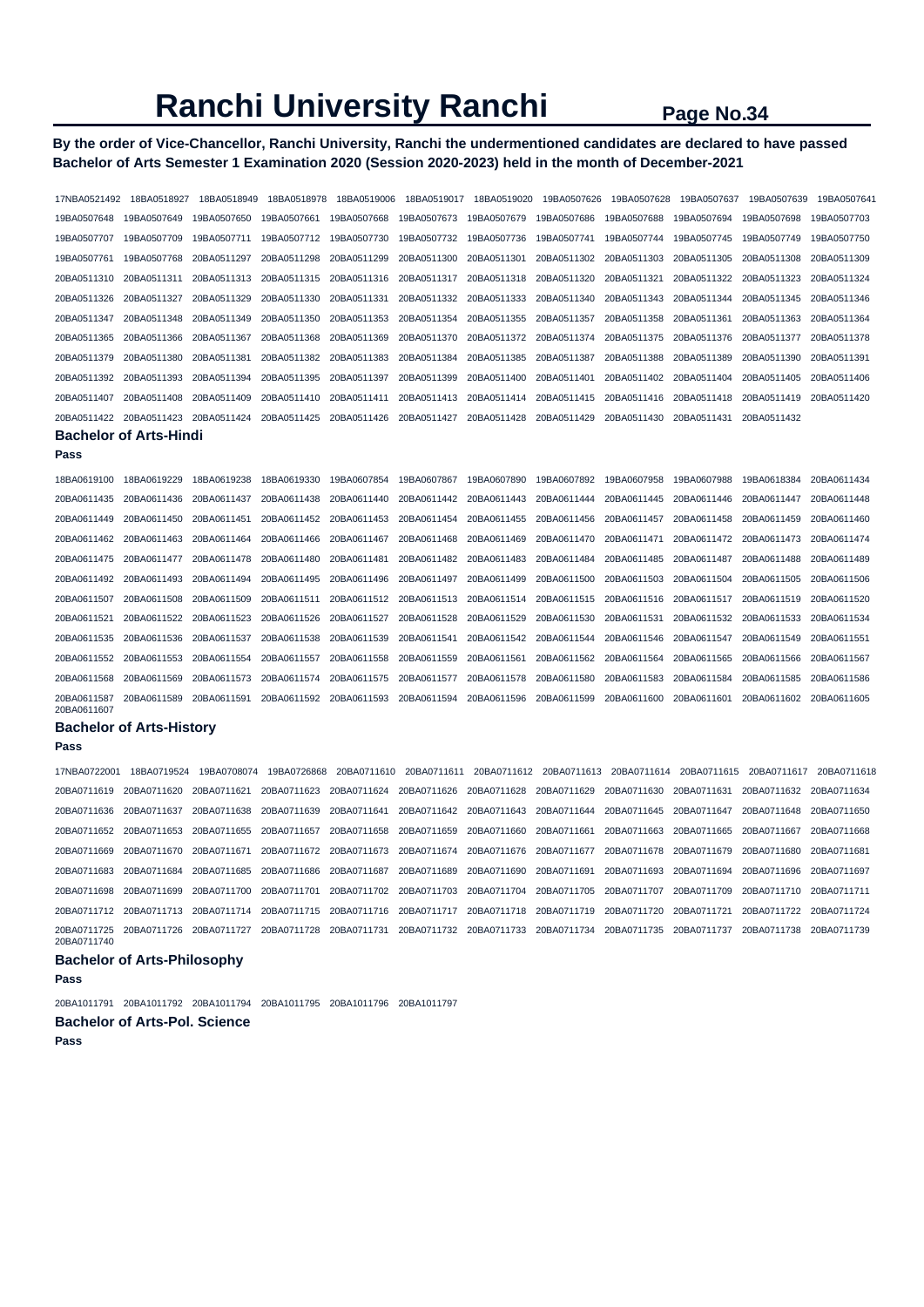# **By the order of Vice-Chancellor, Ranchi University, Ranchi the undermentioned candidates are declared to have passed Bachelor of Arts Semester 1 Examination 2020 (Session 2020-2023) held in the month of December-2021**

17NBA1122377 18BA1119670 18BA1119752 19BA1108390 20BA1111798 20BA1111799 20BA1111800 20BA1111801 20BA1111802 20BA1111803 20BA1111804 20BA1111806 20BA1111807 20BA1111808 20BA1111809 20BA1111810 20BA1111811 20BA1111814 20BA1111815 20BA1111816 20BA1111817 20BA1111818 20BA1111819 20BA1111820 20BA1111822 20BA1111823 20BA1111824 20BA1111827 20BA1111829 20BA1111830 20BA1111831 20BA1111834 20BA1111835 20BA1111836 20BA1111837 20BA1111838 20BA1111840 20BA1111841 20BA1111842 20BA1111843 20BA1111846 20BA1111847 20BA1111848 20BA1111849 20BA1111850 20BA1111851 20BA1111855 20BA1111857 20BA1111858 20BA1111859 20BA1111860 20BA1111861 20BA1111863 20BA1111866 20BA1111868 20BA1111869 20BA1111870 20BA1111871 20BA1111872 20BA1111873 20BA1111874 20BA1111875 20BA1111876 20BA1111877 20BA1111878 20BA1111879 20BA1111881 20BA1111882 20BA1111883 20BA1111884 20BA1111885 20BA1111886 20BA1111887 20BA1111888 20BA1111890 20BA1111891 20BA1111893 20BA1111895 20BA1111896 20BA1111897 20BA1111898 20BA1111899 20BA1111900 20BA1111901 20BA1111902 20BA1111903 20BA1111905 20BA1111906 20BA1111907 20BA1111908 20BA1111909 20BA1111910 20BA1111911 20BA1111912 20BA1111913 20BA1111914 20BA1111916 20BA1111917 20BA1111918 20BA1111919 20BA1111920 20BA1111921 20BA1111922 20BA1111923 20BA1111924 20BA1111925 20BA1111926 20BA1111928 20BA1111929 20BA1111930 20BA1111931 20BA1111932 20BA1111933 20BA1111935 20BA1111936 20BA1111937 20BA1111939 20BA1111940 20BA1111941 20BA1111942 20BA1111943 20BA1111944 20BA1111945 20BA1111946 20BA1111949 20BA1111950 20BA1111951 20BA1111952 20BA1111953 20BA1111954 20BA1111955 20BA1111956 20BA1111957 20BA1111958 20BA1111960 20BA1111961 20BA1111962 20BA1111964 20BA1111966 20BA1111967 20BA1111968 20BA1111969 20BA1111970 20BA1111971 20BA1111973 20BA1111975 20BA1111976 20BA1111982 20BA1111985 20BA1111986 20BA1111987 20BA1111988 20BA1111989 20BA1111990 **Bachelor of Arts-Psychology Pass**  19BA1208504 20BA1211991 20BA1211992 20BA1211993 **Bachelor of Arts-Sociology Pass**  19BA1408565 20BA1411996 20BA1411997 20BA1411998 20BA1411999 20BA1412001 20BA1412003 20BA1412004 20BA1412005 20BA1412006 20BA1412007 20BA1412008 20BA1412009 20BA1412010 20BA1412011 20BA1412012 20BA1412013 **Bachelor of Arts-Nagpuri Pass**  18BA1619573 19BA1608225 19BA1608257 20BA1611760 20BA1611761 20BA1611762 20BA1611764 20BA1611765 20BA1611766 20BA1611767 20BA1611770 20BA1611771 20BA1611772 20BA1611773 20BA1611774 20BA1611775 20BA1611776 20BA1611777 20BA1611778 20BA1611781 20BA1611783 20BA1611785 20BA1611786 20BA1611787 20BA1611788 20BA1611789 20BA1611790 **Bachelor of Arts-Mundari Pass**  20BA1711754 20BA1711755 20BA1711756 20BA1711758 20BA1711759 **Bachelor of Arts-Kurmali Pass**  19BA1908193 20BA1911745 20BA1911746 20BA1911747 **Bachelor of Arts-Kurukh Pass**  18BA2019554 **Bachelor of Arts-Khortha Pass**  20BA2111741 20BA2111742 20BA2111743 20BA2111744 **Bachelor of Arts-Urdu Pass**  20BA2312014 20BA2312015 20BA2312016 **Bachelor of Arts-Computer Application Pass**  19BA5807439 19BA5851622 20BA5811132 20BA5811133 20BA5811134 **Bachelor of Arts-General Pass**  20BA0011288 20BA0011291 **R.T.C. College, Ranchi Bachelor of Arts-Economics** 

**Pass** 

17NBA0312154 19BA0301229 20BA0312018 20BA0312019 20BA0312020 20BA0312021 20BA0312022 20BA0312023 20BA0312024 20BA0312025 20BA0312026 20BA0312027 20BA0312028 20BA0312029 20BA0312030 20BA0312031 20BA0312032 20BA0312033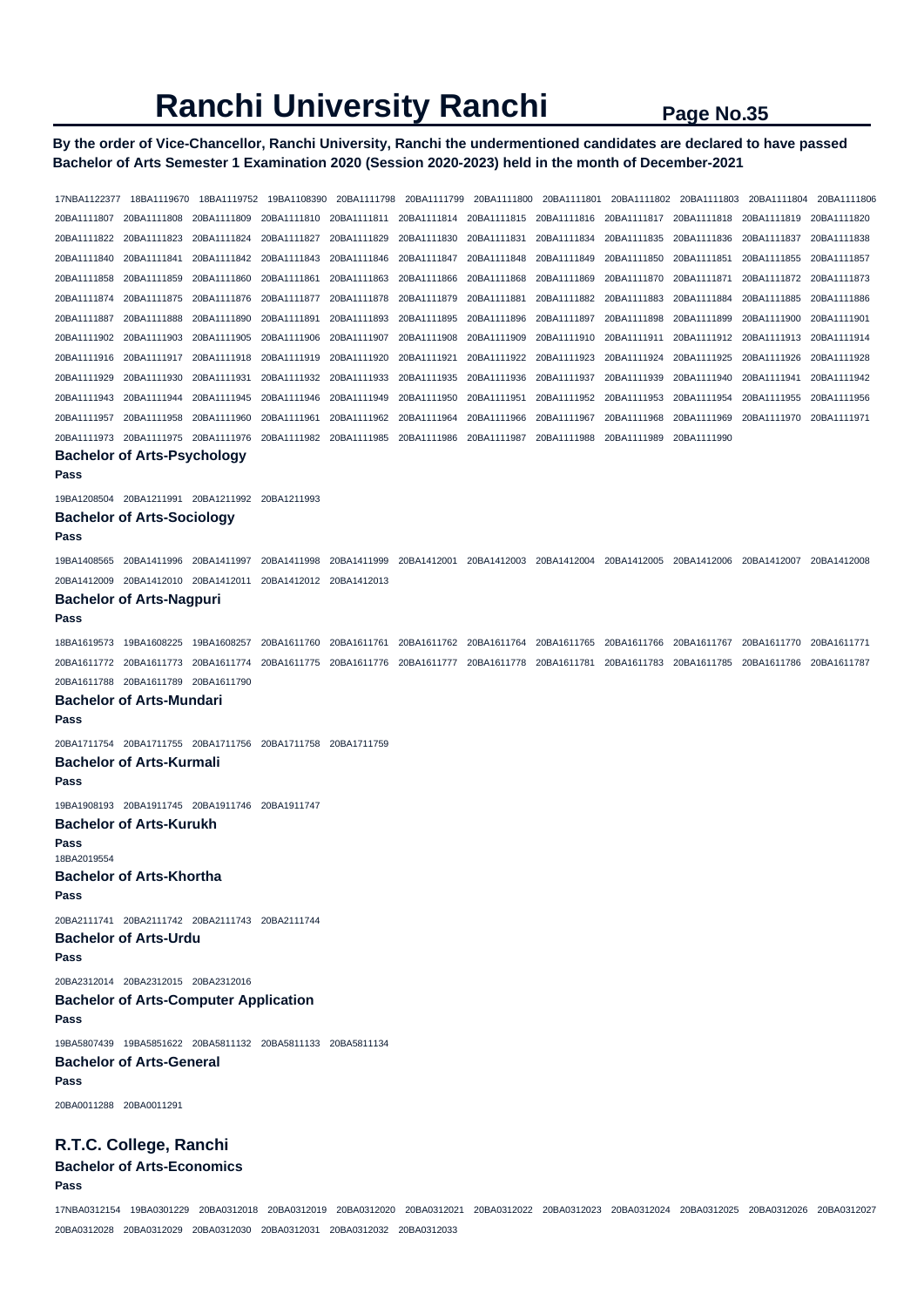**By the order of Vice-Chancellor, Ranchi University, Ranchi the undermentioned candidates are declared to have passed Bachelor of Arts Semester 1 Examination 2020 (Session 2020-2023) held in the month of December-2021** 

#### **Bachelor of Arts-English**

**Pass** 

19BA0401249 20BA0412034 20BA0412035 20BA0412036 20BA0412037 20BA0412038 20BA0412039 20BA0412040 20BA0412041 20BA0412042 20BA0412044 20BA0412045 20BA0412047 20BA0412048 20BA0412049 20BA0412050 20BA0412051 20BA0412052 20BA0412053

### **Bachelor of Arts-Geography**

**Pass** 

17NBA0512235 18BA0504203 20BA0512056 20BA0512057 20BA0512058 20BA0512059 20BA0512060 20BA0512061 20BA0512063 20BA0512064 20BA0512065 20BA0512066 20BA0512067 20BA0512068 20BA0512069 20BA0512070 20BA0512071 20BA0512072 20BA0512073 20BA0512074 20BA0512075 20BA0512076 20BA0512077 20BA0512078 20BA0512079 20BA0512080 20BA0512082 20BA0512084 20BA0512085 20BA0512086 20BA0512087 20BA0512088 20BA0512089 20BA0512090

### **Bachelor of Arts-Hindi**

**Pass** 

19BA0601365 20BA0612091 20BA0612092 20BA0612093 20BA0612094 20BA0612095 20BA0612096 20BA0612097 20BA0612098 20BA0612099 20BA0612100 20BA0612102 20BA0612103 20BA0612104 20BA0612106 20BA0612107 20BA0612108 20BA0612109 20BA0612110 20BA0612111 20BA0612113 20BA0612114 20BA0612115 20BA0612116 20BA0612118 20BA0612120 20BA0612121 20BA0612122 20BA0612123 20BA0612125 20BA0612126 20BA0612127 20BA0612128 20BA0612129 20BA0612130 20BA0612132 20BA0612133 20BA0612134 20BA0612135 20BA0612136 20BA0612138 20BA0612139 20BA0612140 20BA0612141 20BA0612142 20BA0612143 20BA0612145 20BA0612146 20BA0612147 20BA0612148 20BA0612150 20BA0612151 20BA0612152 20BA0612153 20BA0612154 20BA0612159 20BA0612160

### **Bachelor of Arts-History**

**Pass** 

20BA0712161 20BA0712162 20BA0712163 20BA0712164 20BA0712165 20BA0712166 20BA0712167 20BA0712168 20BA0712169 20BA0712170 20BA0712171 20BA0712172 20BA0712173 20BA0712174

#### **Bachelor of Arts-Home Science**

**Pass** 

20BA0812175 20BA0812176 20BA0812177

#### **Bachelor of Arts-Pol. Science**

### **Pass**

19BA1101445 20BA1112216 20BA1112217 20BA1112218 20BA1112219 20BA1112220 20BA1112221 20BA1112222 20BA1112223 20BA1112224 20BA1112225 20BA1112226 20BA1112227 20BA1112228 20BA1112229 20BA1112230 20BA1112231 20BA1112232 20BA1120133

#### **Bachelor of Arts-Sociology**

**Pass** 

20BA1412233

### **Bachelor of Arts-Nagpuri**

**Pass** 

20BA1612204 20BA1612205 20BA1612206 20BA1612207 20BA1612208 20BA1612209 20BA1612210 20BA1612211 20BA1612212 20BA1612213 20BA1612214 20BA1612215 **Bachelor of Arts-Khortha** 

#### **Pass**

17NBA2112409 20BA2112178 20BA2112179 20BA2112180 20BA2112182 20BA2112183 20BA2112184 20BA2112185 20BA2112186 20BA2112187 20BA2112188 20BA2112189 20BA2112190 20BA2112191 20BA2112192 20BA2112193 20BA2112194 20BA2112195 20BA2112196 20BA2112197 20BA2112198 20BA2112200 20BA2112201 20BA2112202 20BA2112203

### **Bachelor of Arts-Urdu**

**Pass** 

20BA2312234 20BA2312235 20BA2312236 20BA2312237 20BA2312238 20BA2312239 20BA2312240 20BA2312241 20BA2312242 20BA2312243 20BA2312244 20BA2312246 20BA2312247 20BA2312248 20BA2312249 20BA2312250 20BA2312251 20BA2320153

### **Bachelor of Arts-Santhali**

19BA2601467 19BA2601468 19BA2601469 **Bachelor of Arts-General** 

# **Pass**

**Pass** 

20BA0012054 20BA0012055

**S.G.M.College, Ranchi Bachelor of Arts-Anthropology Pass** 

19BA0105259 20BA0112253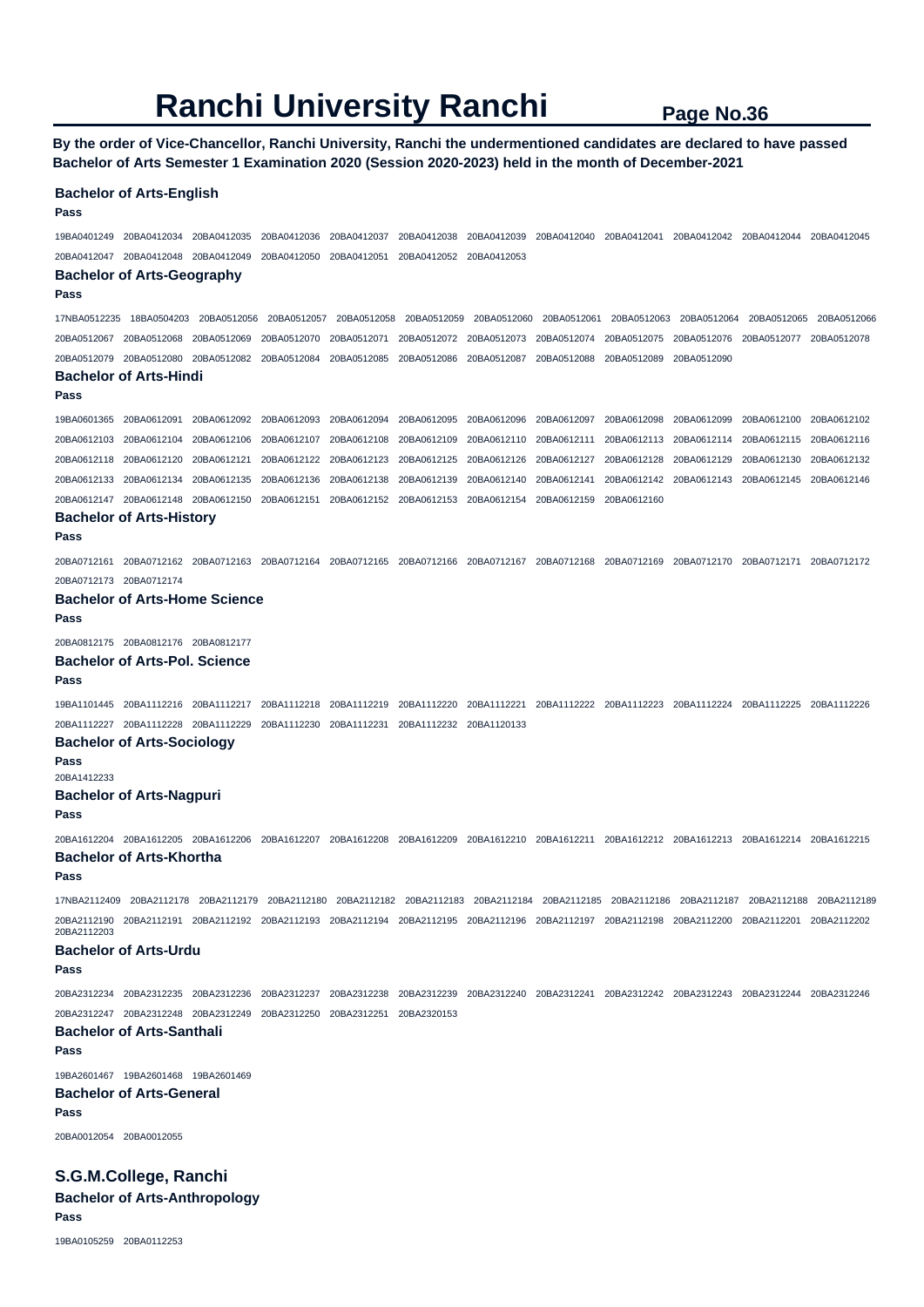**By the order of Vice-Chancellor, Ranchi University, Ranchi the undermentioned candidates are declared to have passed Bachelor of Arts Semester 1 Examination 2020 (Session 2020-2023) held in the month of December-2021** 

#### **Bachelor of Arts-Economics**

**Pass** 

20BA0312255 20BA0312256 20BA0312257 20BA0312258 20BA0312262 20BA0312264 20BA0312271 20BA0312272 20BA0312275 20BA0312276 20BA0312277 20BA0312279 20BA0312280

#### **Bachelor of Arts-English**

#### **Pass**

18BA0425000 18BA0425006 20BA0412282 20BA0412283 20BA0412284 20BA0412285 20BA0412288 20BA0412289 20BA0412290 20BA0412293 20BA0412294 20BA0412295 20BA0412296 20BA0412297 20BA0412298 20BA0412299 20BA0412300 20BA0412301 20BA0412302 20BA0412304 20BA0412305 20BA0412306 20BA0412307 20BA0412308 20BA0412310 20BA0412311 20BA0412312 20BA0412313 20BA0412317 20BA0412318 20BA0412319 20BA0412320 20BA0412321 20BA0412322 20BA0412324 20BA0412325 20BA0412326 20BA0412327 20BA0412328 20BA0412329 20BA0412330 20BA0412332 20BA0412333 20BA0412335 20BA0412337 20BA0412338 20BA0412341 20BA0412342 20BA0412346 20BA0412347 20BA0412348 20BA0412349 20BA0412350 20BA0412351

### **Bachelor of Arts-Geography**

**Pass** 

17NBA0522774 17NBA0522789 18BA0525064 18BA0525087 18BA0525090 18BA0525160 18BA0525179 18BA0525192 18BA0525195 19BA0505470 19BA0505637 20BA0512377 20BA0512378 20BA0512379 20BA0512380 20BA0512381 20BA0512382 20BA0512383 20BA0512384 20BA0512389 20BA0512390 20BA0512391 20BA0512393 20BA0512394 20BA0512395 20BA0512396 20BA0512397 20BA0512398 20BA0512399 20BA0512400 20BA0512404 20BA0512405 20BA0512406 20BA0512409 20BA0512413 20BA0512414 20BA0512416 20BA0512418 20BA0512419 20BA0512420 20BA0512421 20BA0512423 20BA0512425 20BA0512426 20BA0512428 20BA0512429 20BA0512430 20BA0512431 20BA0512433 20BA0512434 20BA0512435 20BA0512436 20BA0512437 20BA0512438 20BA0512439 20BA0512440 20BA0512442 20BA0512443 20BA0512444 20BA0512446 20BA0512447 20BA0512449 20BA0512451 20BA0512454 20BA0512455 20BA0512456 20BA0512457 20BA0512459 20BA0512461 20BA0512462 20BA0512463 20BA0512464 20BA0512465 20BA0512466 20BA0512467 20BA0512468 20BA0512469 20BA0512471 20BA0512472 20BA0512473 20BA0512474

#### **Bachelor of Arts-Hindi**

**Pass** 

17NBA0622871 17NBA0622919 17NBA0622943 18BA0625285 18BA0625331 19BA0605713 19BA0626496 20BA0612477 20BA0612478 20BA0612480 20BA0612481 20BA0612483 20BA0612484 20BA0612485 20BA0612486 20BA0612487 20BA0612488 20BA0612489 20BA0612490 20BA0612493 20BA0612494 20BA0612496 20BA0612498 20BA0612499 20BA0612500 20BA0612502 20BA0612504 20BA0612506 20BA0612507 20BA0612509 20BA0612510 20BA0612512 20BA0612515 20BA0612517 20BA0612518 20BA0612519 20BA0612521 20BA0612522 20BA0612524 20BA0612526 20BA0612528 20BA0612529 20BA0612530 20BA0612532 20BA0612533 20BA0612534 20BA0612535 20BA0612537 20BA0612539 20BA0612540 20BA0612542 20BA0612543 20BA0612545 20BA0612547 20BA0612548 20BA0612551 20BA0612552 20BA0612553 20BA0612554 20BA0612555 20BA0612556 20BA0612557 20BA0612559 20BA0612563 20BA0612566 20BA0612568 20BA0612570 20BA0612571 20BA0612572 20BA0612573 20BA0612575 20BA0612576 20BA0612577 20BA0612578 20BA0612580 20BA0612581 20BA0612584

# **Bachelor of Arts-History**

**Pass** 

17NBA0723040 17NBA0723153 18BA0725399 18BA0725445 18BA0725460 18BA0725471 18BA0725513 20BA0712586 20BA0712588 20BA0712589 20BA0712590 20BA0712593 20BA0712594 20BA0712595 20BA0712596 20BA0712597 20BA0712599 20BA0712600 20BA0712601 20BA0712603 20BA0712604 20BA0712605 20BA0712606 20BA0712607 20BA0712608 20BA0712609 20BA0712610 20BA0712611 20BA0712612 20BA0712613 20BA0712614 20BA0712615 20BA0712616 20BA0712617 20BA0712620 20BA0712623 20BA0712625 20BA0712626 20BA0712627 20BA0712628 20BA0712629 20BA0712632 20BA0712633 20BA0712634 20BA0712635 20BA0712636 20BA0712637 20BA0712638 20BA0712639 20BA0712643 20BA0712644 20BA0712646 20BA0712647 20BA0712648 20BA0712649 20BA0712651 20BA0712652 20BA0712654 20BA0712656 20BA0712658 20BA0712659 20BA0712661 20BA0712662 20BA0712663 20BA0712664

### **Bachelor of Arts-Home Science**

**Pass** 

17NBA0823167 17NBA0823173 19BA0805981 20BA0812667

### **Bachelor of Arts-Pol. Science**

**Pass** 

17NBA1123454 17NBA1123487 18BA1125793 18BA1125831 19BA1106225 19BA1106253 20BA1112683 20BA1112684 20BA1112685 20BA1112686 20BA1112687 20BA1112688 20BA1112691 20BA1112692 20BA1112693 20BA1112694 20BA1112695 20BA1112696 20BA1112697 20BA1112699 20BA1112700 20BA1112701 20BA1112704 20BA1112705 20BA1112706 20BA1112707 20BA1112708 20BA1112710 20BA1112711 20BA1112712 20BA1112713 20BA1112714 20BA1112715 20BA1112716 20BA1112718 20BA1112719 20BA1112720 20BA1112722 20BA1112723 20BA1112724 20BA1112725 20BA1112726 20BA1112728 20BA1112729 20BA1112731 20BA1112732 20BA1112733 20BA1112734 20BA1112735 20BA1112736 20BA1112741 20BA1112742 20BA1112745 20BA1112747 20BA1112748 20BA1112749 20BA1112753 20BA1112754 20BA1112755 20BA1112756 20BA1112757 20BA1112758 20BA1112759 20BA1112760 20BA1112761 20BA1112762 20BA1112763 20BA1112764 20BA1112766 20BA1112767 20BA1112768 20BA1112769 20BA1112770 20BA1112771 20BA1112772 20BA1112773 20BA1112775 20BA1112776 20BA1112777 20BA1112778 20BA1112781 20BA1112782 20BA1112784 20BA1112786 20BA1112787 20BA1112788 20BA1112791 20BA1112794 20BA1112796 20BA1112797 20BA1112798 20BA1112800 20BA1112801 20BA1112802 20BA1112804 20BA1112805 20BA1112807 20BA1112808 20BA1112809 20BA1112810 20BA1112811 20BA1112812 20BA1112813 20BA1112815 20BA1112816 20BA1112817 20BA1112818 20BA1112819 20BA1112821 20BA1112822 20BA1112823 20BA1112824 20BA1112825 20BA1112826 20BA1112828 20BA1112829

**Bachelor of Arts-Psychology**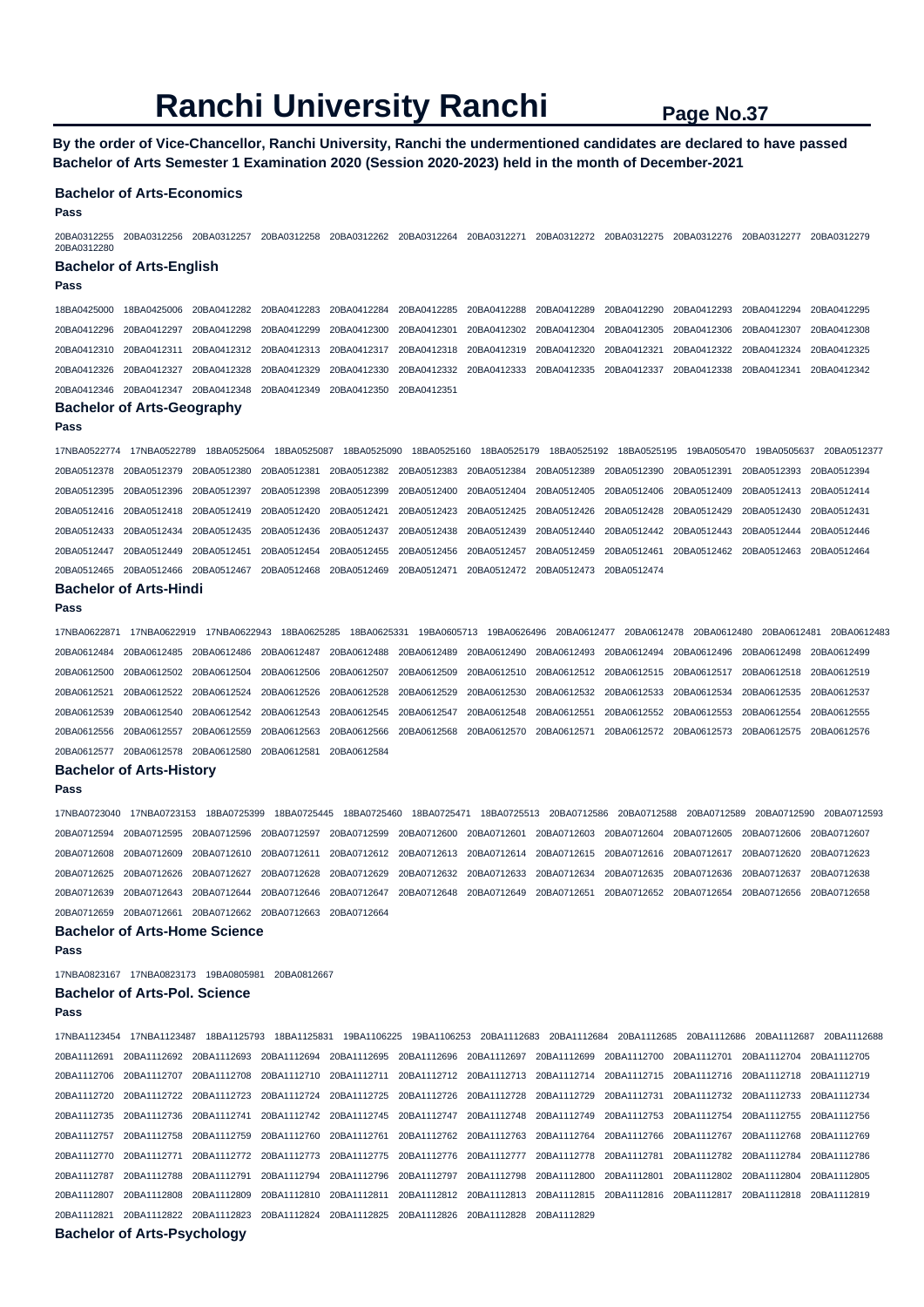**By the order of Vice-Chancellor, Ranchi University, Ranchi the undermentioned candidates are declared to have passed Bachelor of Arts Semester 1 Examination 2020 (Session 2020-2023) held in the month of December-2021** 

#### **Pass**

20BA1212831 20BA1212832 20BA1212834 20BA1212835 20BA1212836

#### **Bachelor of Arts-Sociology**

**Pass** 

18BA1425852 18BA1425865 18BA1425875 19BA1406303 19BA1406344 19BA1426526 20BA1412837 20BA1412838 20BA1412839 20BA1412840 20BA1412841 20BA1412843 20BA1412844 20BA1412845 20BA1412846 20BA1412847 20BA1412848 20BA1412849 20BA1412850 20BA1412851 20BA1412852 20BA1412853 20BA1412854

#### **Bachelor of Arts-Nagpuri**

**Pass** 

20BA1612671 20BA1612672 20BA1612673 20BA1612674 20BA1612676 20BA1612677

**Bachelor of Arts-Kurukh Pass** 

20BA2012669 20BA2012670 **Bachelor of Arts-Computer Application Pass**  20BA5812254 **Bachelor of Arts-General Pass**  19BA0005426 20BA0012353 20BA0012354 20BA0012355 20BA0012360

# **Silli College, Silli**

**Bachelor of Arts-Bengali** 

# **Pass**

17NBA0212665 17NBA0212678 17NBA0212847 17NBA0212850 17NBA0212863 17NBA0212865 17NBA0212899 19BA0208647 19BA0208692 20BA0214166 20BA0214167 20BA0214169 20BA0214172 20BA0214173 20BA0214174 20BA0214175 20BA0214176 20BA0214177 20BA0214178 20BA0214179 20BA0214181 20BA0214182 20BA0214185 20BA0214186 20BA0214187 20BA0214188 20BA0214189 20BA0214190 20BA0214193 20BA0214197 20BA0214198 20BA0214199 20BA0214200 20BA0214201 20BA0214202 20BA0214205 20BA0214206 20BA0214207 20BA0214209 20BA0214210 20BA0214211 20BA0214213 20BA0214215 20BA0214216 20BA0214219 20BA0214220 20BA0214221 20BA0214222 20BA0214223 20BA0214224 20BA0214225 20BA0214226 20BA0214227 20BA0214229 20BA0214230 20BA0214231 20BA0214232 20BA0214233 20BA0214234 20BA0214239 20BA0214240 20BA0214241 20BA0214243 20BA0214244 20BA0214250 20BA0214252 20BA0214253 20BA0214255 20BA0214256 20BA0214260 20BA0214263 20BA0214266 20BA0214267 20BA0214268 20BA0214269 20BA0214273 20BA0214274 20BA0214275 20BA0214277 20BA0214278 20BA0214279 20BA0214280 20BA0214281 20BA0214282 20BA0214283 20BA0214284 20BA0214285 20BA0214286 20BA0214287 20BA0214288

# **Bachelor of Arts-Economics**

**Pass** 

18BA0326208 19BA0308732 19BA0308749 19BA0308758 20BA0314289 20BA0314290 20BA0314291 20BA0314292 20BA0314293 20BA0314294 20BA0314295 20BA0314296 20BA0314297 20BA0314298 20BA0314299 20BA0314300 20BA0314301 20BA0314302 20BA0314304 20BA0314305 20BA0314307 20BA0314309 20BA0314310 20BA0314311 20BA0314312 20BA0314314 20BA0314315 20BA0314316 20BA0314317 20BA0314318 20BA0314319 20BA0314320 20BA0314321 20BA0314322 20BA0314324 20BA0314325 20BA0314326 20BA0314328

#### **Bachelor of Arts-English**

**Pass** 

|                         | <b>Bachelor of Arts-Geography</b> |             |                                     |                                                                                     |             |                                     |                                                 |             |                         |             |             |
|-------------------------|-----------------------------------|-------------|-------------------------------------|-------------------------------------------------------------------------------------|-------------|-------------------------------------|-------------------------------------------------|-------------|-------------------------|-------------|-------------|
| 20BA0414456             | 20BA0414457                       |             | 20BA0414458 20BA0414459 20BA0414460 |                                                                                     | 20BA0414461 |                                     | 20BA0414462 20BA0414463 20BA0420140             |             |                         |             |             |
| 20BA0414443             | 20BA0414444                       | 20BA0414445 | 20BA0414446 20BA0414447             |                                                                                     | 20BA0414448 | 20BA0414449                         | 20BA0414450                                     | 20BA0414451 | 20BA0414452             | 20BA0414453 | 20BA0414455 |
| 20BA0414428             | 20BA0414429                       | 20BA0414430 | 20BA0414431                         | 20BA0414433                                                                         | 20BA0414434 | 20BA0414435 20BA0414437             |                                                 | 20BA0414439 | 20BA0414440             | 20BA0414441 | 20BA0414442 |
| 20BA0414411             | 20BA0414412                       | 20BA0414414 |                                     | 20BA0414415 20BA0414417                                                             |             |                                     |                                                 |             | 20BA0414423             | 20BA0414425 | 20BA0414427 |
| 20BA0414399             | 20BA0414400                       | 20BA0414401 |                                     | 20BA0414402 20BA0414403 20BA0414404                                                 |             |                                     |                                                 |             | 20BA0414408 20BA0414409 |             | 20BA0414410 |
| 20BA0414386 20BA0414387 |                                   | 20BA0414388 |                                     | 20BA0414389 20BA0414390                                                             | 20BA0414392 | 20BA0414393 20BA0414394 20BA0414395 |                                                 |             | 20BA0414396             | 20BA0414397 | 20BA0414398 |
|                         | 20BA0414372 20BA0414373           | 20BA0414374 |                                     | 20BA0414375 20BA0414376 20BA0414377                                                 |             | 20BA0414378 20BA0414379 20BA0414381 |                                                 |             | 20BA0414382 20BA0414383 |             | 20BA0414385 |
| 20BA0414355 20BA0414356 |                                   | 20BA0414358 |                                     | 20BA0414359 20BA0414360 20BA0414362 20BA0414363 20BA0414365 20BA0414366 20BA0414367 |             |                                     |                                                 |             |                         | 20BA0414368 | 20BA0414369 |
| 20BA0414338             | 20BA0414339                       | 20BA0414340 | 20BA0414341                         | 20BA0414343 20BA0414344                                                             |             | 20BA0414345 20BA0414348 20BA0414349 |                                                 |             | 20BA0414351             | 20BA0414353 | 20BA0414354 |
| 19BA0408805             | 19BA0408846                       | 19BA0408886 | 20BA0414329                         | 20BA0414330                                                                         | 20BA0414331 |                                     | 20BA0414332 20BA0414333 20BA0414334 20BA0414335 |             |                         | 20BA0414336 | 20BA0414337 |
| 18BA0426233             | 18BA0426245                       | 18BA0426271 | 18BA0426275                         | 18BA0426276                                                                         | 18BA0426291 |                                     | 18BA0426306 18BA0426327                         | 18BA0426335 | 18BA0426337             | 19BA0408775 | 19BA0408781 |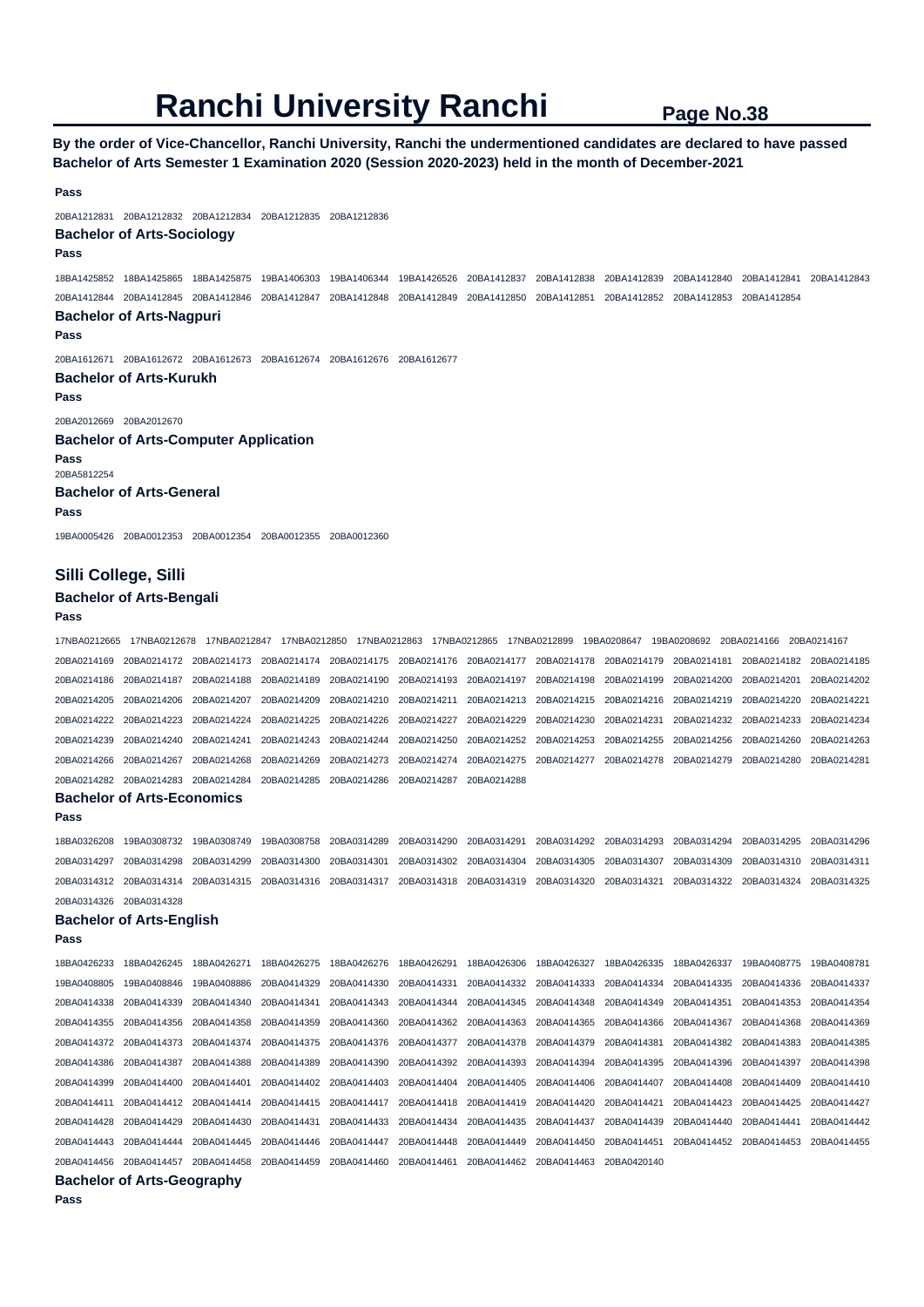# **By the order of Vice-Chancellor, Ranchi University, Ranchi the undermentioned candidates are declared to have passed Bachelor of Arts Semester 1 Examination 2020 (Session 2020-2023) held in the month of December-2021**

| 17NBA0513190 | 17NBA0513302                  | 17NBA0513309 | 18BA0526436 | 18BA0526502 | 18BA0526508 | 18BA0526556 | 19BA0509045 | 19BA0509046 | 19BA0509066 | 19BA0509083 | 19BA0509094 |
|--------------|-------------------------------|--------------|-------------|-------------|-------------|-------------|-------------|-------------|-------------|-------------|-------------|
| 19BA0509122  | 20BA0514526                   | 20BA0514527  | 20BA0514528 | 20BA0514529 | 20BA0514530 | 20BA0514531 | 20BA0514532 | 20BA0514533 | 20BA0514534 | 20BA0514536 | 20BA0514537 |
| 20BA0514539  | 20BA0514540                   | 20BA0514541  | 20BA0514542 | 20BA0514543 | 20BA0514544 | 20BA0514545 | 20BA0514546 | 20BA0514547 | 20BA0514548 | 20BA0514549 | 20BA0514550 |
| 20BA0514551  | 20BA0514552                   | 20BA0514553  | 20BA0514554 | 20BA0514555 | 20BA0514556 | 20BA0514557 | 20BA0514558 | 20BA0514559 | 20BA0514562 | 20BA0514563 | 20BA0514564 |
| 20BA0514566  | 20BA0514567                   | 20BA0514568  | 20BA0514569 | 20BA0514570 | 20BA0514571 | 20BA0514572 | 20BA0514573 | 20BA0514574 | 20BA0514575 | 20BA0514577 | 20BA0514578 |
| 20BA0514579  | 20BA0514580                   | 20BA0514582  | 20BA0514583 | 20BA0514584 | 20BA0514585 | 20BA0514586 | 20BA0514587 | 20BA0514588 | 20BA0514590 | 20BA0514593 | 20BA0514594 |
| 20BA0514595  | 20BA0514596                   | 20BA0514598  | 20BA0514599 | 20BA0514600 | 20BA0514601 | 20BA0514602 | 20BA0514603 | 20BA0514606 | 20BA0514607 | 20BA0514608 | 20BA0514609 |
| 20BA0514610  | 20BA0514611                   | 20BA0514612  | 20BA0514613 | 20BA0514614 | 20BA0514616 | 20BA0514617 | 20BA0514618 | 20BA0514620 | 20BA0514621 | 20BA0514622 | 20BA0514623 |
| 20BA0514624  | 20BA0514625                   | 20BA0514626  | 20BA0514627 | 20BA0514628 | 20BA0514629 | 20BA0514630 | 20BA0514631 | 20BA0514632 | 20BA0514634 | 20BA0514635 | 20BA0514636 |
| 20BA0514637  | 20BA0514639                   | 20BA0514640  | 20BA0514641 | 20BA0514642 | 20BA0514643 | 20BA0514644 | 20BA0514645 | 20BA0514646 | 20BA0514647 | 20BA0514648 | 20BA0514650 |
| 20BA0514651  | 20BA0514654                   | 20BA0514655  | 20BA0514656 | 20BA0514657 | 20BA0514658 | 20BA0514659 | 20BA0514660 | 20BA0514661 | 20BA0514662 | 20BA0514663 | 20BA0514664 |
| 20BA0514665  | 20BA0514666                   | 20BA0514667  | 20BA0514669 | 20BA0514670 | 20BA0514671 | 20BA0514672 | 20BA0514673 | 20BA0514674 | 20BA0514675 | 20BA0514676 | 20BA0514678 |
| 20BA0514679  | 20BA0514680                   | 20BA0514681  | 20BA0514683 | 20BA0514684 | 20BA0514685 | 20BA0514686 | 20BA0514688 | 20BA0514690 | 20BA0514691 | 20BA0514692 | 20BA0514693 |
| 20BA0514694  | 20BA0514695                   | 20BA0514696  | 20BA0514697 | 20BA0514698 | 20BA0514699 | 20BA0514700 | 20BA0514701 | 20BA0514704 | 20BA0514705 | 20BA0514706 | 20BA0514707 |
| 20BA0514708  | 20BA0514709                   | 20BA0514711  | 20BA0514712 | 20BA0514713 | 20BA0514714 | 20BA0514715 | 20BA0514718 | 20BA0514719 | 20BA0514720 | 20BA0514721 | 20BA0514722 |
| 20BA0514723  | 20BA0514724                   | 20BA0514725  | 20BA0514726 | 20BA0514728 | 20BA0514729 | 20BA0514730 | 20BA0514731 | 20BA0514732 | 20BA0514733 | 20BA0514734 | 20BA0514735 |
| 20BA0514736  | 20BA0514737                   | 20BA0514738  | 20BA0514739 | 20BA0514740 | 20BA0514741 | 20BA0514742 | 20BA0514743 | 20BA0514745 | 20BA0514746 | 20BA0514747 | 20BA0514748 |
| 20BA0514750  | 20BA0514751                   | 20BA0514752  | 20BA0514753 | 20BA0520155 |             |             |             |             |             |             |             |
|              | <b>Bachelor of Arts-Hindi</b> |              |             |             |             |             |             |             |             |             |             |
| Pass         |                               |              |             |             |             |             |             |             |             |             |             |
|              |                               |              |             |             |             |             |             |             |             |             |             |
| 18BA0626599  | 19BA0609180                   | 19BA0609187  | 19BA0609229 | 19BA0609235 | 19BA0609236 | 19BA0609285 | 19BA0609301 | 19BA0609304 | 20BA0614754 | 20BA0614756 | 20BA0614757 |
| 20BA0614759  | 20BA0614760                   | 20BA0614761  | 20BA0614762 | 20BA0614763 | 20BA0614764 | 20BA0614765 | 20BA0614768 | 20BA0614769 | 20BA0614770 | 20BA0614771 | 20BA0614772 |
| 20BA0614773  | 20BA0614774                   | 20BA0614775  | 20BA0614776 | 20BA0614777 | 20BA0614779 | 20BA0614780 | 20BA0614781 | 20BA0614782 | 20BA0614783 | 20BA0614784 | 20BA0614785 |
| 20BA0614786  | 20BA0614787                   | 20BA0614788  | 20BA0614789 | 20BA0614790 | 20BA0614791 | 20BA0614793 | 20BA0614794 | 20BA0614795 | 20BA0614796 | 20BA0614797 | 20BA0614798 |
| 20BA0614799  | 20BA0614800                   | 20BA0614801  | 20BA0614803 | 20BA0614804 | 20BA0614806 | 20BA0614807 | 20BA0614808 | 20BA0614809 | 20BA0614811 | 20BA0614812 | 20BA0614813 |
| 20BA0614814  | 20BA0614815                   | 20BA0614816  | 20BA0614817 | 20BA0614819 | 20BA0614820 | 20BA0614822 | 20BA0614823 | 20BA0614824 | 20BA0614825 | 20BA0614826 | 20BA0614827 |
| 20BA0614828  | 20BA0614829                   | 20BA0614830  | 20BA0614831 | 20BA0614832 | 20BA0614833 | 20BA0614834 | 20BA0614835 | 20BA0614838 | 20BA0614839 | 20BA0614841 | 20BA0614842 |
| 20BA0614843  | 20BA0614844                   | 20BA0614846  | 20BA0614847 | 20BA0614849 | 20BA0614850 | 20BA0614852 | 20BA0614854 | 20BA0614855 | 20BA0614856 | 20BA0614857 | 20BA0614858 |
| 20BA0614859  | 20BA0614860                   | 20BA0614861  | 20BA0614862 | 20BA0614863 | 20BA0614865 | 20BA0614866 | 20BA0614867 | 20BA0614869 | 20BA0614872 | 20BA0614875 | 20BA0614876 |
| 20BA0614877  | 20BA0614878                   | 20BA0614880  | 20BA0614881 | 20BA0614883 | 20BA0614884 | 20BA0614885 | 20BA0614886 | 20BA0614887 | 20BA0614888 | 20BA0614889 | 20BA0614890 |
| 20BA0614892  | 20BA0614893                   | 20BA0614894  | 20BA0614895 | 20BA0614896 | 20BA0614897 | 20BA0614898 | 20BA0614899 | 20BA0614900 | 20BA0614901 | 20BA0614904 | 20BA0614905 |
| 20BA0614906  | 20BA0614907                   | 20BA0614908  | 20BA0614909 | 20BA0614910 | 20BA0614911 | 20BA0614912 | 20BA0614914 | 20BA0614915 | 20BA0614917 | 20BA0614919 | 20BA0614920 |
| 20BA0614921  | 20BA0614922                   | 20BA0614923  | 20BA0614924 | 20BA0614925 | 20BA0614926 | 20BA0614927 | 20BA0614928 | 20BA0614929 | 20BA0614930 | 20BA0614931 | 20BA0614932 |
| 20BA0614933  | 20BA0614934                   | 20BA0614935  | 20BA0614936 | 20BA0614937 | 20BA0614938 | 20BA0614941 | 20BA0614944 | 20BA0614945 | 20BA0614946 | 20BA0614947 | 20BA0614949 |
| 20BA0614950  | 20BA0614951                   | 20BA0614952  | 20BA0614953 | 20BA0614954 | 20BA0614955 | 20BA0614956 | 20BA0614957 | 20BA0614958 | 20BA0614959 | 20BA0614960 | 20BA0614961 |
| 20BA0614962  | 20BA0614964                   | 20BA0614966  | 20BA0614967 | 20BA0614968 | 20BA0614969 | 20BA0614971 | 20BA0614973 | 20BA0614974 | 20BA0614975 | 20BA0614976 | 20BA0614977 |
| 20BA0614978  | 20BA0614980                   | 20BA0614981  | 20BA0614982 | 20BA0614983 | 20BA0614984 | 20BA0614985 | 20BA0614986 | 20BA0614987 | 20BA0614988 | 20BA0614989 | 20BA0614990 |

**Bachelor of Arts-History**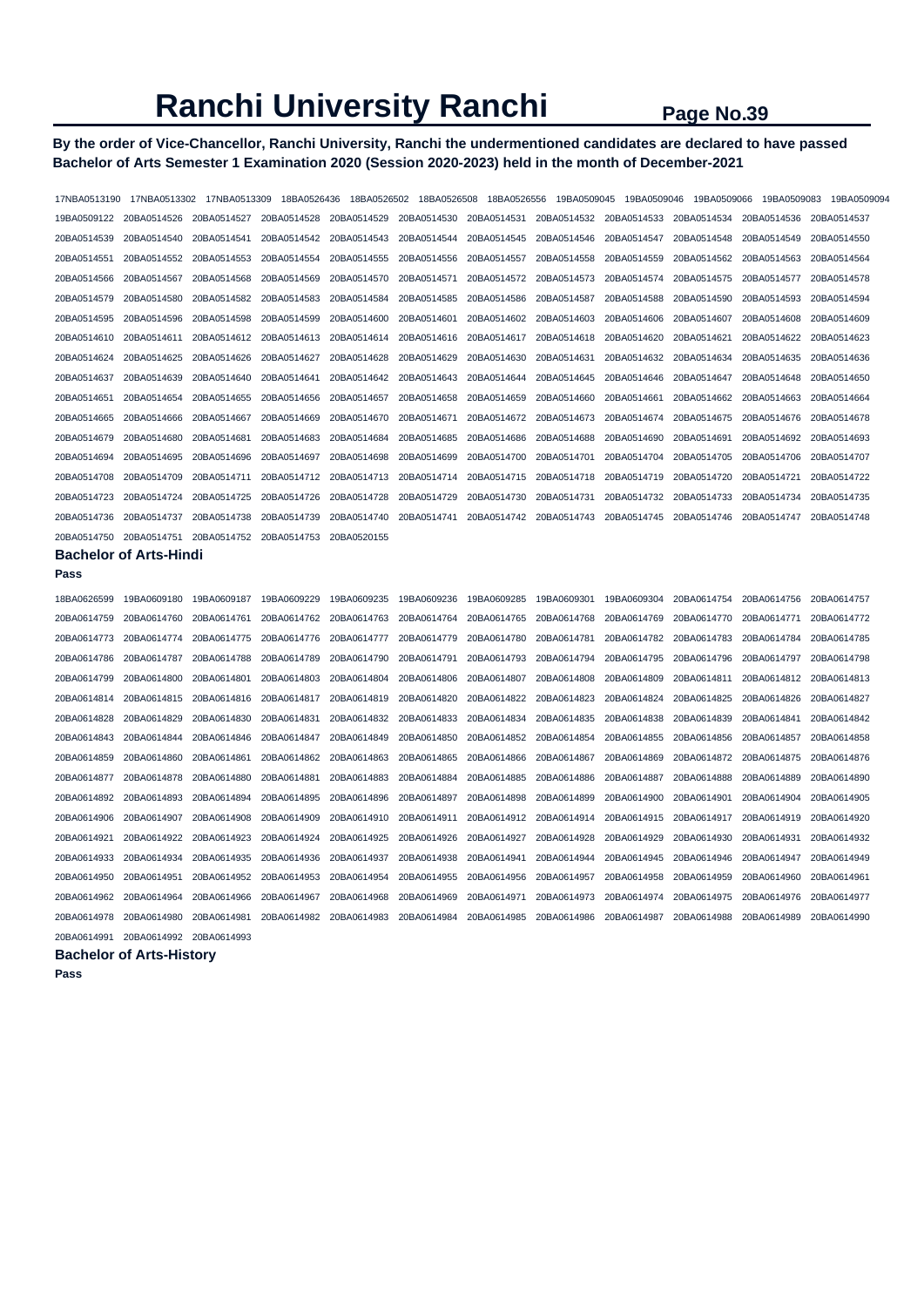# **By the order of Vice-Chancellor, Ranchi University, Ranchi the undermentioned candidates are declared to have passed Bachelor of Arts Semester 1 Examination 2020 (Session 2020-2023) held in the month of December-2021**

| 17NBA0713649                               | 17NBA0713664                  | 17NBA0713673                          |             |                                                                                                                                                             |             |             |             | 18BA0726767 18BA0726775 |             | 18BA0726856 | 18BA0726858 |
|--------------------------------------------|-------------------------------|---------------------------------------|-------------|-------------------------------------------------------------------------------------------------------------------------------------------------------------|-------------|-------------|-------------|-------------------------|-------------|-------------|-------------|
| 18BA0726903                                | 18BA0726957                   | 19BA0709337                           | 19BA0709353 | 19BA0709376                                                                                                                                                 | 19BA0709424 | 19BA0709427 | 19BA0709430 | 19BA0709465             | 19BA0709467 | 19BA0709504 | 19BA0709521 |
| 20BA0714995                                | 20BA0714996                   | 20BA0714997                           | 20BA0715000 | 20BA0715001                                                                                                                                                 | 20BA0715002 | 20BA0715003 | 20BA0715004 | 20BA0715005             | 20BA0715007 | 20BA0715008 | 20BA0715009 |
| 20BA0715011                                | 20BA0715012                   | 20BA0715014                           | 20BA0715015 | 20BA0715016                                                                                                                                                 | 20BA0715019 | 20BA0715020 | 20BA0715021 | 20BA0715022             | 20BA0715027 | 20BA0715032 | 20BA0715033 |
| 20BA0715034                                | 20BA0715035                   | 20BA0715036                           | 20BA0715037 | 20BA0715038                                                                                                                                                 | 20BA0715039 | 20BA0715040 | 20BA0715043 | 20BA0715044             | 20BA0715045 | 20BA0715046 | 20BA0715047 |
| 20BA0715048                                | 20BA0715049                   | 20BA0715050                           | 20BA0715051 | 20BA0715052                                                                                                                                                 | 20BA0715054 | 20BA0715055 | 20BA0715058 | 20BA0715059             | 20BA0715060 | 20BA0715062 | 20BA0715065 |
| 20BA0715066                                | 20BA0715067                   | 20BA0715068                           | 20BA0715069 | 20BA0715070                                                                                                                                                 | 20BA0715071 | 20BA0715072 | 20BA0715073 | 20BA0715074             | 20BA0715075 | 20BA0715076 | 20BA0715077 |
| 20BA0715079                                | 20BA0715081                   | 20BA0715084                           | 20BA0715086 | 20BA0715088                                                                                                                                                 | 20BA0715089 | 20BA0715091 | 20BA0715092 | 20BA0715093             | 20BA0715094 | 20BA0715095 | 20BA0715097 |
| 20BA0715100                                | 20BA0715101                   | 20BA0715105                           | 20BA0715107 | 20BA0715108                                                                                                                                                 | 20BA0715109 | 20BA0715113 | 20BA0715114 | 20BA0715116             | 20BA0715117 | 20BA0715118 | 20BA0715121 |
| 20BA0715122                                | 20BA0715124                   | 20BA0715125                           | 20BA0715126 | 20BA0715127                                                                                                                                                 | 20BA0715129 | 20BA0715132 | 20BA0715133 | 20BA0715134             | 20BA0715135 | 20BA0715136 | 20BA0715139 |
| 20BA0715142                                | 20BA0715143                   | 20BA0715144                           | 20BA0715145 | 20BA0715147                                                                                                                                                 | 20BA0715150 | 20BA0715154 | 20BA0715155 | 20BA0715156             | 20BA0715157 | 20BA0715159 | 20BA0715161 |
| 20BA0715162                                | 20BA0715163                   | 20BA0715164                           | 20BA0715165 | 20BA0715166                                                                                                                                                 | 20BA0715167 | 20BA0715168 | 20BA0715171 | 20BA0715173             | 20BA0715174 | 20BA0715175 | 20BA0715176 |
| 20BA0715177                                | 20BA0715179                   | 20BA0715180                           | 20BA0715181 | 20BA0715183                                                                                                                                                 | 20BA0715184 | 20BA0715185 | 20BA0715186 | 20BA0715187             | 20BA0715191 | 20BA0715192 | 20BA0715193 |
| 20BA0715194                                | 20BA0715195                   | 20BA0715198                           | 20BA0715199 | 20BA0715200                                                                                                                                                 | 20BA0715203 | 20BA0715204 | 20BA0715205 | 20BA0715206             | 20BA0715207 | 20BA0715208 | 20BA0715209 |
| 20BA0715211                                | 20BA0715213                   | 20BA0715214                           | 20BA0715215 | 20BA0715219                                                                                                                                                 | 20BA0715220 | 20BA0715222 | 20BA0715223 | 20BA0715224             | 20BA0715226 | 20BA0715227 | 20BA0715228 |
| Pass                                       |                               | <b>Bachelor of Arts-Home Science</b>  |             |                                                                                                                                                             |             |             |             |                         |             |             |             |
|                                            |                               |                                       |             |                                                                                                                                                             |             |             |             |                         |             |             |             |
| 19BA0809531 20BA0815229                    |                               |                                       |             |                                                                                                                                                             |             |             |             |                         |             |             |             |
| <b>Bachelor of Arts-Philosophy</b><br>Pass |                               |                                       |             |                                                                                                                                                             |             |             |             |                         |             |             |             |
|                                            |                               |                                       |             |                                                                                                                                                             |             |             |             |                         |             |             |             |
| 18BA1027028 20BA1015289                    |                               | 20BA1015290                           |             | 20BA1015291 20BA1015292 20BA1015297 20BA1015301 20BA1015302 20BA1015303 20BA1015305 20BA1015307                                                             |             |             |             |                         |             |             | 20BA1015309 |
| 20BA1015310 20BA1015311 20BA1015312        |                               |                                       |             |                                                                                                                                                             |             |             |             |                         |             |             |             |
|                                            | Bachelor of Arts-Pol. Science |                                       |             |                                                                                                                                                             |             |             |             |                         |             |             |             |
| Pass                                       |                               |                                       |             |                                                                                                                                                             |             |             |             |                         |             |             |             |
| 18BA1127145                                | 19BA1109660                   | 19BA1109677                           | 19BA1109772 | 19BA1109785                                                                                                                                                 | 19BA1109791 | 19BA1126457 | 19BA1126460 | 20BA1115314             | 20BA1115316 | 20BA1115317 | 20BA1115318 |
| 20BA1115319                                | 20BA1115320                   | 20BA1115321                           | 20BA1115322 | 20BA1115323                                                                                                                                                 | 20BA1115330 | 20BA1115331 | 20BA1115332 | 20BA1115334             | 20BA1115335 | 20BA1115336 | 20BA1115337 |
| 20BA1115338                                | 20BA1115339                   | 20BA1115340                           | 20BA1115341 | 20BA1115342                                                                                                                                                 | 20BA1115344 | 20BA1115347 | 20BA1115349 | 20BA1115350             | 20BA1115351 | 20BA1115352 | 20BA1115353 |
| 20BA1115354                                | 20BA1115355                   | 20BA1115356                           | 20BA1115357 | 20BA1115358                                                                                                                                                 | 20BA1115360 | 20BA1115361 | 20BA1115362 | 20BA1115363             | 20BA1115365 | 20BA1115366 | 20BA1115367 |
| 20BA1115369                                | 20BA1115372                   | 20BA1115373                           | 20BA1115374 | 20BA1115377                                                                                                                                                 | 20BA1115378 | 20BA1115380 | 20BA1115381 | 20BA1115382             | 20BA1115383 | 20BA1115384 | 20BA1115385 |
| 20BA1115387                                | 20BA1115388                   | 20BA1115389                           | 20BA1115391 | 20BA1115393                                                                                                                                                 | 20BA1115394 | 20BA1115396 | 20BA1115397 | 20BA1115399             | 20BA1115400 | 20BA1115402 | 20BA1115404 |
| 20BA1115405 20BA1115406                    |                               | 20BA1115407                           | 20BA1115408 | 20BA1115410                                                                                                                                                 | 20BA1115411 | 20BA1115412 | 20BA1115413 | 20BA1115414             | 20BA1115415 | 20BA1115419 | 20BA1120156 |
| <b>Bachelor of Arts-Sanskrit</b><br>Pass   |                               |                                       |             |                                                                                                                                                             |             |             |             |                         |             |             |             |
| 20BA1315420 20BA1315421 20BA1315422        |                               |                                       | 20BA1315423 |                                                                                                                                                             |             |             |             |                         |             |             |             |
| <b>Bachelor of Arts-Sociology</b>          |                               |                                       |             |                                                                                                                                                             |             |             |             |                         |             |             |             |
| Pass                                       |                               |                                       |             |                                                                                                                                                             |             |             |             |                         |             |             |             |
|                                            |                               |                                       |             | 18BA1427289 19BA1409822 19BA1409828 19BA1409859 19BA1409896 20BA1414758 20BA1415424 20BA1415425 20BA1415426 20BA1415427 20BA1415428 20BA1415428 20BA1415429 |             |             |             |                         |             |             |             |
|                                            |                               |                                       |             | 20BA1415430 20BA1415432 20BA1415433 20BA1415434 20BA1415435 20BA1415436 20BA1415437 20BA1415438 20BA1415439 20BA1415441 20BA1415442 20BA1415443             |             |             |             |                         |             |             |             |
|                                            |                               |                                       |             | 20BA1415444 20BA1415445 20BA1415446 20BA1415447 20BA1415448 20BA1415450 20BA1415451 20BA1415452 20BA1415453 20BA1415454 20BA1415455 20BA1415456 20BA1415456 |             |             |             |                         |             |             |             |
|                                            |                               |                                       |             | 20BA1415458 20BA1415460 20BA1415461 20BA1415462 20BA1415463 20BA1415464 20BA1415465 20BA1415468 20BA1415470 20BA1415472                                     |             |             |             |                         |             |             |             |
| <b>Bachelor of Arts-Kurmali</b>            |                               |                                       |             |                                                                                                                                                             |             |             |             |                         |             |             |             |
| Pass                                       |                               |                                       |             |                                                                                                                                                             |             |             |             |                         |             |             |             |
|                                            |                               |                                       |             | 19BA1909548 19BA1909555 19BA1909573 19BA1909577 20BA1915231 20BA1915232 20BA1915233 20BA1915234 20BA1915235 20BA1915236 20BA1915237 20BA1915239             |             |             |             |                         |             |             |             |
|                                            |                               |                                       |             | 20BA1915240 20BA1915242 20BA1915245 20BA1915246 20BA1915247 20BA1915248 20BA1915249 20BA1915250 20BA1915252 20BA1915253 20BA1915254 20BA1915255             |             |             |             |                         |             |             |             |
|                                            |                               |                                       |             | 20BA1915256 20BA1915258 20BA1915259 20BA1915260 20BA1915261 20BA1915262 20BA1915263 20BA1915264 20BA1915265 20BA1915266 20BA1915267 20BA1915267             |             |             |             |                         |             |             |             |
|                                            |                               |                                       |             | 20BA1915270 20BA1915271 20BA1915272 20BA1915273 20BA1915274 20BA1915275 20BA1915276                                                                         |             |             |             |                         |             |             |             |
|                                            |                               | <b>Bachelor of Arts-PanchPargania</b> |             |                                                                                                                                                             |             |             |             |                         |             |             |             |
| Pass                                       |                               |                                       |             |                                                                                                                                                             |             |             |             |                         |             |             |             |
|                                            |                               |                                       |             | 20BA2715277 20BA2715278 20BA2715279 20BA2715280 20BA2715281 20BA2715282 20BA2715283 20BA2715284 20BA2715285 20BA2715286 20BA2715287                         |             |             |             |                         |             |             |             |
| <b>Bachelor of Arts-General</b><br>Pass    |                               |                                       |             |                                                                                                                                                             |             |             |             |                         |             |             |             |
|                                            |                               |                                       |             |                                                                                                                                                             |             |             |             |                         |             |             |             |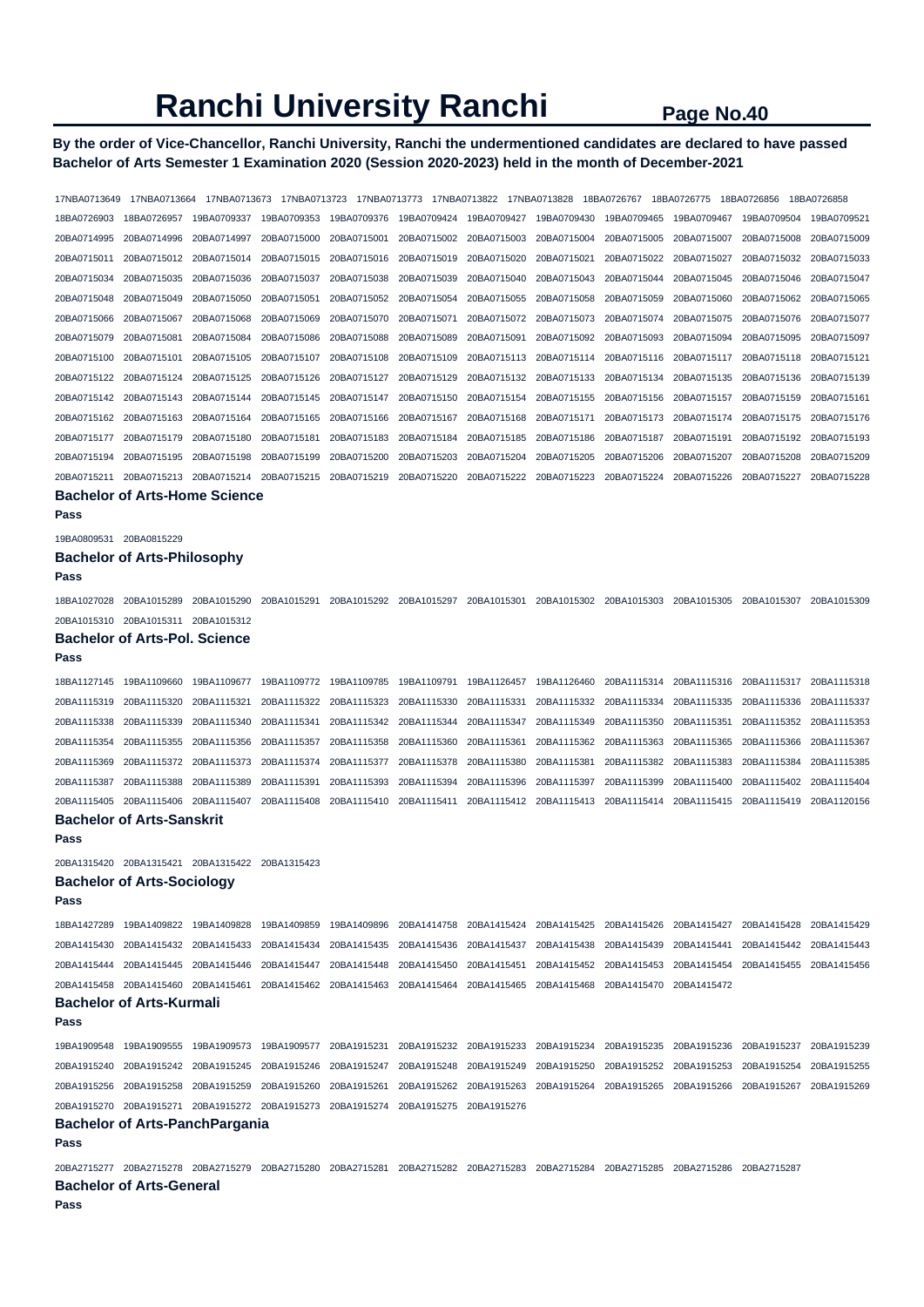# **By the order of Vice-Chancellor, Ranchi University, Ranchi the undermentioned candidates are declared to have passed Bachelor of Arts Semester 1 Examination 2020 (Session 2020-2023) held in the month of December-2021**

18BA0026399 19BA0008933 19BA0026430 20BA0014465 20BA0014466 20BA0014469 20BA0014470 20BA0014471 20BA0014472 20BA0014473 20BA0014474 20BA0014479 20BA0014480 20BA0014481 20BA0014483 20BA0014484 20BA0014487 20BA0014490 20BA0014491 20BA0014492 20BA0014494 20BA0014495 20BA0014496 20BA0014498 20BA0014501 20BA0014502 20BA0014504 20BA0014505 20BA0014509 20BA0014510 20BA0014511 20BA0014512 20BA0014515 20BA0014518 20BA0014524 20BA0020154

### **Simdega College, Simdega**

# **Bachelor of Arts-Anthropology**

**Pass** 

20BA0115474 20BA0115476 20BA0115477 20BA0115478 20BA0115479 20BA0115480 20BA0115481 20BA0115482 20BA0115484 20BA0115485 **Bachelor of Arts-Economics** 

#### **Pass**

18BA0311182 18BA0311183 19BA0306648 20BA0315492 20BA0315493 20BA0315494 20BA0315495 20BA0315496 20BA0315500 20BA0315501 20BA0315502 20BA0315503 20BA0315504 20BA0315505 20BA0315506 20BA0315507 20BA0315508 20BA0315509 20BA0315510 20BA0315511 20BA0315512 20BA0315513 20BA0315514 20BA0315515 20BA0315516 20BA0315517 20BA0315518 20BA0315519 20BA0315521 20BA0315522 20BA0315524 20BA0315526 20BA0315527 20BA0315528 20BA0315529 20BA0315530 20BA0315532 20BA0315533 20BA0315535 20BA0315536 20BA0315538 20BA0315539 20BA0315540 20BA0315541

#### **Bachelor of Arts-English**

**Pass** 

**Pass** 

19BA0406717 20BA0415542 20BA0415544 20BA0415545 20BA0415546 20BA0415547 20BA0415548 20BA0415549 20BA0415550 20BA0415551 20BA0415552 20BA0415553 20BA0415554 20BA0415555 20BA0415556 20BA0415557 20BA0415558 20BA0415559 20BA0415560 20BA0415561 20BA0415562

# **Bachelor of Arts-Geography**

18BA0511295 20BA0515570 20BA0515572 20BA0515573 20BA0515574 20BA0515576 20BA0515578 20BA0515579 20BA0515580 20BA0515581 20BA0515582 20BA0515583 20BA0515584 20BA0515586 20BA0515587 20BA0515588 20BA0515589 20BA0515590 20BA0515591 20BA0515592 20BA0515593 20BA0515594 20BA0515595 20BA0515596 20BA0515597 20BA0515598 20BA0515599 20BA0515600 20BA0515601 20BA0515602 20BA0515603 20BA0515604 20BA0515606 20BA0515607 20BA0515608 20BA0515609 20BA0515610 20BA0515611 20BA0515612 20BA0515613 20BA0515614 20BA0515615 20BA0515616 20BA0515617 20BA0515618 20BA0515619 20BA0515620 20BA0515621 20BA0515622 20BA0515623 20BA0515624 20BA0515625 20BA0515626 20BA0515627 20BA0515628 20BA0515629 20BA0515630 20BA0515631 20BA0515632 20BA0515633 20BA0515634 20BA0515635 20BA0515637 20BA0515638 20BA0515641 20BA0515642 20BA0515643 20BA0515644 20BA0515645 20BA0515646 20BA0515647 20BA0515648 **Bachelor of Arts-Hindi** 

# **Pass**

| 18BA0611486                | 18BA0611576 | 20BA0615650 | 20BA0615651 | 20BA0615653             | 20BA0615654 | 20BA0615658             | 20BA0615659             | 20BA0615660 | 20BA0615661 | 20BA0615662 | 20BA0615663 |
|----------------------------|-------------|-------------|-------------|-------------------------|-------------|-------------------------|-------------------------|-------------|-------------|-------------|-------------|
| 20BA0615664                | 20BA0615665 | 20BA0615666 | 20BA0615668 | 20BA0615669             | 20BA0615670 | 20BA0615671             | 20BA0615672             | 20BA0615673 | 20BA0615675 | 20BA0615678 | 20BA0615679 |
| 20BA0615680                | 20BA0615681 | 20BA0615682 | 20BA0615683 | 20BA0615684             | 20BA0615685 | 20BA0615686             | 20BA0615687             | 20BA0615688 | 20BA0615690 | 20BA0615691 | 20BA0615692 |
| 20BA0615693                | 20BA0615694 | 20BA0615695 | 20BA0615696 | 20BA0615698             | 20BA0615699 |                         | 20BA0615700 20BA0615702 | 20BA0615703 | 20BA0615704 | 20BA0615705 | 20BA0615706 |
| 20BA0615707                | 20BA0615708 | 20BA0615709 |             | 20BA0615710 20BA0615712 | 20BA0615713 |                         | 20BA0615714 20BA0615715 | 20BA0615716 | 20BA0615718 | 20BA0615719 | 20BA0615720 |
| 20BA0615722                | 20BA0615723 | 20BA0615725 | 20BA0615726 | 20BA0615727             | 20BA0615728 | 20BA0615729             | 20BA0615730             | 20BA0615731 | 20BA0615732 | 20BA0615733 | 20BA0615734 |
| 20BA0615735                | 20BA0615737 | 20BA0615738 | 20BA0615739 | 20BA0615742 20BA0615743 |             | 20BA0615744 20BA0615745 |                         | 20BA0615747 | 20BA0615748 | 20BA0615749 | 20BA0615750 |
| 20BA0615752                | 20BA0615753 | 20BA0615756 | 20BA0615758 | 20BA0615759             | 20BA0615760 | 20BA0615761             | 20BA0615762             | 20BA0615763 | 20BA0615764 | 20BA0615765 | 20BA0615766 |
| 20BA0615767                | 20BA0615768 | 20BA0615769 | 20BA0615770 | 20BA0615771             | 20BA0615772 | 20BA0615773 20BA0615774 |                         | 20BA0615775 | 20BA0615776 | 20BA0615777 | 20BA0615778 |
| 20BA0615779                | 20BA0615780 | 20BA0615781 | 20BA0615782 | 20BA0615783             | 20BA0615784 | 20BA0615785             | 20BA0615787             | 20BA0615788 | 20BA0615789 | 20BA0615791 | 20BA0615792 |
| 20BA0615793<br>20840615807 | 20BA0615794 | 20BA0615795 | 20BA0615796 | 20BA0615797             | 20BA0615798 | 20BA0615799             | 20BA0615800             | 20BA0615801 | 20BA0615802 | 20BA0615803 | 20BA0615806 |

#### **Bachelor of Arts-History**

**Pass** 

|                         | <b>Bachelor of Arts-Pol. Science</b>                                                                                    |             |             |                                                 |             |                                                                                                             |             |                         |             |
|-------------------------|-------------------------------------------------------------------------------------------------------------------------|-------------|-------------|-------------------------------------------------|-------------|-------------------------------------------------------------------------------------------------------------|-------------|-------------------------|-------------|
| 20BA0715890 20BA0715891 |                                                                                                                         |             |             | 20BA0715892 20BA0715894 20BA0715895 20BA0715896 | 20BA0715897 | 20BA0715898                                                                                                 |             |                         |             |
|                         | 20BA0715878 20BA0715879 20BA0715880                                                                                     |             | 20BA0715881 | 20BA0715882 20BA0715883                         |             | 20BA0715884 20BA0715885 20BA0715886 20BA0715887                                                             |             | 20BA0715888             | 20BA0715889 |
| 20BA0715866 20BA0715867 |                                                                                                                         | 20BA0715868 |             | 20BA0715869 20BA0715870 20BA0715871             |             | 20BA0715872 20BA0715873 20BA0715874 20BA0715875 20BA0715876 20BA0715877                                     |             |                         |             |
|                         | 20BA0715854 20BA0715855 20BA0715856                                                                                     |             |             | 20BA0715857 20BA0715858 20BA0715859             |             | 20BA0715860 20BA0715861 20BA0715862                                                                         | 20BA0715863 | 20BA0715864             | 20BA0715865 |
|                         | 20BA0715842 20BA0715843 20BA0715844 20BA0715845 20BA0715846 20BA0715847                                                 |             |             |                                                 |             | 20BA0715848 20BA0715849 20BA0715850 20BA0715851                                                             |             | 20BA0715852 20BA0715853 |             |
|                         | 20BA0715830 20BA0715831 20BA0715832 20BA0715833 20BA0715834 20BA0715835 20BA0715836 20BA0715837 20BA0715838 20BA0715839 |             |             |                                                 |             |                                                                                                             |             | 20BA0715840 20BA0715841 |             |
|                         | 20BA0715818 20BA0715819 20BA0715820                                                                                     |             |             |                                                 |             | 20BA0715821 20BA0715822 20BA0715823 20BA0715824 20BA0715825 20BA0715826 20BA0715827                         |             | 20BA0715828 20BA0715829 |             |
|                         | 18BA0711636 18BA0711690                                                                                                 | 18BA0711729 |             |                                                 |             | 20BA0715808 20BA0715809 20BA0715810 20BA0715811 20BA0715812 20BA0715813 20BA0715815 20BA0715816 20BA0715817 |             |                         |             |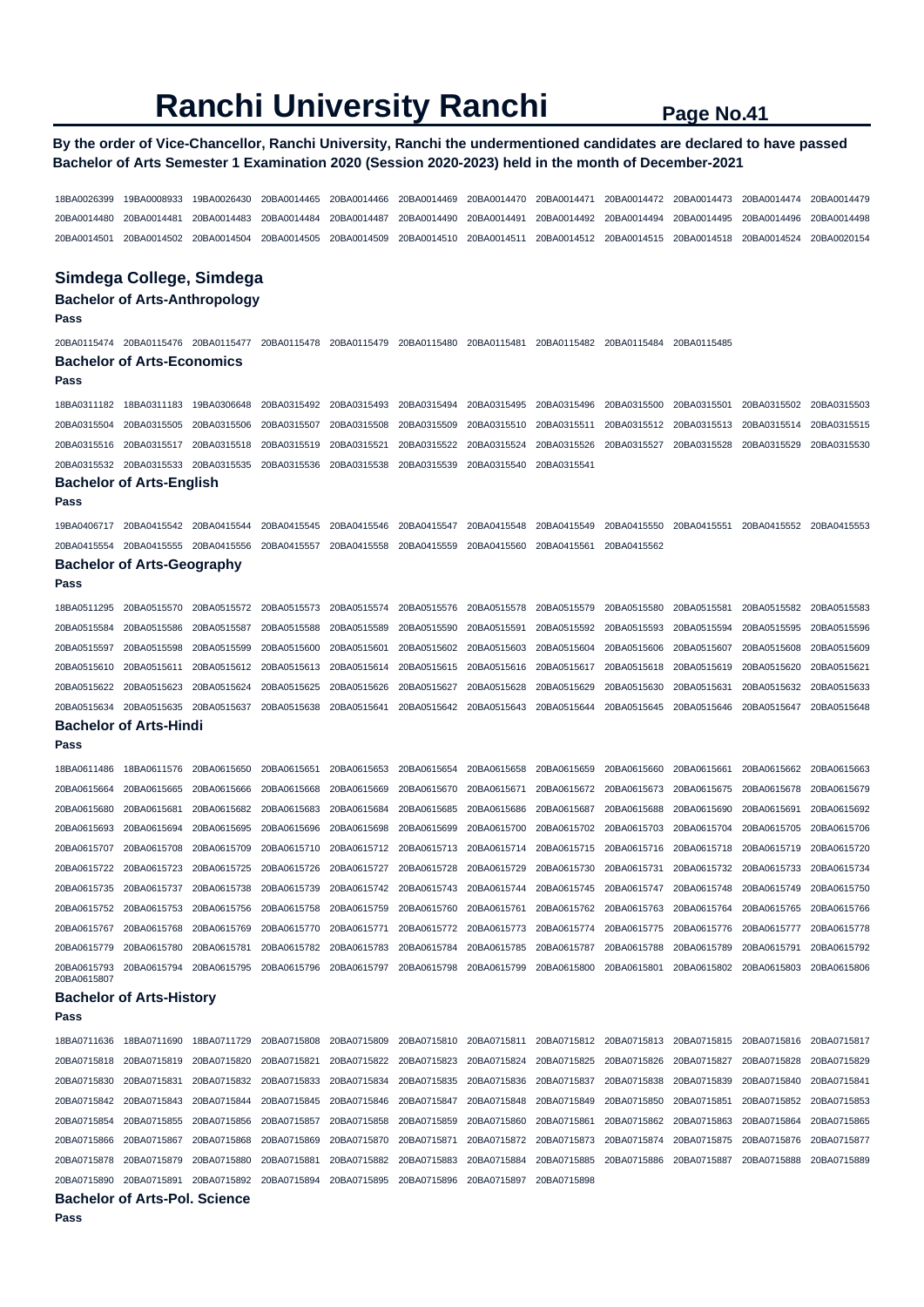**By the order of Vice-Chancellor, Ranchi University, Ranchi the undermentioned candidates are declared to have passed Bachelor of Arts Semester 1 Examination 2020 (Session 2020-2023) held in the month of December-2021** 

18BA1111860 19BA1107270 20BA1115909 20BA1115910 20BA1115911 20BA1115912 20BA1115913 20BA1115915 20BA1115917 20BA1115918 20BA1115919 20BA1115920 20BA1115924 20BA1115925 20BA1115926 20BA1115927 20BA1115928 20BA1115929 20BA1115930 20BA1115931 20BA1115932 20BA1115933 20BA1115934 20BA1115935 20BA1115936 20BA1115937 20BA1115938 20BA1115939 20BA1115940 20BA1115941 20BA1115942 20BA1115943 20BA1115944 20BA1115945 20BA1115946 20BA1115947 20BA1115948 20BA1115949 20BA1115950 20BA1115951 20BA1115952 20BA1115953 20BA1115954 20BA1115955 20BA1115957 20BA1115958 20BA1115959 20BA1115960 20BA1115961 20BA1115962 20BA1115963 20BA1115964 20BA1115965 20BA1115966 20BA1115967 20BA1115968 20BA1115969 20BA1115970 20BA1115971 20BA1115972 20BA1115973 20BA1115974 20BA1115975 20BA1115976 20BA1115977 20BA1115979 20BA1115980 20BA1115981 20BA1115982 20BA1115983 20BA1115985 20BA1115986 20BA1115987 20BA1115988 20BA1115989 20BA1115990 20BA1115991 20BA1115992 **Bachelor of Arts-Psychology Pass**  20BA1215993 20BA1215994 20BA1215995 20BA1215996 20BA1215997 20BA1215998 20BA1215999 20BA1216000 20BA1216001 **Bachelor of Arts-Sanskrit Pass**  20BA1316002 20BA1316003 20BA1316004 20BA1316005 20BA1316006 20BA1316007 20BA1316008 20BA1316009 **Bachelor of Arts-Sociology Pass**  20BA1416010 20BA1416011 **Bachelor of Arts-Nagpuri Pass**  20BA1615907 20BA1615908 **Bachelor of Arts-Mundari Pass**  20BA1715904 20BA1715905 20BA1715906 **Bachelor of Arts-Kharia Pass**  20BA1815900 20BA1815901 20BA1815902 20BA1815903 **Bachelor of Arts-Computer Application Pass**  18BA5811165 20BA5815486 20BA5815487 20BA5815488 20BA5815489 20BA5815490 **Bachelor of Arts-General Pass**  20BA0015563 20BA0015565 20BA0015566 20BA0015567 20BA0015569 **S.S.Memorial College, Ranchi Bachelor of Arts-Bengali Pass**  20BA0213225 **Bachelor of Arts-Economics Pass**  18BA0319959 18BA0320001 18BA0320003 18BA0320009 18BA0320016 18BA0320022 18BA0320029 18BA0320031 18BA0320063 18BA0320065 19BA0318502 19BA0318503 19BA0318508 19BA0318519 19BA0318529 19BA0318541 19BA0318555 19BA0318561 19BA0318588 19BA0318671 19BA0319157 20BA0313226 20BA0313227 20BA0313228 20BA0313230 20BA0313231 20BA0313232 20BA0313233 20BA0313234 20BA0313235 20BA0313236 20BA0313238 20BA0313239 20BA0313240 20BA0313241 20BA0313243 20BA0313244 20BA0313245 20BA0313246 20BA0313247 20BA0313248 20BA0313249 20BA0313252 20BA0313253 20BA0313254 20BA0313255 20BA0313256 20BA0313257 20BA0313258 20BA0313259 20BA0313260 20BA0313261 20BA0313262 20BA0313264 20BA0313265 **Bachelor of Arts-English Pass**  19BA0418672 19BA0418709 20BA0413266 20BA0413267 20BA0413268 20BA0413269 20BA0413270 20BA0413272 20BA0413273 20BA0413274 20BA0413275 20BA0413276 20BA0413277 20BA0413278 20BA0413279 20BA0413280 20BA0413281 20BA0413283 20BA0413284 20BA0413285 20BA0413286 20BA0413288 20BA0413289 20BA0413290 20BA0413291 20BA0413292 20BA0413293 20BA0413294 20BA0413296 20BA0413297 20BA0413298 20BA0413299 20BA0413300 20BA0413301 20BA0413302 20BA0413303 20BA0413304 20BA0413305 20BA0413306 20BA0413307 20BA0413308 20BA0413309 20BA0413310 20BA0413311 20BA0413312 20BA0413313 20BA0413314 20BA0413316 20BA0413317 20BA0413318 20BA0413319 20BA0413320 20BA0413321 20BA0413323 20BA0413324 20BA0413325 20BA0413326 20BA0413327 20BA0413328 20BA0413329 20BA0413330 20BA0413331 20BA0413332 20BA0413333 20BA0413334 20BA0413335 20BA0413336 20BA0413338 20BA0413339 20BA0413341 20BA0413342 20BA0413343

20BA0413344 20BA0413346 20BA0413347 20BA0413348 20BA0413349 20BA0413351 20BA0413352 20BA0413353 20BA0413354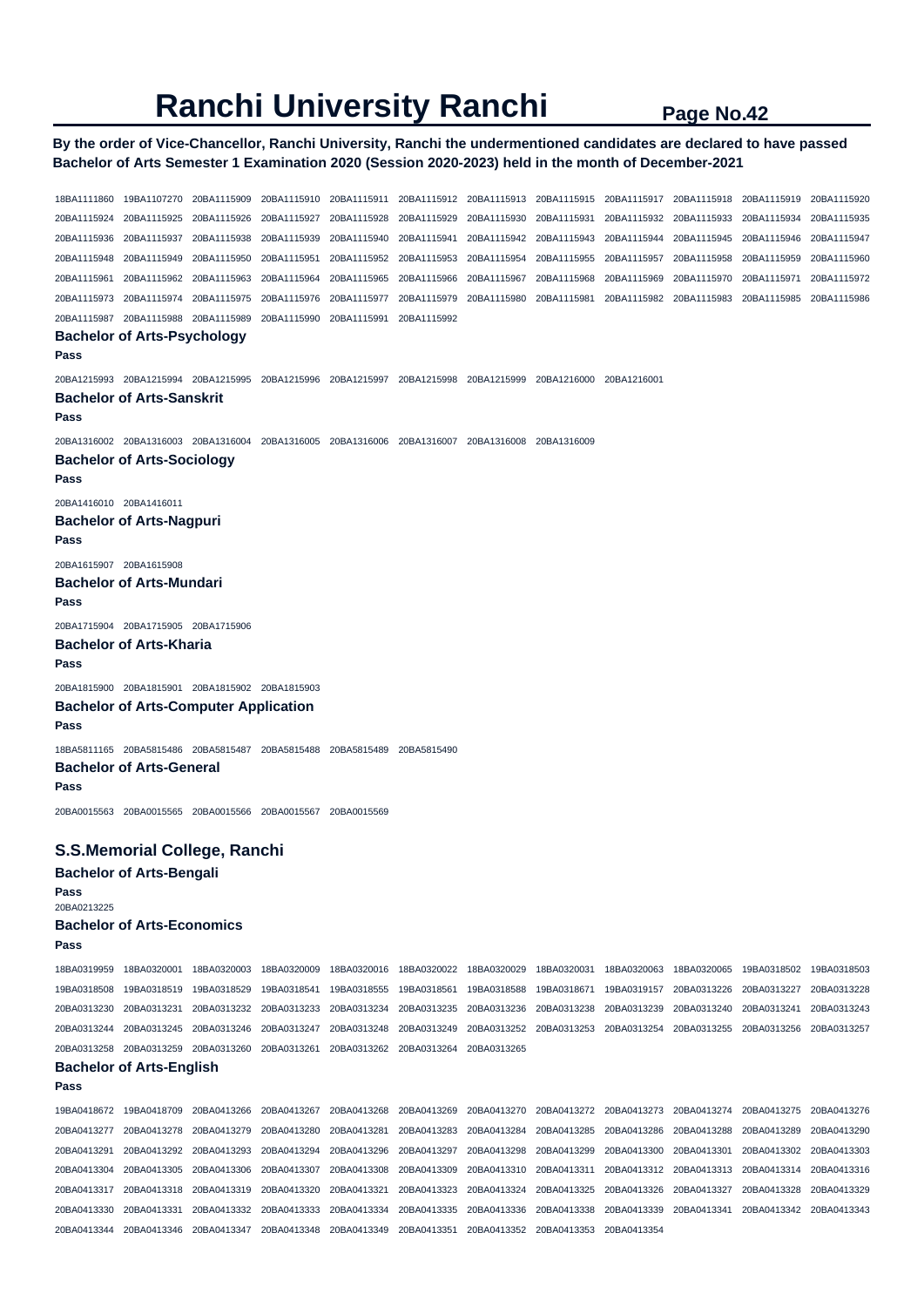**By the order of Vice-Chancellor, Ranchi University, Ranchi the undermentioned candidates are declared to have passed Bachelor of Arts Semester 1 Examination 2020 (Session 2020-2023) held in the month of December-2021** 

### **Bachelor of Arts-Geography**

| Pass                          |                                      |              |                         |              |                                                 |              |                                     |             |             |                         |             |
|-------------------------------|--------------------------------------|--------------|-------------------------|--------------|-------------------------------------------------|--------------|-------------------------------------|-------------|-------------|-------------------------|-------------|
| 18BA0520187                   | 18BA0520242                          | 20BA0513356  | 20BA0513357             | 20BA0513360  | 20BA0513361                                     | 20BA0513362  | 20BA0513364                         | 20BA0513365 | 20BA0513366 | 20BA0513367             | 20BA0513368 |
| 20BA0513369                   | 20BA0513370                          | 20BA0513371  | 20BA0513372             | 20BA0513373  | 20BA0513374                                     | 20BA0513375  | 20BA0513376                         | 20BA0513377 | 20BA0513378 | 20BA0513379             | 20BA0513381 |
| 20BA0513382                   | 20BA0513384                          | 20BA0513386  | 20BA0513387             | 20BA0513388  | 20BA0513389                                     | 20BA0513390  | 20BA0513391                         | 20BA0513392 | 20BA0513394 | 20BA0513395             | 20BA0513396 |
| 20BA0513397                   | 20BA0513398                          | 20BA0513399  | 20BA0513400             | 20BA0513401  | 20BA0513403                                     | 20BA0513404  | 20BA0513405                         | 20BA0513407 | 20BA0513408 | 20BA0513409             | 20BA0513410 |
| 20BA0513412                   | 20BA0513413                          | 20BA0513414  | 20BA0513415             | 20BA0513416  | 20BA0513417                                     | 20BA0513418  | 20BA0513419                         | 20BA0513420 | 20BA0513421 | 20BA0513422             | 20BA0513423 |
| 20BA0513424                   | 20BA0513426                          | 20BA0513427  | 20BA0513429             | 20BA0513431  | 20BA0513433                                     | 20BA0513434  | 20BA0513435                         | 20BA0513436 | 20BA0513439 | 20BA0513440             | 20BA0513442 |
| 20BA0513443                   | 20BA0513444                          | 20BA0513445  | 20BA0513446             | 20BA0513447  | 20BA0513448                                     | 20BA0513449  | 20BA0513450                         | 20BA0513451 | 20BA0513452 | 20BA0513453             | 20BA0513454 |
| 20BA0513455                   | 20BA0513457                          | 20BA0513458  | 20BA0513459             | 20BA0513460  | 20BA0513461                                     | 20BA0513462  | 20BA0513463                         | 20BA0513464 | 20BA0513465 | 20BA0513466             | 20BA0513467 |
| 20BA0513468                   | 20BA0513469                          | 20BA0513470  | 20BA0513471             | 20BA0513472  | 20BA0513473                                     | 20BA0513475  | 20BA0513476                         | 20BA0513477 | 20BA0513478 | 20BA0513480             | 20BA0513481 |
| 20BA0513482                   | 20BA0513484                          | 20BA0513486  | 20BA0513487             |              |                                                 |              |                                     |             |             |                         |             |
| <b>Bachelor of Arts-Hindi</b> |                                      |              |                         |              |                                                 |              |                                     |             |             |                         |             |
| Pass                          |                                      |              |                         |              |                                                 |              |                                     |             |             |                         |             |
| 17NBA0615483                  | 17NBA0615591                         | 17NBA0615654 | 17NBA0615660            | 17NBA0615711 |                                                 | 17NBA0615713 | 18BA0620310                         | 18BA0620312 | 18BA0620348 | 18BA0620373             | 18BA0620388 |
| 18BA0620405                   | 18BA0620411                          | 18BA0620430  | 18BA0620466             | 18BA0620468  | 18BA0620478                                     | 18BA0620480  | 18BA0620506                         | 18BA0620546 | 18BA0620550 | 18BA0620558             | 18BA0620569 |
| 18BA0620571                   | 19BA0618905                          | 19BA0618949  | 19BA0618981             | 19BA0618997  | 19BA0619034                                     | 19BA0619086  | 19BA0619107                         | 19BA0619146 | 19BA0619161 | 19BA0619174             | 20BA0613489 |
| 20BA0613491                   | 20BA0613492                          | 20BA0613493  | 20BA0613494             | 20BA0613496  | 20BA0613497                                     | 20BA0613499  | 20BA0613500                         | 20BA0613501 | 20BA0613502 | 20BA0613505             | 20BA0613506 |
| 20BA0613507                   | 20BA0613508                          | 20BA0613510  | 20BA0613511             | 20BA0613512  | 20BA0613513                                     | 20BA0613514  | 20BA0613515                         | 20BA0613516 | 20BA0613517 | 20BA0613518             | 20BA0613519 |
| 20BA0613520                   | 20BA0613521                          | 20BA0613522  | 20BA0613523             | 20BA0613524  | 20BA0613526                                     | 20BA0613527  | 20BA0613528                         | 20BA0613532 | 20BA0613533 | 20BA0613534             | 20BA0613535 |
| 20BA0613536                   | 20BA0613537                          | 20BA0613539  | 20BA0613540             | 20BA0613541  | 20BA0613543                                     | 20BA0613545  | 20BA0613547                         | 20BA0613548 | 20BA0613549 | 20BA0613550             | 20BA0613551 |
| 20BA0613552                   | 20BA0613553                          | 20BA0613555  | 20BA0613556             | 20BA0613557  | 20BA0613559                                     | 20BA0613560  | 20BA0613561                         | 20BA0613562 | 20BA0613564 | 20BA0613565             | 20BA0613566 |
| 20BA0613567                   | 20BA0613568                          | 20BA0613569  | 20BA0613570             | 20BA0613571  | 20BA0613572                                     | 20BA0613573  | 20BA0613574                         | 20BA0613575 | 20BA0613576 | 20BA0613577             | 20BA0613578 |
| 20BA0613579                   | 20BA0613580                          | 20BA0613581  | 20BA0613582             | 20BA0613583  | 20BA0613584                                     | 20BA0613585  | 20BA0613586                         | 20BA0613587 | 20BA0613588 | 20BA0613589             | 20BA0613590 |
| 20BA0613591                   | 20BA0613593                          | 20BA0613594  | 20BA0613595             | 20BA0613596  | 20BA0613597                                     | 20BA0613598  | 20BA0613599                         | 20BA0613600 | 20BA0613601 | 20BA0613602             | 20BA0613603 |
| 20BA0613606                   | 20BA0613608                          | 20BA0613609  | 20BA0613610             | 20BA0613612  | 20BA0613613                                     | 20BA0613615  | 20BA0613616                         | 20BA0613618 | 20BA0613619 | 20BA0613620             | 20BA0613621 |
| 20BA0613623                   | 20BA0613624                          | 20BA0613625  | 20BA0613626             | 20BA0613628  | 20BA0613629                                     | 20BA0613630  | 20BA0613631                         | 20BA0613632 | 20BA0613633 | 20BA0613634             | 20BA0613635 |
| 20BA0613636                   | 20BA0613637                          | 20BA0613638  | 20BA0613639             | 20BA0613640  | 20BA0613641                                     | 20BA0613642  | 20BA0613643                         | 20BA0613644 | 20BA0613645 | 20BA0613646             | 20BA0613648 |
| 20BA0613649                   | 20BA0613650                          | 20BA0613651  | 20BA0613653             | 20BA0613654  | 20BA0613655                                     | 20BA0613657  | 20BA0613658                         | 20BA0613659 | 20BA0613660 | 20BA0613661             | 20BA0613662 |
| 20BA0613663<br>20BA0620136    | 20BA0613664                          | 20BA0613665  | 20BA0613667             | 20BA0613668  | 20BA0613669                                     | 20BA0613670  | 20BA0613672                         | 20BA0613673 | 20BA0613674 | 20BA0613675             | 20BA0613676 |
|                               | <b>Bachelor of Arts-History</b>      |              |                         |              |                                                 |              |                                     |             |             |                         |             |
| Pass                          |                                      |              |                         |              |                                                 |              |                                     |             |             |                         |             |
| 18BA0720608                   | 18BA0720638                          | 18BA0720671  | 18BA0720673             | 18BA0720675  | 18BA0720697                                     | 18BA0720754  | 18BA0720766                         | 18BA0720801 | 18BA0729042 | 19BA0718974             | 19BA0719211 |
| 19BA0719236                   | 19BA0719244                          | 19BA0719282  | 19BA0719283             | 19BA0719305  | 19BA0719306                                     | 19BA0719368  | 19BA0719375                         | 19BA0719422 | 19BA0719466 | 20BA0713678             | 20BA0713679 |
| 20BA0713680                   | 20BA0713681                          | 20BA0713682  | 20BA0713683             | 20BA0713684  | 20BA0713685                                     | 20BA0713687  | 20BA0713688                         | 20BA0713689 | 20BA0713690 | 20BA0713693             | 20BA0713694 |
| 20BA0713697                   | 20BA0713698                          | 20BA0713699  | 20BA0713700 20BA0713701 |              | 20BA0713702                                     | 20BA0713703  | 20BA0713704                         | 20BA0713705 | 20BA0713706 | 20BA0713707             | 20BA0713708 |
| 20BA0713709                   | 20BA0713710                          | 20BA0713711  |                         |              |                                                 |              |                                     | 20BA0713717 | 20BA0713719 | 20BA0713722 20BA0713723 |             |
| 20BA0713724                   | 20BA0713725                          | 20BA0713726  | 20BA0713727             | 20BA0713728  |                                                 |              | 20BA0713729 20BA0713730 20BA0713731 | 20BA0713733 | 20BA0713734 | 20BA0713735             | 20BA0713736 |
| 20BA0713737                   | 20BA0713738                          | 20BA0713739  | 20BA0713740             | 20BA0713741  | 20BA0713742                                     | 20BA0713743  | 20BA0713745                         | 20BA0713748 | 20BA0713749 | 20BA0713751             | 20BA0713752 |
| 20BA0713753                   | 20BA0713755                          | 20BA0713759  | 20BA0713761             | 20BA0713762  | 20BA0713763                                     | 20BA0713764  | 20BA0713765                         | 20BA0713766 | 20BA0713767 | 20BA0713770             | 20BA0713771 |
| 20BA0713774                   | 20BA0713775                          | 20BA0713776  | 20BA0713777             | 20BA0713778  | 20BA0713779                                     | 20BA0713780  | 20BA0713781                         | 20BA0713782 | 20BA0713784 | 20BA0713785             | 20BA0713786 |
| 20BA0713787                   | 20BA0713789                          | 20BA0713790  | 20BA0713791             | 20BA0713792  | 20BA0713793                                     | 20BA0713794  | 20BA0713795                         | 20BA0713796 | 20BA0713797 | 20BA0713801             | 20BA0713802 |
| 20BA0713803                   | 20BA0713804                          | 20BA0713806  | 20BA0713807             | 20BA0713808  | 20BA0713809                                     | 20BA0713810  | 20BA0713812                         | 20BA0713813 | 20BA0713814 | 20BA0713815             | 20BA0713816 |
|                               | 20BA0713817 20BA0713818 20BA0713819  |              | 20BA0713821             |              | 20BA0713822 20BA0713823 20BA0713825 20BA0713826 |              |                                     | 20BA0713827 | 20BA0713828 |                         |             |
|                               | <b>Bachelor of Arts-Pol. Science</b> |              |                         |              |                                                 |              |                                     |             |             |                         |             |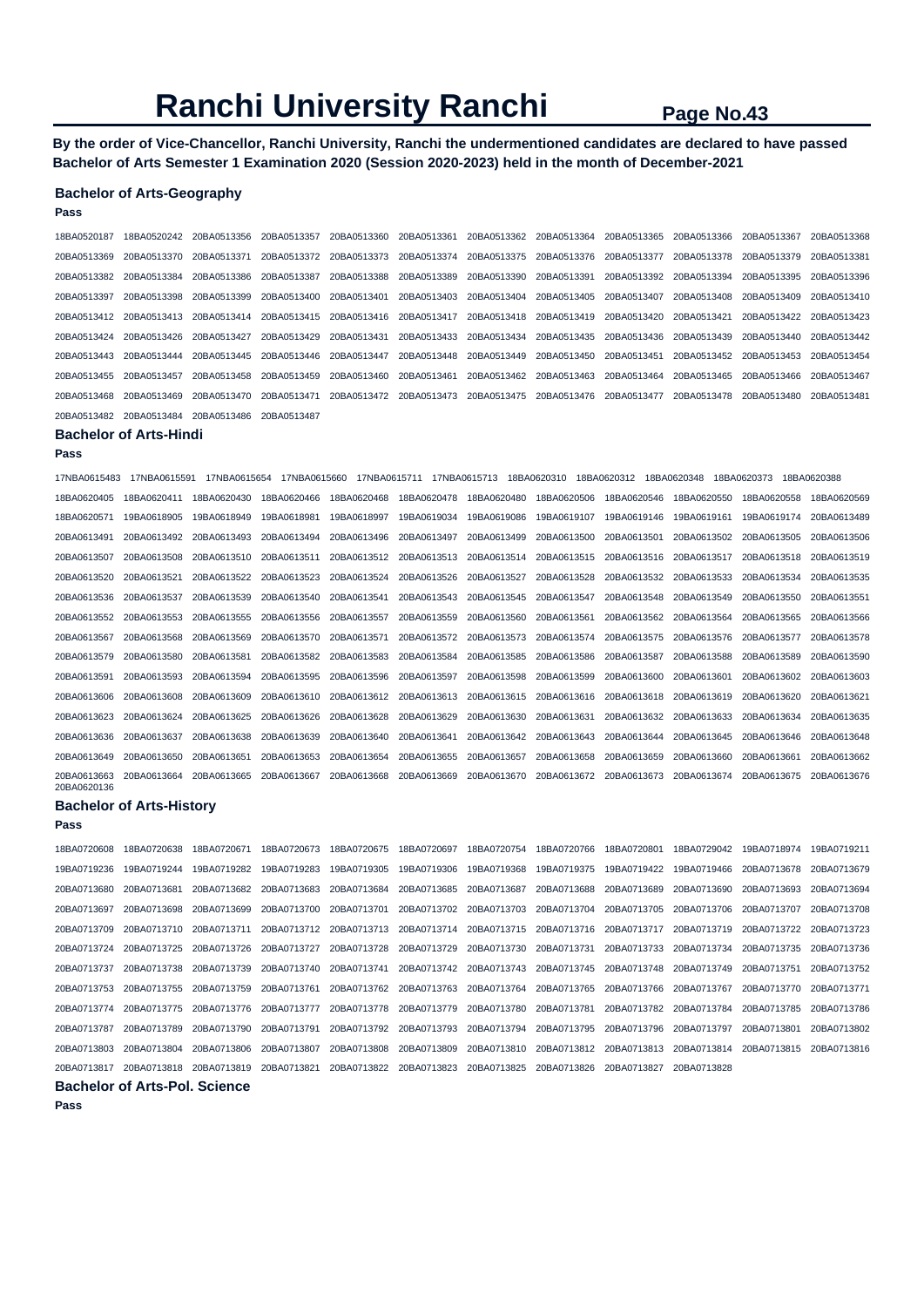# **By the order of Vice-Chancellor, Ranchi University, Ranchi the undermentioned candidates are declared to have passed Bachelor of Arts Semester 1 Examination 2020 (Session 2020-2023) held in the month of December-2021**

17NBA1116430 17NBA1116530 18BA1120993 18BA1121038 18BA1121189 19BA1119646 19BA1119674 19BA1119685 19BA1119807 19BA1119810 19BA1119851 19BA1119870 19BA1119877 19BA1119899 20BA1113850 20BA1113851 20BA1113852 20BA1113853 20BA1113854 20BA1113855 20BA1113856 20BA1113857 20BA1113859 20BA1113860 20BA1113861 20BA1113862 20BA1113864 20BA1113866 20BA1113867 20BA1113868 20BA1113870 20BA1113871 20BA1113873 20BA1113874 20BA1113875 20BA1113876 20BA1113877 20BA1113878 20BA1113879 20BA1113880 20BA1113882 20BA1113883 20BA1113884 20BA1113885 20BA1113886 20BA1113887 20BA1113889 20BA1113890 20BA1113891 20BA1113892 20BA1113893 20BA1113895 20BA1113898 20BA1113899 20BA1113900 20BA1113901 20BA1113902 20BA1113905 20BA1113906 20BA1113907 20BA1113908 20BA1113909 20BA1113910 20BA1113911 20BA1113913 20BA1113914 20BA1113915 20BA1113916 20BA1113917 20BA1113918 20BA1113919 20BA1113920 20BA1113921 20BA1113922 20BA1113923 20BA1113924 20BA1113925 20BA1113926 20BA1113927 20BA1113928 20BA1113929 20BA1113930 20BA1113931 20BA1113932 20BA1113933 20BA1113934 20BA1113935 20BA1113936 20BA1113937 20BA1113938 20BA1113941 20BA1113942 20BA1113943 20BA1113945 20BA1113946 20BA1113947 20BA1113948 20BA1113949 20BA1113950 20BA1113951 20BA1113952 20BA1113953 20BA1113955 20BA1113956 20BA1113957 20BA1113958 20BA1113959 20BA1113960 20BA1113961 20BA1113962 20BA1113963 20BA1113964 20BA1113965 20BA1113966 20BA1113967 20BA1113968 20BA1113969 20BA1113970 20BA1113971 20BA1113972 20BA1113973 20BA1113975 20BA1113976 20BA1113978 20BA1113979 20BA1113980 20BA1113981 20BA1113982 20BA1113983 20BA1113984 20BA1113985 20BA1113987 20BA1113988 20BA1113989 20BA1113990 20BA1113992 20BA1113993 20BA1113994 20BA1113995 20BA1113996 20BA1113997 20BA1113998 20BA1113999 20BA1114000 20BA1114002 20BA1114003 20BA1114004 20BA1114005 20BA1114007 20BA1114009 20BA1114010 20BA1114011 20BA1114012 20BA1114013 20BA1114014 20BA1114015 20BA1114016 20BA1114017 20BA1114018 20BA1114019 20BA1114020 20BA1114021 20BA1114022 20BA1114023 20BA1114024 20BA1114025 20BA1114026 20BA1114027 20BA1114029 20BA1114030 20BA1114031 20BA1114032 20BA1114033 20BA1114034 20BA1114036 20BA1114037 20BA1114038 20BA1114039 20BA1114040 20BA1114041 20BA1114042 20BA1114043 20BA1114044 20BA1114046 20BA1114047 20BA1114048 20BA1114049 20BA1114050 20BA1114051 20BA1114053 20BA1114055 20BA1114056 20BA1114058 20BA1114059 20BA1114060 20BA1114061 20BA1114062 20BA1114064 20BA1114065 20BA1114068 20BA1114069 20BA1114070 20BA1114071 20BA1114072 20BA1114073 20BA1114074 20BA1114075 20BA1114076 20BA1114077 20BA1114079 20BA1114080 20BA1114081 20BA1114082 20BA1114083 20BA1114084 20BA1114087 20BA1114088 20BA1114089 20BA1114090 20BA1114091 20BA1114092 20BA1114093 20BA1114094 20BA1114095 20BA1114096 20BA1114097 20BA1114098 20BA1114099 20BA1120137 20BA1120138 20BA1120139 **Bachelor of Arts-Psychology Pass**  20BA1214101 20BA1214102 20BA1214103 20BA1214104 20BA1214106 20BA1214107 20BA1214108 20BA1214109 20BA1214110 20BA1214111 20BA1214112 20BA1214113 20BA1214114 **Bachelor of Arts-Sociology Pass**  18BA1421321 18BA1421331 18BA1421355 19BA1419933 20BA1414116 20BA1414117 20BA1414118 20BA1414119 20BA1414120 20BA1414121 20BA1414122 20BA1414123 20BA1414124 20BA1414125 20BA1414126 20BA1414127 20BA1414128 20BA1414129 20BA1414130 20BA1414131 20BA1414132 20BA1414133 20BA1414134 20BA1414135 20BA1414136 20BA1414137 20BA1414138 20BA1414139 20BA1414140 20BA1414143 20BA1414144 20BA1414145 20BA1414146 20BA1414147 **Bachelor of Arts-Nagpuri Pass**  20BA1613837 20BA1613838 20BA1613839 20BA1613840 20BA1613841 20BA1613842 20BA1613843 20BA1613844 20BA1613845 20BA1613846 20BA1613847 20BA1613848 **Bachelor of Arts-Kurukh Pass**  17NBA2016055 17NBA2016068 18BA2020940 20BA2013830 20BA2013831 20BA2013832 20BA2013833 20BA2013834 20BA2013835 20BA2013836 **Bachelor of Arts-Urdu Pass**  17NBA2316698 20BA2314150 20BA2314151 20BA2314152 20BA2314153 20BA2314155 20BA2314156 20BA2314157 20BA2314160 20BA2314162 20BA2314163 20BA2314164 **St. Xaviers College, Simdega Bachelor of Arts-Economics Pass**  18BA0328605 18BA0328615 18BA0328617 18BA0328619 20BA0317206 20BA0317207 20BA0317208 20BA0317209 20BA0317210 20BA0317211 20BA0317212 20BA0317213 20BA0317214 20BA0317215 20BA0317216 20BA0317217 20BA0317218 20BA0317219 20BA0317220 20BA0317221 20BA0317222 20BA0317223 20BA0317224 20BA0317225 20BA0317226 20BA0317227 20BA0317228 20BA0317229 20BA0317230 20BA0317231 20BA0317232 20BA0317233 20BA0317234 20BA0317235 20BA0317236 20BA0317237

20BA0317238 20BA0317239 20BA0317240 20BA0317241 20BA0317242 20BA0317243 20BA0317244 20BA0317245 20BA0317246 20BA0317247 20BA0317248 20BA0317250

**Bachelor of Arts-English** 

20BA0317252 20BA0317253 20BA0317254 20BA0317255 20BA0317256 20BA0317257 20BA0317258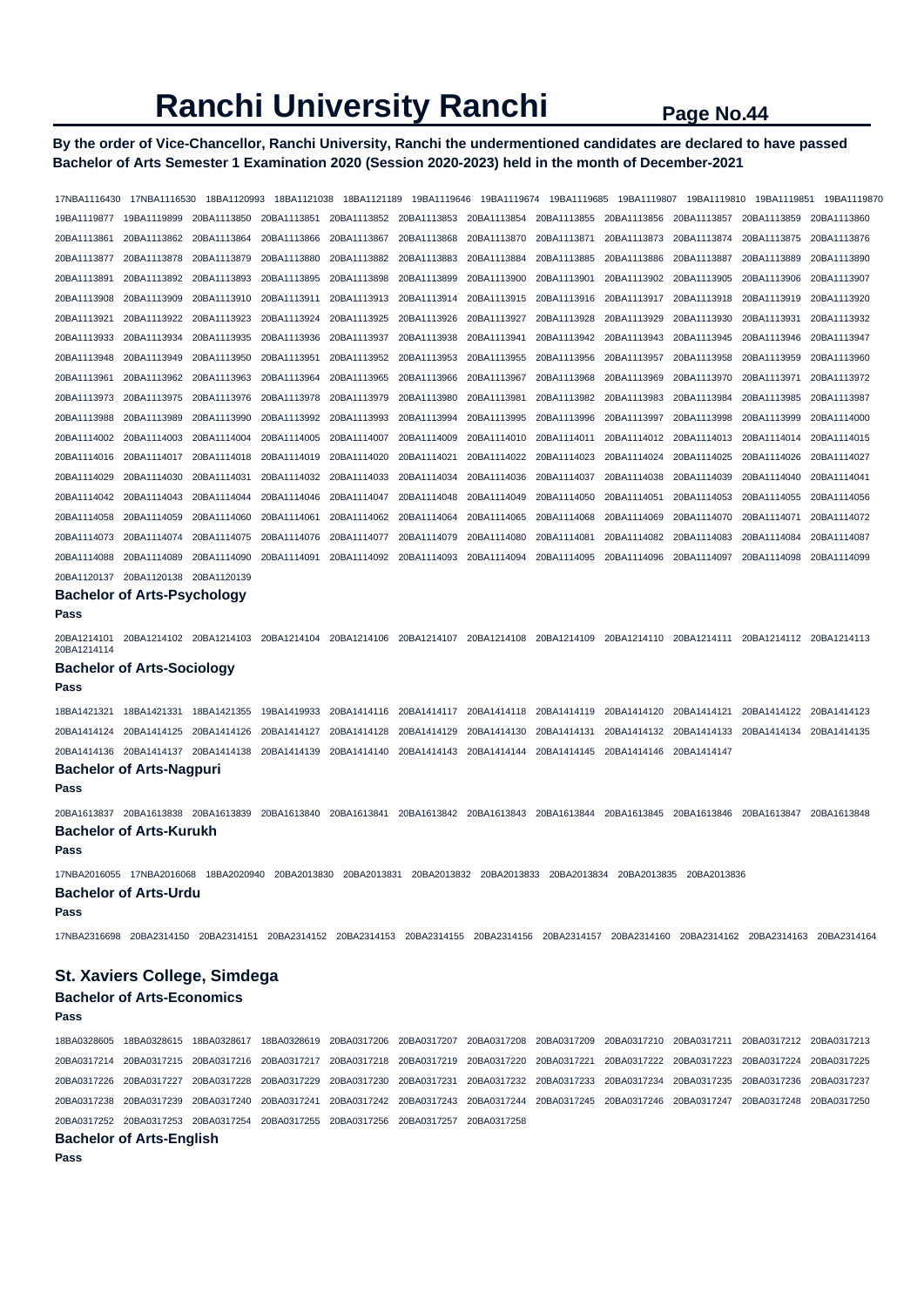# **By the order of Vice-Chancellor, Ranchi University, Ranchi the undermentioned candidates are declared to have passed Bachelor of Arts Semester 1 Examination 2020 (Session 2020-2023) held in the month of December-2021**

| 20BA0417259                  | 20BA0417260                                                                                                                                     | 20BA0417261 | 20BA0417262 | 20BA0417263 | 20BA0417264 | 20BA0417265 | 20BA0417266             | 20BA0417267 | 20BA0417268 | 20BA0417269             | 20BA0417270 |
|------------------------------|-------------------------------------------------------------------------------------------------------------------------------------------------|-------------|-------------|-------------|-------------|-------------|-------------------------|-------------|-------------|-------------------------|-------------|
| 20BA0417271                  | 20BA0417272                                                                                                                                     | 20BA0417273 | 20BA0417274 | 20BA0417275 | 20BA0417276 | 20BA0417277 | 20BA0417278             | 20BA0417279 | 20BA0417280 | 20BA0417281             | 20BA0417282 |
| 20BA0417283                  | 20BA0417284                                                                                                                                     | 20BA0417285 | 20BA0417286 | 20BA0417288 | 20BA0417289 | 20BA0417290 | 20BA0417291             | 20BA0417292 | 20BA0417294 | 20BA0417295             | 20BA0417296 |
| 20BA0417297                  | 20BA0417298                                                                                                                                     | 20BA0417299 | 20BA0417300 | 20BA0417301 | 20BA0417302 | 20BA0417303 | 20BA0417304             | 20BA0417305 | 20BA0417306 | 20BA0417307             | 20BA0417308 |
| 20BA0417309                  | 20BA0417310                                                                                                                                     | 20BA0417311 | 20BA0417312 | 20BA0417313 | 20BA0417314 | 20BA0417315 | 20BA0417316             | 20BA0417317 |             |                         |             |
|                              | <b>Bachelor of Arts-Geography</b>                                                                                                               |             |             |             |             |             |                         |             |             |                         |             |
| Pass                         |                                                                                                                                                 |             |             |             |             |             |                         |             |             |                         |             |
| 20BA0517318                  | 20BA0517319                                                                                                                                     | 20BA0517320 | 20BA0517321 | 20BA0517322 | 20BA0517323 | 20BA0517325 | 20BA0517326             | 20BA0517327 | 20BA0517328 | 20BA0517329             | 20BA0517330 |
| 20BA0517331                  | 20BA0517332                                                                                                                                     | 20BA0517333 | 20BA0517334 | 20BA0517335 | 20BA0517336 | 20BA0517337 | 20BA0517338             | 20BA0517339 | 20BA0517340 | 20BA0517341             | 20BA0517342 |
| 20BA0517343                  | 20BA0517344                                                                                                                                     | 20BA0517345 | 20BA0517346 | 20BA0517347 | 20BA0517348 | 20BA0517349 | 20BA0517350             | 20BA0517351 | 20BA0517352 | 20BA0517353             | 20BA0517354 |
| 20BA0517355                  | 20BA0517357                                                                                                                                     | 20BA0517358 | 20BA0517359 | 20BA0517360 | 20BA0517361 | 20BA0517363 | 20BA0517364             | 20BA0517366 | 20BA0517367 | 20BA0517368             | 20BA0517369 |
| 20BA0517370                  | 20BA0517371                                                                                                                                     | 20BA0517372 | 20BA0517373 | 20BA0517374 | 20BA0517375 | 20BA0517376 | 20BA0517377             | 20BA0517378 | 20BA0517379 | 20BA0517380             | 20BA0517381 |
| 20BA0517382                  | 20BA0517383                                                                                                                                     | 20BA0517384 | 20BA0517385 | 20BA0517386 | 20BA0517387 | 20BA0517388 | 20BA0517389             | 20BA0517390 | 20BA0517391 | 20BA0517392             | 20BA0517393 |
| 20BA0517394                  | 20BA0517395                                                                                                                                     | 20BA0517396 | 20BA0517397 | 20BA0517398 | 20BA0517399 | 20BA0517400 | 20BA0517401             | 20BA0517402 | 20BA0517403 |                         |             |
|                              | <b>Bachelor of Arts-Hindi</b>                                                                                                                   |             |             |             |             |             |                         |             |             |                         |             |
| Pass                         |                                                                                                                                                 |             |             |             |             |             |                         |             |             |                         |             |
| 18BA0628828                  | 19BA0604037                                                                                                                                     | 20BA0617404 | 20BA0617405 | 20BA0617406 | 20BA0617407 | 20BA0617408 | 20BA0617409             | 20BA0617410 | 20BA0617411 | 20BA0617412             | 20BA0617413 |
| 20BA0617414                  | 20BA0617415                                                                                                                                     | 20BA0617416 | 20BA0617417 | 20BA0617418 | 20BA0617419 | 20BA0617420 | 20BA0617421             | 20BA0617422 | 20BA0617423 | 20BA0617424             | 20BA0617425 |
| 20BA0617426                  | 20BA0617427                                                                                                                                     | 20BA0617428 | 20BA0617429 | 20BA0617430 | 20BA0617431 | 20BA0617432 | 20BA0617433             | 20BA0617434 | 20BA0617435 | 20BA0617436             | 20BA0617437 |
| 20BA0617438                  | 20BA0617439                                                                                                                                     | 20BA0617440 | 20BA0617441 | 20BA0617442 | 20BA0617443 | 20BA0617444 | 20BA0617445             | 20BA0617446 | 20BA0617447 | 20BA0617448             | 20BA0617449 |
| 20BA0617450                  | 20BA0617451                                                                                                                                     | 20BA0617452 | 20BA0617453 | 20BA0617454 | 20BA0617455 | 20BA0617456 | 20BA0617457             | 20BA0617458 | 20BA0617459 | 20BA0617460             | 20BA0617461 |
| 20BA0617462                  | 20BA0617463                                                                                                                                     | 20BA0617464 | 20BA0617465 | 20BA0617466 | 20BA0617467 | 20BA0617468 | 20BA0617469             | 20BA0617470 | 20BA0617471 | 20BA0617472             | 20BA0617473 |
| 20BA0617474                  | 20BA0617475                                                                                                                                     | 20BA0617477 | 20BA0617478 | 20BA0617479 | 20BA0617480 | 20BA0617481 | 20BA0617482             | 20BA0617483 | 20BA0617484 | 20BA0617485             | 20BA0617486 |
| 20BA0617487                  | 20BA0617488                                                                                                                                     | 20BA0617489 | 20BA0617490 | 20BA0617491 | 20BA0617492 | 20BA0617493 | 20BA0617494             | 20BA0617495 | 20BA0617496 |                         |             |
|                              | <b>Bachelor of Arts-History</b>                                                                                                                 |             |             |             |             |             |                         |             |             |                         |             |
| Pass                         |                                                                                                                                                 |             |             |             |             |             |                         |             |             |                         |             |
| 20BA0717497                  | 20BA0717498                                                                                                                                     | 20BA0717499 | 20BA0717500 | 20BA0717501 | 20BA0717502 | 20BA0717503 | 20BA0717504             | 20BA0717505 | 20BA0717506 | 20BA0717507             | 20BA0717508 |
| 20BA0717509                  | 20BA0717510                                                                                                                                     | 20BA0717511 | 20BA0717512 | 20BA0717513 | 20BA0717514 | 20BA0717515 | 20BA0717516             | 20BA0717517 | 20BA0717518 | 20BA0717519             | 20BA0717520 |
| 20BA0717521                  | 20BA0717522                                                                                                                                     | 20BA0717523 | 20BA0717524 | 20BA0717525 | 20BA0717526 | 20BA0717527 | 20BA0717528             | 20BA0717529 | 20BA0717530 | 20BA0717531             | 20BA0717532 |
| 20BA0717533                  | 20BA0717534                                                                                                                                     | 20BA0717535 | 20BA0717536 | 20BA0717537 | 20BA0717538 | 20BA0717540 | 20BA0717541             | 20BA0717542 | 20BA0717543 | 20BA0717544             | 20BA0717545 |
| 20BA0717546                  | 20BA0717547                                                                                                                                     | 20BA0717548 | 20BA0717549 | 20BA0717550 | 20BA0717551 | 20BA0717552 | 20BA0717553             | 20BA0717555 | 20BA0717556 | 20BA0717557             | 20BA0717558 |
| 20BA0717559                  | 20BA0717560                                                                                                                                     | 20BA0717561 | 20BA0717562 | 20BA0717563 | 20BA0717564 | 20BA0717565 | 20BA0717566             |             |             |                         |             |
|                              | <b>Bachelor of Arts-Pol. Science</b>                                                                                                            |             |             |             |             |             |                         |             |             |                         |             |
| Pass                         |                                                                                                                                                 |             |             |             |             |             |                         |             |             |                         |             |
| 19BA1104196                  | 20BA1117567                                                                                                                                     | 20BA1117568 | 20BA1117569 | 20BA1117570 | 20BA1117571 |             | 20BA1117572 20BA1117574 | 20BA1117575 | 20BA1117576 | 20BA1117577             | 20BA1117578 |
|                              | 20BA1117579 20BA1117580 20BA1117581 20BA1117582 20BA1117583 20BA1117584 20BA1117585 20BA1117586 20BA1117587 20BA1117588                         |             |             |             |             |             |                         |             |             | 20BA1117589 20BA1117590 |             |
|                              | 20BA1117591 20BA1117592 20BA1117593 20BA1117594 20BA1117595 20BA1117596 20BA1117597 20BA1117598 20BA1117599 20BA1117600 20BA1117601 20BA1117602 |             |             |             |             |             |                         |             |             |                         |             |
|                              | 20BA1117603 20BA1117604 20BA1117605 20BA1117606 20BA1117607 20BA1117608 20BA1117609 20BA1117610                                                 |             |             |             |             |             |                         |             |             |                         |             |
|                              |                                                                                                                                                 |             |             |             |             |             |                         |             |             |                         |             |
| Tana Bhagat College, Ghaghra |                                                                                                                                                 |             |             |             |             |             |                         |             |             |                         |             |
|                              | <b>Bachelor of Arts-Economics</b>                                                                                                               |             |             |             |             |             |                         |             |             |                         |             |

**Pass** 

19BA0304248 20BA0317611 20BA0317612 20BA0317613

#### **Bachelor of Arts-Geography**

#### **Pass**

17NBA0517063 20BA0517615 20BA0517616 20BA0517617 20BA0517618 20BA0517619 20BA0517620 20BA0517621 20BA0517622 20BA0517623 20BA0517624 20BA0517625 20BA0517626 20BA0517627 20BA0517628 20BA0517629 20BA0517630 20BA0517631 20BA0517632 20BA0517633 20BA0517634 20BA0517635 20BA0517636 20BA0517637 20BA0517638 20BA0517639 20BA0517640 20BA0517641 20BA0517642 20BA0517643 20BA0517644 20BA0517645

#### **Bachelor of Arts-Hindi**

**Pass** 

20BA0617646 20BA0617647 20BA0617648 20BA0617649 20BA0617650 20BA0617651 20BA0617652 20BA0617653 20BA0617654 20BA0617655 20BA0617656 20BA0617657 20BA0617658 20BA0617659 20BA0617660 20BA0617661 20BA0617662 20BA0617663 20BA0617664 20BA0617665 20BA0617666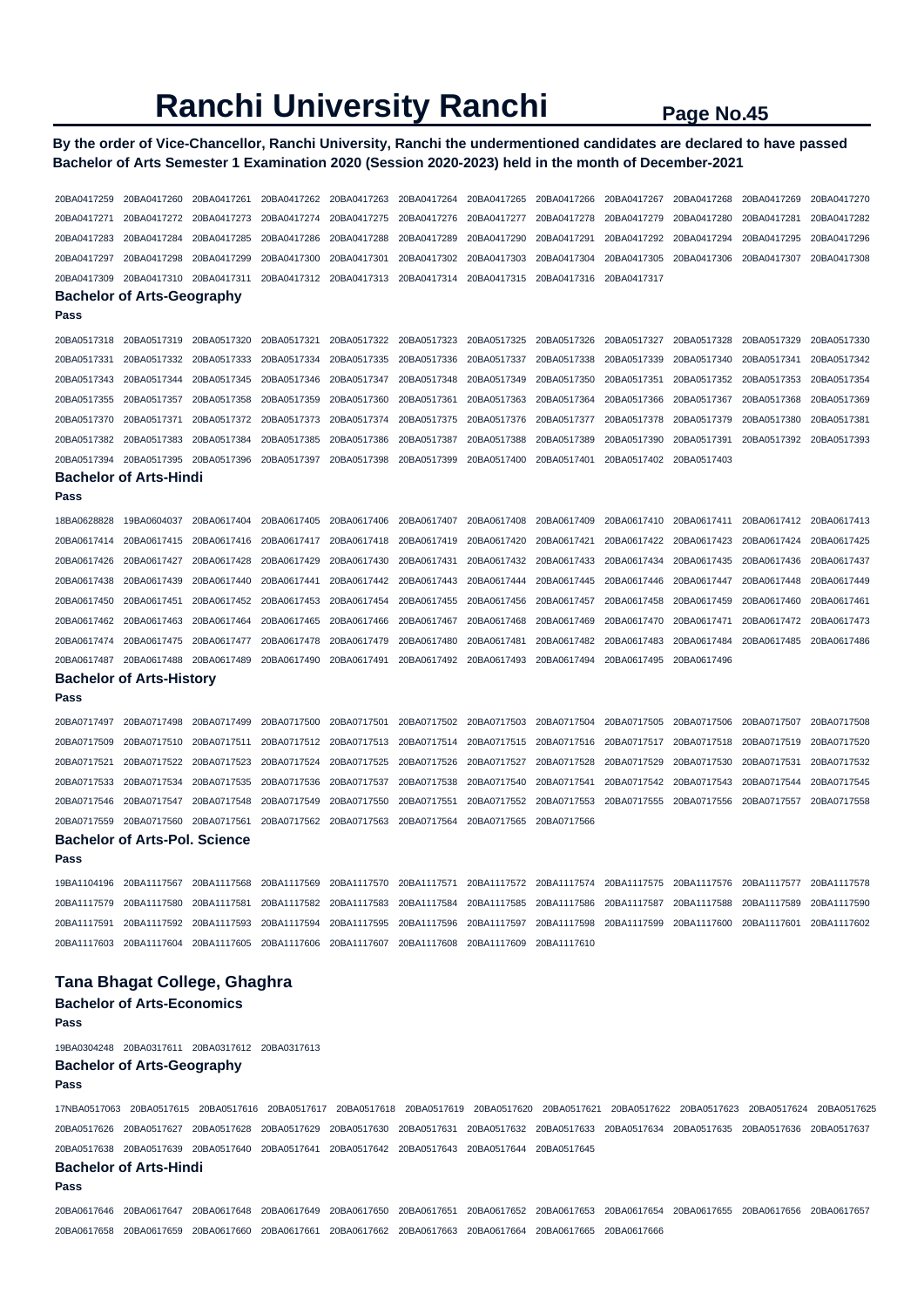**By the order of Vice-Chancellor, Ranchi University, Ranchi the undermentioned candidates are declared to have passed Bachelor of Arts Semester 1 Examination 2020 (Session 2020-2023) held in the month of December-2021** 

#### **Bachelor of Arts-History**

#### **Pass**

18BA0727890 18BA0727901 20BA0717667 20BA0717668 20BA0717669 20BA0717670 20BA0717671 20BA0717672 20BA0717673 20BA0717674 20BA0717675 20BA0717676 20BA0717677 20BA0717678 20BA0717679 20BA0717680 20BA0717681 20BA0717682 20BA0717683

#### **Bachelor of Arts-Pol. Science**

**Pass** 

20BA1117689 20BA1117690 20BA1117691 20BA1117692 20BA1117693 20BA1117694 20BA1117695 20BA1117696 20BA1117697 20BA1117698 20BA1117699 **Bachelor of Arts-Sanskrit** 

### **Pass**  20BA1317700

**Bachelor of Arts-Nagpuri** 

**Pass**  20BA1617688 **Bachelor of Arts-Kurukh** 

#### **Pass**

20BA2017684 20BA2017685 20BA2017686 20BA2017687

### **St. Joseph College, Torpa**

# **Bachelor of Arts-Economics**

### **Pass**

**Pass** 

19BA0301499 19BA0301502 20BA0316013 20BA0316014 20BA0316015 20BA0316016 20BA0316017 20BA0316020 20BA0316021 20BA0316022 20BA0316023 20BA0316024 20BA0316026 20BA0316027 20BA0316028 20BA0316029 20BA0316030 20BA0316031 20BA0316032 20BA0316033 20BA0316034

# **Bachelor of Arts-Geography**

20BA0516035 20BA0516036 20BA0516038 20BA0516039 20BA0516040 20BA0516041 20BA0516043 20BA0516045 20BA0516047 20BA0516048 20BA0516049 20BA0516050 20BA0516051 20BA0516053 20BA0516054 20BA0516055 20BA0516056 20BA0516057 20BA0516059 20BA0516061 20BA0516062 20BA0516064 20BA0516065 20BA0516066 20BA0516067 20BA0516068 20BA0516069 20BA0516071 20BA0516072 20BA0516075 20BA0516076 20BA0516077 20BA0516078 20BA0516079

# **Bachelor of Arts-Hindi**

**Pass** 

20BA0616080 20BA0616081 20BA0616083 20BA0616084 20BA0616085 20BA0616086 20BA0616087 20BA0616089 20BA0616090 20BA0616091 20BA0616093 20BA0616094 20BA0616095 20BA0616096 20BA0616097 20BA0616098 20BA0616099 20BA0616100 20BA0616101 20BA0616102 20BA0616103 20BA0616104 20BA0616106 20BA0616107 20BA0616108 20BA0616109 20BA0616110 20BA0616111 20BA0616112 20BA0616113 20BA0616114 20BA0616116 20BA0616117 20BA0616118 20BA0616119 20BA0616120 20BA0616121 20BA0616122 20BA0616125 20BA0616126 20BA0616127 20BA0616128

# **Bachelor of Arts-History**

20BA0716129 20BA0716130 20BA0716131 20BA0716132 20BA0716133 20BA0716134 20BA0716135 20BA0716136 20BA0716137 20BA0716139 20BA0716140 20BA0716141 20BA0716142 20BA0716143 20BA0716144 20BA0716145 20BA0716146 20BA0716147 20BA0716148 20BA0716149 20BA0716150 20BA0716151 20BA0716152 20BA0716153 20BA0716154 20BA0716157 20BA0716159 20BA0716160 20BA0716161 20BA0716162 20BA0716163 20BA0716164

# **Bachelor of Arts-Pol. Science**

**Pass** 

**Pass** 

17NBA1117386 19BA1101811 20BA1116196 20BA1116197 20BA1116198 20BA1116199 20BA1116200 20BA1116201 20BA1116202 20BA1116203 20BA1116204 20BA1116205 20BA1116206 20BA1116207 20BA1116208 20BA1116209 20BA1116210 20BA1116211 20BA1116212 20BA1116213 20BA1116214 20BA1116215 20BA1116216 20BA1116217 20BA1116218 20BA1116220 20BA1116221 20BA1116222 20BA1116223 20BA1116224 20BA1116225 20BA1116226 20BA1116227 20BA1116228 20BA1116229 20BA1116231 20BA1116232 20BA1116234 20BA1116235 20BA1116236 20BA1116237 20BA1116239 20BA1116240 20BA1116241 20BA1116242 20BA1116243 20BA1116244 20BA1116245 20BA1116247 20BA1116249 20BA1116250 20BA1116251 20BA1116252 20BA1116253 20BA1116254 20BA1116255 20BA1116256 20BA1116258 20BA1116259 20BA1116260 20BA1116261 20BA1116262 20BA1116263 20BA1116264 20BA1116265 20BA1116266 20BA1116267 20BA1116269 20BA1116270 20BA1116272 20BA1116274 20BA1116275 20BA1116276 20BA1116278 20BA1116279 20BA1116280 20BA1116281 20BA1116282 20BA1116283 20BA1116285 20BA1116286 20BA1116287 20BA1116288 20BA1116289 20BA1116290 20BA1116291 20BA1116292 20BA1116293 20BA1116294 20BA1116295 20BA1116296 20BA1116297 20BA1116298

# **Bachelor of Arts-Psychology**

#### **Pass**

20BA1216299 20BA1216300 20BA1216301 20BA1216302 20BA1216303

**Bachelor of Arts-Sanskrit**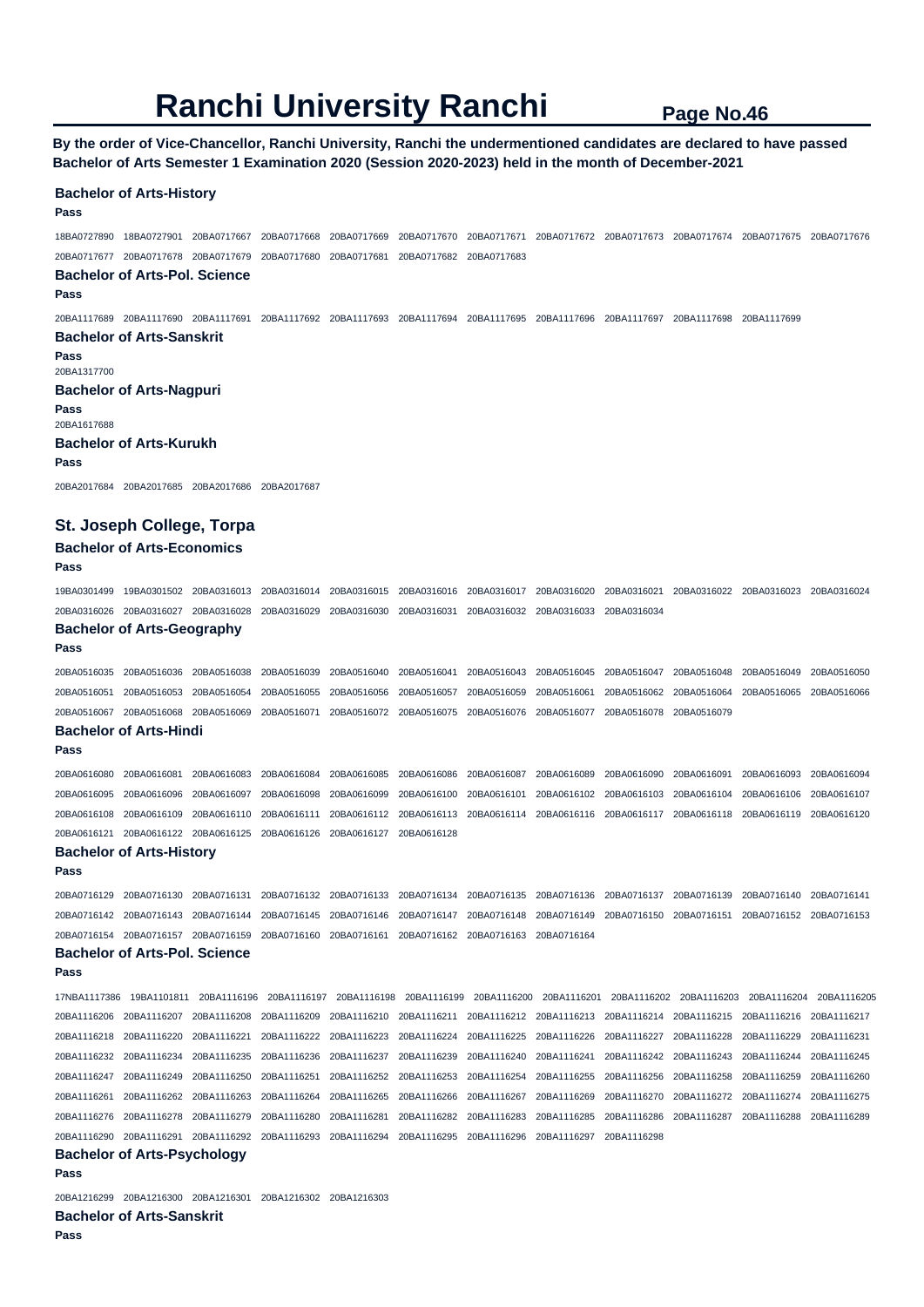**By the order of Vice-Chancellor, Ranchi University, Ranchi the undermentioned candidates are declared to have passed Bachelor of Arts Semester 1 Examination 2020 (Session 2020-2023) held in the month of December-2021** 

20BA1316304

#### **Bachelor of Arts-Mundari**

### **Pass**

20BA1716166 20BA1716168 20BA1716169 20BA1716170 20BA1716171 20BA1716172 20BA1716174 20BA1716178 20BA1716179 20BA1716180 20BA1716181 20BA1716182 20BA1716183 20BA1716184 20BA1716185 20BA1716187 20BA1716188 20BA1716189 20BA1716190 20BA1716192 20BA1716193 20BA1716194 20BA1716195

#### **U.K.S.Mahavidyalaya, Dakra**

#### **Bachelor of Arts-Economics**

#### **Pass**

20BA0317701 20BA0317702 20BA0317703 20BA0317704 20BA0317705 20BA0317706 20BA0317707 20BA0317708 20BA0317709 20BA0317710 20BA0317711 **Bachelor of Arts-English** 

#### **Pass**

18BA0424642 19BA0402367 20BA0417712 20BA0417713 20BA0417714 20BA0417715 20BA0417716 20BA0417717 20BA0417718 20BA0417719 20BA0417720 20BA0417721 20BA0417722 20BA0417723 20BA0417724 20BA0417725 20BA0417726 20BA0417727 20BA0417728 20BA0417731 20BA0417732 20BA0417733 20BA0417734 20BA0417735 20BA0417736 20BA0417737 20BA0417738 20BA0417739 20BA0417740 20BA0417741 20BA0417742 20BA0417743 20BA0417744 20BA0417745 20BA0417746 20BA0417747 20BA0417748

### **Bachelor of Arts-Geography**

**Pass** 

18BA0524692 20BA0517766 20BA0517767 20BA0517768 20BA0517769 20BA0517770 20BA0517771 20BA0517772 20BA0517773 20BA0517774 20BA0517776 20BA0517777 20BA0517779 20BA0517780 20BA0517781 20BA0517782 20BA0517783 20BA0517784 20BA0517785 20BA0517786 20BA0517787 20BA0517789 20BA0517790 20BA0517791 20BA0517792 20BA0517793 20BA0517794 20BA0517795 20BA0517796

#### **Bachelor of Arts-Hindi**

**Pass** 

17NBA0617676 19BA0602451 20BA0617797 20BA0617798 20BA0617799 20BA0617800 20BA0617801 20BA0617802 20BA0617804 20BA0617805 20BA0617806 20BA0617807 20BA0617808 20BA0617809 20BA0617810 20BA0617811 20BA0617813 20BA0617815 20BA0617816 20BA0617817 20BA0617818 20BA0617819 20BA0617821 20BA0617822 20BA0617823 20BA0617824

#### **Bachelor of Arts-History**

**Pass** 

20BA0717825 20BA0717826 20BA0717828 20BA0717829 20BA0717830 20BA0717831 20BA0717832 20BA0717836 20BA0717837 20BA0717838 20BA0717839 20BA0717840 20BA0717842 20BA0717843 20BA0717844 20BA0717845 20BA0717846 20BA0717847 20BA0717848 20BA0717849 20BA0717850 20BA0717851 20BA0717852 20BA0717853 20BA0717854 20BA0717855 20BA0717857 20BA0717858 20BA0717859 20BA0717860 20BA0717861

### **Bachelor of Arts-Pol. Science**

**Pass** 

18BA1124816 20BA1117863 20BA1117864 20BA1117865 20BA1117866 20BA1117867 20BA1117868 20BA1117870 20BA1117872 20BA1117873 20BA1117874 20BA1117875 20BA1117876 20BA1117878 20BA1117879 20BA1117880 20BA1117881 20BA1117882 20BA1117883 20BA1117884 20BA1117886 20BA1117887 20BA1117888 20BA1117890 20BA1117891 20BA1117892 20BA1117893 20BA1117894 20BA1117895 20BA1117896 20BA1117897 20BA1117898 20BA1117899 20BA1117900 20BA1117901 20BA1117902 20BA1117903 20BA1117904 20BA1117905 20BA1117906 20BA1117907 20BA1117908 20BA1117909 20BA1117910 20BA1117911 20BA1117912 20BA1117913 20BA1117914 20BA1117916 20BA1117917 20BA1117918 20BA1117919 20BA1117920 20BA1117921 20BA1117922 20BA1117923 20BA1117924 20BA1117925 20BA1117926 20BA1117927 20BA1117928 20BA1117929 20BA1117930 20BA1117931 20BA1117932 20BA1117933 20BA1117934 20BA1117935 20BA1117936 20BA1117937 20BA1117938 20BA1117939 20BA1117941 20BA1117942 20BA1117943 20BA1117944 20BA1117945 20BA1117946

# **Bachelor of Arts-Sociology**

**Pass** 

20BA1417947 20BA1417949 20BA1417950 20BA1417951 20BA1417953 20BA1417955 20BA1417956 20BA1417957 20BA1417958 20BA1417959 20BA1417960 20BA1417961 20BA1417962 20BA1417963 20BA1417964 20BA1417965 20BA1417966 20BA1417967 20BA1417968 20BA1417969 20BA1417970 20BA1417973

#### **Bachelor of Arts-General Pass**

17NBA0017570 20BA0017749 20BA0017750 20BA0017751 20BA0017752 20BA0017753 20BA0017754 20BA0017756 20BA0017757 20BA0017758 20BA0017759 20BA0017760 20BA0017761 20BA0017762 20BA0017764 20BA0017765

### **Y. S. Mahavidyalaya,Dhurwa,Ranchi**

**Bachelor of Arts-Economics**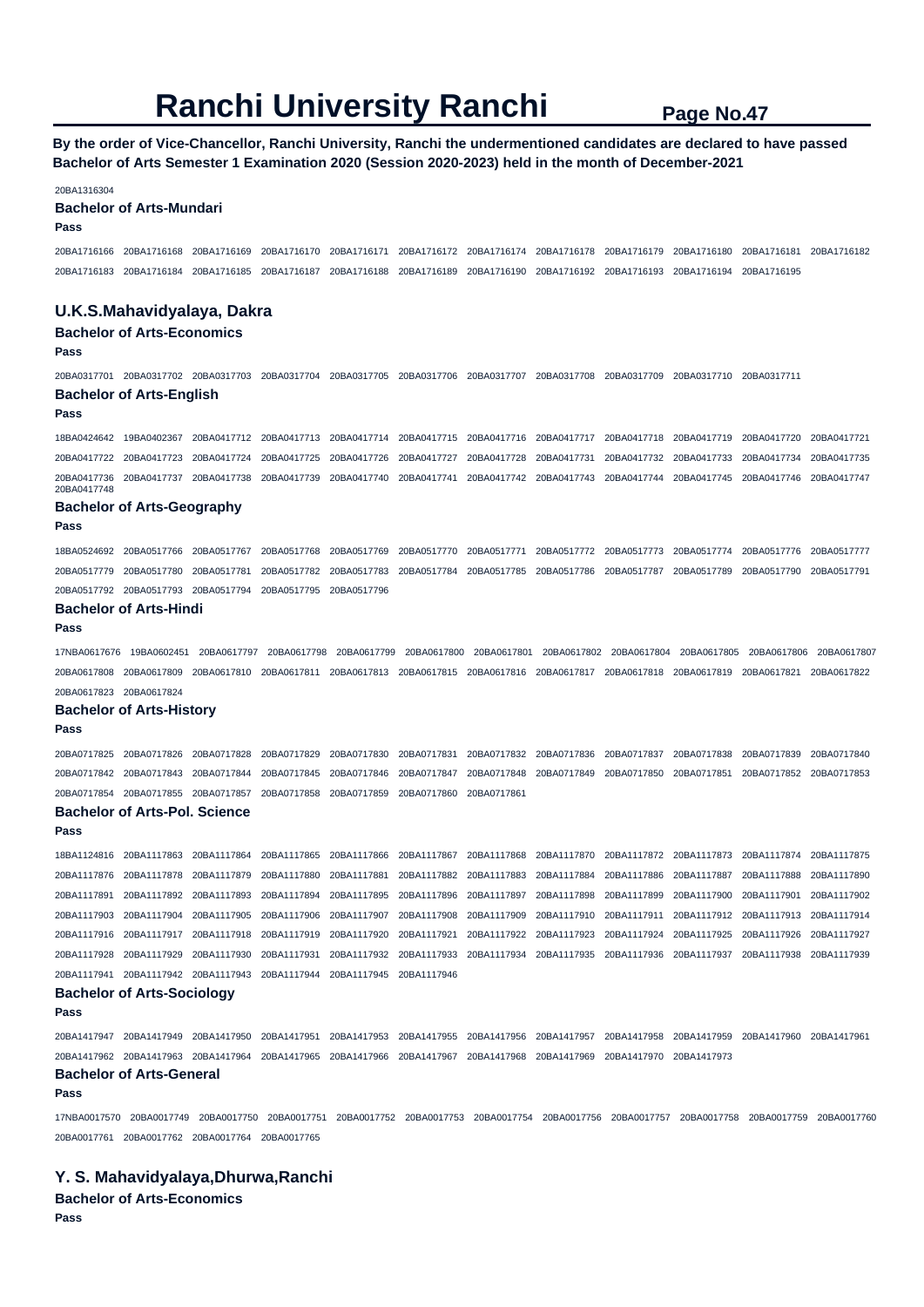## **By the order of Vice-Chancellor, Ranchi University, Ranchi the undermentioned candidates are declared to have passed Bachelor of Arts Semester 1 Examination 2020 (Session 2020-2023) held in the month of December-2021**

18BA0322363 18BA0322364 18BA0322368 18BA0322371 18BA0322380 18BA0322397 18BA0322400 18BA0322419 18BA0322427 18BA0322428 18BA0322432 18BA0322435 18BA0322436 18BA0322438 18BA0322440 18BA0322442 18BA0322455 19BA0304657 19BA0304658 19BA0304678 19BA0304679 19BA0304681 19BA0304690 19BA0304698 19BA0304700 19BA0311216 20BA0317976 20BA0317977 20BA0317978 20BA0317979 20BA0317980 20BA0317981 20BA0317983 20BA0317984 20BA0317985 20BA0317986 20BA0317987 20BA0317989 20BA0317990 20BA0317991 20BA0317993 20BA0317997 20BA0317998 20BA0317999 20BA0318000 20BA0318001 20BA0318002 20BA0318004 20BA0318006 20BA0318007 20BA0318008 20BA0318009 20BA0318010 20BA0318011 20BA0318012 20BA0318013 20BA0318016 20BA0318017 20BA0318018 20BA0318020 20BA0318022 20BA0318023 20BA0318024 20BA0318025 20BA0318026 20BA0318028 20BA0318029 20BA0318030 20BA0318031 20BA0318032 20BA0318033 20BA0318034 **Bachelor of Arts-English** 

#### **Pass**

17NBA0423732 18BA0422465 18BA0422493 18BA0422495 18BA0422542 19BA0404710 19BA0404735 19BA0404769 19BA0404784 19BA0405250 20BA0418035 20BA0418037 20BA0418039 20BA0418040 20BA0418041 20BA0418042 20BA0418043 20BA0418045 20BA0418047 20BA0418048 20BA0418049 20BA0418050 20BA0418053 20BA0418054 20BA0418055 20BA0418057 20BA0418058 20BA0418059 20BA0418060 20BA0418061 20BA0418062 20BA0418063 20BA0418064 20BA0418065 20BA0418066 20BA0418068 20BA0418069 20BA0418070 20BA0418071 20BA0418072 20BA0418073 20BA0418075 20BA0418076 20BA0418077 20BA0418080 20BA0418082 20BA0418085 20BA0418087 20BA0418088 20BA0418089 20BA0418091 20BA0418092 20BA0418093 20BA0418094 20BA0418095 20BA0418096 20BA0418098 20BA0418100 20BA0418101 20BA0418102 20BA0418103

#### **Bachelor of Arts-Hindi**

**Pass** 

17NBA0623819 18BA0622547 18BA0622572 18BA0622637 18BA0622653 18BA0622654 18BA0622656 19BA0604790 19BA0604800 19BA0604801 19BA0604850 19BA0604863 19BA0604865 19BA0604866 19BA0604867 19BA0611223 20BA0618104 20BA0618105 20BA0618106 20BA0618107 20BA0618108 20BA0618111 20BA0618112 20BA0618113 20BA0618116 20BA0618117 20BA0618118 20BA0618119 20BA0618120 20BA0618121 20BA0618123 20BA0618124 20BA0618125 20BA0618126 20BA0618127 20BA0618129 20BA0618130 20BA0618131 20BA0618133 20BA0618134 20BA0618135 20BA0618138 20BA0618143 20BA0618145 20BA0618147 20BA0618149 20BA0618150 20BA0618151 20BA0618152 20BA0618153 20BA0618154 20BA0618155 20BA0618156 20BA0618157 20BA0618158 20BA0618160 20BA0618161 20BA0618162 20BA0618163

#### **Bachelor of Arts-History**

**Pass** 

17NBA0724044 18BA0722741 18BA0722793 18BA0722832 18BA0722861 18BA0722868 18BA0722870 19BA0704876 19BA0704877 19BA0704880 19BA0704886 19BA0704887 19BA0704894 19BA0704914 19BA0704917 19BA0704922 19BA0704931 19BA0704940 19BA0704947 19BA0704965 19BA0704971 19BA0704996 19BA0705002 19BA0711228 19BA0711233 20BA0718164 20BA0718165 20BA0718166 20BA0718167 20BA0718168 20BA0718169 20BA0718171 20BA0718172 20BA0718173 20BA0718174 20BA0718176 20BA0718177 20BA0718178 20BA0718181 20BA0718183 20BA0718185 20BA0718186 20BA0718187 20BA0718188 20BA0718190 20BA0718191 20BA0718192 20BA0718194 20BA0718195 20BA0718196 20BA0718198 20BA0718199 20BA0718200 20BA0718201 20BA0718202 20BA0718203 20BA0718204 20BA0718205 20BA0718206 20BA0718207 20BA0718208 20BA0718209 20BA0718210 20BA0718211 20BA0718213 20BA0718214 20BA0718216 20BA0718217 20BA0718220 20BA0718221 20BA0718223 20BA0718224 20BA0718225 20BA0718226 20BA0718227 20BA0718228 20BA0718230 20BA0718232 20BA0718233 20BA0718234 20BA0718237 20BA0718238 20BA0718239 20BA0718241 20BA0718243 20BA0718244 20BA0718246 20BA0718247 20BA0718249 20BA0718251 20BA0718252 20BA0718253 20BA0718254 20BA0718255 20BA0718257 20BA0718258 20BA0718262 20BA0718263 20BA0718264 20BA0718265 20BA0718266 20BA0718269 20BA0718273 20BA0718274 20BA0718275 20BA0718276

#### **Bachelor of Arts-Pol. Science**

**Pass** 

17NBA1124307 17NBA1124370 18BA1122941 18BA1122958 18BA1122976 18BA1122983 18BA1123007 18BA1123038 18BA1123042 18BA1123069 18BA1123100 18BA1123128 18BA1123131 18BA1123148 18BA1123153 18BA1123172 18BA1123193 18BA1123224 19BA1105037 19BA1105040 19BA1105042 19BA1105057 19BA1105065 19BA1105079 19BA1105094 19BA1105109 19BA1105115 19BA1105121 19BA1105122 19BA1105128 19BA1105129 19BA1105138 19BA1105142 19BA1105149 19BA1105154 19BA1105165 19BA1105175 19BA1105186 19BA1105188 19BA1105194 19BA1105223 19BA1105229 19BA1105235 19BA1105236 19BA1105237 19BA1105244 19BA1105258 20BA1118277 20BA1118279 20BA1118280 20BA1118281 20BA1118282 20BA1118283 20BA1118284 20BA1118285 20BA1118287 20BA1118289 20BA1118290 20BA1118291 20BA1118292 20BA1118294 20BA1118296 20BA1118297 20BA1118298 20BA1118299 20BA1118300 20BA1118301 20BA1118302 20BA1118303 20BA1118305 20BA1118306 20BA1118308 20BA1118309 20BA1118312 20BA1118313 20BA1118314 20BA1118315 20BA1118317 20BA1118318 20BA1118319 20BA1118320 20BA1118321 20BA1118322 20BA1118323 20BA1118324 20BA1118325 20BA1118326 20BA1118327 20BA1118329 20BA1118330 20BA1118331 20BA1118332 20BA1118333 20BA1118334 20BA1118336 20BA1118337 20BA1118338 20BA1118340 20BA1118341 20BA1118342 20BA1118343 20BA1118344 20BA1118347 20BA1118348 20BA1118351 20BA1118352 20BA1118353 20BA1118354 20BA1118355 20BA1118357 20BA1118358 20BA1118359 20BA1118360 20BA1118361 20BA1118362 20BA1118363 20BA1118364 20BA1118365 20BA1118366 20BA1118367 20BA1118368 20BA1118369 20BA1118370 20BA1118371 20BA1118372 20BA1118373 20BA1118374 20BA1118375 20BA1118377 20BA1118379 20BA1118380 20BA1118381 20BA1118382 20BA1118383 20BA1118385 20BA1118386 20BA1118388 20BA1118389 20BA1118391 20BA1118392 20BA1118393 20BA1118394 20BA1118395 20BA1118396 20BA1118397 20BA1118398 20BA1118400 20BA1118401 20BA1118402 20BA1118405 20BA1118406 20BA1118407 20BA1118408 20BA1118409 20BA1118410 20BA1118411 20BA1118412 20BA1118413 20BA1118414 20BA1118415 20BA1118416 20BA1118417 20BA1118419 20BA1118420 20BA1118421 20BA1118422 20BA1118423 20BA1118424 20BA1118425 20BA1118426 20BA1118427 20BA1118428 20BA1118429 20BA1118430 20BA1118431 20BA1118432 20BA1118433 20BA1118437 20BA1118439 20BA1118440 20BA1118441 20BA1118442 20BA1118443 20BA1118445 20BA1118448 20BA1118450 20BA1118451 20BA1118452 20BA1118453 20BA1118454 20BA1118456 20BA1118458 20BA1118460 20BA1118461 20BA1118463 20BA1118464 20BA1118465 20BA1118466 20BA1118467 20BA1118468 20BA1118469 20BA1118470 20BA1118471 20BA1118472 20BA1118474 20BA1118475 20BA1118476 20BA1118477 20BA1118478 20BA1118481 20BA1118483